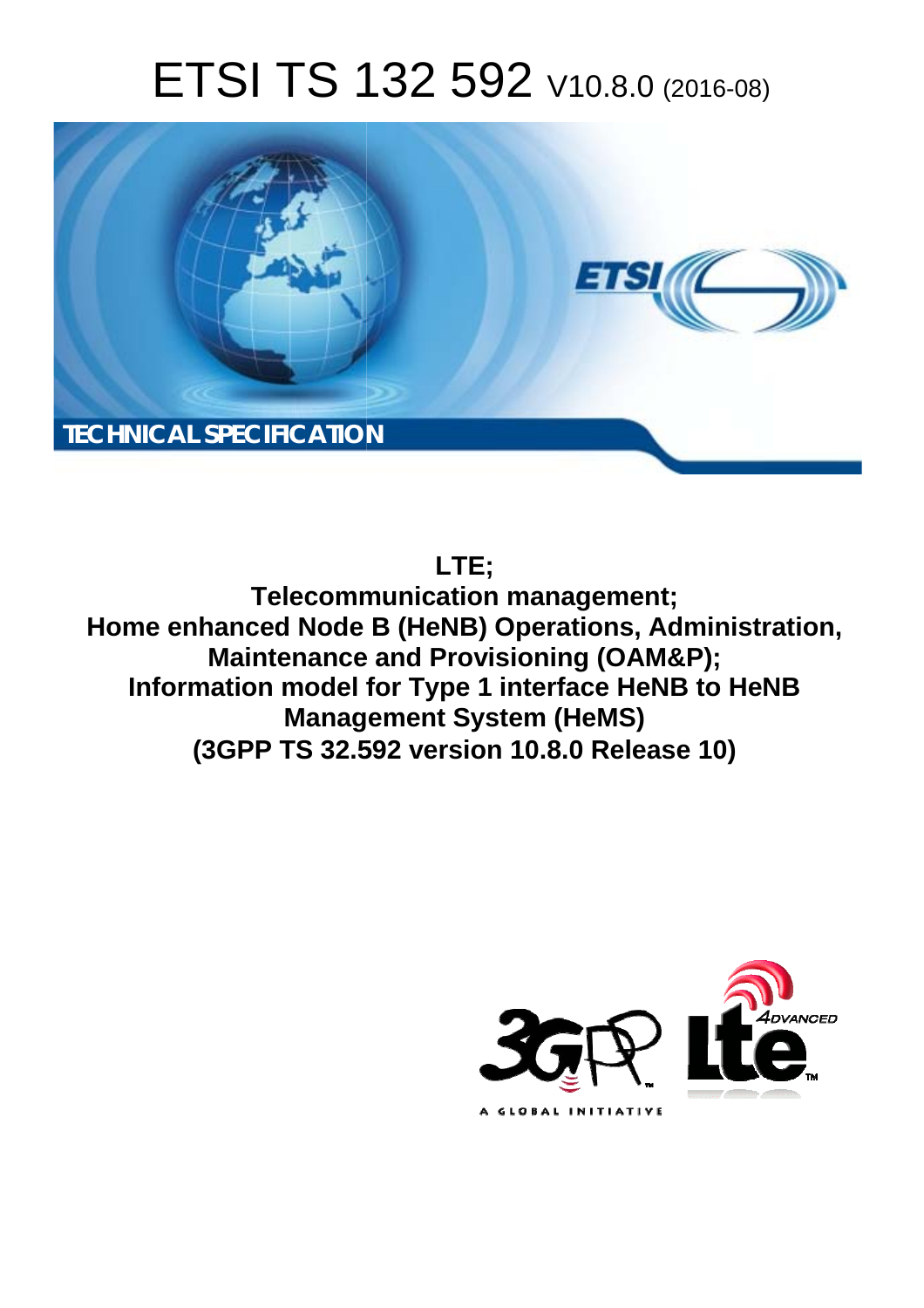Reference RTS/TSGS-0532592va80

Keywords

 $\overline{1}$ 

#### *ETSI*

#### 650 Route des Lucioles F-06921 Sophia Antipolis Cedex - FRANCE

Tel.: +33 4 92 94 42 00 Fax: +33 4 93 65 47 16

Siret N° 348 623 562 00017 - NAF 742 C Association à but non lucratif enregistrée à la Sous-Préfecture de Grasse (06) N° 7803/88

#### *Important notice*

The present document can be downloaded from: <http://www.etsi.org/standards-search>

The present document may be made available in electronic versions and/or in print. The content of any electronic and/or print versions of the present document shall not be modified without the prior written authorization of ETSI. In case of any existing or perceived difference in contents between such versions and/or in print, the only prevailing document is the print of the Portable Document Format (PDF) version kept on a specific network drive within ETSI Secretariat.

Users of the present document should be aware that the document may be subject to revision or change of status. Information on the current status of this and other ETSI documents is available at <https://portal.etsi.org/TB/ETSIDeliverableStatus.aspx>

If you find errors in the present document, please send your comment to one of the following services: <https://portal.etsi.org/People/CommiteeSupportStaff.aspx>

#### *Copyright Notification*

No part may be reproduced or utilized in any form or by any means, electronic or mechanical, including photocopying and microfilm except as authorized by written permission of ETSI.

The content of the PDF version shall not be modified without the written authorization of ETSI. The copyright and the foregoing restriction extend to reproduction in all media.

> © European Telecommunications Standards Institute 2016. All rights reserved.

**DECT**TM, **PLUGTESTS**TM, **UMTS**TM and the ETSI logo are Trade Marks of ETSI registered for the benefit of its Members. **3GPP**TM and **LTE**™ are Trade Marks of ETSI registered for the benefit of its Members and of the 3GPP Organizational Partners.

**GSM**® and the GSM logo are Trade Marks registered and owned by the GSM Association.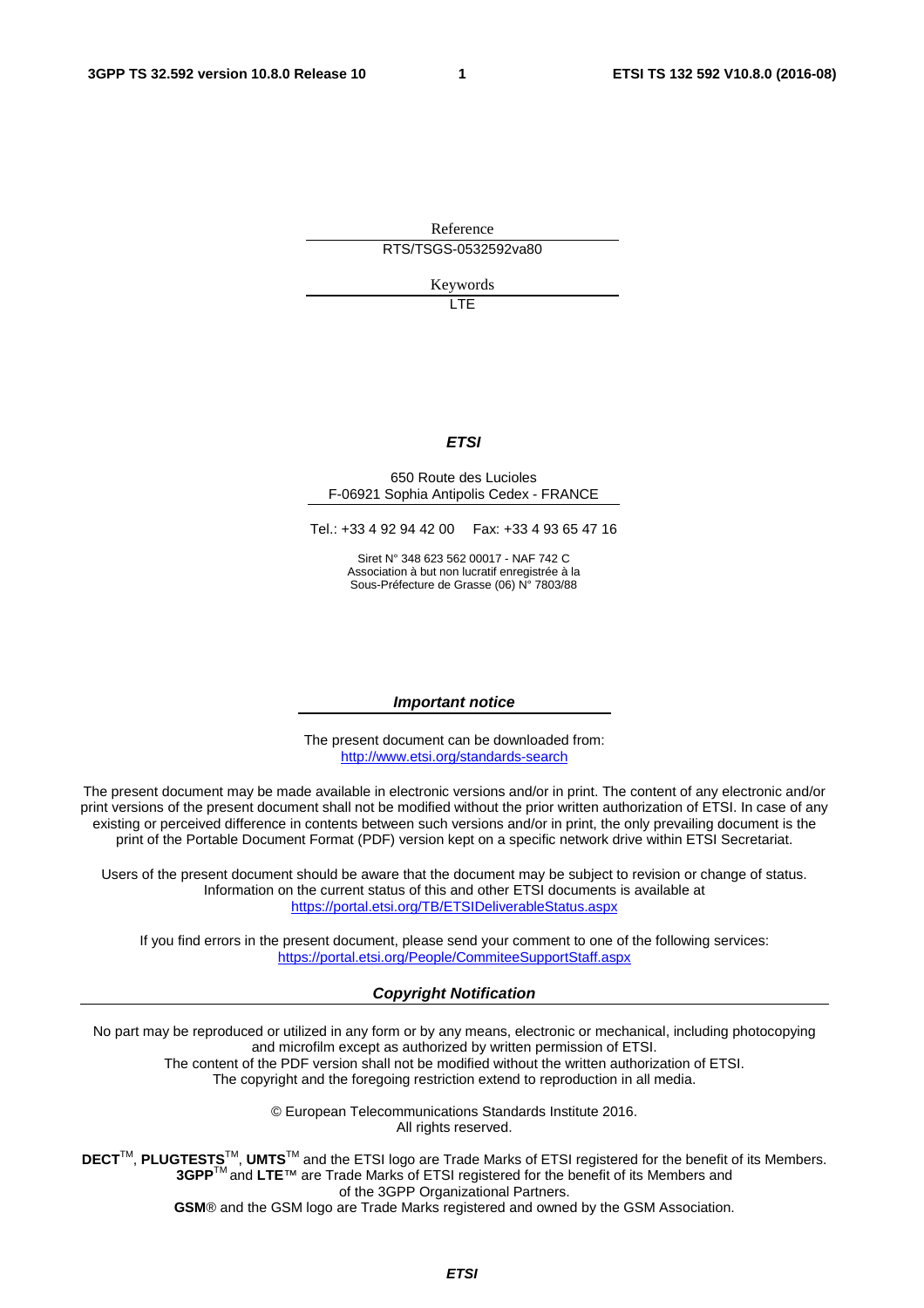# Intellectual Property Rights

IPRs essential or potentially essential to the present document may have been declared to ETSI. The information pertaining to these essential IPRs, if any, is publicly available for **ETSI members and non-members**, and can be found in ETSI SR 000 314: *"Intellectual Property Rights (IPRs); Essential, or potentially Essential, IPRs notified to ETSI in respect of ETSI standards"*, which is available from the ETSI Secretariat. Latest updates are available on the ETSI Web server [\(https://ipr.etsi.org/\)](https://ipr.etsi.org/).

Pursuant to the ETSI IPR Policy, no investigation, including IPR searches, has been carried out by ETSI. No guarantee can be given as to the existence of other IPRs not referenced in ETSI SR 000 314 (or the updates on the ETSI Web server) which are, or may be, or may become, essential to the present document.

# Foreword

This Technical Specification (TS) has been produced by ETSI 3rd Generation Partnership Project (3GPP).

The present document may refer to technical specifications or reports using their 3GPP identities, UMTS identities or GSM identities. These should be interpreted as being references to the corresponding ETSI deliverables.

The cross reference between GSM, UMTS, 3GPP and ETSI identities can be found under [http://webapp.etsi.org/key/queryform.asp.](http://webapp.etsi.org/key/queryform.asp)

# Modal verbs terminology

In the present document "**shall**", "**shall not**", "**should**", "**should not**", "**may**", "**need not**", "**will**", "**will not**", "**can**" and "**cannot**" are to be interpreted as described in clause 3.2 of the [ETSI Drafting Rules](https://portal.etsi.org/Services/editHelp!/Howtostart/ETSIDraftingRules.aspx) (Verbal forms for the expression of provisions).

"**must**" and "**must not**" are **NOT** allowed in ETSI deliverables except when used in direct citation.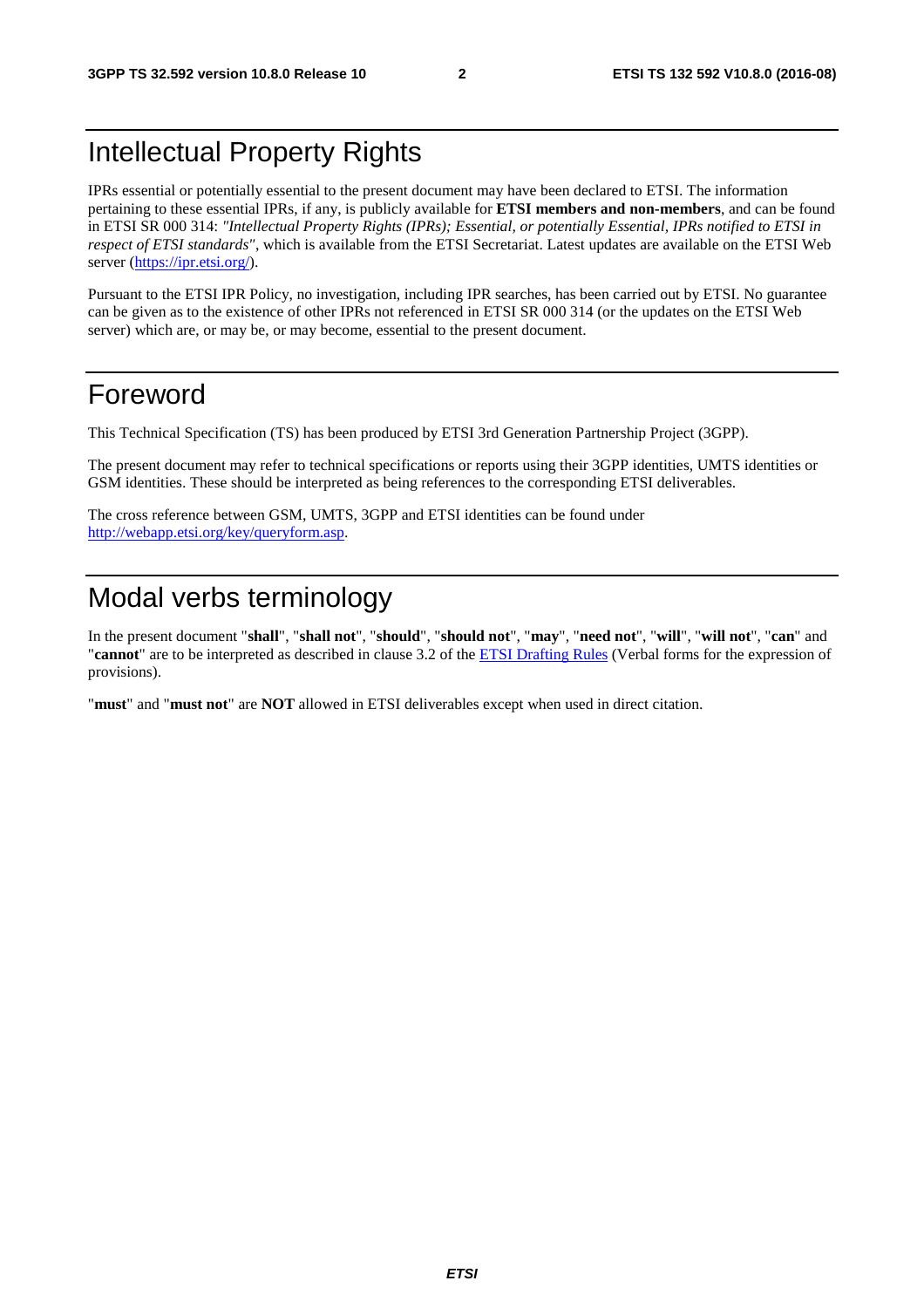$\mathbf{3}$ 

# Contents

| 1                       |  |  |  |
|-------------------------|--|--|--|
| 2                       |  |  |  |
| 3                       |  |  |  |
| 3.1                     |  |  |  |
| 3.2                     |  |  |  |
| 4                       |  |  |  |
| 5                       |  |  |  |
| 6                       |  |  |  |
| 6.1                     |  |  |  |
| 6.1.1                   |  |  |  |
| 6.1.1.1                 |  |  |  |
| 6.1.1.2                 |  |  |  |
| 6.1.1.3                 |  |  |  |
| 6.1.1.4<br>6.1.1.5      |  |  |  |
| 6.1.1.6                 |  |  |  |
| 6.1.1.6.1               |  |  |  |
| 6.1.1.7                 |  |  |  |
| 6.1.1.8                 |  |  |  |
| 6.1.1.8.1               |  |  |  |
| 6.1.1.9                 |  |  |  |
| 6.1.1.10                |  |  |  |
| 6.1.1.11                |  |  |  |
| 6.1.2                   |  |  |  |
| 6.1.2.1                 |  |  |  |
| 6.1.2.2                 |  |  |  |
| 6.1.2.3<br>6.1.3        |  |  |  |
| 6.1.3.1                 |  |  |  |
| 6.1.4                   |  |  |  |
| 6.1.4.1                 |  |  |  |
| 6.1.5                   |  |  |  |
| 6.1.5.1                 |  |  |  |
| 6.1.5.1.1               |  |  |  |
| 6.1.5.1.2               |  |  |  |
| 6.1.5.1.3               |  |  |  |
| 6.1.5.1.4               |  |  |  |
| 6.1.5.1.5               |  |  |  |
| 6.1.5.1.6               |  |  |  |
| 6.1.5.1.7<br>6.1.5.1.7A |  |  |  |
| 6.1.5.1.8               |  |  |  |
| 6.1.5.2                 |  |  |  |
| 6.1.5.2.1               |  |  |  |
| 6.1.5.2.2               |  |  |  |
| 6.1.6                   |  |  |  |
| 6.1.6.1                 |  |  |  |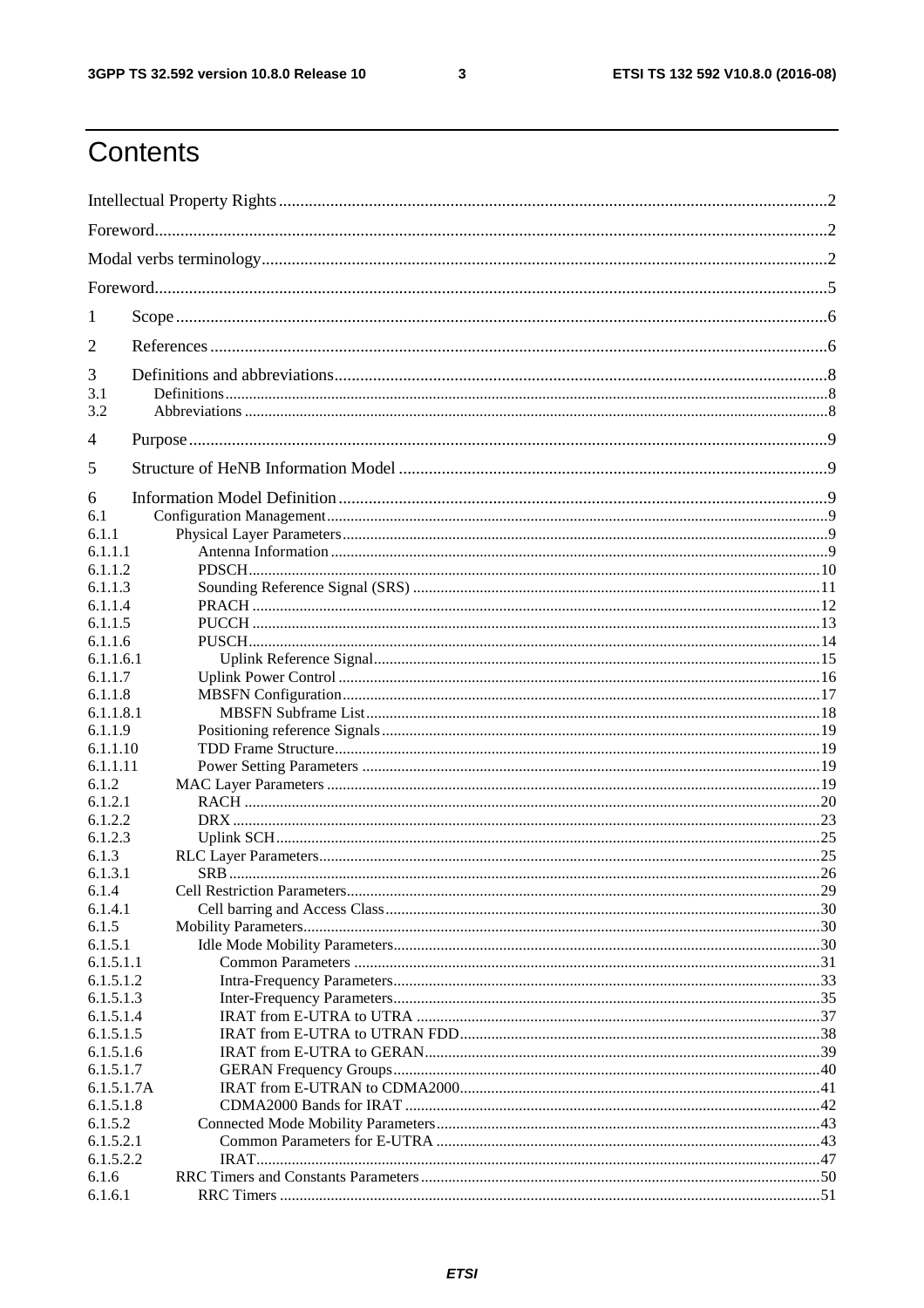#### $\overline{\mathbf{4}}$

| <b>Annex A (informative):</b> |  |  |  |  |
|-------------------------------|--|--|--|--|
|                               |  |  |  |  |
| 6.3.3                         |  |  |  |  |
| 6.3.2.1<br>6.3.2.2            |  |  |  |  |
| 6.3.2                         |  |  |  |  |
| 6.3.1                         |  |  |  |  |
| 6.3                           |  |  |  |  |
| 6.2.6.4                       |  |  |  |  |
| 6.2.6.3                       |  |  |  |  |
| 6.2.6.2                       |  |  |  |  |
| 6.2.6.1                       |  |  |  |  |
| 6.2.6                         |  |  |  |  |
| 6.2.5                         |  |  |  |  |
| 6.2.4.2                       |  |  |  |  |
| 6.2.4.1                       |  |  |  |  |
| 6.2.4                         |  |  |  |  |
| 6.2.3.2                       |  |  |  |  |
| 6.2.3.1                       |  |  |  |  |
| 6.2.3                         |  |  |  |  |
| 6.2.2.2                       |  |  |  |  |
| 6.2.2.1                       |  |  |  |  |
| 6.2.2                         |  |  |  |  |
| 6.2.1                         |  |  |  |  |
| 6.2                           |  |  |  |  |
| 6.1.18                        |  |  |  |  |
| 6.1.17.1                      |  |  |  |  |
| 6.1.17                        |  |  |  |  |
| 6.1.16.3                      |  |  |  |  |
| 6.1.16.1<br>6.1.16.2          |  |  |  |  |
| 6.1.16                        |  |  |  |  |
| 6.1.15.4                      |  |  |  |  |
| 6.1.15.3                      |  |  |  |  |
| 6.1.15.2                      |  |  |  |  |
| 6.1.15.1                      |  |  |  |  |
| 6.1.15                        |  |  |  |  |
| 6.1.14.9                      |  |  |  |  |
| 6.1.14.8                      |  |  |  |  |
| 6.1.14.7                      |  |  |  |  |
| 6.1.14.6                      |  |  |  |  |
| 6.1.14.5                      |  |  |  |  |
| 6.1.14.4                      |  |  |  |  |
| 6.1.14.3                      |  |  |  |  |
| 6.1.14.2                      |  |  |  |  |
| 6.1.14.1                      |  |  |  |  |
| 6.1.14                        |  |  |  |  |
| 6.1.13                        |  |  |  |  |
| 6.1.12                        |  |  |  |  |
| 6.1.11.2                      |  |  |  |  |
| 6.1.11.1                      |  |  |  |  |
| 6.1.11                        |  |  |  |  |
| 6.1.10                        |  |  |  |  |
| 6.1.9                         |  |  |  |  |
| 6.1.8                         |  |  |  |  |
| 6.1.7.1                       |  |  |  |  |
| 6.1.7                         |  |  |  |  |
| 6.1.6.2                       |  |  |  |  |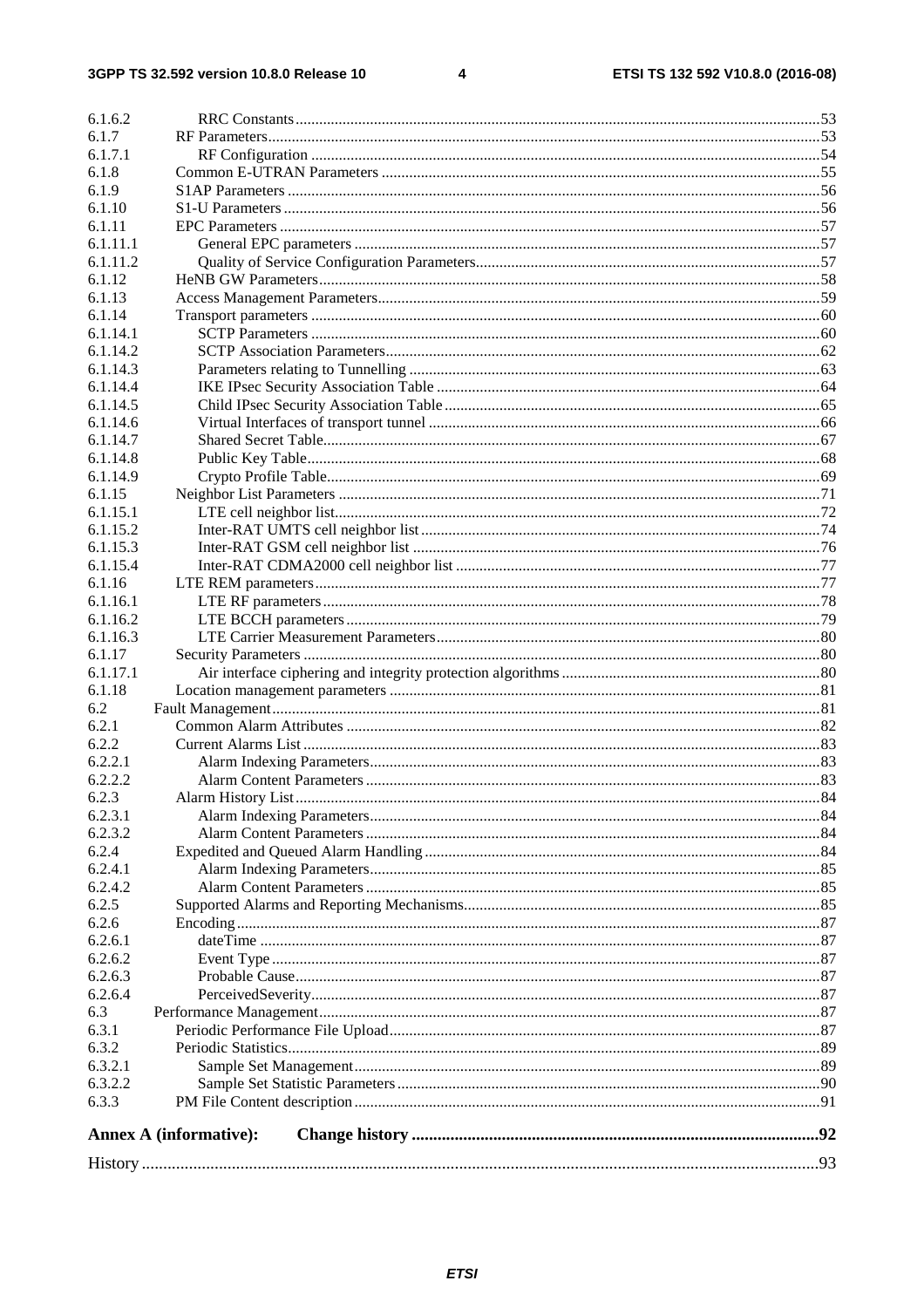# Foreword

This Technical Specification has been produced by the 3<sup>rd</sup> Generation Partnership Project (3GPP).

The contents of the present document are subject to continuing work within the TSG and may change following formal TSG approval. Should the TSG modify the contents of the present document, it will be re-released by the TSG with an identifying change of release date and an increase in version number as follows:

Version x.y.z

where:

- x the first digit:
	- 1 presented to TSG for information;
	- 2 presented to TSG for approval;
	- 3 or greater indicates TSG approved document under change control.
- y the second digit is incremented for all changes of substance, i.e. technical enhancements, corrections, updates, etc.
- z the third digit is incremented when editorial only changes have been incorporated in the document.

# Introduction

The present document is part of a TS-family covering the 3<sup>rd</sup> Generation Partnership Project Technical Specification Group Services and System Aspects, Telecommunication Management; as identified below:

| 32.591: | "Telecommunications management; Home eNode B (HeNB) Operations, Administration,<br>Maintenance and Provisioning (OAM&P); Concepts and requirements for Type 1 interface HeNB<br>to HeNB Management System (HeMS)". |
|---------|--------------------------------------------------------------------------------------------------------------------------------------------------------------------------------------------------------------------|
| 32.592: | "Telecommunications management; Home eNode B (HeNB) Operations, Administration,<br>Maintenance and Provisioning (OAM&P); Information model for Type 1 interface HeNB to<br>HeNB Management System (H(e)MS)".       |
| 32.593: | "Telecommunications management; Home eNode B (HeNB) Operations, Administration,<br>Maintenance and Provisioning (OAM&P); Procedure flows for Type 1 interface HeNB to HeNB<br>Management System (HeMS)".           |
| 32.594: | "Telecommunications management; Home eNode B (HeNB) Operations, Administration,<br>Maintenance and Provisioning (OAM&P); XML definitions for Type 1 interface HeNB to HeNB<br>Management System (HeMS)".           |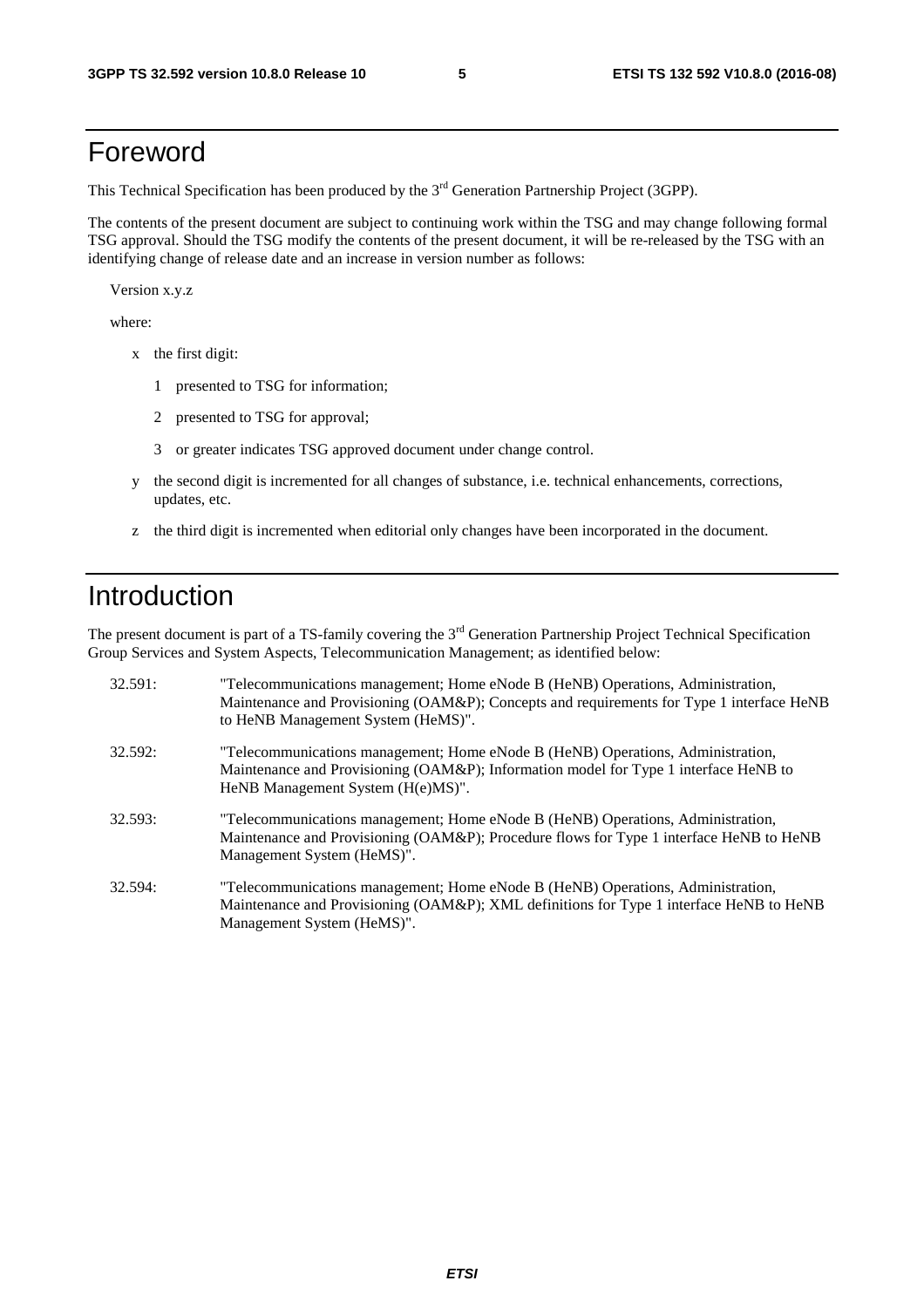# 1 Scope

The present document describes the Information Model definition for Fault Management, Configuration Management and Performance measurements of Home eNodeBs.

The stage 2 definitions captured in the present document shall be met via type 1 interface between HeNB and HMS.

# 2 References

The following documents contain provisions which, through reference in this text, constitute provisions of the present document.

- References are either specific (identified by date of publication, edition number, version number, etc.) or non-specific.
- For a specific reference, subsequent revisions do not apply.
- For a non-specific reference, the latest version applies. In the case of a reference to a 3GPP document (including a GSM document), a non-specific reference implicitly refers to the latest version of that document *in the same Release as the present document*.
- [1] 3GPP TR 21.905: "Vocabulary for 3GPP Specifications".
- [2] 3GPP TS 32.101: "Telecommunication management; Principles and high level requirements".
- [3] 3GPP TS 32.102: "Telecommunication management; Architecture".
- [4] 3GPP TS 32.401: "Telecommunication management; Performance Management (PM); Concept and requirements".
- [5] 3GPP TS 32.300: "Telecommunication management; Configuration Management (CM); Name convention for Managed Objects".
- [6] 3GPP TS 25.331: "Radio Resource Control (RRC); Protocol specification".
- [7] TR-069 Amendment 2, HeNB WAN Management Protocol v1.1, Broadband Forum
- [8] 3GPP TR 25.820: "3G Home NodeB Study Item Technical Report".
- [9] 3GPP TS 25.413: "UTRAN Iu interface Radio Access Network Application Part (RANAP) signalling".
- [10] 3GPP TS 25.401: " UTRAN Overall Description".
- [11] 3GPP TS 25.433: "UTRAN Iub interface Node B Application Part (NBAP) signalling".
- [12] TR-106, 'Data Model Template for TR-069-Enabled Devices*'*, Broadband Forum, 2009, http://broadband-forum.org/technical/download/TR-106\_Amendment-2.pdf.
- [13] TR-196, 'Femto Access Point Device Data Model', Broadband Forum, 2009, http://broadbandforum.org/technical/download/TR-196.pdf.
- [14] 3GPP TS 32.432 "Telecommunication management; Performance measurement: File format definition".
- [15] 3GPP TS 32.111-2: "Telecommunication management; Fault Management; Part 2: Alarm Integration Reference Point (IRP): Information Service (IS)".
- [16] 3GPP TS 32.111-6: "Telecommunication management; Fault Management; Part 6: Alarm Integration Reference Point (IRP): Solution Sets (SS)".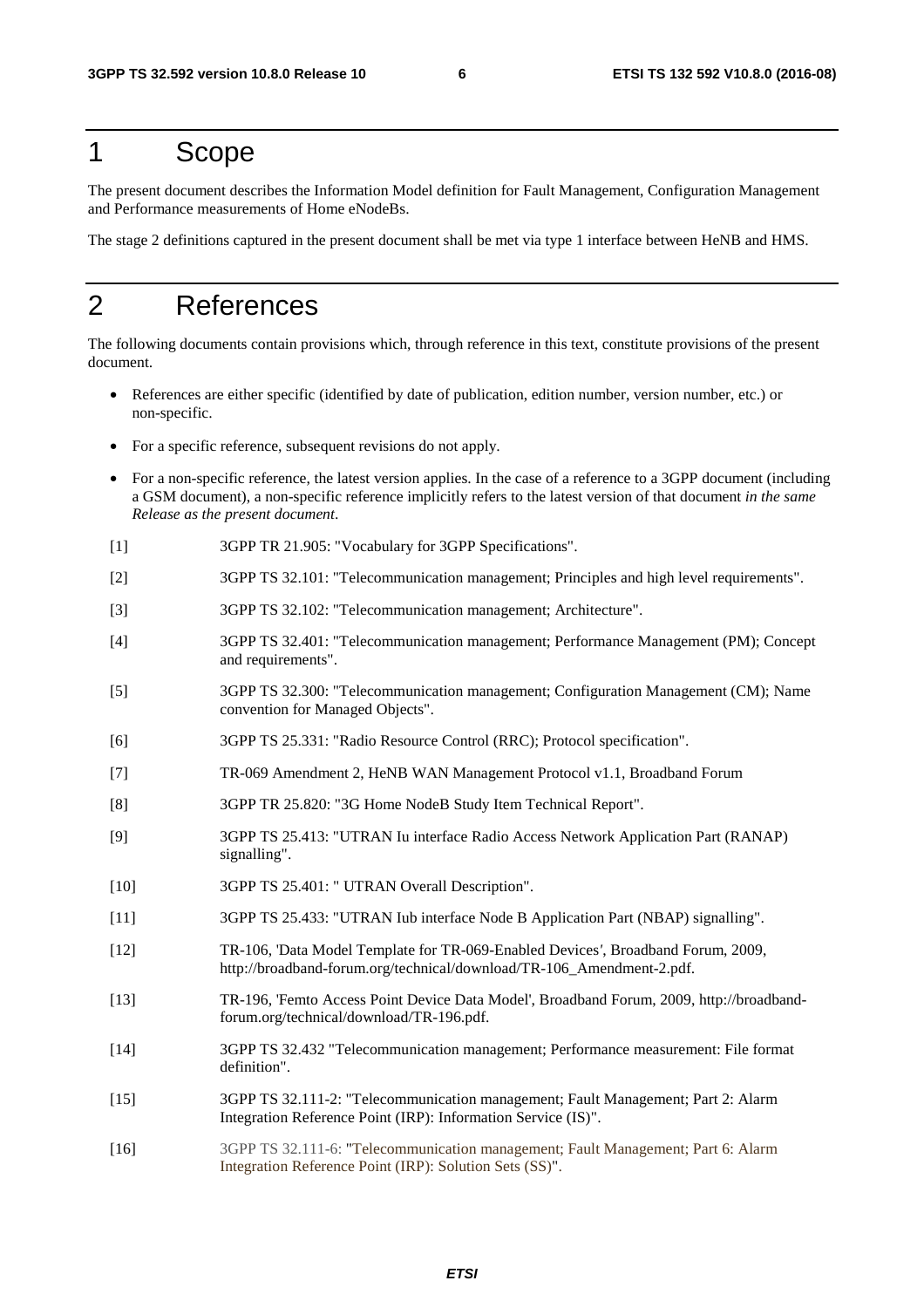- [17] IETF RFC 3280: "Internet X.509 Public Key Infrastructure Certificate and Certificate Revocation List (CRL) Profile", April 2002, [http://www.ietf.org/rfc/rfc3280.txt.](http://www.ietf.org/rfc/rfc3280.txt)
- [18] IETF RFC 4301: "Security Architecture for the Internet Protocol", , December 2005, [http://www.ietf.org/rfc/rfc4301.txt.](http://www.ietf.org/rfc/rfc4301.txt)
- [19] IETF RFC 4307: "Cryptographic Algorithms for Use in the Internet Key Exchange Version 2 (IKEv2)", December 2005,<http://www.ietf.org/rfc/rfc4307.txt>
- [20] IETF RFC 4960: "Stream Control Transmission Protocol", September 2007, [http://www.ietf.org/rfc/rfc4960.txt.](http://www.ietf.org/rfc/rfc4960.txt)
- [21] IETF RFC 3550: "RTP: A Transport Protocol for Real-Time Applications", July 2003, [http://www.ietf.org/rfc/rfc3550.txt.](http://www.ietf.org/rfc/rfc3550.txt)
- [22] IETF RFC 3873: "Stream Control Transmission Protocol (SCTP) Management Information Base (MIB"), , September 2004, [http://www.ietf.org/rfc/rfc3873.txt.](http://www.ietf.org/rfc/rfc3873.txt)
- [23] ITU-T RecommendationE.118: "The international telecommunication charge card ", International Telecommunication Union, May 2006, [http://www.itu.int/rec/T-REC-E.118/en.](http://www.itu.int/rec/T-REC-E.118/en)
- [24] 3GPP TS 25.304: "User Equipment (UE) procedures in idle mode and procedures for cell reselection in connected mode".
- [25] 3GPP TS 36.211: "Evolved Universal Terrestrial Radio Access (E-UTRA); Physical channels and modulation".
- [26] 3GPP TS 36.213: "Evolved Universal Terrestrial Radio Access (E-UTRA); Physical layer procedures".
- [27] 3GPP TS 36.214: "Evolved Universal Terrestrial Radio Access (E-UTRA); Physical layer Measurements".
- [28] 3GPP TS 36.300: "Evolved Universal Terrestrial Radio Access (E-UTRA) and Evolved Universal Terrestrial Radio Access Network (E-UTRAN); Overall description; Stage 2".
- [29] 3GPP TS 36.304: "Evolved Universal Terrestrial Radio Access (E-UTRA); User Equipment (UE) procedures in idle mode".
- [30] 3GPP TS 36.321: "Evolved Universal Terrestrial Radio Access (E-UTRA); Medium Access Control (MAC) protocol specification".
- [31] 3GPP TS 36.322: "Evolved Universal Terrestrial Radio Access (E-UTRA); Radio Link Control (RLC) protocol specification".
- [32] 3GPP TS 36.331: "Evolved Universal Terrestrial Radio Access (E-UTRA); Radio Resource Control (RRC); Protocol specification".
- [33] 3GPP TS 36.133: "Evolved Universal Terrestrial Radio Access (E-UTRA); Requirements for support of radio resource management".
- [34] 3GPP TS 45.008: "Radio subsystem link control".
- [35] 3GPP TS 23.107:"Quality of Service (QoS) concept and architecture".
- [36] 3GPP TS 22.220: "Service Requirements for Home Node B (HNB) and Home eNode B (HeNB)".
- [37] 3GPP TS 33.320: "Security of Home Node B (HNB) / Home evolved Node B (HeNB)".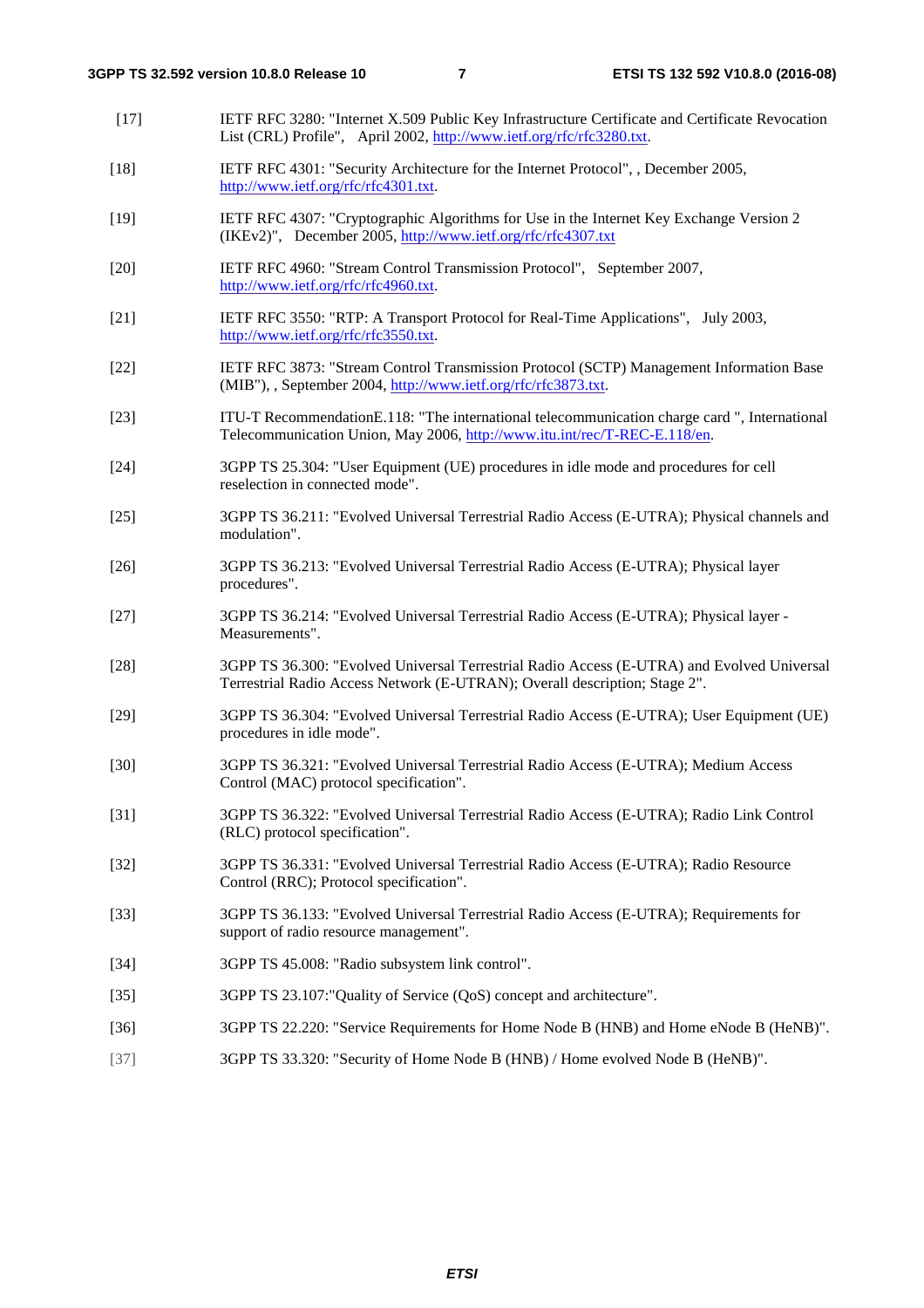# 3 Definitions and abbreviations

# 3.1 Definitions

For the purposes of the present document, the terms and definitions given in TR 21.905 [1] and the following apply. A term defined in the present document takes precedence over the definition of the same term, if any, in TR 21.905.

**3G Home NodeB and Home eNodeB:** These terms, their derivations and abbreviations are used synonymously throughout the present document.

# 3.2 Abbreviations

For the purposes of the present document, the following abbreviations apply:

| DM           | Domain Manager                             |
|--------------|--------------------------------------------|
| EM           | <b>Element Manager</b>                     |
| <b>FFS</b>   | For Further Study                          |
| <b>HMS</b>   | Home NodeB Management System               |
| <b>HeMS</b>  | Home eNodeB Management System              |
| <b>HNB</b>   | Home NodeB                                 |
| <b>HeNB</b>  | Home eNodeB                                |
| <b>IP</b>    | Internet Protocol                          |
| <b>LTE</b>   | Long Term Evolution                        |
| <b>MME</b>   | Mobile Management Entity                   |
| <b>NGMN</b>  | <b>Next Generation Mobile Networks</b>     |
| <b>OAM</b>   | Operations, Administrator and Maintenance  |
| PnP          | Plug and Play                              |
| SAE          | <b>System Architecture Evolution</b>       |
| <b>SON</b>   | <b>Self-Organising Networks</b>            |
| <b>TBD</b>   | To Be Discussed                            |
| <b>UMTS</b>  | Universal Mobile Telecommunications System |
| <b>UTRAN</b> | UMTS Radio Access Network                  |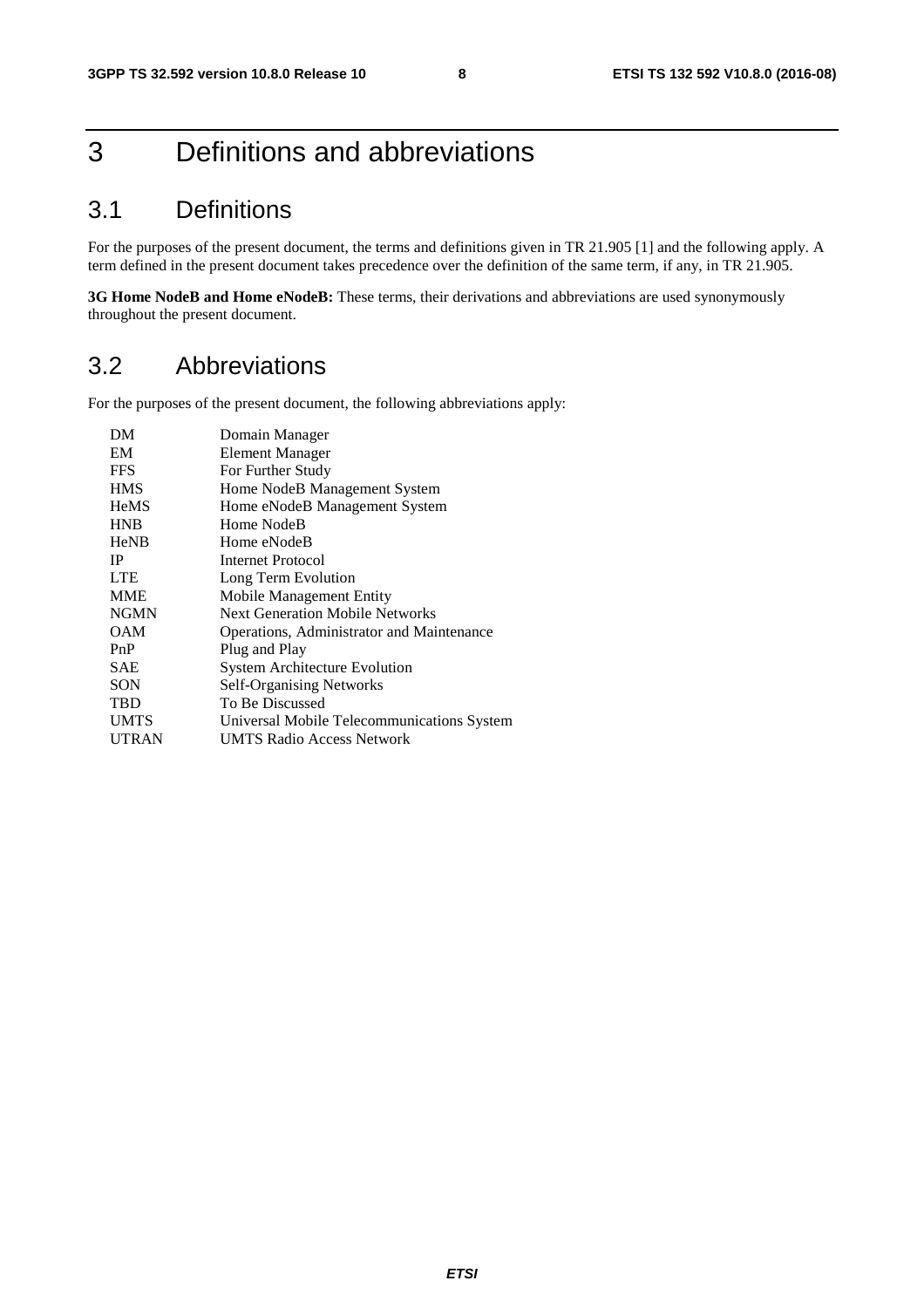# 4 Purpose

The purpose of this document is to specify the Information Model for Home eNodeB Type 1 Interface for the remote management using the TR-069 CWMP [7].

# 5 Structure of HeNB Information Model

Note: The structure of the Information Model is FFS.

# 6 Information Model Definition

# 6.1 Configuration Management

The names of objects and classification of parameters under objects is tentative. It is subject to modifications as needed.

#### 6.1.1 Physical Layer Parameters

Tables in below sections summarize the set of proposed Physical Layer objects and parameters.

#### 6.1.1.1 Antenna Information

This table contains parameters related to antenna configuration.

| <b>Parameter Name</b> | <b>Description</b>                                                                                                                                                                                                                                                                                                                                               | <b>Valid Values</b>                                                | <b>TDD/FDD</b> | Applicable<br>to HNB |
|-----------------------|------------------------------------------------------------------------------------------------------------------------------------------------------------------------------------------------------------------------------------------------------------------------------------------------------------------------------------------------------------------|--------------------------------------------------------------------|----------------|----------------------|
| antennaPortsCount     | Represents the number of cell specific<br>antenna ports where a 1 corresponds to 1,<br>a 2 to 2 antenna ports etc. see TS 36.211,<br>6.2.1. A UE in IDLE mode acquires the<br>information about the number of transmit<br>antenna ports according to TS 36.212,<br>5.3.1.1. Corresponds to<br>antennaPortsCount IE specified in 3GPP<br>TS 36.331 section 6.3.2. | Enum<br>$\{an1, an2, an4\}$<br>This parameter is<br>not writeable. | TDD/FDD        | No.                  |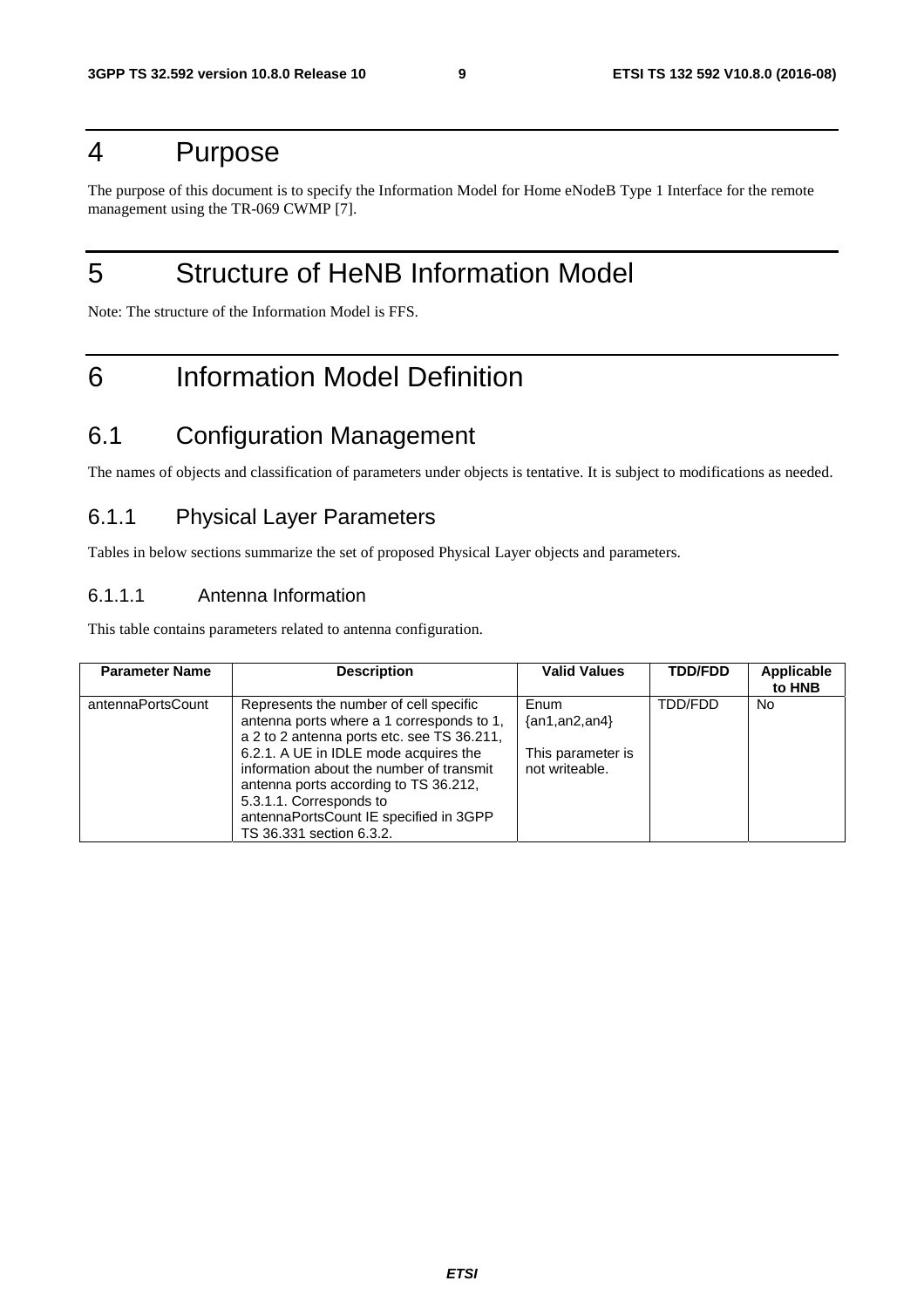#### 6.1.1.2 PDSCH

This table contains parameters related to configuration of PDSCH.

| <b>Parameter Name</b> | <b>Description</b>                                                                                                                                                             | <b>Valid Values</b>                                                  | <b>TDD/FDD</b> | Applicable<br>to HNB |
|-----------------------|--------------------------------------------------------------------------------------------------------------------------------------------------------------------------------|----------------------------------------------------------------------|----------------|----------------------|
| p-b                   | Equal to Eb/Ea. Is same for all UEs in the<br>cell. $Eb = EPRE$ (energy per resource<br>element) of PDSCH REs type B i.e. REs in                                               | int[03]<br>This parameter is                                         | TDD/FDD        | <b>No</b>            |
|                       | OFDM symbols that include reference<br>symbols. Specified in 3GPP TS 36.213                                                                                                    | writeable.                                                           |                |                      |
|                       | section 5.2.                                                                                                                                                                   | HeMS may<br>provide one or                                           |                |                      |
|                       |                                                                                                                                                                                | more values                                                          |                |                      |
|                       |                                                                                                                                                                                | and/or range of<br>values for the                                    |                |                      |
|                       |                                                                                                                                                                                | HeNB to choose<br>from.                                              |                |                      |
| p-a                   | equal to $Ea/Ers.$ Ea = EPRE (energy per<br>resource element) of PDSCH REs<br>(resource elements) type A i.e. REs in<br>OFDM symbols that do not include<br>reference symbols. | Enum{dB-6, dB-<br>4dot77, dB-3, dB-<br>1dot77, dB0, dB1,<br>dB2, dB3 | TDD/FDD        | <b>No</b>            |
|                       | Ers = EPRE of reference symbols REs.<br>Specified in 3GPP TS 36.213 section 5.2.<br>Value dB-6 corresponds to -6 dB, dB-                                                       | This parameter is<br>writeable.                                      |                |                      |
|                       | 4dot77 corresponds to -4.77 dB etc.                                                                                                                                            | HeMS may<br>provide one or<br>more values for                        |                |                      |
|                       |                                                                                                                                                                                | the HeNB to<br>choose from.                                          |                |                      |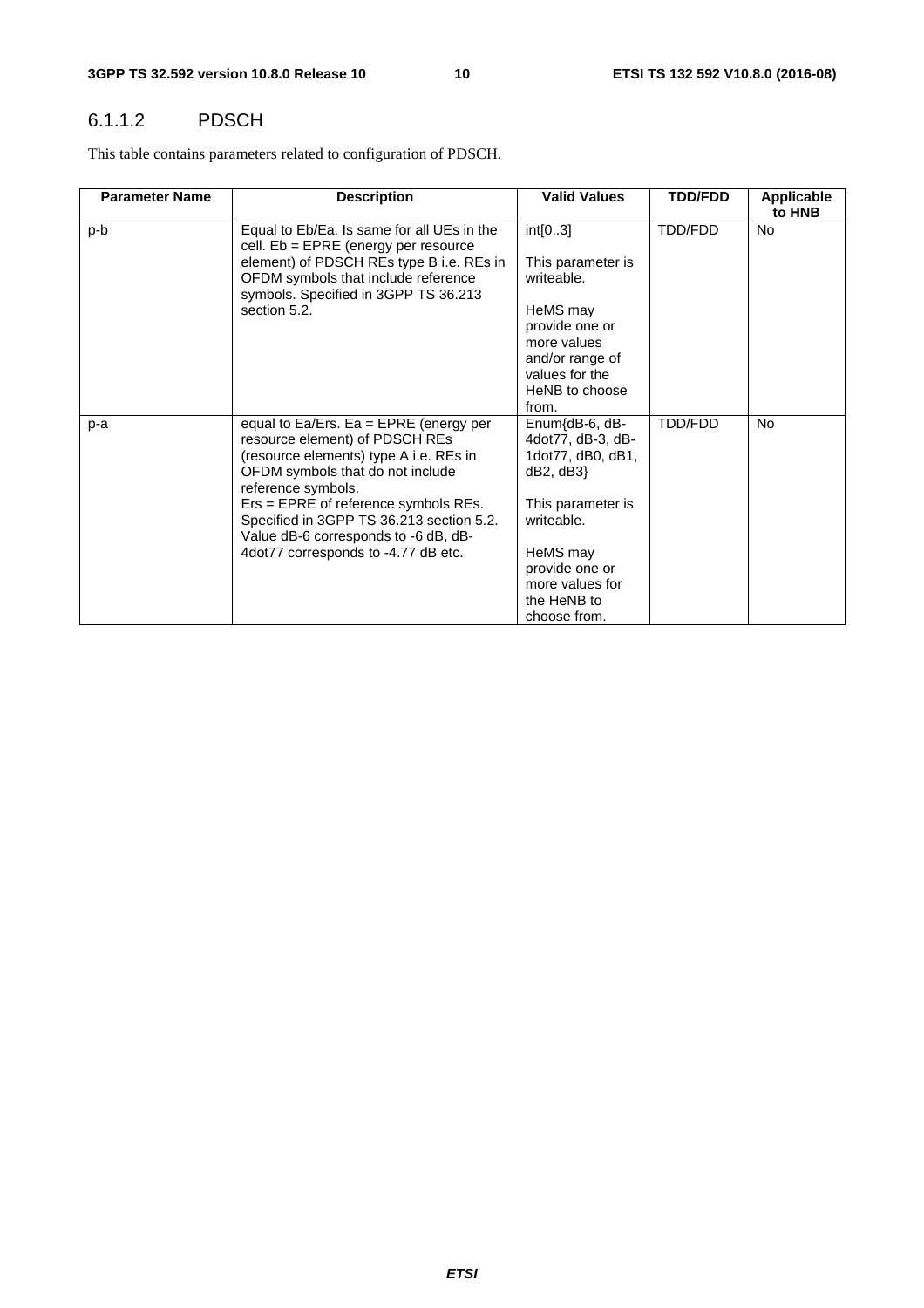### 6.1.1.3 Sounding Reference Signal (SRS)

This table contains parameters common across the cell related to configuration of UL Sounding Reference Signal.

| <b>Parameter Name</b>              | <b>Description</b>                                                                                                                                                                                                                                                                                                                                          | <b>Valid Values</b>                                                                                                                                                                                         | <b>TDD/FDD</b> | Applicable<br>to HNB |
|------------------------------------|-------------------------------------------------------------------------------------------------------------------------------------------------------------------------------------------------------------------------------------------------------------------------------------------------------------------------------------------------------------|-------------------------------------------------------------------------------------------------------------------------------------------------------------------------------------------------------------|----------------|----------------------|
| srsEnabled                         | This parameter indicates<br>whether UL Sounding RS is<br>enabled (TRUE) or not (FALSE).<br>Corresponds to SoundingRS-<br>UL-ConfigCommonIE defined in<br>3GPP TS 36.331 section 6.3.2                                                                                                                                                                       | Boolean<br>This<br>parameter is<br>writeable.                                                                                                                                                               | TDD/FDD        | <b>No</b>            |
| srsBandwidthConfig                 | Denotes an index into tables<br>with cell specific SRS Bandwidth<br>Configuration. The tables are<br>specified in 3GPP TS 36.211,<br>table 5.5.3.2-1, 5.5.3.2-2,<br>$5.5.3.2 - 3$ and $5.5.3.2 - 4$ .<br>Corresponds to srs-<br>BandwidthConfig IE specified in<br>3GPP TS36.331 section 6.3.2.<br>bw0 corresponds to value 0,<br>bw1 to value 1 and so on. | Enum{bw0,<br>bw1, bw2,<br>bw3, bw4,<br>bw5, bw6,<br>bw7<br>This<br>parameter is<br>writeable<br>HeMS may<br>provide one<br>or more<br>values and/or<br>range of<br>values for the<br>HeNB to<br>choose from | <b>TDD/FDD</b> | <b>No</b>            |
| <b>SrsMaxUpPts</b>                 | Defines whether reconfiguration<br>of SRS applies to UpPts (TRUE)<br>or not (FALSE). Corresponds to<br>srs-MaxUpPts specified in<br>3GPP TS 36.331 section 6.3.2<br>and srsMaxUpPts specified in<br>3GPP TS 36.211 section<br>5.5.3.2.<br>This parameter is applicable to<br>TDD mode only.                                                                 | Boolean,<br><b>This</b><br>parameter is<br>writeable.                                                                                                                                                       | <b>TDD</b>     | $\overline{N}$       |
| ackNackSRSSimultaneousTransmission | Defines whether a UE can<br>simultaneously transmit SRS<br>and ACK/NACK (TRUE) or not<br>(FALSE). Corresponds to<br>ackNackSRS-<br>SimultaneousTransmission<br>specified in 3GPP TS 36.331<br>section 6.3.2 and Simultaneous-<br>AN-and-SRS specified in 3GPP<br>TS 36.213 section 8.2.                                                                     | Boolean,<br>This<br>parameter is<br>writeable.                                                                                                                                                              | <b>FDD</b>     | No                   |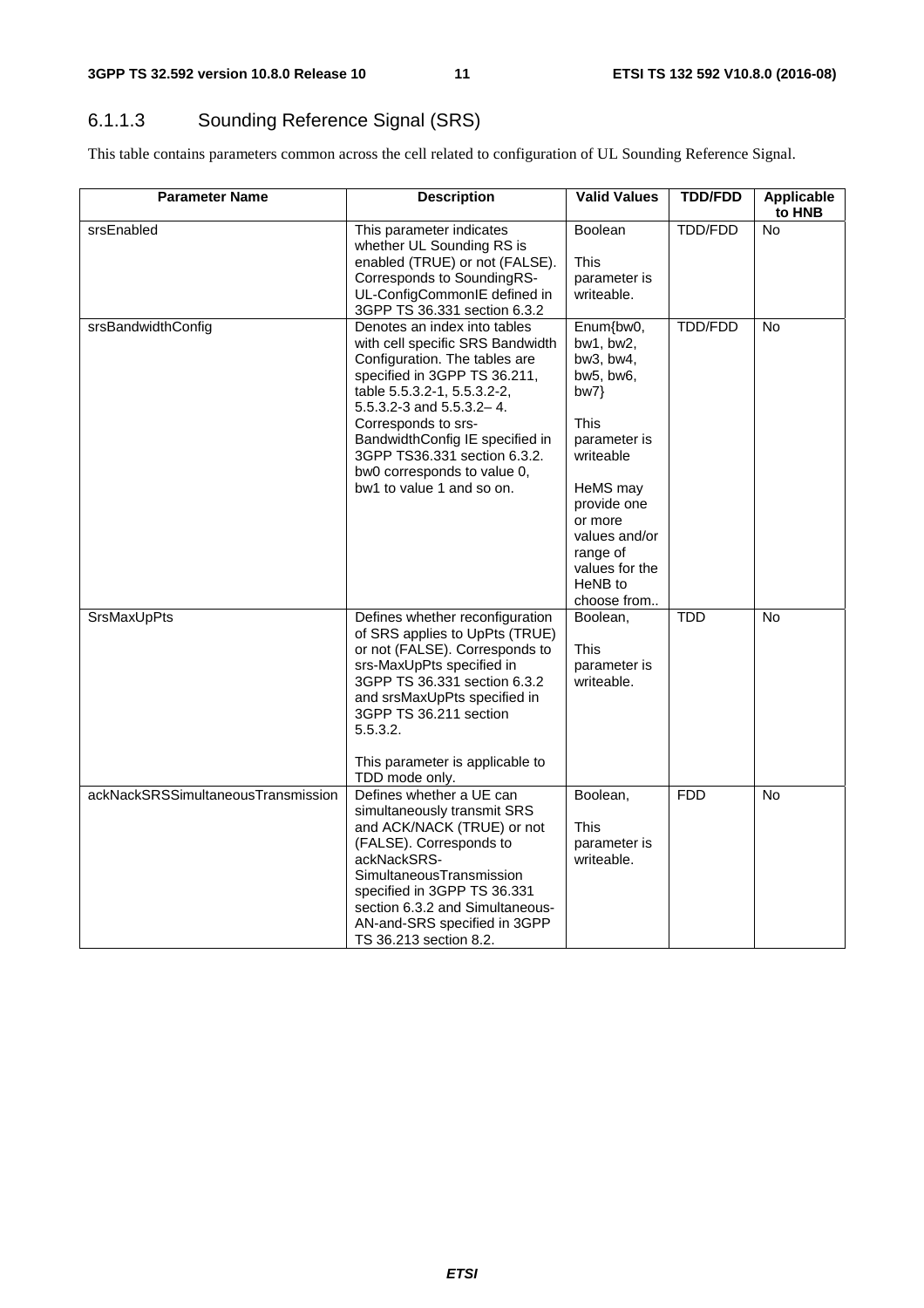#### 6.1.1.4 PRACH

This table contains parameters related to RACH configuration at the PHY level.

| <b>Parameter Name</b>     | <b>Description</b>                                                                                                                                                                                                                                                               | <b>Valid Values</b>                                                                                                                                     | <b>TDD/FDD</b> | Applicable<br>to HNB |
|---------------------------|----------------------------------------------------------------------------------------------------------------------------------------------------------------------------------------------------------------------------------------------------------------------------------|---------------------------------------------------------------------------------------------------------------------------------------------------------|----------------|----------------------|
| rootSequenceIndex         | Logical root sequence index used to<br>determine 64 physical RACH preamble<br>sequences available in the cell.<br>Corresponds to<br>RACH_ROOT_SEQUENCE parameter<br>defined in 3GPP TS 36.331 section<br>6.3.2 and 3GPP TS 36.211 Section<br>5.7.2.                              | int[0837]<br>This parameter<br>is writeable<br>HeMS may<br>provide one or<br>more values<br>and/or range of<br>values for the<br>HeNB to choose<br>from | TDD/FDD        | No                   |
| ConfigurationIndex        | Provides index into the table defining<br>PRACH resources within the frame.<br>Corresponds to PRACH-Configuration-<br>Index parameter defined in 3GPP TS<br>36.331 section 6.3.2 and 3GPP TS<br>36.211 Section 5.7.1.                                                            | int[063]<br>This parameter<br>is writeable<br>HeMS may<br>provide one or<br>more values<br>and/or range of<br>values for the<br>HeNB to choose<br>from  | TDD/FDD        | <b>No</b>            |
| highSpeedFlag             | Determines whether unrestricted set<br>(FALSE) or restricted set (TRUE) of<br>preambles is used. Corresponds to<br>highSpeedFlag parameter defined in<br>3GPP TS 36.331 section 6.3.2 and<br>high-speed-flag parameter defined<br>3GPP TS 36.211 Section 5.7.2.                  | Boolean<br>This parameter<br>is writeable.                                                                                                              | <b>TDD/FDD</b> | <b>No</b>            |
| zeroCorrelationZoneConfig | This parameter is used for preamble<br>sequence generation. Corresponds to<br>parameter zeroCorrelationZoneConfig<br>parameter defined in 3GPP TS 36.331<br>section 6.3.2.and to $N_{CS}$ parameter<br>defined in 36.211 section 5.7.2.                                          | int[015]<br>This parameter<br>is writeable<br>HeMS may<br>provide one or<br>more values<br>and/or range of<br>values for the<br>HeNB to choose<br>from  | TDD/FDD        | No                   |
| FrequencyOffset           | The first physical resource block<br>available for PRACH expressed as a<br>physical resource block number.<br>Corresponds to prach-FreqOffset<br>parameter defined in 3GPP TS 36.331<br>section 6.3.2 and $n_{PRBoffset}^{RA}$ parameter<br>defined 3GPP TS 36.211 Section 5.7.1 | Integer<br>This parameter<br>is writeable<br>HeMS may<br>provide one or<br>more values<br>and/or range of<br>values for the<br>HeNB to choose<br>from   | TDD/FDD        | No                   |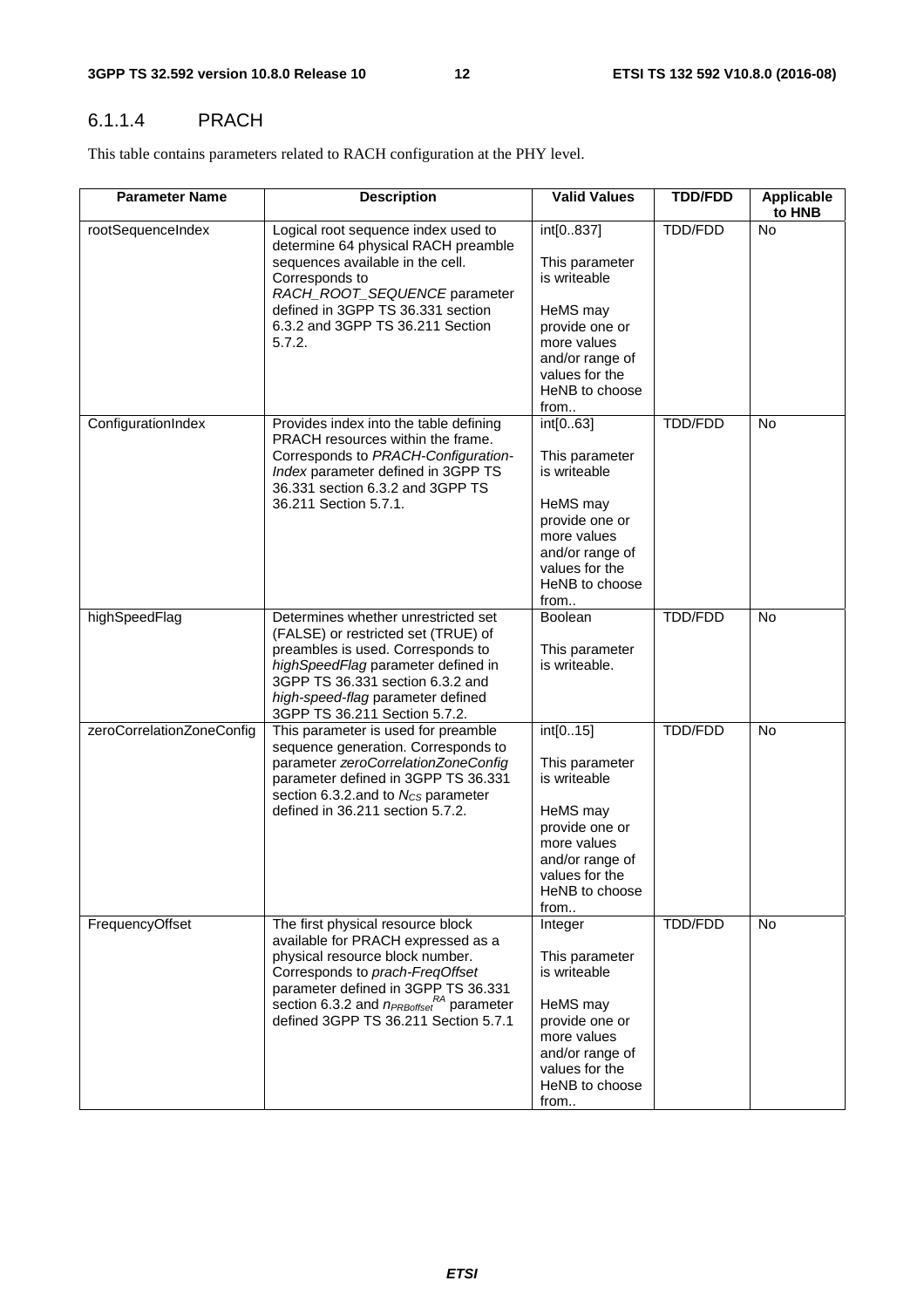#### 6.1.1.5 PUCCH

This table contains parameters related to common PUCCH configuration.

| <b>Parameter Name</b> | <b>Description</b>                                                                                                                                                                                                                                                                                                                                                                                             | <b>Valid Values</b>                                                                                                                                        | <b>TDD/FDD</b> | <b>Applicable</b><br>to HNB |
|-----------------------|----------------------------------------------------------------------------------------------------------------------------------------------------------------------------------------------------------------------------------------------------------------------------------------------------------------------------------------------------------------------------------------------------------------|------------------------------------------------------------------------------------------------------------------------------------------------------------|----------------|-----------------------------|
| deltaPUCCHShift       | Denotes the cyclic shift used for<br>PUCCH formats 1/1a/1b in a resource<br>block used for a mix of formats 1/1a/1b<br>and 2/2a/2b is an integer multiple of<br>deltaPUCCHShift within the range of<br>$\{0, 1, \ldots, 7\}$ . Corresponds to<br>deltaPUCCH-Shift parameter defined in<br>3GPP TS 36.331 section 6.3.2 and<br>$\Delta_{\text{shift}}^{PUCCH}$ parameter defined 3GPP TS<br>36.211 Section 5.4. | Enum {ds1, ds2,<br>ds3<br>This parameter is<br>writeable.                                                                                                  | TDD/FDD        | No                          |
| nRB-CQI               | Denotes the bandwidth in terms of<br>resource blocks that are available for<br>use by PUCCH formats 2/2a/2b<br>transmission in each slot. Corresponds<br>to nRB-CQI parameter defined in 3GPP<br>TS 36.331 section 6.3.2 and $N_{RB}^{(2)}$<br>parameter defined 3GPP TS 36.211<br>Section 5.4.                                                                                                                | int[098]<br>This parameter is<br>writeable<br>HeMS may<br>provide one or<br>more values<br>and/or range of<br>values for the<br>HeNB to choose<br>from     | TDD/FDD        | <b>No</b>                   |
| nCS-AN                | Denotes the number of cyclic shift used<br>for PUCCH formats 1/1a/1b in a<br>resource block used for a mix of<br>formats 1/1a/1b and 2/2a/2b. The value<br>is an integer multiple of<br>deltaPUCCHShift within the range of {0,<br>1, , 7}. Corresponds to nCS-AN<br>parameter defined in 3GPP TS 36.331<br>section 6.3.2 and $N_{RB}^{(1)}$ parameter<br>defined 3GPP TS 36.211 Section 5.4.                  | int[07]<br>This parameter is<br>not writeable.                                                                                                             | TDD/FDD        | <b>No</b>                   |
| n1PUCCH-AN            | Parameter used to determine resources<br>used for transmission of PUCCH format<br>1/1a/1b and 2/2a/2b. Corresponds to<br>n1PUCCH-AN parameter defined in<br>3GPP TS 36.331 section 6.3.2 and<br>$N_{PUCCH}^{(1)}$ parameter defined 3GPP TS<br>36.213 Section 10.1.                                                                                                                                            | int[02047]<br>This parameter is<br>writeable<br>HeMS may<br>provide one or<br>more values<br>and/or range of<br>values for the<br>HeNB to choose<br>from   | TDD/FDD        | <b>No</b>                   |
| CqiPUCCHResourceIndex | Position of PUCCH. This parameter<br>corresponds to the cqi-PUCCH-<br>ResourceIndex IE specified in 3GPP TS<br>36.331 section 6.3.2. and to parameter<br>$n_{\text{PUCCH}}^{(2)}$ specified in TS 36.213 [23,<br>$7.2$ ].                                                                                                                                                                                      | int [0:1185]<br>This parameter is<br>writeable<br>HeMS may<br>provide one or<br>more values<br>and/or range of<br>values for the<br>HeNB to choose<br>from | TDD/FDD        | No.                         |
| K                     | Subband size for subband reporting<br>mode in units of physical resource<br>block. See TS 36.213, section 7.2.2.<br>This parameter corresponds to the K IE<br>specified in 3GPP TS 36.331 section                                                                                                                                                                                                              | int[14]<br>This parameter is<br>not writeable.                                                                                                             | TDD/FDD        | <b>No</b>                   |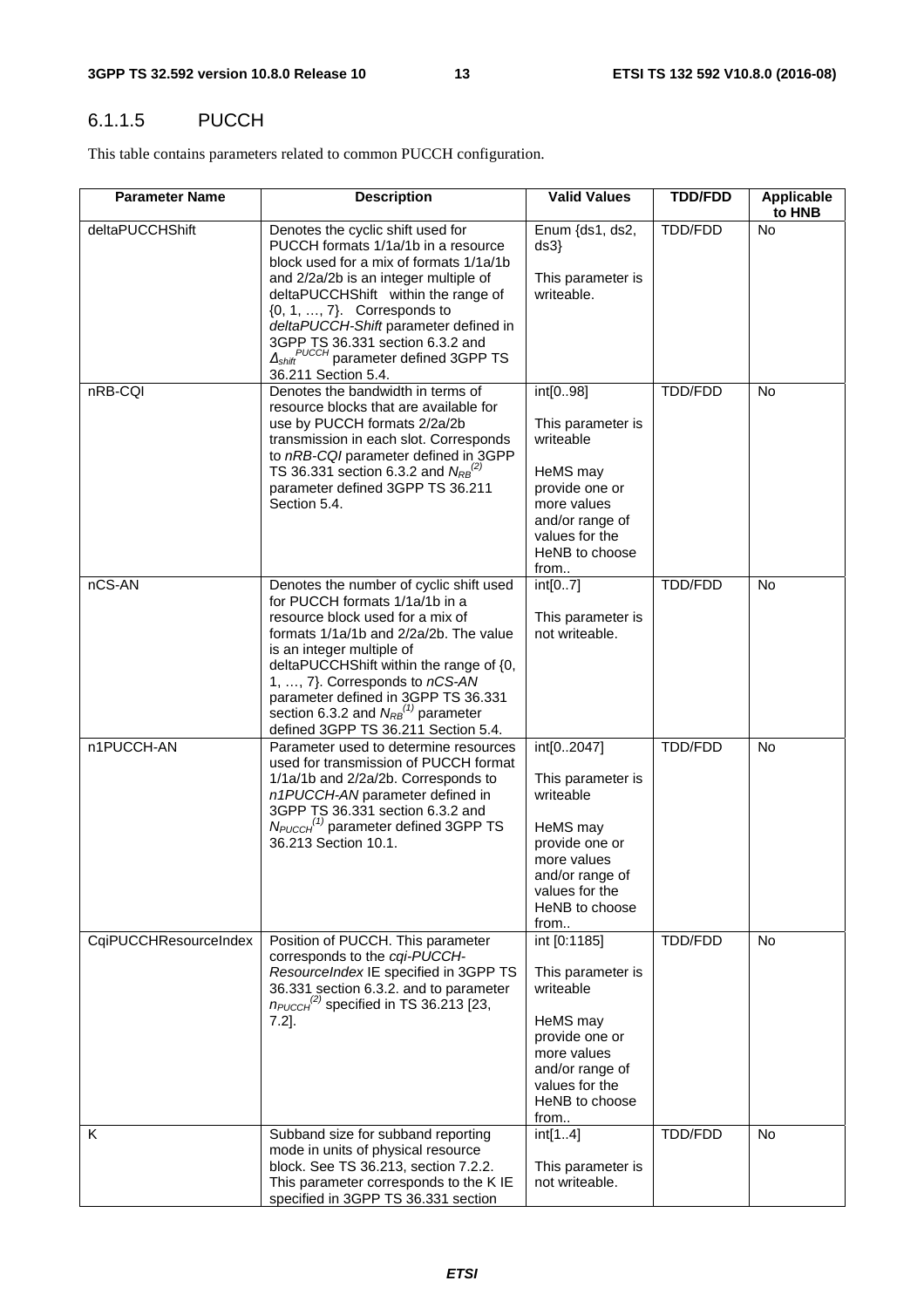| <b>Parameter Name</b> | <b>Description</b> | <b>Valid Values</b> | <b>TDD/FDD</b> | <b>Applicable</b><br>to HNB |
|-----------------------|--------------------|---------------------|----------------|-----------------------------|
|                       | 6.3.2              |                     |                |                             |

#### 6.1.1.6 PUSCH

This table contains parameters related to PUSCH configuration.

| <b>Parameter Name</b> | <b>Description</b>                                                                                                                                                                                                                                                                                                                                          | <b>Valid Values</b>                                                                                                                           | <b>TDD/FDD</b> | Applicable<br>to HNB |
|-----------------------|-------------------------------------------------------------------------------------------------------------------------------------------------------------------------------------------------------------------------------------------------------------------------------------------------------------------------------------------------------------|-----------------------------------------------------------------------------------------------------------------------------------------------|----------------|----------------------|
| n-SB                  | Denotes the number of sub-bands.<br>This parameter corresponds to n-SB<br>parameter specified in 3GPP TS<br>36.331 section 6.3.2 and N <sub>SB</sub><br>parameter specified in 3GPP TS<br>36.211 section 5.3.4                                                                                                                                              | int[14]<br>This parameter is<br>writeable.                                                                                                    | <b>TDD/FDD</b> | <b>No</b>            |
| hoppingMode           | Determines if hopping is 'inter-<br>subframe' or 'intra and inter-subframe'.<br>This parameter corresponds to<br>hoppingMode parameter specified in<br>3GPP TS 36.331 section 6.3.2 and<br>Hopping-mode parameter specified in<br>3GPP TS 36.211 section 5.3.4                                                                                              | Enum{interSubFrame,<br>intraAndInterSubFrame}<br>This parameter is<br>writeable.                                                              | TDD/FDD        | <b>No</b>            |
| hoppingOffset         | This parameter is used to compute the<br>set of physical resource blocks to be<br>used for transmission on PUSCH if<br>uplink frequency hopping mode is<br>enabled. This parameter corresponds<br>to pusch-HoppingOffset parameter<br>specified in 3GPP TS 36.331 section<br>6.3.2 and $N_{RB}^{HO}$ parameter specified in<br>3GPP TS 36.211 section 5.3.4 | int[098]<br>This parameter is<br>writeable<br>HeMS may provide one<br>or more values and/or<br>range of values for the<br>HeNB to choose from | <b>TDD/FDD</b> | <b>No</b>            |
| enable64QAM           | TRUE indicates that 64QAM is allowed<br>while FALSE indicates that 64QAM is<br>not allowed. This parameter<br>corresponds to enable64QAM<br>parameter specified in 3GPP TS<br>36.331 section 6.3.2.                                                                                                                                                         | <b>Boolean</b><br>This parameter is not<br>writeable.                                                                                         | <b>TDD/FDD</b> | <b>No</b>            |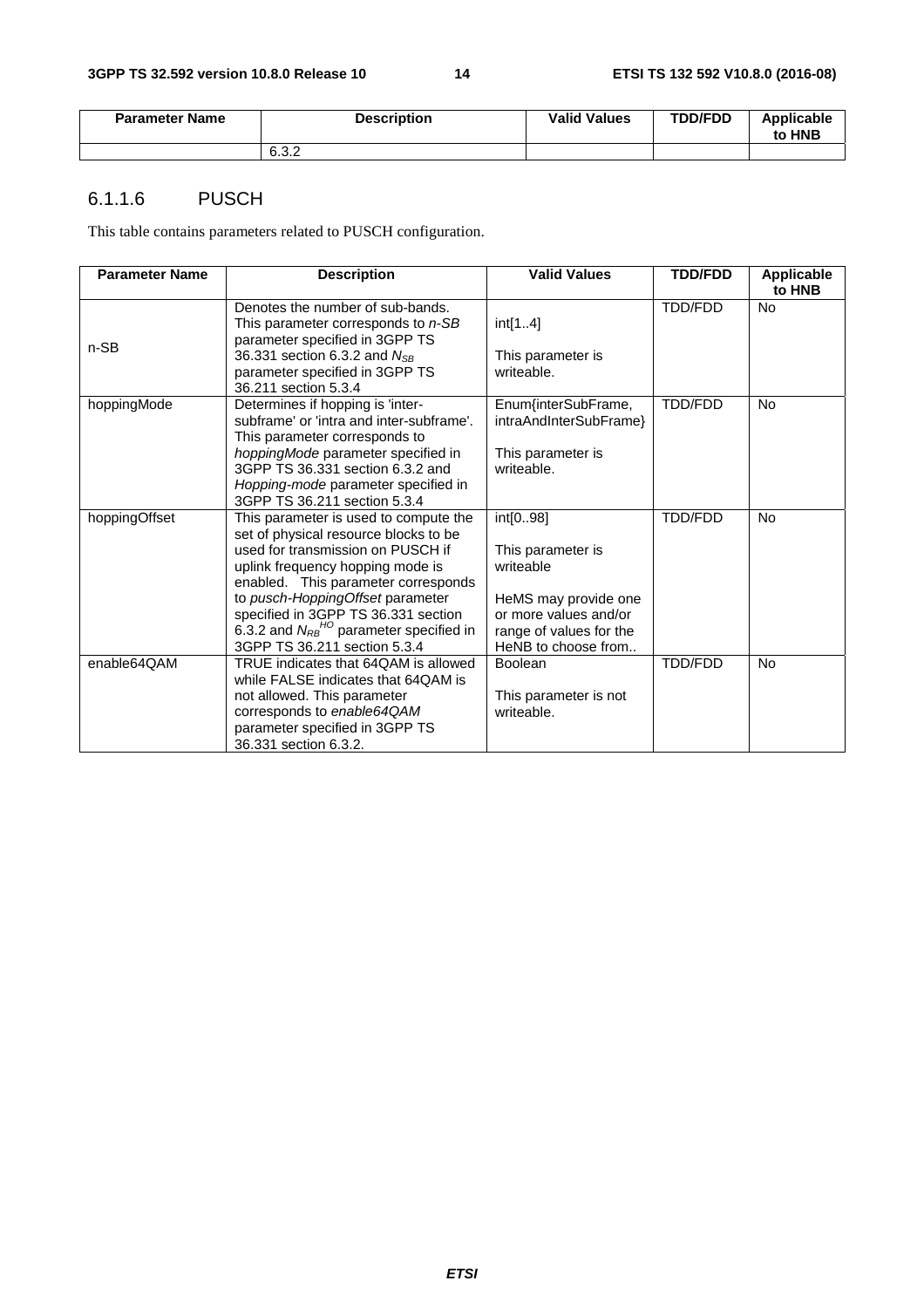#### 6.1.1.6.1 Uplink Reference Signal

This table contains parameters related to configuration of uplink reference signals on PUSCH (or PUCCH).

| <b>Parameter Name</b>  | <b>Description</b>                                                                                                                                                                                               | <b>Valid Values</b>                               | <b>TDD/FDD</b> | Applicable<br>to HNB |
|------------------------|------------------------------------------------------------------------------------------------------------------------------------------------------------------------------------------------------------------|---------------------------------------------------|----------------|----------------------|
| groupHoppingEnabled    | Determines whether group hopping is<br>enabled or not. This parameter<br>corresponds to groupHoppingEnabled<br>parameter specified in 3GPP TS 36.331<br>section 6.3.2. and in TS 36.211 section<br>5.5.1.3.      | <b>Boolean</b><br>This parameter<br>is writeable. | TDD/FDD        | No.                  |
| groupAssignmentPUSCH   | Corresponds to parameter<br>groupAssignmentPUSCH specified in<br>3GPP TS 36.331 section 6.3.2.                                                                                                                   | int[029]<br>This parameter<br>is not writeable.   | TDD/FDD        | <b>No</b>            |
| sequenceHoppingEnabled | Determines whether sequence hopping<br>is enabled or not. This parameter<br>corresponds to<br>sequenceHoppingEnabled parameter<br>specified in 3GPP TS 36.331 section<br>6.3.2.and in TS 36.211 section 5.5.1.4. | <b>Boolean</b><br>This parameter<br>is writeable. | TDD/FDD        | No.                  |
| cyclicShift            | Corresponds to parameter cyclcShift<br>specified in 3GPP TS 36.331 section<br>6.3.2.                                                                                                                             | int[07]<br>This parameter<br>is not writeable.    | TDD/FDD        | No.                  |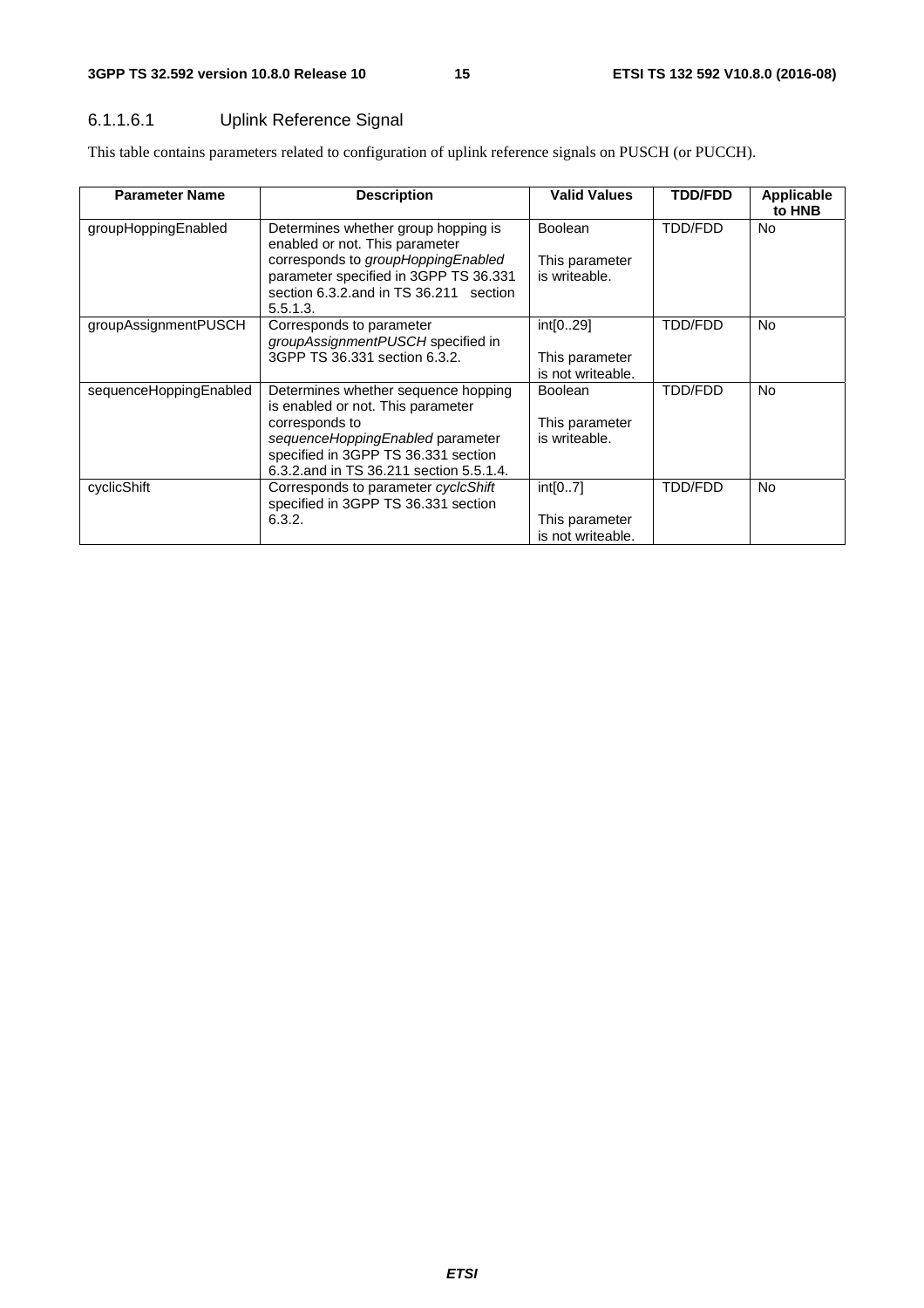### 6.1.1.7 Uplink Power Control

This table contains parameters used for computing UL power.

| <b>Parameter Name</b>                 | <b>Description</b>                                                                                                                                                                                                                                                                                                                              | <b>Valid Values</b>                                                                                                                                                                                     | <b>TDD/FDD</b> | <b>Applicable</b><br>to HNB |
|---------------------------------------|-------------------------------------------------------------------------------------------------------------------------------------------------------------------------------------------------------------------------------------------------------------------------------------------------------------------------------------------------|---------------------------------------------------------------------------------------------------------------------------------------------------------------------------------------------------------|----------------|-----------------------------|
| p0NominalPUSCH                        | Denotes the parameter used to compute<br>the UL UE transmit power for transmission<br>on PUSCH for semi-persistent grants. This<br>parameter corresponds to p0-<br>NominalPUSCH parameter specified in<br>3GPP TS 36.331 section 6.3.2 and<br>PO_NOMINAL_PUSCH(0) parameter specified in<br>3GPP TS 36.213 clause 5.1.1.1                       | int[-12624]<br>This parameter is<br>writeable<br>HeMS may<br>provide one or<br>more values<br>and/or range of<br>values for the<br>HeNB to choose<br>from                                               | TDD/FDD        | No                          |
| Alpha                                 | Denotes the parameter used to compute<br>the UL UE transmit power for transmission<br>on PUSCH. aln corresponds to value of<br>0.n and al1 corresponds to value of 1. This<br>parameter corresponds to alpha parameter<br>specified in 3GPP TS 36.331 section 6.3.2<br>and to $\alpha$ parameter specified in 3GPP TS<br>36.213 clause 5.1.1.1. | Enum {al0, al04,<br>al05, al06, al07,<br>al08, al09, al1}<br>This parameter is<br>writeable<br>HeMS may<br>provide one or<br>more values<br>and/or range of<br>values for the<br>HeNB to choose<br>from | <b>TDD/FDD</b> | <b>No</b>                   |
| p0NominalPUCCH                        | Denotes the parameter used to compute<br>the UL UE transmit power for transmission<br>on PUCCH. This parameter corresponds to<br>p0-NominalPUCCH parameter specified in<br>3GPP TS 36.331 clause 6.3.2 and<br>P <sub>O_NOMINAL_PUCCH</sub> parameter specified in<br>3GPP TS 36.213 section 5.1.2.1                                             | int[-127-96]<br>This parameter is<br>writeable<br>HeMS may<br>provide one or<br>more values<br>and/or range of<br>values for the<br>HeNB to choose<br>from                                              | <b>TDD/FDD</b> | No                          |
| deltaF-PUCCH-<br>Format1              | Each value of deltaF-PUCCH-FormatX<br>corresponds to parameter $\Delta_{F_PUCCH}(X)$ ,<br>where $X_1^2$ [1,1b,2,2a,2b], specified in 36.331<br>3GPP TS 36.331 section 6.3.2 and in<br>3GPP TS 36.213 section 5.1.2. Value of<br>deltaFn corresponds to n dB.                                                                                    | Enum{deltaF-2,<br>deltaF0, deltaF2}<br>This parameter is<br>not writeable.                                                                                                                              | TDD/FDD        | No                          |
| deltaF-PUCCH-<br>Format1b             | Each value of deltaF-PUCCH-FormatX<br>corresponds to parameter $\Delta_{F_PUCCH}(X)$ ,<br>where $X_1^2$ [1,1b,2,2a,2b], specified in 36.331<br>3GPP TS 36.331 section 6.3.2 and in<br>3GPP TS 36.213 section 5.1.2. Value of<br>deltaFn corresponds to n dB.                                                                                    | Enum{deltaF1,<br>deltaF3, deltaF5}<br>This parameter is<br>not writeable.                                                                                                                               | TDD/FDD        | <b>No</b>                   |
| deltaF-PUCCH-<br>Format <sub>2</sub>  | Each value of deltaF-PUCCH-FormatX<br>corresponds to parameter $\Delta_F$ PUCCH(X),<br>where $X_1^2$ [1,1b,2,2a,2b], specified in 36.331<br>3GPP TS 36.331 section 6.3.2 and in<br>3GPP TS 36.213 section 5.1.2. Value of<br>deltaFn corresponds to n dB.                                                                                       | Enum{deltaF-2,<br>deltaF0, deltaF1,<br>delaF2<br>This parameter is<br>not writeable.                                                                                                                    | TDD/FDD        | <b>No</b>                   |
| deltaF-PUCCH-<br>Format <sub>2a</sub> | Each value of deltaF-PUCCH-FormatX<br>corresponds to parameter $\Delta_{F_PUCCH}(X)$ ,<br>where $X_1^2$ {1,1b,2,2a,2b}, specified in 36.331<br>3GPP TS 36.331 section 6.3.2 and in<br>3GPP TS 36.213 section 5.1.2. Value of                                                                                                                    | Enum{deltaF-2,<br>deltaF0, deltaF2}<br>This parameter is<br>not writeable.                                                                                                                              | TDD/FDD        | <b>No</b>                   |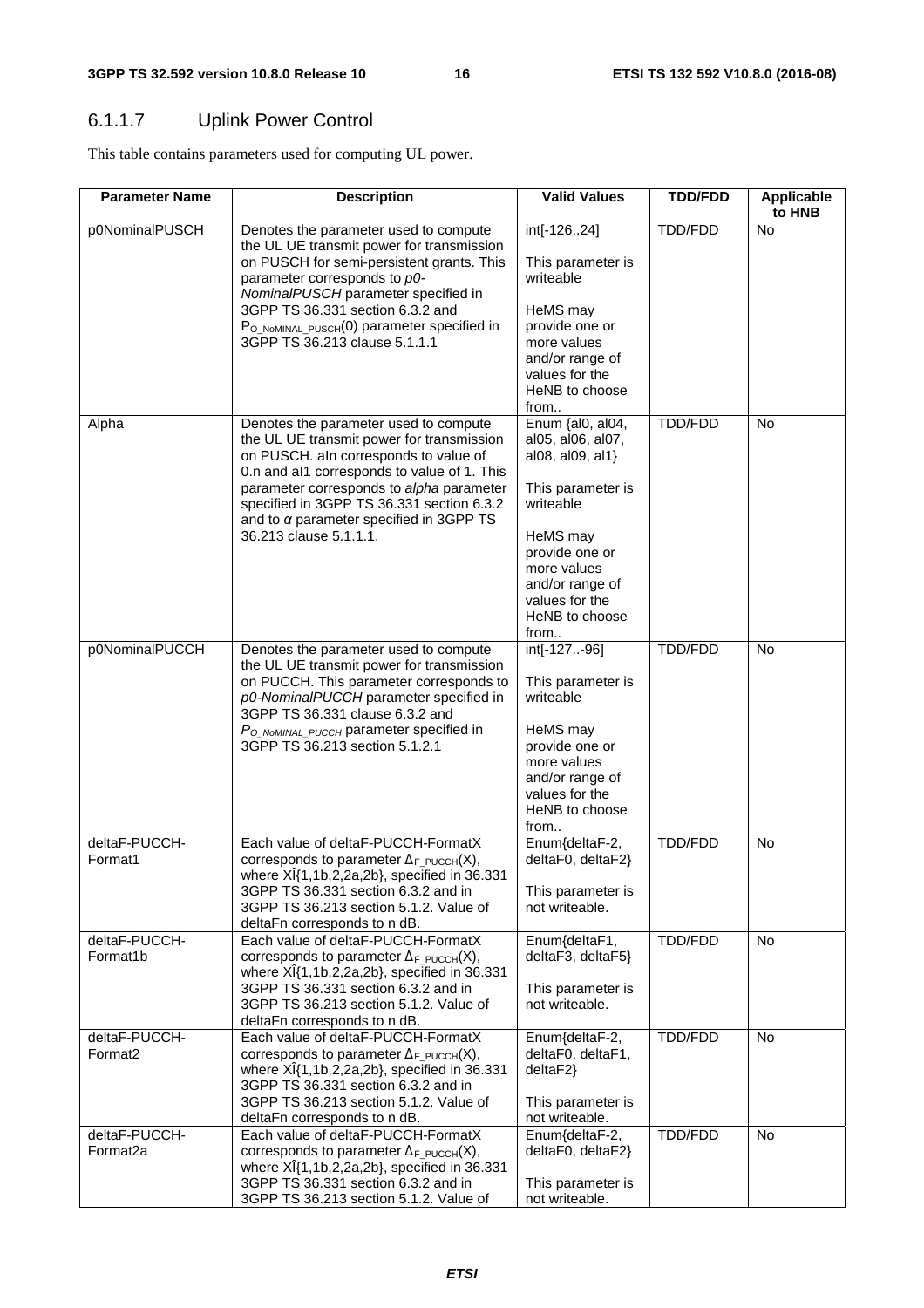| <b>Parameter Name</b>     | <b>Description</b>                                                                                                                                                                                                                      | <b>Valid Values</b>                 | <b>TDD/FDD</b> | Applicable<br>to HNB |
|---------------------------|-----------------------------------------------------------------------------------------------------------------------------------------------------------------------------------------------------------------------------------------|-------------------------------------|----------------|----------------------|
|                           | deltaFn corresponds to n dB.                                                                                                                                                                                                            |                                     |                |                      |
| deltaF-PUCCH-<br>Format2b | Each value of deltaF-PUCCH-FormatX<br>corresponds to parameter $\Delta_F$ PUCCH(X),<br>where $X_1^2$ [1,1b,2,2a,2b], specified in 36.331                                                                                                | Enum{deltaF-2,<br>deltaF0, deltaF2} | TDD/FDD        | No.                  |
|                           | 3GPP TS 36.331 section 6.3.2 and in<br>3GPP TS 36.213 section 5.1.2. Value of<br>deltaFn corresponds to n dB.                                                                                                                           | This parameter is<br>not writeable. |                |                      |
| deltaPreambleMsq3         | Denotes the parameter used to compute<br>the UL UE transmit power for transmission                                                                                                                                                      | $int[-16]$                          | TDD/FDD        | <b>No</b>            |
|                           | of random access response grant. This<br>parameter corresponds to<br>deltaPreambleMsg3 parameter specified in<br>3GPP TS 36.331 section 6.3.2 and to<br>$\Delta$ PREAMBLE_Msg3 parameter specified in<br>3GPP TS 36.213 section 5.1.1.1 | This parameter is<br>not writeable. |                |                      |

# 6.1.1.8 MBSFN Configuration

This table contains parameters related to MBSFN configuration.

| <b>Parameter Name</b>  | <b>Description</b>                                                                                                                                                             | <b>Valid Values</b>          | <b>TDD/FDD</b> | <b>Applicable</b><br>to HNB |
|------------------------|--------------------------------------------------------------------------------------------------------------------------------------------------------------------------------|------------------------------|----------------|-----------------------------|
| <b>NeighCellConfig</b> | Provides the information related to MBSFN<br>and TDD UL/DL configuration of neighbour<br>cells. Value 0: Not all neighbour cells have                                          | int[03]<br>This parameter is | TDD/FDD        | No.                         |
|                        | the same MBSFN subframe allocation as<br>serving cell; Value 1: No MBSFN<br>subframes are present in all neighbour                                                             | writeable.                   |                |                             |
|                        | cells; Value 2: The MBSFN subframe<br>allocations of all neighbour cells are<br>identical to or subsets of that in the serving<br>cell; Value 3: Different UL/DL allocation in |                              |                |                             |
|                        | neighbouring cells for TDD compared to<br>the serving cell. Corresponds to<br>NeighCellConfig IE specified in 3GPP TS<br>36.331 section 6.3.6                                  |                              |                |                             |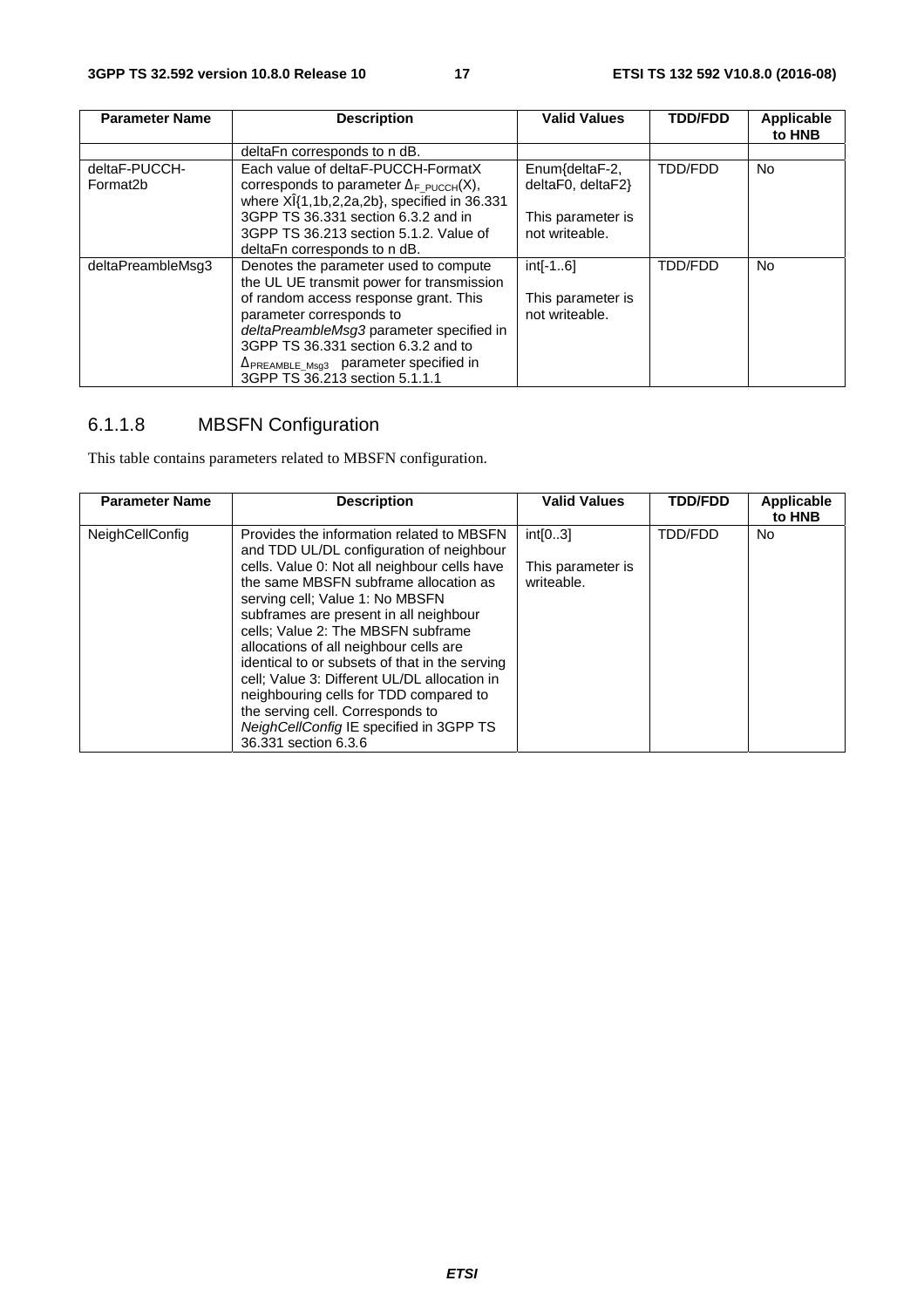#### 6.1.1.8.1 MBSFN Subframe List

This table contains parameters that define the list of configurations of subframes reserved for MBSFN in downlink.

| <b>Parameter Name</b>      | <b>Description</b>                                                                                                                                                                                                                                                                                                                                                                                                                                                                                                                                                                                                                                                                                                          | <b>Valid Values</b>                                                        | <b>TDD/FDD</b> | Applicable<br>to HNB |
|----------------------------|-----------------------------------------------------------------------------------------------------------------------------------------------------------------------------------------------------------------------------------------------------------------------------------------------------------------------------------------------------------------------------------------------------------------------------------------------------------------------------------------------------------------------------------------------------------------------------------------------------------------------------------------------------------------------------------------------------------------------------|----------------------------------------------------------------------------|----------------|----------------------|
| radioFrameAllocationPeriod | Radio frames that contain MBSFN<br>subframes occur when equation SFN<br>mod radioFrameAllocationPeriod =<br>radioFrameAllocationOffset is satisfied.<br>When value of<br>radioFrameAllocationSize is fourframes,<br>the equation defines the first of the four<br>allocated frames. Value n1 denotes<br>value 1, n2 denotes value 2, and so on.<br>Values n1 and n2 are not applicable<br>when fvalue of<br>radioFrameAllocationSize is fourframes.<br>Corresponds to<br>radioFrameAllocationPeriod IE<br>specified in 3GPP TS 36.331 section<br>6.3.1.                                                                                                                                                                     | Enum $\{n1, n2,$<br>n4, n8, n16,<br>n32<br>This parameter<br>is writeable. | TDD/FDD        | <b>No</b>            |
| radioframeAllocationOffset | Radio-frames that contain MBSFN<br>subframes occur when equation SFN<br>mod radioFrameAllocationPeriod =<br>radioFrameAllocationOffset is satisfied.<br>Value n1 denotes value 1, n2 denotes<br>value 2, and so on. Corresponds to<br>radioFrameAllocationOffset IE specified<br>in 3GPP TS 36.331 section 6.3.1.                                                                                                                                                                                                                                                                                                                                                                                                           | int[07]<br>This parameter<br>is writeable.                                 | TDD/FDD        | <b>No</b>            |
| radioFrameAllocationSize   | Denotes the number of consecutive<br>frames that the MBSFN allocation<br>pertains to.                                                                                                                                                                                                                                                                                                                                                                                                                                                                                                                                                                                                                                       | Enum $\{1, 4\}$<br>This parameter<br>is writeable.                         | <b>TDD/FDD</b> | <b>No</b>            |
| subFrameAllocations        | Comma-separated list of items of length<br>1. If radioFrameAllocationSize is 1<br>then the length of the list is 6. If<br>radioFrameAllocationSize is 4 then the<br>length of the list is 24. If<br>radioFrameAllocationSize is 1, then<br>item value of '1' denotes that the<br>corresponding subframe is allocated for<br>MBSFN. The following mapping applies<br>in this case:<br>the first item defines the MBSFN<br>allocation for subframe #1, the second<br>item for #2, third item for #3, fourth<br>item for #6, fifth item for #7, sixth item<br>for #8. If radioFrameAllocationSize is 4,<br>then the allocation applies to subframes<br>#1, #2, #3, #6, #7, and #8 in the<br>sequence of the four radio-frames. | string (24)<br>This parameter<br>is writeable.                             | <b>TDD/FDD</b> | <b>No</b>            |
| syncStratumID              | Defines the synchronization stratum<br>level to which the MBSFN configuration<br>applies.                                                                                                                                                                                                                                                                                                                                                                                                                                                                                                                                                                                                                                   | int[18]<br>This parameter<br>is writeable.                                 | <b>TDD</b>     | No                   |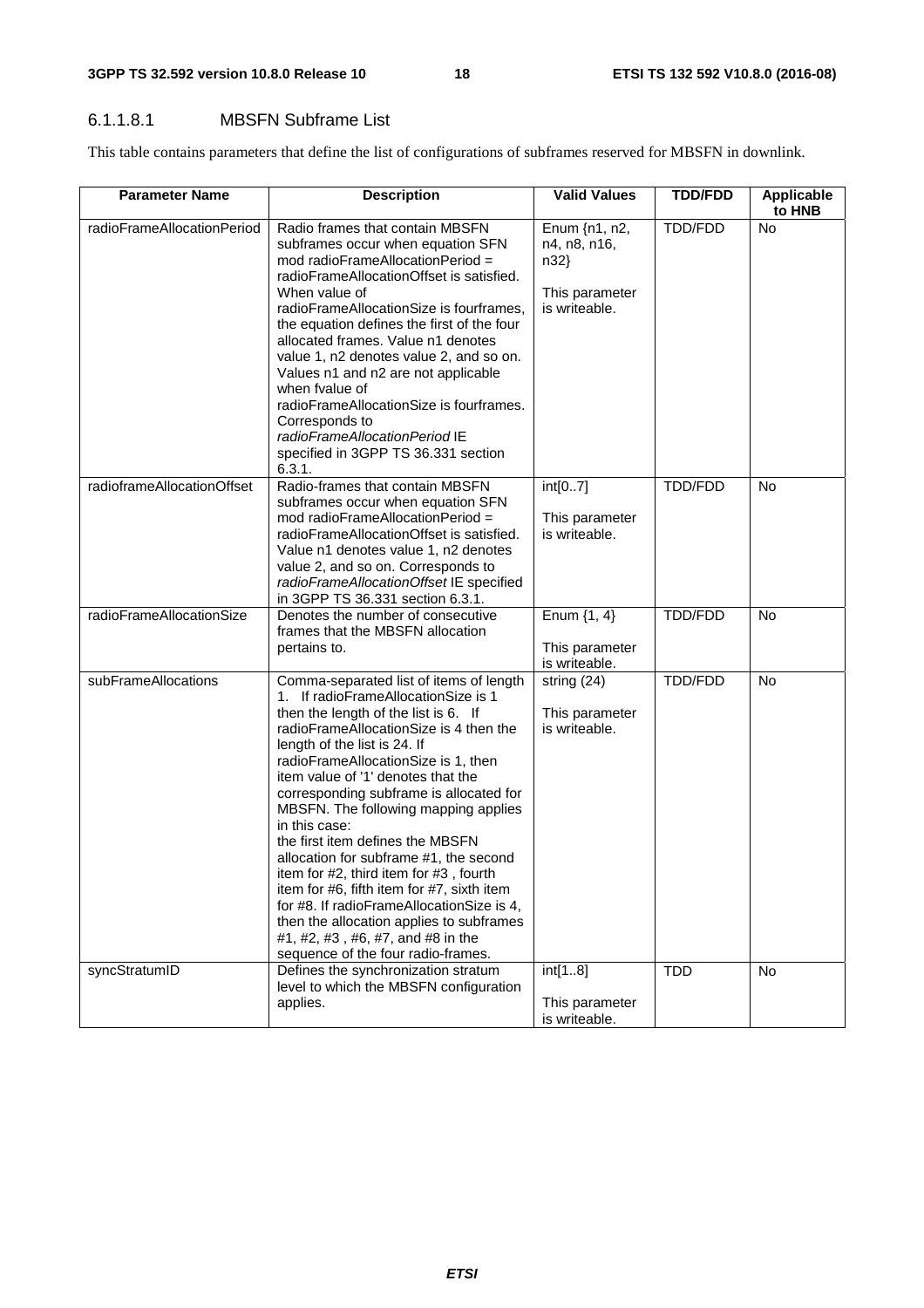#### 6.1.1.9 Positioning reference Signals

This table contains parameters related to Positioning Reference Signals (PRS) configuration.

| <b>Parameter Name</b>       | <b>Description</b>                           | <b>Valid Values</b> | <b>TDD/FDD</b> | Applicable |
|-----------------------------|----------------------------------------------|---------------------|----------------|------------|
|                             |                                              |                     |                | to HNB     |
| <b>NumPRSResourceBlocks</b> | Defines the number of resource               | UnsignedInt         | TDD/FDD        | No.        |
|                             | blocks used for PRS. Corresponds             |                     |                |            |
|                             | to the parameter $N_{RB}^{PRS}$ in 3GPP      | This parameter      |                |            |
|                             | TS 36.211 section 6.10.4.2                   | is writeable.       |                |            |
| PRSConfigurationIndex       | Corresponds to the PRS                       | int[04095]          | <b>TDD/FDD</b> | <b>No</b>  |
|                             | configuration index defined as               |                     |                |            |
|                             | parameter I <sub>PRS</sub> in 3GPP TS 36.211 | This parameter      |                |            |
|                             | section 6.10.4.3 and Table                   | is writeable.       |                |            |
|                             | $6.10.4.3 - 1$                               |                     |                |            |
| NumConsecutivePRSSubfames   | Defines the number of consecutive            | Enum {n1, n2,       | TDD/FDD        | <b>No</b>  |
|                             | positioning subframes.                       | n4, n6              |                |            |
|                             | Corresponds to the parameter $N_{PRS}$       |                     |                |            |
|                             | in 3GPP TS 36.211 section                    | This parameter      |                |            |
|                             | 6.10.4.3. Value n1 corresponds to            | is writeable.       |                |            |
|                             | number 1 etc.                                |                     |                |            |

#### 6.1.1.10 TDD Frame Structure

This table contains parameters related to configuration of TDD physical layer frame structure.

| <b>Parameter Name</b>   | <b>Description</b>                                                                                                                                                                                                                                                        | <b>Valid Values</b>                                                                                                   | <b>TDD/FDD</b> | Applicable<br>to HNB |
|-------------------------|---------------------------------------------------------------------------------------------------------------------------------------------------------------------------------------------------------------------------------------------------------------------------|-----------------------------------------------------------------------------------------------------------------------|----------------|----------------------|
| subFrameAssignment      | Defines the DL/UL subframe<br>configuration where sa0 corresponds to<br>Configuration 0, sa1 to Configuration 1<br>and so on. Corresponds to                                                                                                                              | Enum $\{sa0, sa1,$<br>sa2, sa3, sa4,<br>sa5, sa $6$                                                                   | <b>TDD</b>     | No.                  |
|                         | subframAssignment specified in 3GPP<br>TS 36.331 section 6.3.2 and to 3GPP TS<br>36.211 table 4.2-2.                                                                                                                                                                      | This parameter is<br>settable by<br>operator.                                                                         |                |                      |
| specialSubframePatterns | Defines the configuration of the special<br>subframe that contains the quard period<br>between the downlink and uplink<br>transmissions. Corresponds to the<br>specialSubframePatterns specified in<br>3GPP TS 36.331 section 6.3.2 and to<br>3GPP TS 36.211 table 4.2-1. | Enum {ssp0,<br>ssp1, ssp2, ssp3,<br>ssp4, ssp5, ssp6,<br>ssp7, ssp8}<br>This parameter is<br>settable by<br>operator. | <b>TDD</b>     | No.                  |

#### 6.1.1.11 Power Setting Parameters

This table contains parameters related to configuration of Power Setting for co-channel E-UTRA Protection.

| <b>Parameter Name</b> | <b>Description</b>                                                                                                                                                                                     | <b>Valid Values</b>                                                                             | <b>TDD/FDD</b> | Applicable<br>to HNB |
|-----------------------|--------------------------------------------------------------------------------------------------------------------------------------------------------------------------------------------------------|-------------------------------------------------------------------------------------------------|----------------|----------------------|
| PowersettingOffset    | Offset Parameter in configuration of<br>Power Setting.<br>Corresponds to parameter X specified in<br>3GPP TS 36.104 section 6.2.5 and<br>3GPP TS 36.141 section 6.2.8.1<br>This parameter is optional. | Enum (30, 35,<br>40, 45, 50, 55,<br>60, 65, 70<br>This parameter is<br>settable by<br>operator. | TDD/FDD        | No                   |

# 6.1.2 MAC Layer Parameters

Tables in below sections summarize the set of proposed MAC Layer objects and parameters.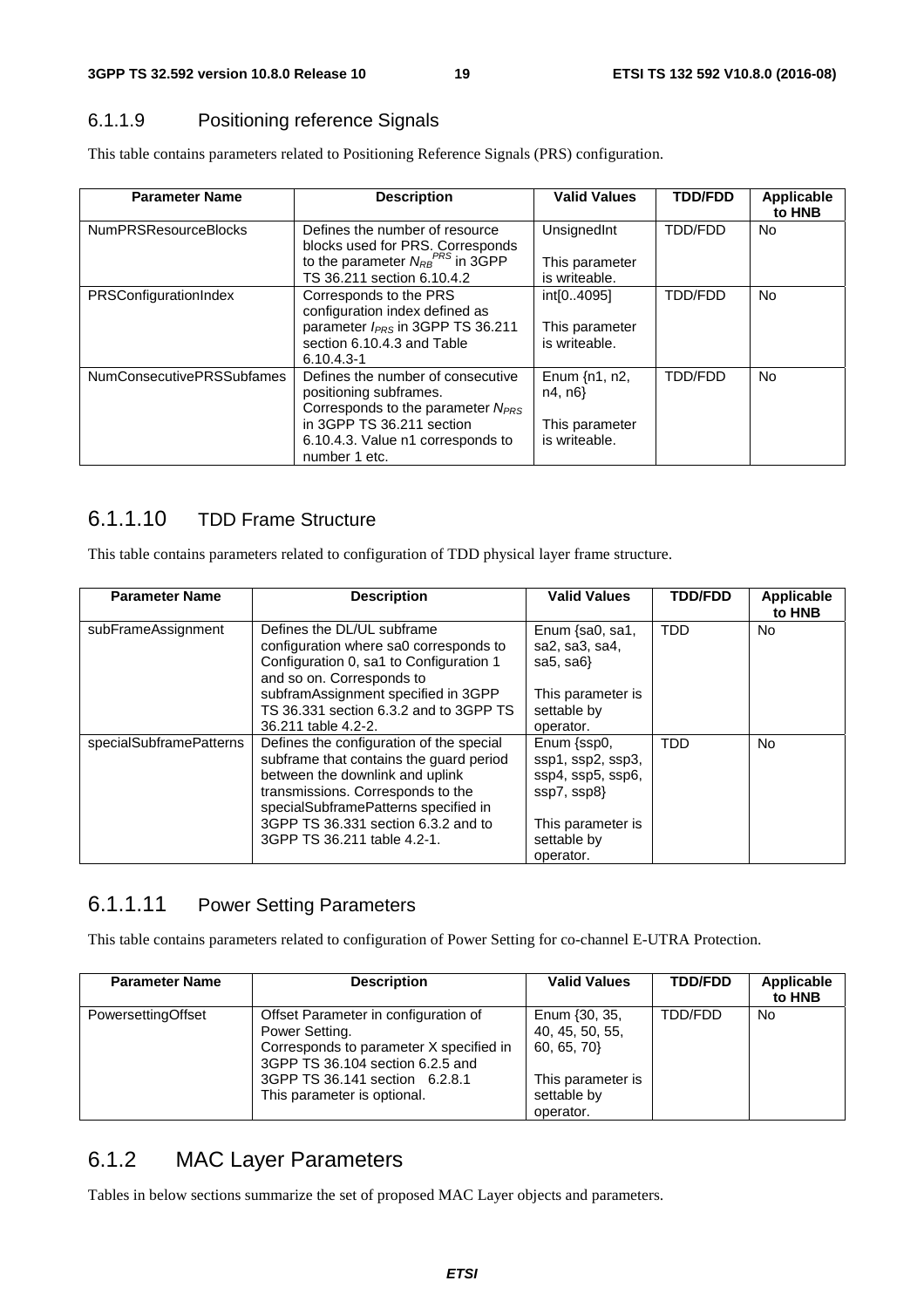#### 6.1.2.1 RACH

This table contains parameters related to RACH configuration at the MAC level across the cell.

| <b>Parameter Name</b>        | <b>Description</b>                                                                                                                                                                                                                          | <b>Valid Values</b>                                                                    | <b>TDD/FDD</b> | Applicable<br>to HNB |
|------------------------------|---------------------------------------------------------------------------------------------------------------------------------------------------------------------------------------------------------------------------------------------|----------------------------------------------------------------------------------------|----------------|----------------------|
| numberOfRaPreambles          | Number of non-dedicated random access<br>preambles. Corresponds to parameter<br>numberOfRA-Preambles specified in<br>3GPP TS 36.331 section 6.3.2 and in<br>3GPP TS 36.321 section 5.1.1. Value n4<br>corresponds to 4, n8 corresponds to 8 | Enum{n4,n8,n12,n<br>16,n20,n24,n28,n<br>32,n36,n40,n44,n<br>48, n52, n56, n60, n<br>64 | TDD/FDD        | <b>No</b>            |
|                              | and so on.                                                                                                                                                                                                                                  | This parameter is<br>writeable                                                         |                |                      |
|                              |                                                                                                                                                                                                                                             | HeMS may<br>provide one or<br>more values for<br>the HeNB to                           |                |                      |
|                              |                                                                                                                                                                                                                                             | choose from                                                                            |                |                      |
|                              | Number of non-dedicated random access<br>preambles in Random Acces Preambles<br>group A. Corresponds to parameter<br>sizeOfRA-PreamblesGroupA specified in<br>3GPP TS 36.331 section 6.3.2 and in                                           | Enum{n4,n8,n12,n<br>16,n20,n24,n28,n<br>32, n 36, n 40, n 44, n<br>48,n52,n56,n60}     | TDD/FDD        | No                   |
| sizeOfRaGroupA               | 3GPP TS 36.321 section 5.1.1. Value n4<br>corresponds to 4, n8 corresponds to 8<br>and so on.                                                                                                                                               | This parameter is<br>writeable                                                         |                |                      |
|                              |                                                                                                                                                                                                                                             | HeMS may                                                                               |                |                      |
|                              |                                                                                                                                                                                                                                             | provide one or<br>more values for                                                      |                |                      |
|                              |                                                                                                                                                                                                                                             | the HeNB to                                                                            |                |                      |
|                              | Threshold for preamble selection in                                                                                                                                                                                                         | choose from<br>Enum{b56, b144,                                                         | <b>TDD/FDD</b> | <b>No</b>            |
|                              | 3GPP TS 36.321 section 5.1.2.<br>Corresponds to parameter                                                                                                                                                                                   | b208, b256}                                                                            |                |                      |
| messageSizeGroupA            | messageSizeGroupA specified in 3GPP<br>TS 36.331 section 6.3.2. Value in bits.<br>Value b56 corresponds to 56 bits, b144                                                                                                                    | This parameter is<br>writeable                                                         |                |                      |
|                              | corresponds to 144 bits and so on.                                                                                                                                                                                                          | HeMS may                                                                               |                |                      |
|                              |                                                                                                                                                                                                                                             | provide one or                                                                         |                |                      |
|                              |                                                                                                                                                                                                                                             | more values for<br>the HeNB to                                                         |                |                      |
|                              |                                                                                                                                                                                                                                             | choose from                                                                            |                |                      |
|                              | Threshold for preamble selection in<br>3GPP TS 36.321 section 5.1.2.<br>Corresponds to parameter<br>messagePowerOffsetGroupB specified in<br>3GPP TS 36.331 section 6.3.2. Value in                                                         | Enum{minusinfinit<br>y, dB0, dB5, dB8,<br>dB10, dB12,<br>dB15, dB18}                   | TDD/FDD        | <b>No</b>            |
| messagePowerOffsetG<br>roupB | dB. Value dB5 corresponds to 5 dB and<br>so on.                                                                                                                                                                                             | This parameter is<br>writeable                                                         |                |                      |
|                              |                                                                                                                                                                                                                                             | HeMS may<br>provide one or<br>more values for<br>the HeNB to<br>choose from            |                |                      |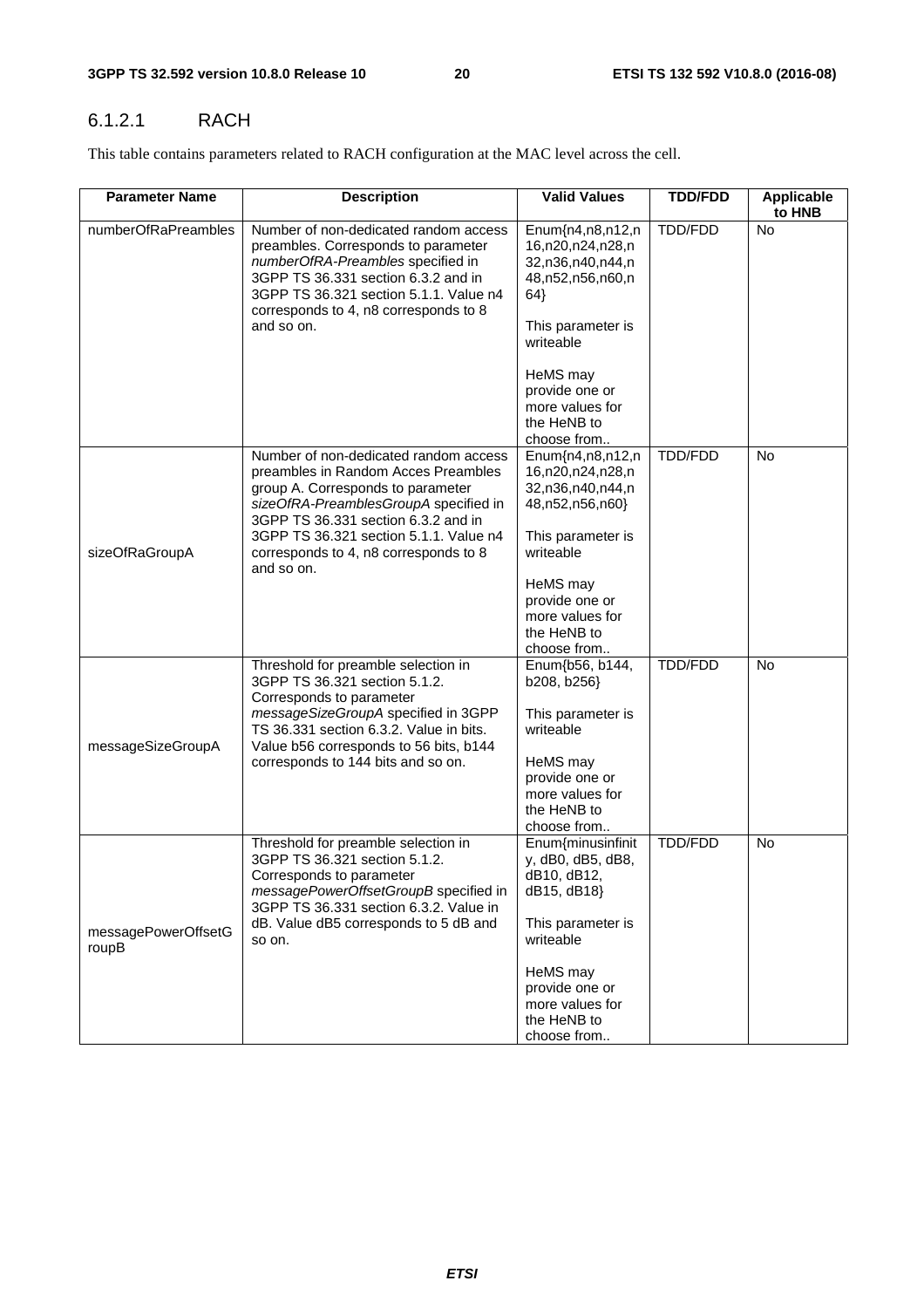| <b>Parameter Name</b>                  | <b>Description</b>                                                                                                                                                                                                                                                                                                                                                                                                                             | <b>Valid Values</b>                                                                                                                                                                                                                                                                              | <b>TDD/FDD</b> | Applicable<br>to HNB |
|----------------------------------------|------------------------------------------------------------------------------------------------------------------------------------------------------------------------------------------------------------------------------------------------------------------------------------------------------------------------------------------------------------------------------------------------------------------------------------------------|--------------------------------------------------------------------------------------------------------------------------------------------------------------------------------------------------------------------------------------------------------------------------------------------------|----------------|----------------------|
| powerRampingStep                       | Power increase factor between<br>subsequent random access preamble<br>transmissions. Value in dB. Value dB2<br>corresponds to 2 dB and so on.<br>Corresponds to parameter<br>powerRampingStep specified in 3GPP<br>TS 36.331 section 6.3.2 and in 3GPP TS<br>36.321 section 5.1.3.                                                                                                                                                             | Enum{dB0,<br>dB2,dB4, dB6}<br>This parameter is<br>writeable<br>HeMS may<br>provide one or<br>more values for<br>the HeNB to<br>choose from                                                                                                                                                      | TDD/FDD        | No                   |
| preambleInitialReceive<br>dTargetPower | This parameter denotes the baseline for<br>computation of the transmit power for<br>random access power transmission. Also<br>used as a parameter in the criteria for<br>preamble selection. Corresponds to<br>parameter<br>preambleInitialReceivedTargetPower<br>specified in 3GPP TS 36.331 section<br>6.3.2 and in 3GPP TS 36.321 section<br>5.1.2. and section 5.1.3. Value in dBm.<br>Value dBm-120 corresponds to -120 dBm<br>and so on. | Enum{dBm-120,<br>dBm-118, dBm-<br>116, dBm-114,<br>dBm-112,dBm-<br>110,dBm-<br>108,dBm-<br>106,dBm-<br>104,dBm-<br>102,dBm-<br>100,dBm-98,dBm-<br>96,dBm-94, dBm-<br>92,dBm-90}<br>This parameter is<br>writeable<br>HeMS may<br>provide one or<br>more values for<br>the HeNB to<br>choose from | <b>TDD/FDD</b> | <b>No</b>            |
| preambleTransMax                       | Maximum number of random access<br>preamble transmissions. Corresponds to<br>parameter preambleTransMax specified<br>in 3GPP TS 36.331 section 6.3.2 and in<br>3GPP TS 36.321 section 5.1.4 and<br>section 5.1.5                                                                                                                                                                                                                               | Enum{n3, n4, n5,<br>n6, n7, n8, n10,<br>n20, n50,<br>n100, n200}<br>This parameter is<br>writeable<br>HeMS may<br>provide one or<br>more values<br>and/or range of<br>values for the<br>HeNB to choose<br>from                                                                                   | <b>TDD/FDD</b> | No                   |
| ResponseWindowSize                     | Denotes the duration of the random<br>access response window. Corresponds<br>to parameter ra-ResponseWindowSize<br>specified in 3GPP TS 36.331 section<br>6.3.2 and in 3GPP TS 36.321 section<br>5.1.4. Value sfn corresponds to n<br>subframes.                                                                                                                                                                                               | Enum{sf2, sf3,<br>sf4, sf5, sf6, sf7,<br>sf8, sf10<br>This parameter is<br>writeable<br>HeMS may<br>provide one or<br>more values<br>and/or range of<br>values for the<br>HeNB to choose<br>from                                                                                                 | <b>TDD/FDD</b> | <b>No</b>            |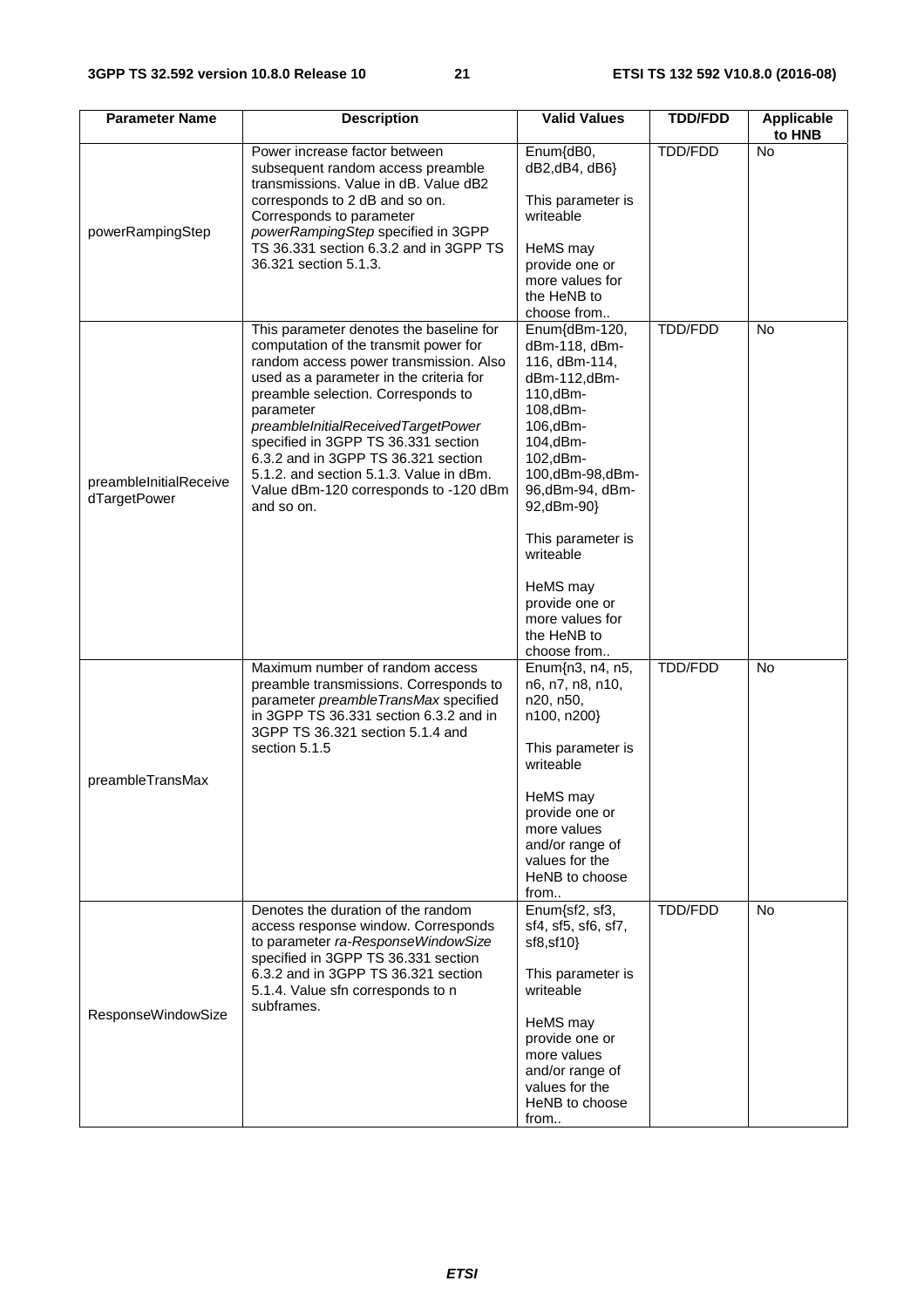| <b>Parameter Name</b>         | <b>Description</b>                                                                                                                                                                    | <b>Valid Values</b>                                                                              | <b>TDD/FDD</b> | Applicable<br>to HNB |
|-------------------------------|---------------------------------------------------------------------------------------------------------------------------------------------------------------------------------------|--------------------------------------------------------------------------------------------------|----------------|----------------------|
|                               | Contention resolution timer. Corresponds<br>to parameter mac-<br>ContentionResolutionTimer specified in<br>3GPP TS 36.331 section 6.3.2 and in                                        | Enum{sf8, sf16,<br>sf24, sf32, sf40,<br>sf48, sf56, sf64}                                        | TDD/FDD        | <b>No</b>            |
| ContentionResolutionTi<br>mer | 3GPP TS 36.321 section 5.1.5. Value sfn<br>corresponds to n subframes.                                                                                                                | This parameter is<br>writeable                                                                   |                |                      |
|                               |                                                                                                                                                                                       | HeMS may<br>provide one or<br>more values for                                                    |                |                      |
|                               |                                                                                                                                                                                       | the HeNB to<br>choose from                                                                       |                |                      |
|                               | Maximum number of Msg3 HARQ<br>transmissions by RRC. Corresponds to<br>parameter maxHARQ-Msg3Tx specified<br>in 3GPP TS 36.331 section 6.3.2 and in<br>3GPP TS 36.321 section 5.4.2.2 | int[18]<br>This parameter is<br>writeable                                                        | TDD/FDD        | <b>No</b>            |
| maxHARQ-Msg3Tx                |                                                                                                                                                                                       | HeMS may<br>provide one or<br>more values<br>and/or range of<br>values for the<br>HeNB to choose |                |                      |
|                               |                                                                                                                                                                                       | from                                                                                             |                |                      |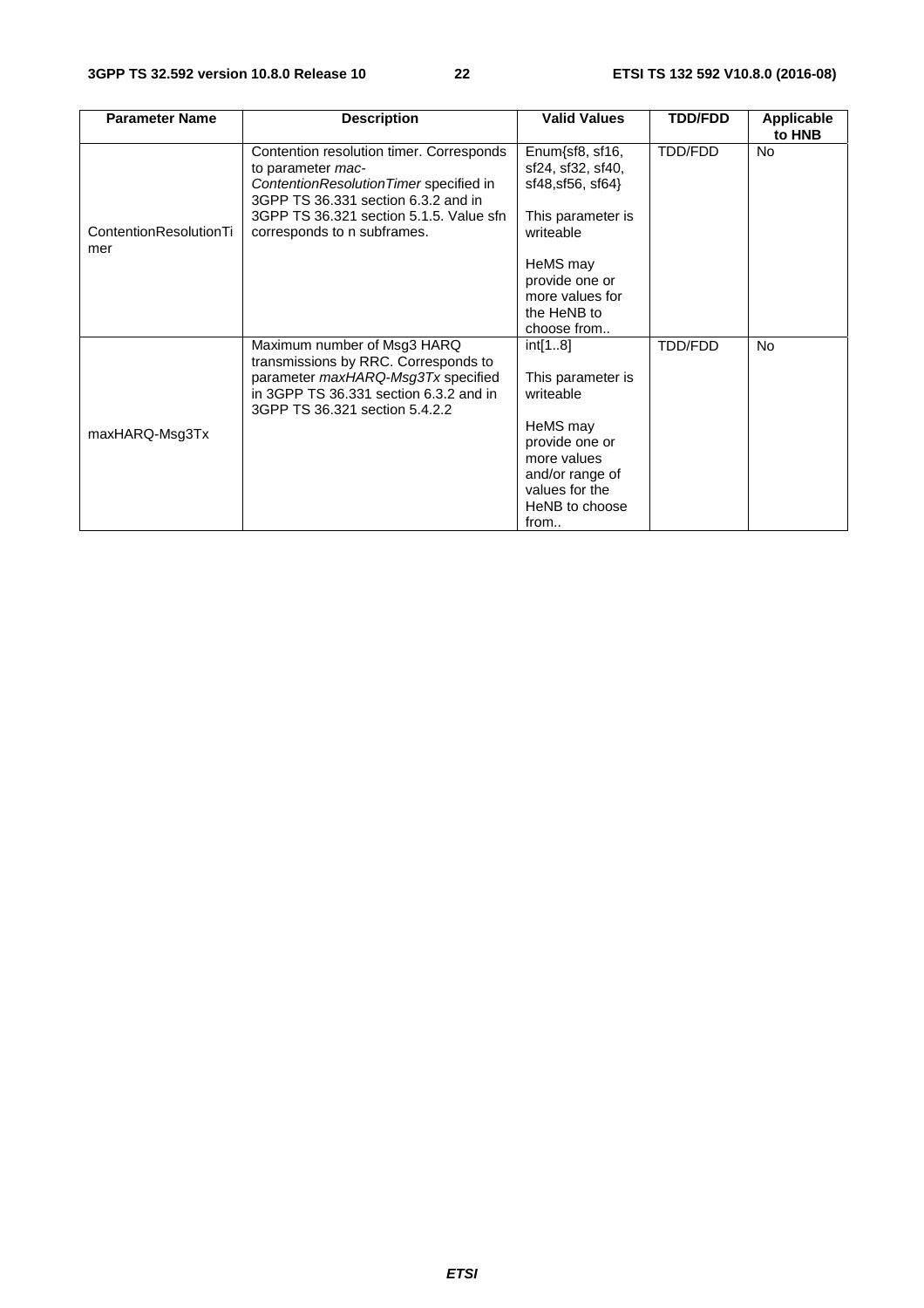#### 6.1.2.2 DRX

This table contains parameters related to DRX configuration.

| <b>Parameter Name</b> | <b>Description</b>                                                                                                                                                                                                                                                                                                                                                                         | <b>Valid Values</b>                                                                                                                                                                                                                                                                        | <b>TDD/FDD</b> | Applicable<br>to HNB |
|-----------------------|--------------------------------------------------------------------------------------------------------------------------------------------------------------------------------------------------------------------------------------------------------------------------------------------------------------------------------------------------------------------------------------------|--------------------------------------------------------------------------------------------------------------------------------------------------------------------------------------------------------------------------------------------------------------------------------------------|----------------|----------------------|
| drxEnabled            | This parameter indicates whether DRX<br>operation is enabled (TRUE) or not<br>(FALSE). Corresponds to drx-<br>Configuration IE defined in 3GPP TS<br>36.331 section 6.3.2.                                                                                                                                                                                                                 | Boolean<br>This parameter is<br>writeable.                                                                                                                                                                                                                                                 | TDD/FDD        | <b>No</b>            |
| onDurationTimer       | Part of the DRX cycle during which UE<br>actively monitors PDCCH. Value in<br>number of PDCCH sub-frames. Value<br>psf1 corresponds to 1 PDCCH sub-<br>frame, psf2 corresponds to 2 PDCCH<br>sub-frames and so on. Corresponds to<br>parameter onDurationTimer specified in<br>3GPP TS 36.331 section 6.3.2 and in<br>3GPP TS 36.321 section 5.7.                                          | Enum{psf1, psf2,<br>psf3, psf4, psf5,<br>psf6, psf8, psf10,<br>psf20, psf30,<br>psf40, psf50,<br>psf60, psf80,<br>psf100, psf200}<br>This parameter is<br>writeable                                                                                                                        | TDD/FDD        | No                   |
|                       |                                                                                                                                                                                                                                                                                                                                                                                            | HeMS may<br>provide one or<br>more values<br>and/or range of<br>values for the<br>HeNB to choose<br>from                                                                                                                                                                                   |                |                      |
| drxInactivityTimer    | Denotes the number of inactive<br>consecutive PDCCH-subframe(s) that will<br>activate short DRX cycle. Value in<br>number of PDCCH sub-frames. Value<br>psf1 corresponds to 1 PDCCH sub-<br>frame, psf2 corresponds to 2 PDCCH<br>sub-frames and so on. Corresponds to<br>parameter drx-InactivityTimer specified in<br>3GPP TS 36.331 section 6.3.2 and in<br>3GPP TS 36.321 section 5.7. | Enum{psf1, psf2,<br>psf3, psf4, psf5,<br>psf6,psf8, psf10,<br>psf20, psf30,<br>psf40,psf50,<br>psf60, psf80,<br>psf100,psf200,<br>psf300, psf500,<br>psf750, psf1280,<br>psf1920, psf2560,<br>spare10, spare9,<br>spare8, spare7,<br>spare6, spare5,<br>spare4, spare3,<br>spare2, spare1} | TDD/FDD        | No                   |
|                       |                                                                                                                                                                                                                                                                                                                                                                                            | This parameter is<br>writeable<br>HeMS may<br>provide one or<br>more values<br>and/or range of<br>values for the<br>HeNB to choose<br>from                                                                                                                                                 |                |                      |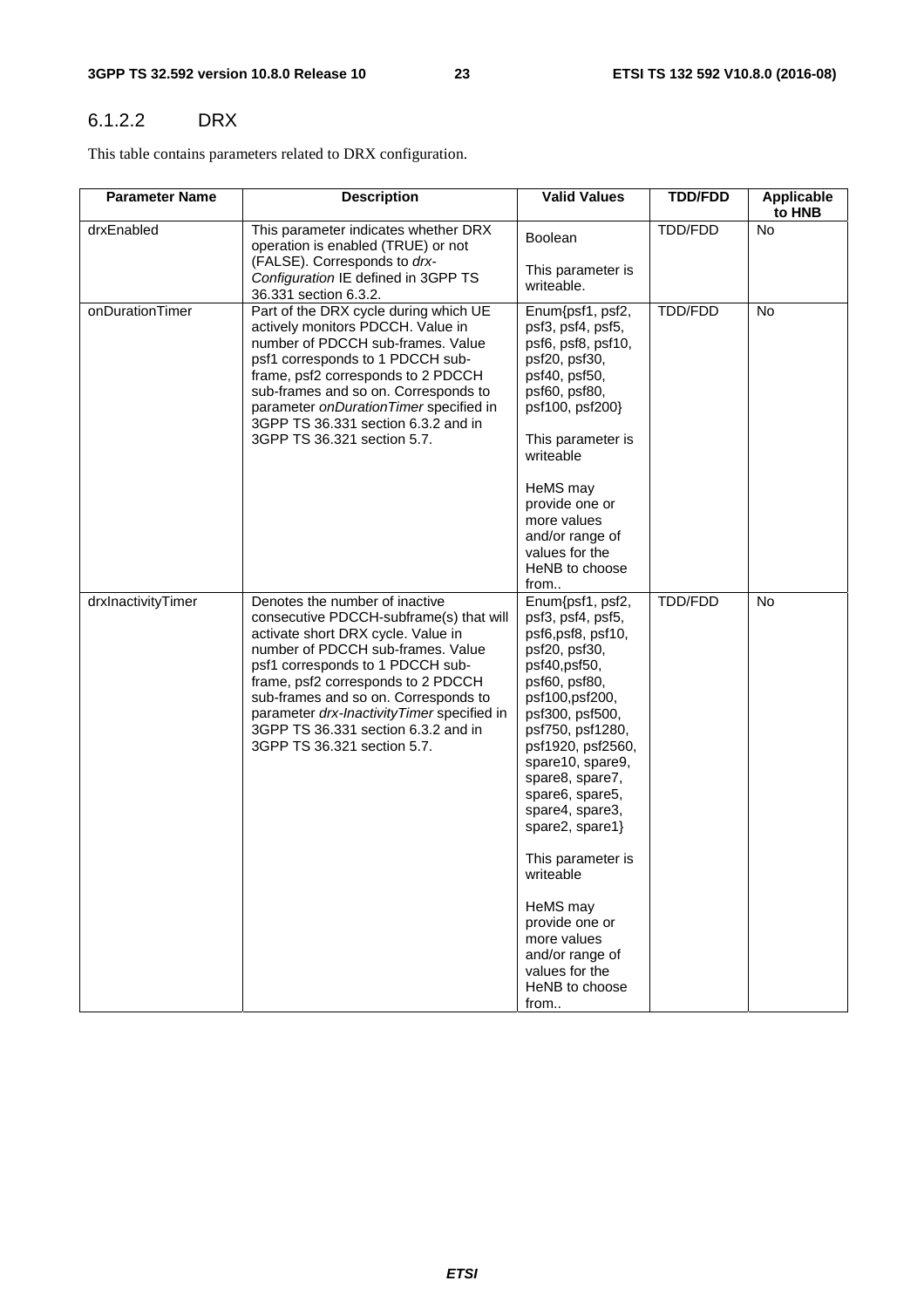| <b>Parameter Name</b>      | <b>Description</b>                                                                                                                                                                                                                                                                                                                                                                                                                                                                                                                                                                                                                        | <b>Valid Values</b>                                                                                                                                                                                                                                   | <b>TDD/FDD</b> | <b>Applicable</b><br>to HNB |
|----------------------------|-------------------------------------------------------------------------------------------------------------------------------------------------------------------------------------------------------------------------------------------------------------------------------------------------------------------------------------------------------------------------------------------------------------------------------------------------------------------------------------------------------------------------------------------------------------------------------------------------------------------------------------------|-------------------------------------------------------------------------------------------------------------------------------------------------------------------------------------------------------------------------------------------------------|----------------|-----------------------------|
| drxRetransmissionTime<br>r | Specifies the maximum number of<br>consecutive PDCCH-subframe(s) UE<br>must remain active expecting a DL<br>retransmission. The timer is started when<br>a HARQ RTT Timer expires and the data<br>in the soft buffer of the corresponding<br>HARQ process was not successfully<br>decoded. There is one timer for each<br>active HARQ process. Value in number<br>of PDCCH sub-frames. Value psf1<br>corresponds to 1 PDCCH sub-frame,<br>psf2 corresponds to 2 PDCCH sub-<br>frames and so on. Corresponds to<br>parameter drx-RetransmissionTimer<br>specified in 3GPP TS 36.331 section<br>6.3.2 and in 3GPP TS 36.321 section<br>5.7. | Enum{psf1, psf2,<br>psf4, psf6, psf8,<br>psf16, psf24,<br>psf33<br>This parameter is<br>writeable<br>HeMS may<br>provide one or<br>more values for<br>the HeNB to<br>choose from                                                                      | TDD/FDD        | <b>No</b>                   |
| longDRXCycle               | Long DRX Cycle value in number of sub-<br>frames. Value sf10 corresponds to 10<br>sub-frames, sf20 corresponds to 20<br>subframes and so on. If shortDRX-Cycle<br>is configured, the value shall be a<br>multiple of the shortDRXCycle value.<br>Corresponds to longDRX-Cycle<br>parameter specified in 3GPP TS 36.321<br>section 5.7.                                                                                                                                                                                                                                                                                                    | Enum{sf10, sf20,<br>sf32, sf40, sf64,<br>sf80, sf128, sf160,<br>sf256, sf320,<br>sf512, sf640,<br>sf1024, sf1280,<br>sf2048, sf2560}<br>This parameter is<br>writeable<br>HeMS may<br>provide one or<br>more values for<br>the HeNB to<br>choose from | TDD/FDD        | <b>No</b>                   |
| drxStartOffset             | Parameter used to compute the starting<br>frame of the DRX cycle. The value is<br>integer between zero and longDRXCycle-<br>1. Corresponds to drxStartOffset<br>parameter specified in 3GPP TS 36.321<br>section 5.7.                                                                                                                                                                                                                                                                                                                                                                                                                     | int[0(longDRXCy<br>$cle-1)$ ]<br>This parameter is<br>writeable<br>HeMS may<br>provide one or<br>more values<br>and/or range of<br>values for the<br>HeNB to choose<br>from                                                                           | TDD/FDD        | <b>No</b>                   |
| shortDRXCycle              | Short DRX Cycle value in number of sub-<br>frames. Value sf10 corresponds to 10<br>sub-frames, sf20 corresponds to 20<br>subframes and so on. If shortDRX-Cycle<br>is configured, the value of longDRXCycle<br>shall be a multiple of the shortDRXCycle<br>value. Corresponds to shortDRX-Cycle<br>parameter specified in 3GPP TS 36.321<br>section 5.7.                                                                                                                                                                                                                                                                                  | Enum{sf2, sf5,<br>sf8, sf10, sf16,<br>sf20, sf32, sf40,<br>sf64, sf80, sf128,<br>sf160, sf256,<br>sf320, sf512,<br>sf640<br>This parameter is<br>writeable<br>HeMS may<br>provide one or<br>more values for<br>the HeNB to<br>choose from             | TDD/FDD        | <b>No</b>                   |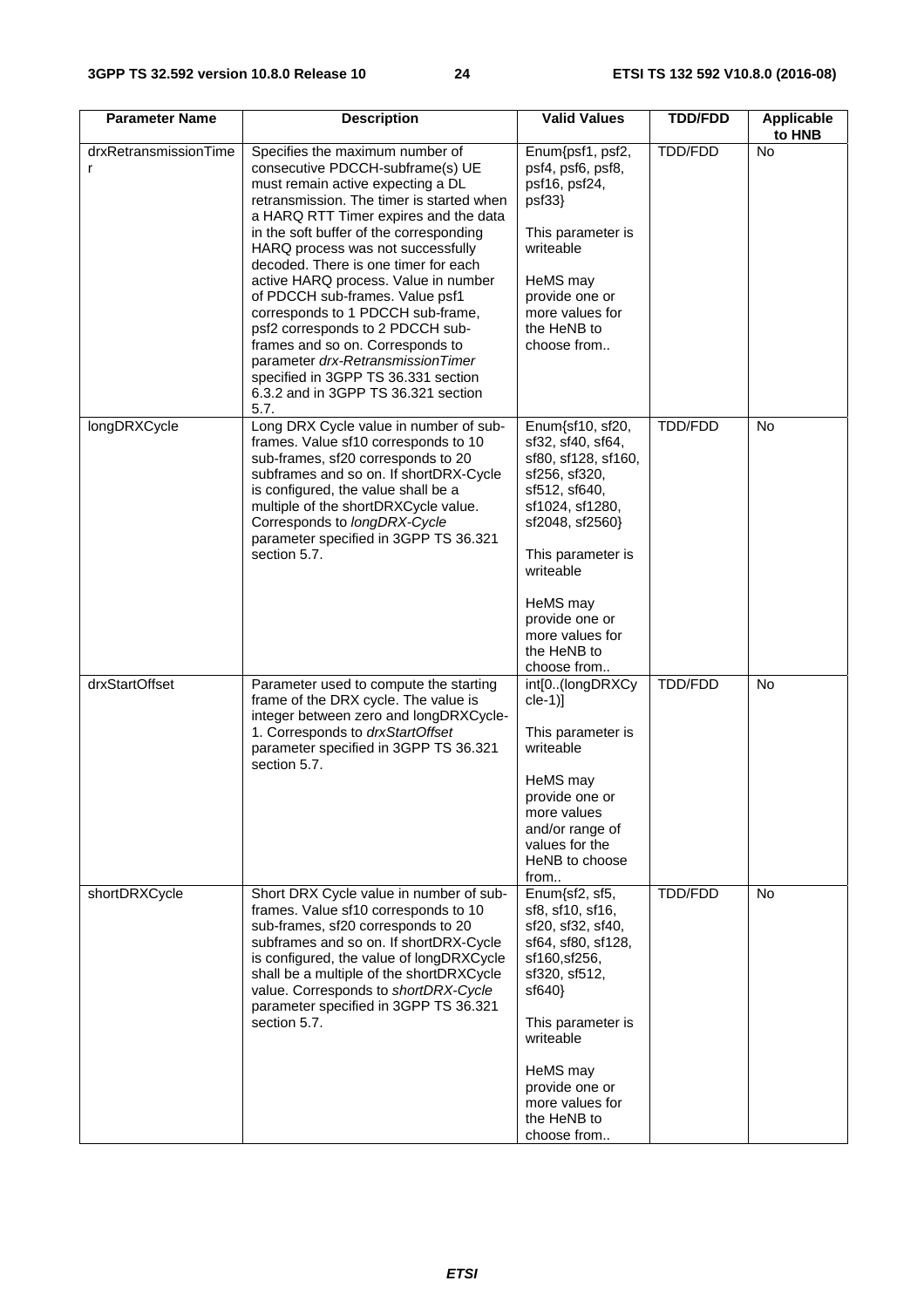| <b>Parameter Name</b> | <b>Description</b>                                                                                                          | <b>Valid Values</b>                                          | <b>TDD/FDD</b> | Applicable<br>to HNB |
|-----------------------|-----------------------------------------------------------------------------------------------------------------------------|--------------------------------------------------------------|----------------|----------------------|
| drxShortCycleTimer    | Duration of the short DRX cycle in<br>multiples of shortDRXCycle. Denotes the                                               | Int[116]                                                     | TDD/FDD        | No.                  |
|                       | number of consecutive subframe(s) the<br>UE shall follow the short DRX cycle after<br>the DRX Inactivity Timer has expired. | This parameter is<br>writeable                               |                |                      |
|                       | Corresponds to drxShortCycleTimer<br>parameter specified in 3GPP TS 36.321<br>section 5.7.                                  | HeMS may<br>provide one or<br>more values<br>and/or range of |                |                      |
|                       |                                                                                                                             | values for the<br>HeNB to choose<br>from                     |                |                      |

# 6.1.2.3 Uplink SCH

This table contains parameters related to UL SCH configuration.

| <b>Parameter Name</b> | <b>Description</b>                                                                                                                                                                                                                                                                                              | <b>Valid Values</b>                                                                                                                 | <b>TDD/FDD</b> | <b>Applicable</b><br>to HNB |
|-----------------------|-----------------------------------------------------------------------------------------------------------------------------------------------------------------------------------------------------------------------------------------------------------------------------------------------------------------|-------------------------------------------------------------------------------------------------------------------------------------|----------------|-----------------------------|
| maxHARQ-Tx            | Maximum number of UL HARQ<br>transmissions. Corresponds to parameter<br>maxHARQ-Tx specified in 3GPP TS<br>36.331 section 6.3.2 and in 3GPP TS<br>36.321 section 5.4.2.2                                                                                                                                        | Enum $\{n1, n2, n3\}$<br>n4, n5, n6, n7,<br>n8,n10, n12, n16,<br>n20, n24, n28,<br>spare2, spare1}<br>This parameter is             | TDD/FDD        | <b>No</b>                   |
|                       |                                                                                                                                                                                                                                                                                                                 | not writeable.                                                                                                                      |                |                             |
| periodicBSR-Timer     | Timer for Periodic BSR reporting. UE<br>transmits periodic BSR at the expiration<br>of this timer. Corresponds to parameter<br>periodicBSR-Timer specified in 3GPP TS<br>36.331 section 6.3.2 and in 3GPP TS<br>36.321 section 5.4.5 Value sfn<br>corresponds to n subframes.                                   | Enum{sf5, sf10,<br>sf16, sf20, sf32,<br>sf40, sf64, sf80,<br>sf128, sf160,<br>sf320, sf640,<br>sf1280, sf2560,<br>infinity, spare1} | TDD/FDD        | <b>No</b>                   |
| retxBSR-Timer         | Timer for Regular BSR reporting. UE<br>transmits a Regular BSR at the expiration<br>of this timer if data is available in the<br>buffer. Corresponds to parameter<br>retxBSR-Timer specified in 3GPP TS<br>36.331 section 6.3.2 and in 3GPP TS<br>36.321 section 5.4.5 Value sfn<br>corresponds to n subframes. | Enum{sf320,<br>sf640, sf1280,<br>sf2560, sf5120,<br>sf10240, spare2,<br>spare $1$ }<br>This parameter is<br>not writeable.          | <b>TDD/FDD</b> | No                          |
| ttiBundling           | Enables/disables TTI bundling.<br>Corresponds to parameter ttiBundling<br>specified in 3GPP TS 36.331 section<br>6.3.2 and in 3GPP TS 36.321 section<br>5.4.2.1.                                                                                                                                                | <b>Boolean</b><br>This parameter is<br>not writeable.                                                                               | TDD/FDD        | No                          |

# 6.1.3 RLC Layer Parameters

Tables in below sections summarize the set of proposed RLC Layer objects and parameters.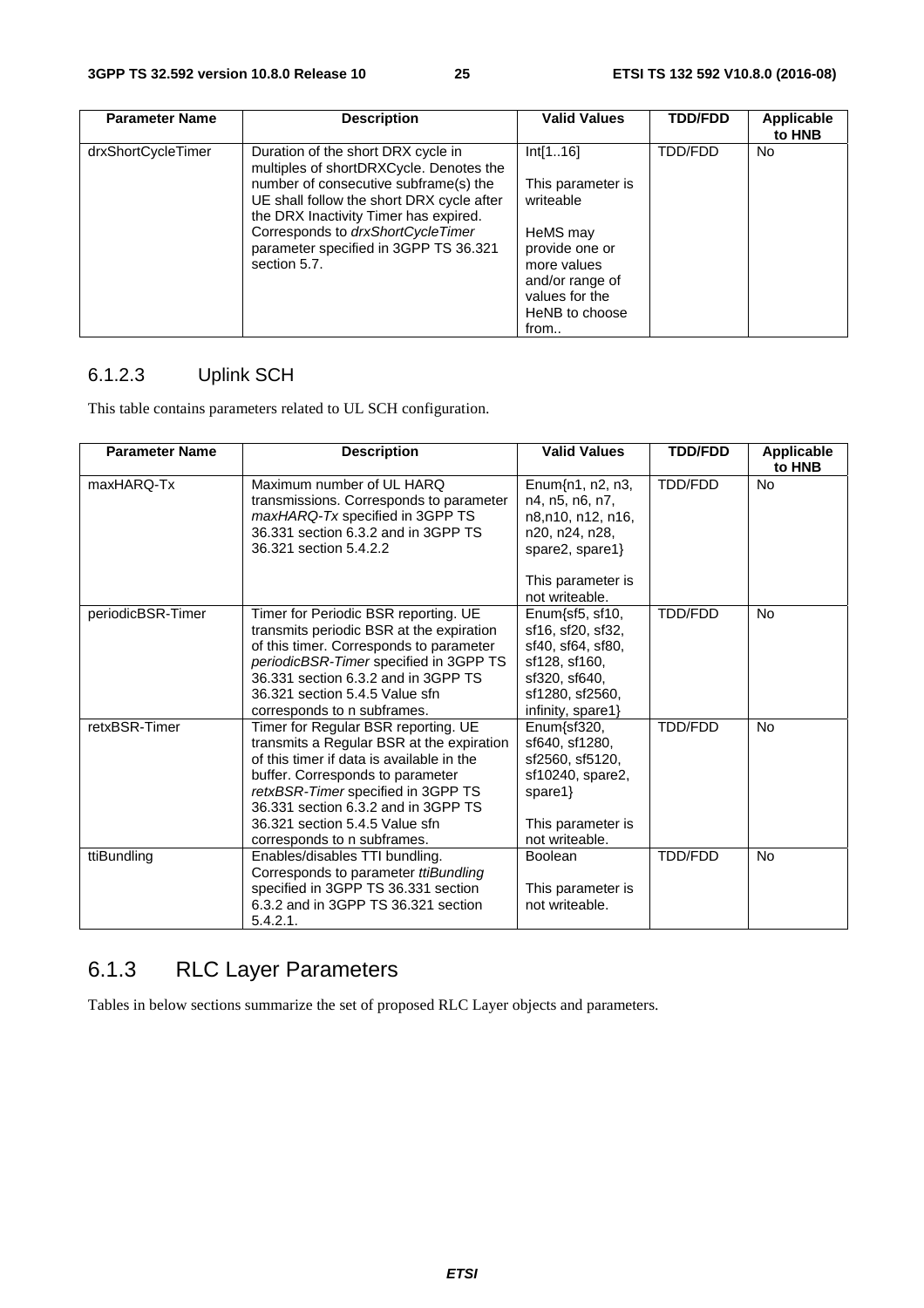#### 6.1.3.1 SRB

This table contains parameters related to AM RLC layer parameters for SRB*i*, where *i* can be 1 or 2.

| <b>Parameter Name</b> | <b>Description</b>                                                                                                                                                                                                                                                                                                                                                               | <b>Valid Values</b>                                                                                                                                                                                                                                                                                                                                                                                                                                                                                                                                                                                                                                                                                         | <b>TDD/FDD</b> | <b>Applicable</b><br>to HNB |
|-----------------------|----------------------------------------------------------------------------------------------------------------------------------------------------------------------------------------------------------------------------------------------------------------------------------------------------------------------------------------------------------------------------------|-------------------------------------------------------------------------------------------------------------------------------------------------------------------------------------------------------------------------------------------------------------------------------------------------------------------------------------------------------------------------------------------------------------------------------------------------------------------------------------------------------------------------------------------------------------------------------------------------------------------------------------------------------------------------------------------------------------|----------------|-----------------------------|
| DefaultConfiguration  | If the value is TRUE, the RLC<br>configuration is set to the values defined<br>in the default RLC configuration for SRB1<br>and SRB2 in 3GPP 36.331 sub-clause<br>9.2.1.1 or for SRB2 in 3GPP 36.331 sub-<br>clause 9.2.1.2. In this case, the values of<br>parameters t-PollRetransmit, pollPDU,<br>pollByte, maxRetxThreshold, t-<br>Reordering, t-Statusprohibit are ignored. | Boolean<br>This parameter is<br>writeable.                                                                                                                                                                                                                                                                                                                                                                                                                                                                                                                                                                                                                                                                  | TDD/FDD        | <b>No</b>                   |
| t-PollRetransmit      | Timer between successive poll<br>transmissions. Value ms5 means 5ms,<br>ms10 means 10ms and so on.<br>Corresponds to t-PollRetransmit IE<br>specified in 3GPP TS 36.331 section<br>6.3.2 and in 36.322 section 5.2.2.                                                                                                                                                            | Enum{ms5, ms10,<br>ms15, ms20,<br>ms25, ms30,<br>ms35, ms40,<br>ms45, ms50,<br>ms55, ms60,<br>ms65,<br>ms70, ms75,<br>ms80, ms85,<br>ms90, ms95,<br>ms100, ms105,<br>ms110, ms115,<br>ms120, ms125,<br>ms130, ms135,<br>ms140, ms145,<br>ms150, ms155,<br>ms160, ms165,<br>ms170, ms175,<br>ms180, ms185,<br>ms190, ms195,<br>ms200, ms205,<br>ms210, ms215,<br>ms220, ms225,<br>ms230, ms235,<br>ms240, ms245,<br>ms250, ms300,<br>ms350, ms400,<br>ms450, ms500,<br>spare9, spare8,<br>spare7, spare6,<br>spare5, spare4,<br>spare3, spare2,<br>spare1 $\}$<br>This parameter is<br>writeable<br>HeMS may<br>provide one or<br>more values<br>and/or range of<br>values for the<br>HeNB to choose<br>from | TDD/FDD        | No                          |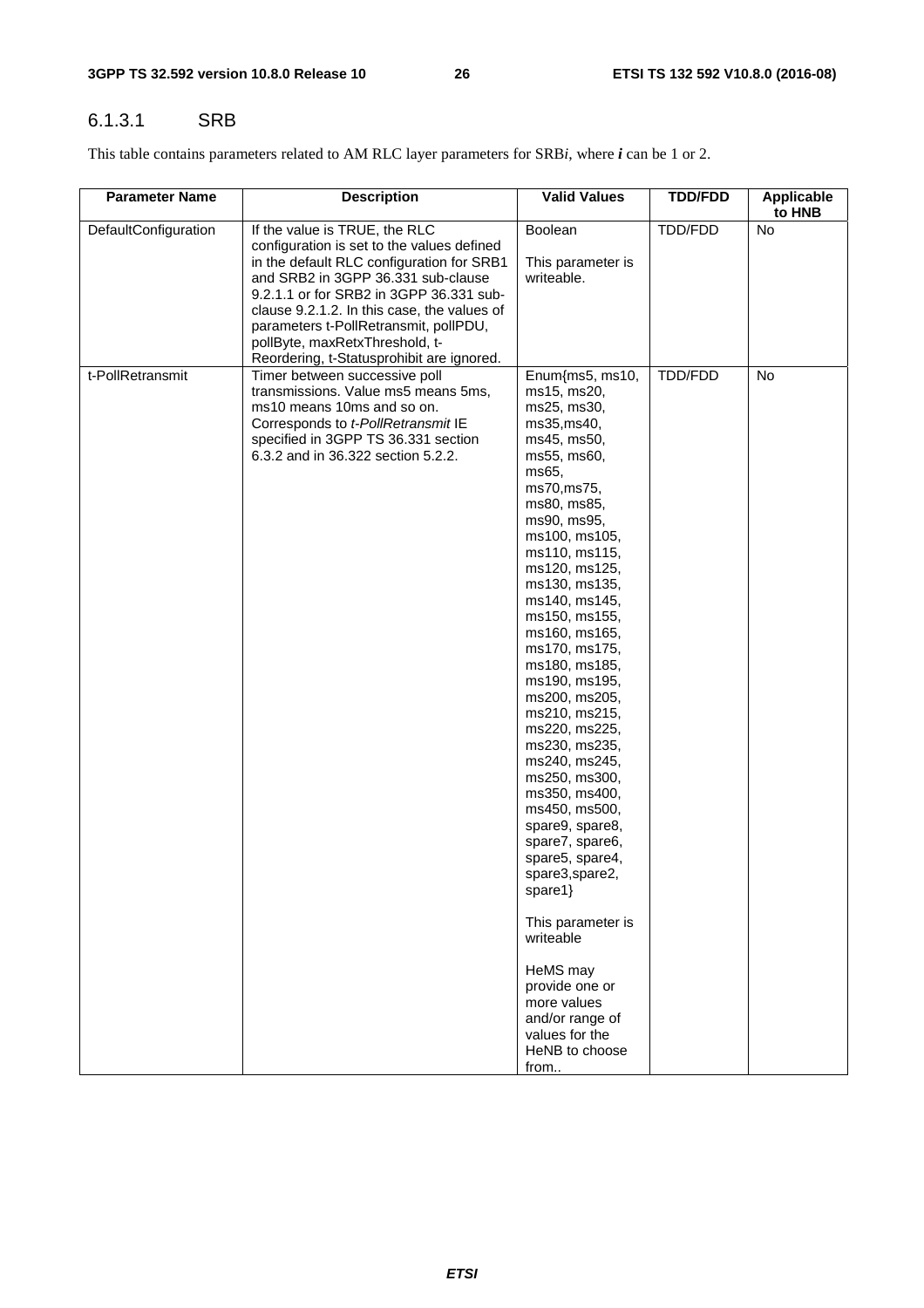| <b>Parameter Name</b> | <b>Description</b>                                                                                                                                                                                                                                                                                                        | <b>Valid Values</b>                                                                                                                                                                                                                         | <b>TDD/FDD</b> | <b>Applicable</b><br>to HNB |
|-----------------------|---------------------------------------------------------------------------------------------------------------------------------------------------------------------------------------------------------------------------------------------------------------------------------------------------------------------------|---------------------------------------------------------------------------------------------------------------------------------------------------------------------------------------------------------------------------------------------|----------------|-----------------------------|
| pollPDU               | Counter of PDUs between successive<br>poll transmissions. Value p4 means 4<br>PDUs, p8 means 8 PDUs and so on.<br>Corresponds to pollPDU IE specified in                                                                                                                                                                  | Enum{p4, p8, p16,<br>p32, p64, p128,<br>p256, plnfinity}                                                                                                                                                                                    | <b>TDD/FDD</b> | <b>No</b>                   |
|                       | 3GPP TS 36.331 section 6.3.2 and in<br>36.322 section 5.2.2.1                                                                                                                                                                                                                                                             | This parameter is<br>writeable                                                                                                                                                                                                              |                |                             |
|                       |                                                                                                                                                                                                                                                                                                                           | HeMS may<br>provide one or<br>more values for<br>the HeNB to<br>choose from                                                                                                                                                                 |                |                             |
| pollByte              | Counter of PDU bytes transmitted<br>between successive poll transmissions.<br>Value kB25 corresponds to 25 kBytes,<br>kB50 to 50 kBytes and so on. kBInfinity<br>corresponds to an infinite amount of<br>kBytes. Corresponds to pollByte IE<br>specified in 3GPP TS 36.331 section<br>6.3.2 and in 36.322 section 5.2.2.1 | Enum{kB25,<br>kB50, kB75,<br>kB100, kB125,<br>kB250, kB375,<br>kB500, kB750,<br>kB1000, kB1250,<br>kB1500, kB2000,<br>kB3000, kBinfinity,<br>spare1 $\}$<br>This parameter is<br>writeable<br>HeMS may<br>provide one or<br>more values for | TDD/FDD        | No                          |
| maxRetxThreshold      | This parameter is used by the                                                                                                                                                                                                                                                                                             | the HeNB to<br>choose from<br>Enum{t1, t2, t3, t4,                                                                                                                                                                                          | <b>TDD/FDD</b> | No                          |
|                       | transmitting side of each RLC entity to<br>limit the number of retransmissions of an                                                                                                                                                                                                                                      | t6, t8, t16, t32}                                                                                                                                                                                                                           |                |                             |
|                       | AMD PDU. Corresponds to<br>maxRetxThreshold IE specified in 3GPP<br>TS 36.331 section 6.3.2 and in 3GPP TS                                                                                                                                                                                                                | This parameter is<br>writeable                                                                                                                                                                                                              |                |                             |
|                       | 36.322 section 5.2.1. Value t1<br>corresponds to 1 retransmission, t2 to 2                                                                                                                                                                                                                                                | HeMS may<br>provide one or                                                                                                                                                                                                                  |                |                             |
|                       | retransmissions and so on.                                                                                                                                                                                                                                                                                                | more values for<br>the HeNB to                                                                                                                                                                                                              |                |                             |
|                       |                                                                                                                                                                                                                                                                                                                           | choose from                                                                                                                                                                                                                                 |                |                             |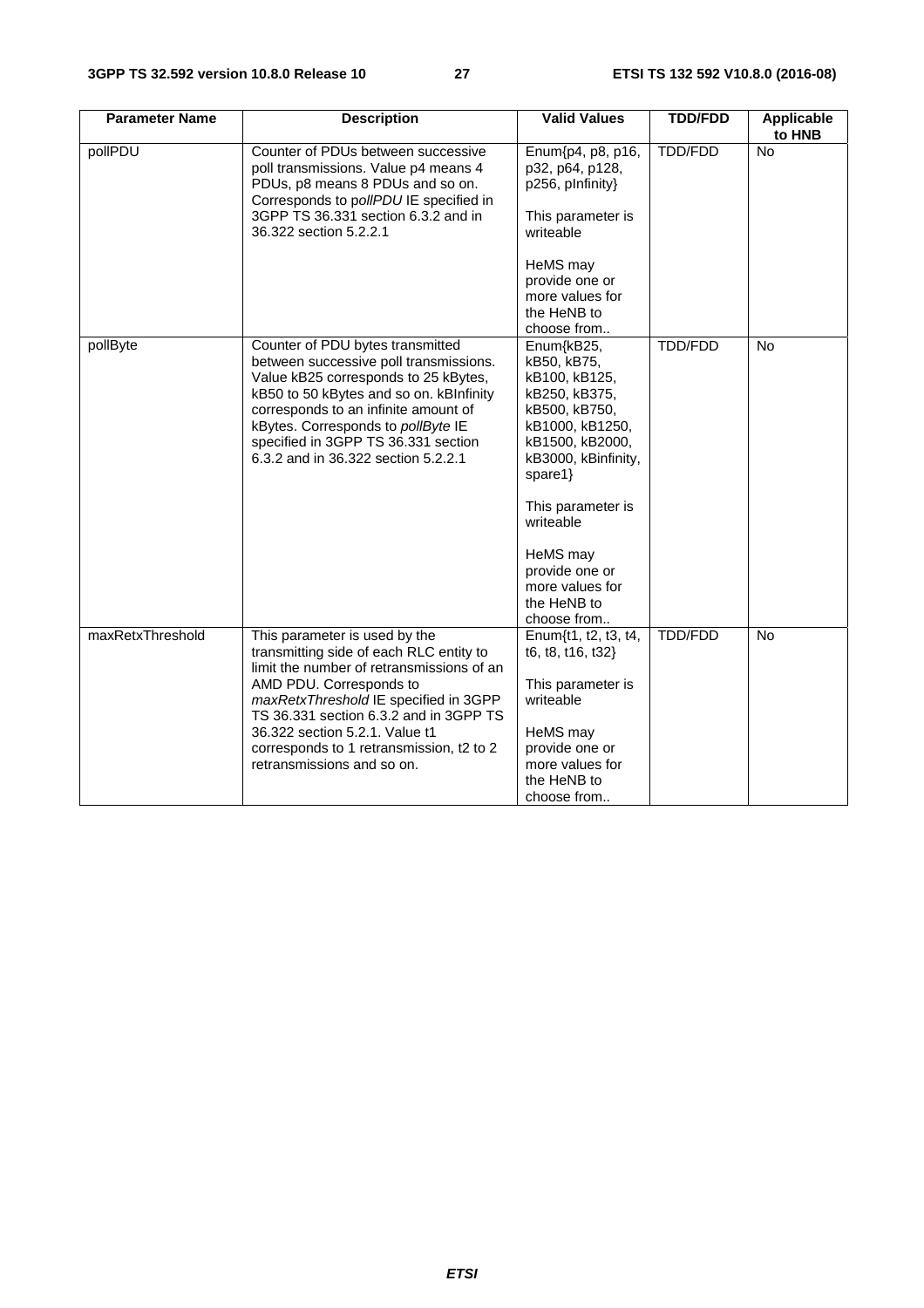| <b>Parameter Name</b> | <b>Description</b>                                                                                                                                                                                                                                                                                            | <b>Valid Values</b>                                                                                                                                                                                                                                                                                                                                                                                           | <b>TDD/FDD</b> | <b>Applicable</b><br>to HNB |
|-----------------------|---------------------------------------------------------------------------------------------------------------------------------------------------------------------------------------------------------------------------------------------------------------------------------------------------------------|---------------------------------------------------------------------------------------------------------------------------------------------------------------------------------------------------------------------------------------------------------------------------------------------------------------------------------------------------------------------------------------------------------------|----------------|-----------------------------|
| t-Reordering          | This timer is used by the receiving side of<br>an RLC entity in order to detect loss of<br>RLC PDUs at lower layer. Corresponds<br>to t-Reordering IE specified in 3GPP TS<br>36.331 section 6.3.2 and in 3GPP TS<br>36.322 section 5.1.2.2. and 5.1.3.2.<br>Value ms0 means 0ms, ms5 means 5ms<br>and so on. | Enum{ms0, ms5,<br>ms10, ms15,<br>ms20, ms25,<br>ms30, ms35,<br>ms40, ms45,<br>ms50, ms55,<br>ms60, ms65,<br>ms70, ms75,<br>ms80, ms85,<br>ms90, ms95,<br>ms100, ms110,<br>ms120, ms130,<br>ms140, ms150,<br>ms160, ms170,<br>ms180, ms190,<br>$ms200$ , spare1}<br>This parameter is<br>writeable<br>HeMS may<br>provide one or<br>more values<br>and/or range of<br>values for the<br>HeNB to choose<br>from | TDD/FDD        | No                          |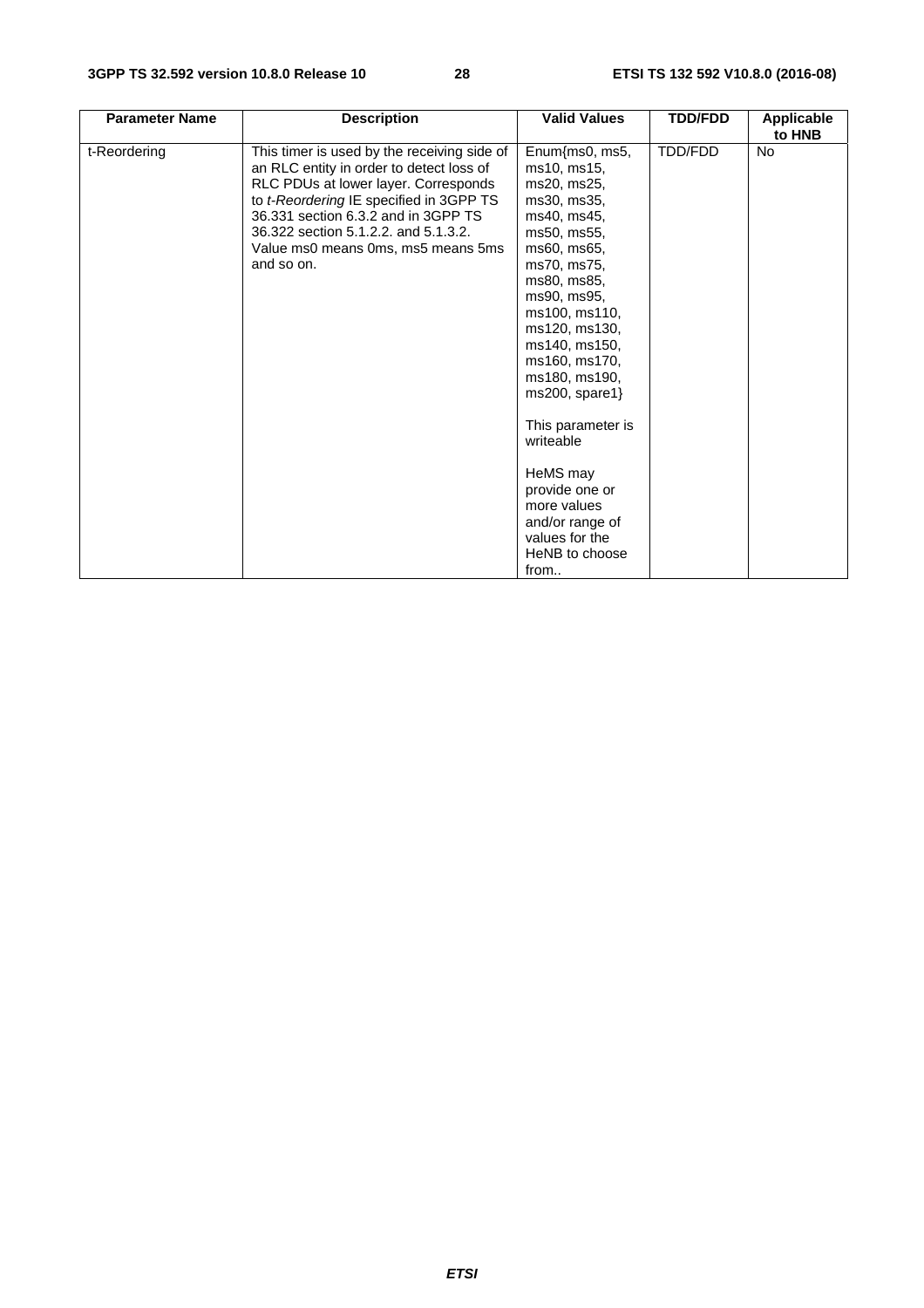| <b>Parameter Name</b> | <b>Description</b>                                                                                                                                                                                                                                                                                   | <b>Valid Values</b>                                                                                                                                                                                                                                                                                                                                                                                                                                                                                                                                                                                                                                                                                | <b>TDD/FDD</b> | Applicable<br>to HNB |
|-----------------------|------------------------------------------------------------------------------------------------------------------------------------------------------------------------------------------------------------------------------------------------------------------------------------------------------|----------------------------------------------------------------------------------------------------------------------------------------------------------------------------------------------------------------------------------------------------------------------------------------------------------------------------------------------------------------------------------------------------------------------------------------------------------------------------------------------------------------------------------------------------------------------------------------------------------------------------------------------------------------------------------------------------|----------------|----------------------|
| t-StatusProhibit      | This timer is used by the receiving side of<br>an AM RLC entity in order to prohibit<br>transmission of a STATUS PDU.<br>Corresponds to t-StatusProhibit IE<br>specified in 3GPP TS 36.331 section<br>6.3.2 and in 3GPP TS 36.322 section<br>5.2.3. Value ms0 means 0ms, ms5<br>means 5ms and so on. | Enum{ms0, ms5,<br>ms10, ms15,<br>ms20, ms25,<br>ms30,<br>ms35, ms40,<br>ms45, ms50,<br>ms55, ms60,<br>ms65.<br>ms70, ms75,<br>ms80, ms85,<br>ms90, ms95,<br>ms100,<br>ms105,ms110,<br>ms115, ms120,<br>ms125, ms130,<br>ms135,ms140,<br>ms145, ms150,<br>ms155, ms160,<br>ms165,ms170,<br>ms175, ms180,<br>ms185, ms190,<br>ms195, ms200,<br>ms205, ms210,<br>ms215, ms220,<br>ms225,ms230,<br>ms235, ms240,<br>ms245, ms250,<br>ms300, ms350,<br>ms400, ms450,<br>ms500, spare8,<br>spare7, spare6,<br>spare5, spare4,<br>spare3,<br>spare2,spare1}<br>This parameter is<br>writeable<br>HeMS may<br>provide one or<br>more values<br>and/or range of<br>values for the<br>HeNB to choose<br>from | TDD/FDD        | <b>No</b>            |

# 6.1.4 Cell Restriction Parameters

Tables in below sections summarize the set of proposed cell restriction.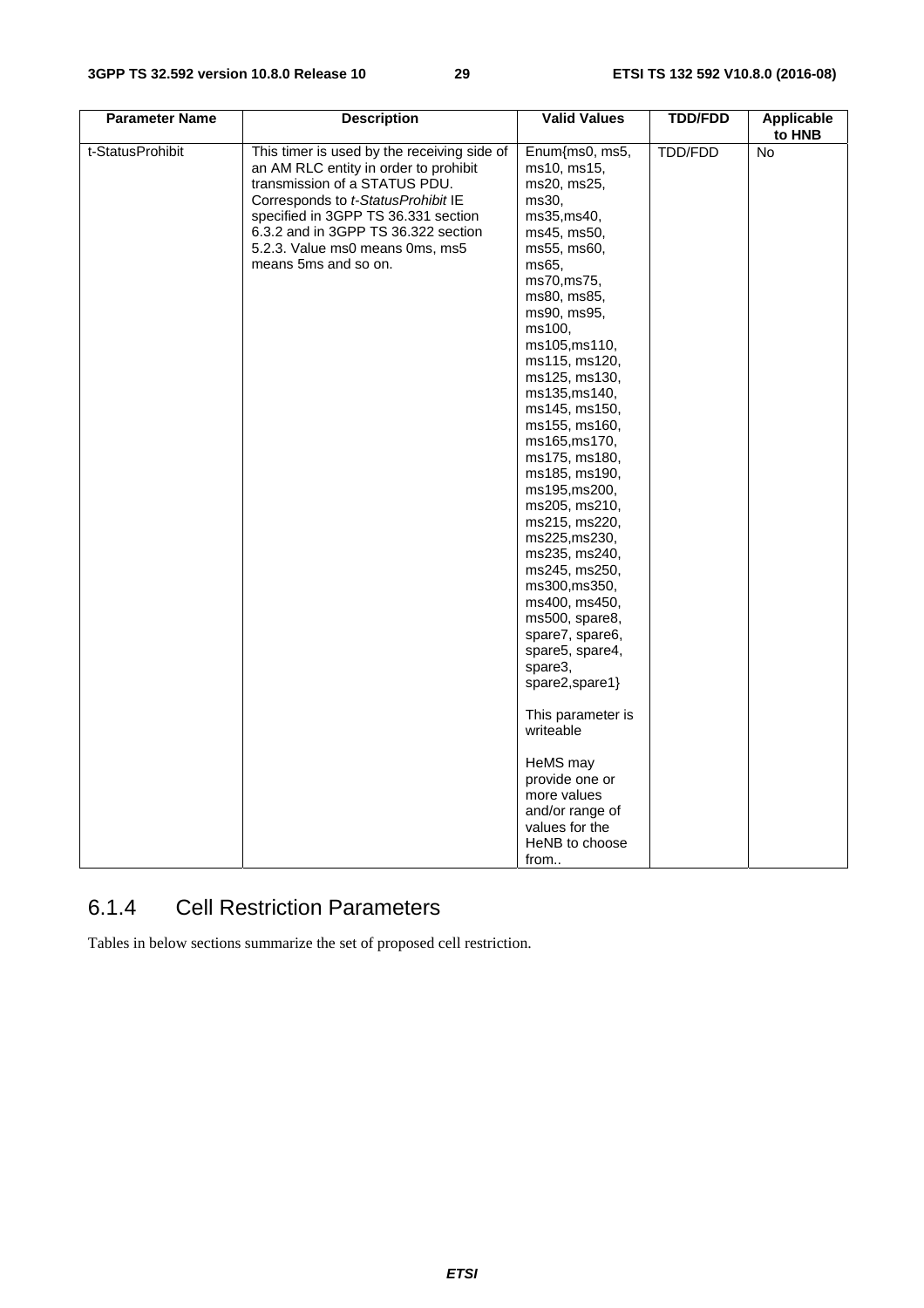#### 6.1.4.1 Cell barring and Access Class

This table contains cell barring and 3GPP access class parameters.

| <b>Parameter Name</b>          | <b>Description</b>                                                                                                          | <b>Valid Values</b>             | <b>TDD/FDD</b> | <b>Applicable</b><br>to HNB |
|--------------------------------|-----------------------------------------------------------------------------------------------------------------------------|---------------------------------|----------------|-----------------------------|
| CellBarred                     | Indicates whether the HeNB is barred or<br>not. Corresponds to parameter<br>CellBarred specified in SIB1 in 3GPP TS         | Enum{barred,<br>notBarred       | <b>TDD/FDD</b> | No.                         |
|                                | 36.331 section 6.2.2.                                                                                                       | This parameter is<br>writeable. |                |                             |
| CellReservedForOpera<br>torUse | Indicates whether the HeNB is reserved<br>for operator's use or not. Corresponds to<br>parameter cellReservedForOperatorUse | Enum{reserved,<br>notReserved}  | <b>TDD/FDD</b> | No.                         |
|                                | specified in SIB1 in 3GPP TS 36.331<br>section 6.2.2.                                                                       | This parameter is<br>writeable. |                |                             |
| <b>BarringForEmergency</b>     | Indicates whether the HeNB is barred for<br>Access Class 10 (TRUE) or not (FALSE).                                          | Boolean                         | <b>TDD/FDD</b> | No.                         |
|                                | Corresponds to parameter ac-<br>Barring For Emergency specified in SIB2<br>in 3GPP TS 36.331 section 6.3.1.                 | This parameter is<br>writeable. |                |                             |

# 6.1.5 Mobility Parameters

#### 6.1.5.1 Idle Mode Mobility Parameters

Tables in below sections summarize the set of proposed idle mode mobility objects and parameters.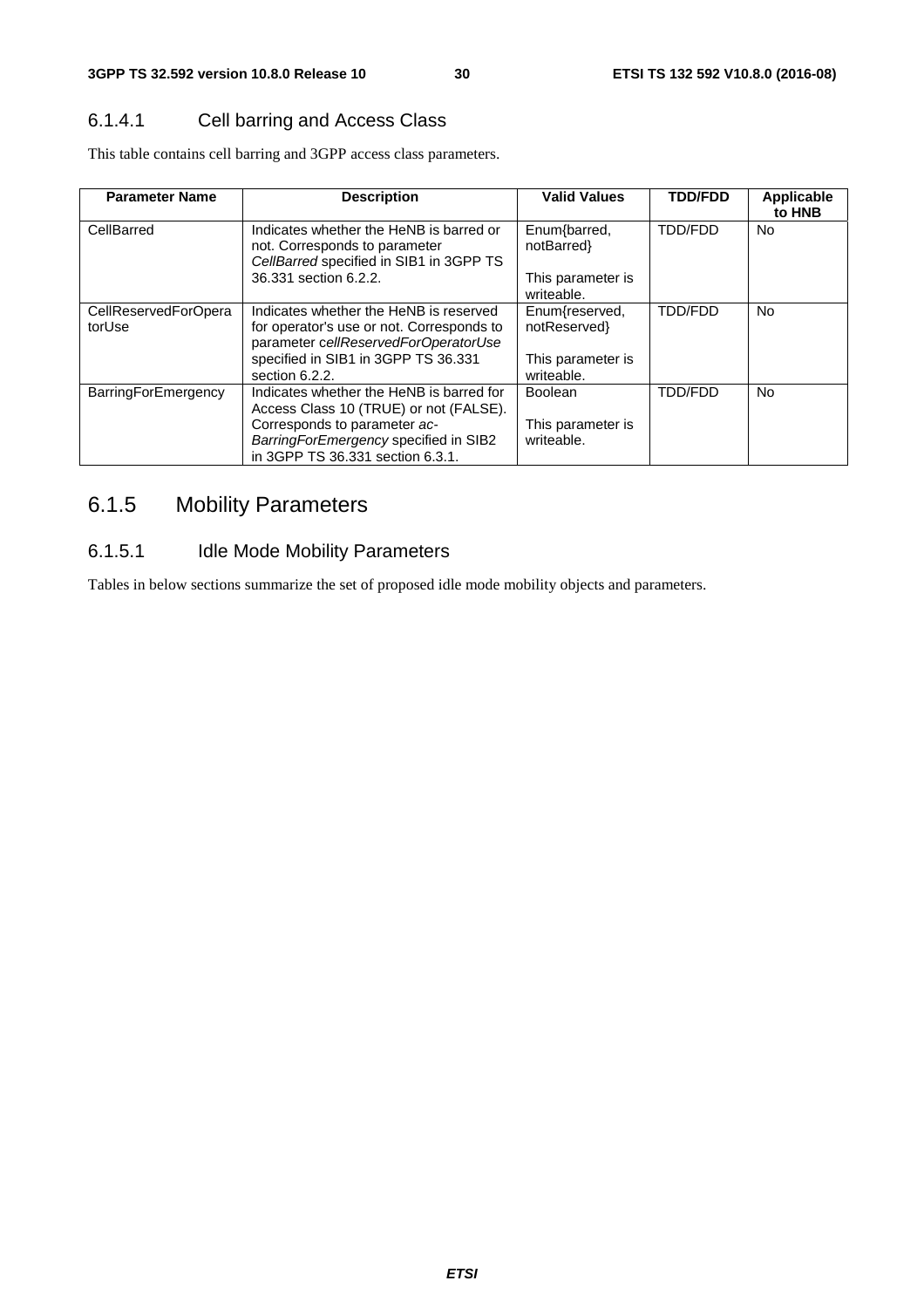#### 6.1.5.1.1 Common Parameters

This table contains common parameters related to idle mode mobility.

| <b>Parameter Name</b> | <b>Description</b>                                                                                                                                                                                                                                                                                                                                                                                                                           | <b>Valid Values</b>                                                                                            | <b>TDD/FDD</b> | <b>Applicable</b><br>to HNB |
|-----------------------|----------------------------------------------------------------------------------------------------------------------------------------------------------------------------------------------------------------------------------------------------------------------------------------------------------------------------------------------------------------------------------------------------------------------------------------------|----------------------------------------------------------------------------------------------------------------|----------------|-----------------------------|
| QHyst                 | Hysteresis value applied to serving cell<br>for evaluating cell ranking criteria. Value<br>in dB. Corresponds to parameter q-Hyst<br>specified in SIB3 in 3GPP TS 36.331<br>section 6.3.1 and in 3GPP TS 36.304<br>section 5.2.4.7.                                                                                                                                                                                                          | Enum{dB0, dB1,<br>dB2, dB3, dB4,<br>dB5, dB6, dB8,<br>dB10, dB12,<br>dB14, dB16,<br>dB18, dB20,<br>dB22, dB24} | TDD/FDD        | <b>No</b>                   |
|                       |                                                                                                                                                                                                                                                                                                                                                                                                                                              | This parameter is<br>writeable                                                                                 |                |                             |
|                       |                                                                                                                                                                                                                                                                                                                                                                                                                                              | HeMS may<br>provide one or<br>more values<br>and/or range of<br>values for the<br>HeNB to choose<br>from       |                |                             |
| QHystSFMedium         | Speed-dependent scaling factor for<br>Qhyst in Medium-mobility state. Value<br>dBn represents n dB. Corresponds to<br>parameter q-HystSF:sf-Medium specified<br>in SIB3 in 3GPP TS 36.331 section 6.3.1<br>and in 3GPP TS 36.304 section 5.2.4.3.                                                                                                                                                                                            | Enum{dB-6, dB-4,<br>dB-2, dB0}<br>This parameter is<br>writeable.                                              | TDD/FDD        | No                          |
| <b>QHystSFHigh</b>    | Speed-dependent scaling factor for<br>Qhyst in High-mobility state. Value dBn<br>represents n dB. Corresponds to<br>parameter q-HystSF:sf-High specified in<br>SIB3 in 3GPP TS 36.331 section 6.3.1<br>and in 3GPP TS 36.304 section 5.2.4.3.                                                                                                                                                                                                | Enum{dB-6, dB-4,<br>$dB-2, dB0$<br>This parameter is<br>writeable.                                             | TDD/FDD        | No                          |
| TEvaluation           | Specifies the duration for evaluating<br>allowed amount of cell reselection(s)<br>required to enter mobility states. Value in<br>seconds, s30 corresponds to 30 seconds<br>and so on. Corresponds to parameter t-<br>Evaluation specified in SIB3 in 3GPP TS<br>36.331 section 6.3.1 and to parameter<br>$T_{CRmax}$ specified in 3GPP TS 36.304<br>section 5.2.4.3.                                                                         | Enum{s30, s60,<br>s120, s180, s240,<br>spare3, spare2,<br>spare1}<br>This parameter is<br>writeable.           | TDD/FDD        | <b>No</b>                   |
| THystNormal           | The additional duration for evaluating<br>criteria to enter normal mobility state.<br>Specifies the additional time period for<br>evaluating criteria to enter Normal-<br>mobility state. Value in seconds, s30<br>corresponds to 30 seconds and so on.<br>Corresponds to parameter t-HystNormal<br>specified in SIB3 in 3GPP TS 36.331<br>section 6.3.1 and to parameter $T_{CRmaxHyst}$<br>specified in 3GPP TS 36.304 section<br>5.2.4.3. | Enum{s30, s60,<br>s120, s180, s240,<br>spare3, spare2,<br>spare1}<br>This parameter is<br>writeable.           | TDD/FDD        | No                          |
| NCellChangeMedium     | Specifies the number of cell reselections<br>within Tevaluation to enter Medium-<br>mobility state. Corresponds to parameter<br>n-cellChangeMedium specified in SIB3 in<br>3GPP TS 36.331 section 6.3.1 and to<br>parameter N <sub>CR_M</sub> specified in 3GPP TS<br>36.304 section 5.2.4.3.                                                                                                                                                | int[116]<br>This parameter is<br>writeable.                                                                    | TDD/FDD        | No                          |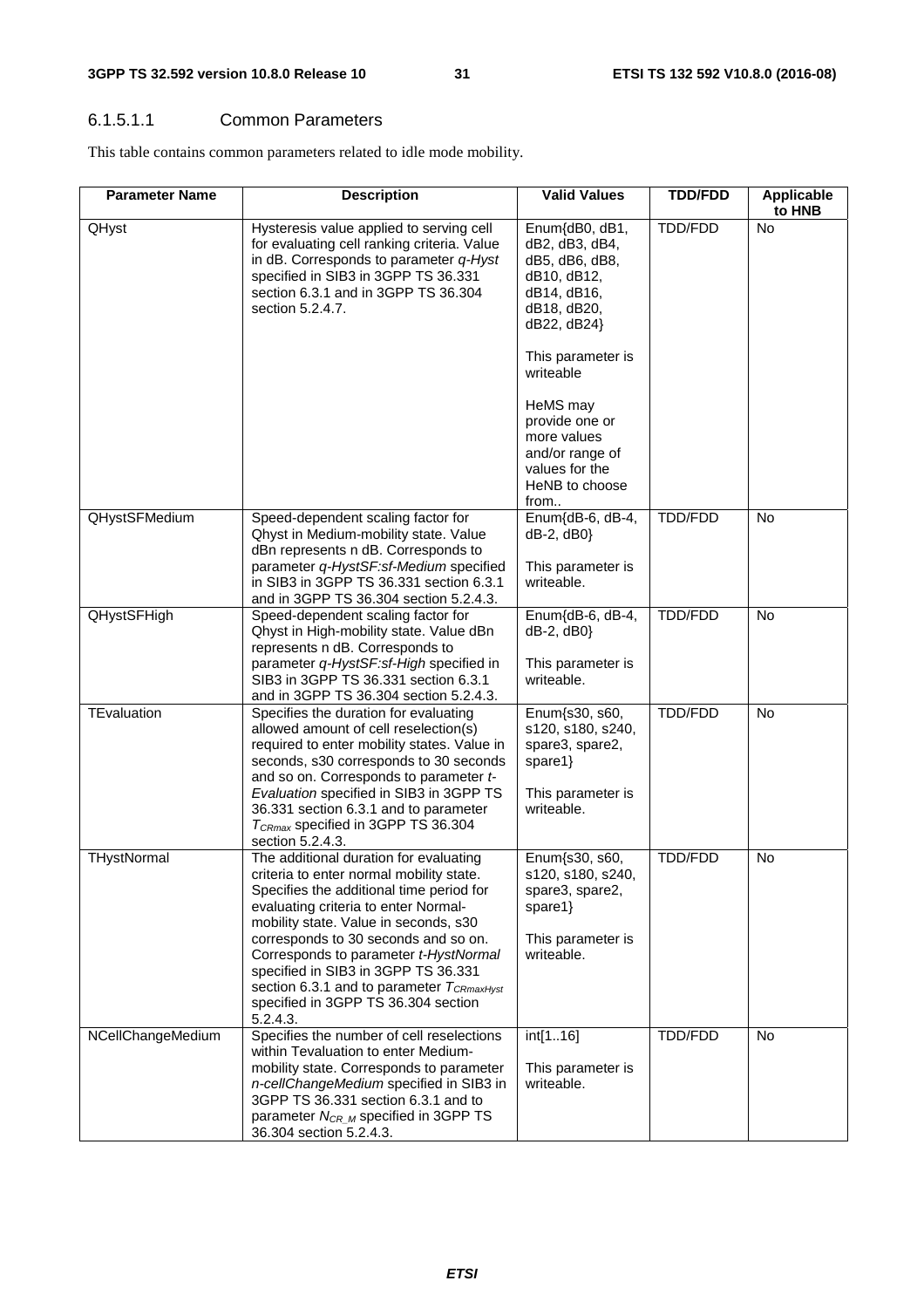| <b>Parameter Name</b> | <b>Description</b>                                                                                                                                                                                                                                                                    | <b>Valid Values</b>                         | <b>TDD/FDD</b> | Applicable<br>to HNB |
|-----------------------|---------------------------------------------------------------------------------------------------------------------------------------------------------------------------------------------------------------------------------------------------------------------------------------|---------------------------------------------|----------------|----------------------|
| NCellChangeHigh       | Specifies the number of cell reselections<br>within Tevaluation to enter High-mobility<br>state. Corresponds to parameter n-<br>cellChangeHigh specified in SIB3 in<br>3GPP TS 36.331 section 6.3.1 and to<br>parameter $N_{CR}$ $_H$ specified in 3GPP TS<br>36.304 section 5.2.4.3. | int[116]<br>This parameter is<br>writeable. | TDD/FDD        | No                   |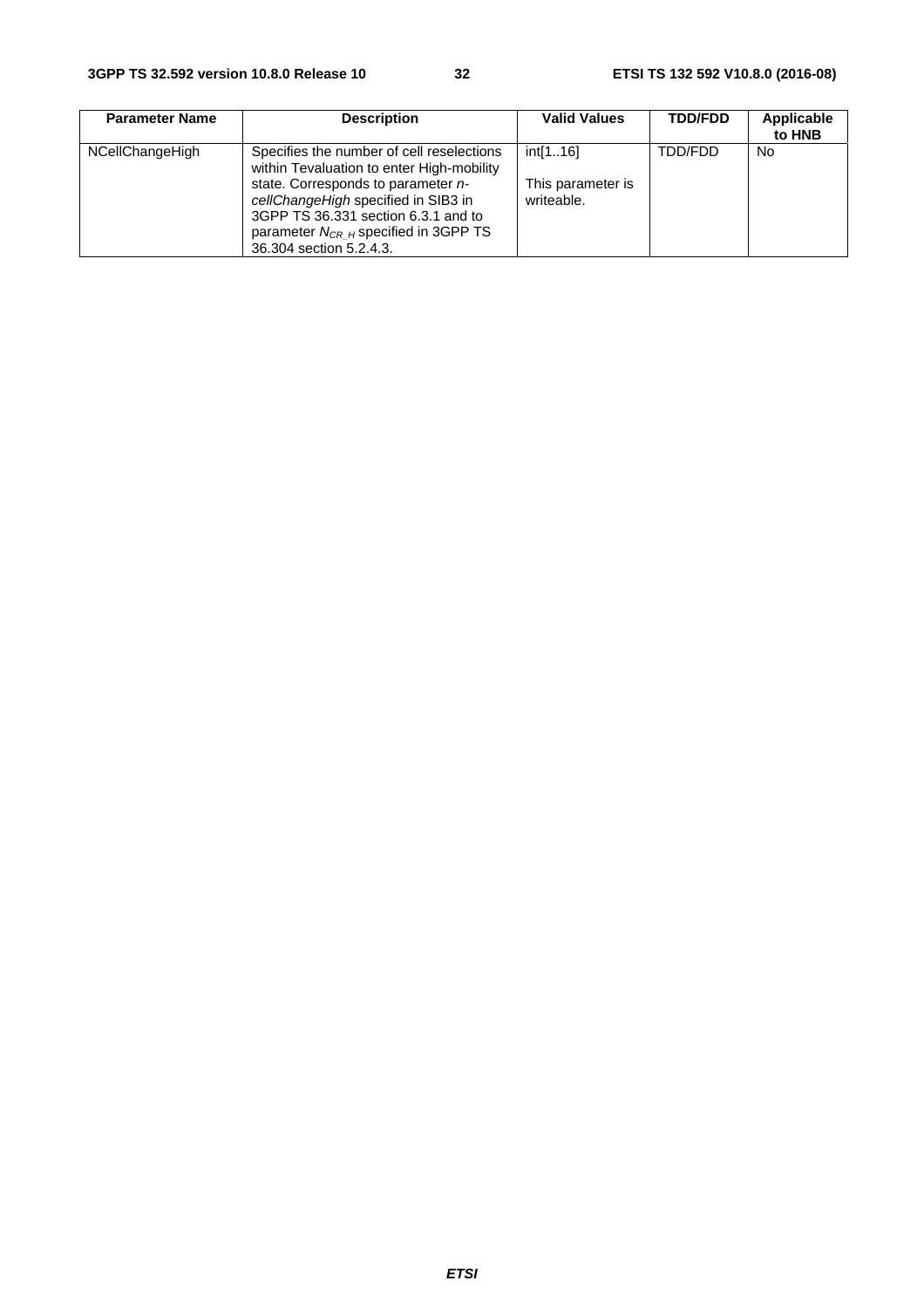#### 6.1.5.1.2 Intra-Frequency Parameters

This table contains frequency-specific parameters related to idle mode mobility within the serving frequency.

| <b>Parameter Name</b>  | <b>Description</b>                                                                                                                                                                                                                                                                                                                                                                                                                            | <b>Valid Values</b>                                                                                                                                       | <b>TDD/FDD</b> | <b>Applicable</b><br>to HNB |
|------------------------|-----------------------------------------------------------------------------------------------------------------------------------------------------------------------------------------------------------------------------------------------------------------------------------------------------------------------------------------------------------------------------------------------------------------------------------------------|-----------------------------------------------------------------------------------------------------------------------------------------------------------|----------------|-----------------------------|
| QRxLevMinSIB1          | Minimum required minimum received<br>RSRP level of a E-UTRA cell for cell<br>selection. Actual value in dBm is<br>obtained by multiplying by 2.<br>Corresponds to parameter q-rxLevMin in<br>SIB1 in 3GPP TS 36.331 and in 3GPP<br>TS 36.304 section 5.2.3.2.                                                                                                                                                                                 | int[-70-22]<br>This parameter is<br>writeable<br>HeMS may<br>provide one or<br>more values<br>and/or range of<br>values for the<br>HeNB to choose<br>from | TDD/FDD        | <b>No</b>                   |
| QRxLevMinSIB3          | Minimum required minimum received<br>RSRP level for intra-frequency E-UTRA<br>cell re-selection. Actual value in dBm is<br>obtained by multiplying by 2.<br>Corresponds to parameter q-rxLevMin in<br>SIB3 in 3GPP TS 36.331 and in 3GPP<br>TS 36.304 section 5.2.3.2.                                                                                                                                                                        | int[-70-22]<br>This parameter is<br>writeable<br>HeMS may<br>provide one or<br>more values<br>and/or range of<br>values for the<br>HeNB to choose<br>from | TDD/FDD        | <b>No</b>                   |
| <b>QRxLevMinOffset</b> | Offset with respect to QrxLevMin taken<br>into account in the computation of Srxlev<br>for cell selection evaluation of cells<br>detected during a periodic search for a<br>higher priority PLMN while camped<br>normally in a VPLMN. Actual value in<br>dBm is obtained by multiplying by 2.<br>Corresponds to parameter q-<br>rxLevMinOffset in SIB1 specified in<br>3GPP TS 36.331 section 6.2.2 and in<br>3GPP TS 36.304 section 5.2.3.2. | int[18]<br>This parameter is<br>writeable.                                                                                                                | TDD/FDD        | No                          |
| SIntraSearch           | Threshold for intra-frequency<br>measurements. Actual value in dB is<br>obtained by multiplying by 2.<br>Corresponds to parameter s-IntraSearch<br>specified in SIB3 in 3GPP TS 36.331<br>section 6.3.1 and in 3GPP TS 36.304<br>section 5.2.4.7.                                                                                                                                                                                             | int[031]<br>This parameter is<br>writeable<br>HeMS may<br>provide one or<br>more values<br>and/or range of<br>values for the<br>HeNB to choose<br>from    | TDD/FDD        | <b>No</b>                   |
| TReselectionEUTRA      | Cell reselection timer for intra frequency<br>E-UTRA cell reselection. Value in<br>seconds. Corresponds to parameter t-<br>ReselectionEUTRA specified in SIB3 in<br>3GPP TS 36.331 section 6.3.1 and in<br>3GPP TS 36.304 section 5.2.4.7.                                                                                                                                                                                                    | $int{07}$<br>This parameter is<br>writeable<br>HeMS may<br>provide one or<br>more values<br>and/or range of<br>values for the<br>HeNB to choose<br>from   | TDD/FDD        | <b>No</b>                   |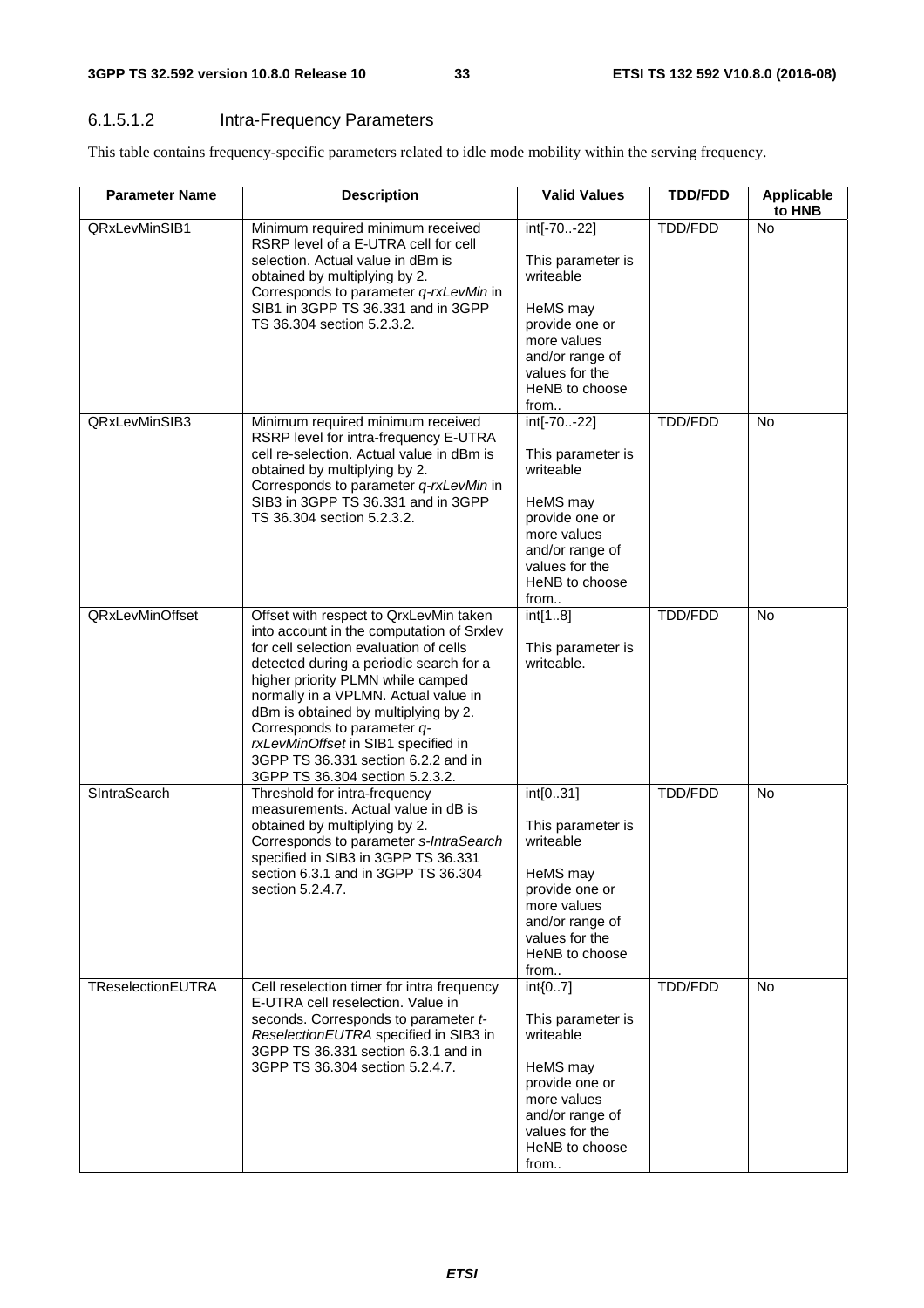| <b>Parameter Name</b>          | <b>Description</b>                                                                                                                                                                                                                                                                                                                   | <b>Valid Values</b>                                                                                                                                    | <b>TDD/FDD</b> | <b>Applicable</b><br>to HNB |
|--------------------------------|--------------------------------------------------------------------------------------------------------------------------------------------------------------------------------------------------------------------------------------------------------------------------------------------------------------------------------------|--------------------------------------------------------------------------------------------------------------------------------------------------------|----------------|-----------------------------|
| SNonIntraSearch                | Threshold for inter-frequency and inter-<br>RAT measurements with lower or equal<br>priority. Actual value in dB is obtained by<br>multiplying by 2. Corresponds to<br>parameter s-NonIntraSearch specified in<br>SIB3 in 3GPP TS 36.331 section 6.3.1<br>and in 3GPP TS 36.304 section 5.2.4.7.                                     | int[031]<br>This parameter is<br>writeable<br>HeMS may<br>provide one or<br>more values<br>and/or range of<br>values for the<br>HeNB to choose<br>from | TDD/FDD        | No                          |
| CellReselectionPriority        | Absolute priority of the E-UTRAN serving<br>carrier frequency used in the inter-<br>frequency and inter-RAT cell reselection<br>procedure. Corresponds to parameter<br>CellReselectionPriority specified in SIB3<br>in 3GPP TS 36.331 section 6.3.1 and in<br>3GPP TS 36.304 section 5.2.4.7.                                        | int[07]<br>This parameter is<br>writeable.                                                                                                             | TDD/FDD        | <b>No</b>                   |
| PMax                           | This parameter is used to limit the<br>allowed UE uplink transmission power on<br>the serving frequency. It is used to<br>calculate the parameter Pcompensation<br>defined in 3GPP TS 36.304 section<br>5.2.3.2. Value in dBm. Corresponds to<br>parameter p-Max specified in SIB1 and<br>SIB3 in 3GPP TS 36.331 section 6.3.1.      | int[-3033]<br>This parameter is<br>writeable.                                                                                                          | TDD/FDD        | <b>No</b>                   |
| ThreshServingLow               | Threshold for serving frequency used in<br>evaluation of reselection towards lower<br>priority E-UTRAN frequency or RA.<br>Actual value in dB is obtained by<br>multiplying by 2. Corresponds to<br>parameter threshServingLow specified in<br>SIB3 in 3GPP TS 36.331 section 6.3.1<br>and in 3GPP TS 36.304 section 5.2.4.7.        | int[031]<br>This parameter is<br>writeable.                                                                                                            | TDD/FDD        | <b>No</b>                   |
| TReselectionEUTRA-<br>SFMedium | Specifies scaling factor for intra-<br>frequency TreselectionEUTRA in<br>Medium-mobility state. Value oDot25<br>corresponds to 0.25, oDot5 corresponds<br>to 0.5 etc. Corresponds to parameter t-<br>ReselectionEUTRA-SF:sf-Medium<br>specified in SIB3 in 3GPP TS 36.331<br>section 6.3.1 and in 3GPP TS 36.304<br>section 5.2.4.3. | Enum{oDot25,<br>oDot5, oDot75,<br>$ Dot{0}$ }<br>This parameter is<br>writeable.                                                                       | TDD/FDD        | <b>No</b>                   |
| TReselectionEUTRA-<br>SFHigh   | Specifies scaling factor for intra-<br>frequency TreselectionEUTRA in High-<br>mobility state. Value oDot25 corresponds<br>to 0.25, oDot5 corresponds to 0.5 etc.<br>Corresponds to parameter t-<br>ReselectionEUTRA-SF:sf-High specified<br>in SIB3 in 3GPP TS 36.331 section 6.3.1<br>and in 3GPP TS 36.304 section 5.2.4.3.       | Enum{oDot25,<br>oDot5, oDot75,<br>IDot0<br>This parameter is<br>writeable.                                                                             | TDD/FDD        | No                          |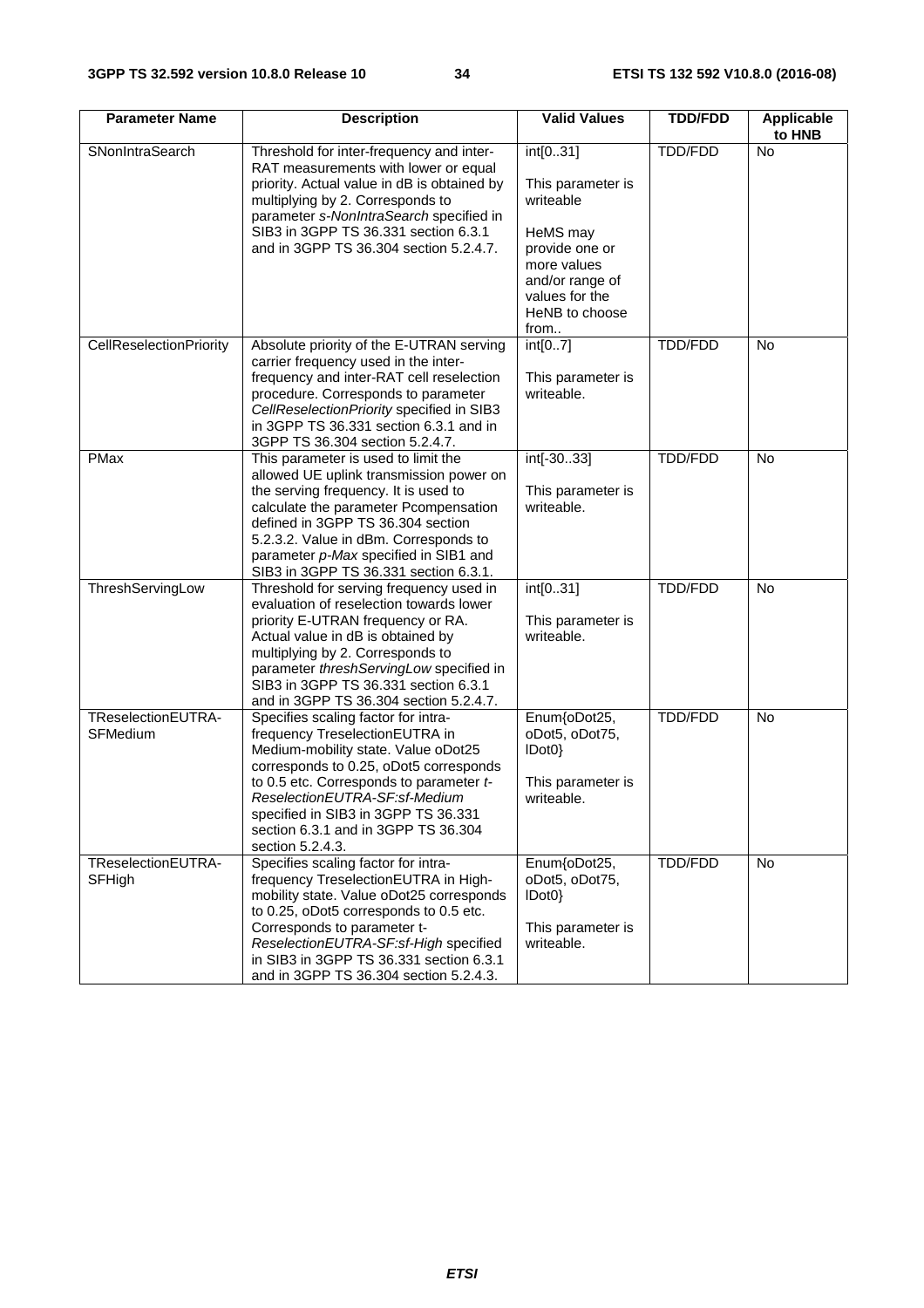### 6.1.5.1.3 Inter-Frequency Parameters

This table contains information about other E-UTRA frequencies relevant for inter-frequency cell re-selection within E-UTRAN.

| <b>Parameter Name</b>    | <b>Description</b>                                                                                                                                                                                                                                                          | <b>Valid Values</b>                                                                                                                                                                                                                                                                                                                                                                              | <b>TDD/FDD</b> | Applicable<br>to HNB |
|--------------------------|-----------------------------------------------------------------------------------------------------------------------------------------------------------------------------------------------------------------------------------------------------------------------------|--------------------------------------------------------------------------------------------------------------------------------------------------------------------------------------------------------------------------------------------------------------------------------------------------------------------------------------------------------------------------------------------------|----------------|----------------------|
| <b>EUTRACarrierARFCN</b> | Indicates the ARFCN of this frequency<br>carrier. Corresponds to parameter dl-<br>CarrierFreq in SIB5 in 3GPP TS 36.331.                                                                                                                                                    | int[065535]<br>This parameter is                                                                                                                                                                                                                                                                                                                                                                 | TDD/FDD        | No                   |
| QRxLevMinSIB5            | Required minimum received RSRP level<br>on this E-UTRA frequency carrier. Actual<br>value in dBm is obtained by multiplying                                                                                                                                                 | writeable.<br>int[-70-22]<br>This parameter is                                                                                                                                                                                                                                                                                                                                                   | <b>TDD/FDD</b> | No                   |
|                          | by 2. Corresponds to parameter q-<br>rxLevMin in SIB5 in 3GPP TS 36.331 and<br>in 3GPP TS 36.304 section 5.2.3.2.                                                                                                                                                           | writeable.<br>HeMS may                                                                                                                                                                                                                                                                                                                                                                           |                |                      |
|                          |                                                                                                                                                                                                                                                                             | provide one or<br>more values<br>and/or range of                                                                                                                                                                                                                                                                                                                                                 |                |                      |
|                          |                                                                                                                                                                                                                                                                             | values for the<br>HeNB to choose<br>from.                                                                                                                                                                                                                                                                                                                                                        |                |                      |
| QOffsetFreq              | Offset applicable between serving and<br>this frequency carrier. Actual value in<br>dBm is obtained by multiplying by 2.<br>Corresponds to parameter q-OffsetFreq<br>in SIB5 specified in 3GPP TS 36.331<br>section 6.3.1 and in 3GPP TS 36.304<br>section 5.4.2.6.         | <b>ENUMERATED</b><br>${dB-24, dB-22}$<br>dB-20, dB-18, dB-<br>16, dB-14, dB-12,<br>dB-10, dB-8, dB-<br>6, dB-5, dB-4, dB-<br>$3,$ dB-2, dB-1,<br>dB0, dB1, dB2,<br>dB3, dB4, dB5,<br>dB6, dB8, dB10,<br>dB12, dB14,<br>dB16, dB18,<br>dB20, dB22,<br>dB24<br>This parameter is<br>writeable.<br>HeMS may<br>provide one or<br>more values<br>and/or range of<br>values for the<br>HeNB to choose | TDD/FDD        | No                   |
| TReselectionEUTRA        | Cell reselection timer for inter-frequency<br>cell reselection to this E-UTRA frequency                                                                                                                                                                                     | from.<br>$int{07}$                                                                                                                                                                                                                                                                                                                                                                               | TDD/FDD        | No                   |
|                          | carrier. Value in seconds. Corresponds to<br>parameter t-ReselectionEUTRA specified<br>in SIB5 in 3GPP TS 36.331 section 6.3.1                                                                                                                                              | This parameter is<br>writeable.                                                                                                                                                                                                                                                                                                                                                                  |                |                      |
|                          | and in 3GPP TS 36.304 section 5.2.4.7.                                                                                                                                                                                                                                      | HeMS may<br>provide one or<br>more values<br>and/or range of<br>values for the                                                                                                                                                                                                                                                                                                                   |                |                      |
|                          |                                                                                                                                                                                                                                                                             | HeNB to choose<br>from.                                                                                                                                                                                                                                                                                                                                                                          |                |                      |
| CellReselectionPriority  | Absolute priority of this E-UTRA<br>frequency carrier, as used by the inter-<br>frequency cell reselection procedure.<br>Corresponds to parameter<br>CellReselectionPriority specified in SIB5<br>in 3GPP TS 36.331 section 6.3.1 and in<br>3GPP TS 36.304 section 5.2.4.7. | int[07]<br>This parameter is<br>writeable.                                                                                                                                                                                                                                                                                                                                                       | TDD/FDD        | <b>No</b>            |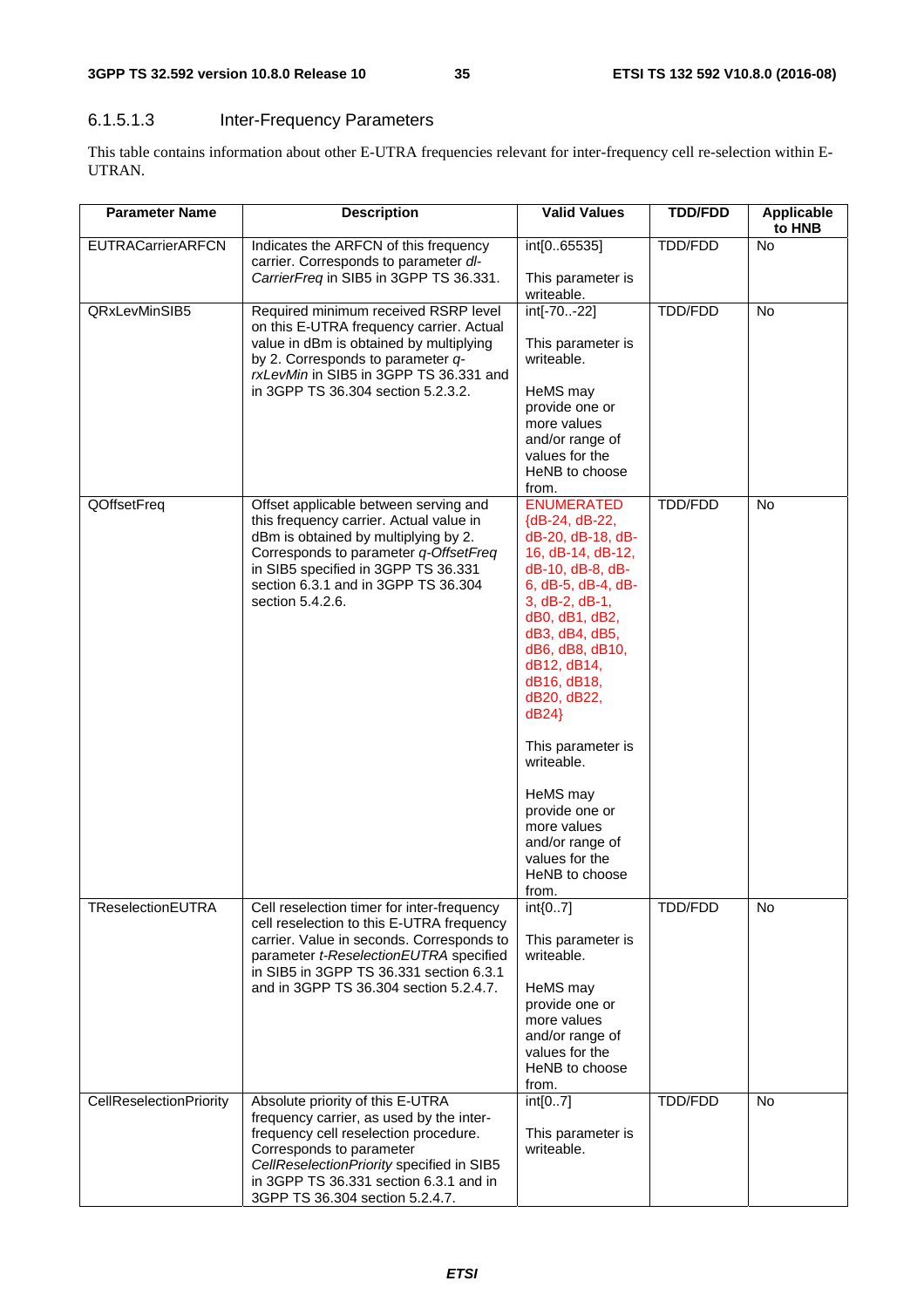| <b>Parameter Name</b>          | <b>Description</b>                                                                                                                                                                                                                                                                                                                                                               | <b>Valid Values</b>                                                        | <b>TDD/FDD</b> | Applicable<br>to HNB |
|--------------------------------|----------------------------------------------------------------------------------------------------------------------------------------------------------------------------------------------------------------------------------------------------------------------------------------------------------------------------------------------------------------------------------|----------------------------------------------------------------------------|----------------|----------------------|
| ThreshXHigh                    | Threshold used when reselecting from a<br>lower priority E-UTRAN frequency. Actual<br>value in dB is obtained by multiplying by<br>2. Corresponds to parameter threshX-<br>High specified in SIB5 in 3GPP TS<br>36.331 section 6.3.1 and in 3GPP TS<br>36.304 section 5.2.4.5.                                                                                                   | int[031]<br>This parameter is<br>writeable.                                | TDD/FDD        | No                   |
| ThreshXLow                     | Threshold used when reselecting from a<br>higher priority E-UTRAN frequency.<br>Actual value in dB is obtained by<br>multiplying by 2. Corresponds to<br>parameter threshX-Low specified in SIB5<br>in 3GPP TS 36.331 section 6.3.1 and in<br>3GPP TS 36.304 section 5.2.4.5.                                                                                                    | int[031]<br>This parameter is<br>writeable.                                | <b>TDD/FDD</b> | No                   |
| PMax                           | This parameter is used to limit the<br>allowed UE uplink transmission power on<br>this carrier frequency. It is used to<br>calculate the parameter Pcompensation<br>defined in 3GPP TS 36.304 section<br>5.2.3.2. Value in dBm. Corresponds to<br>parameter p-Max specified in SIB5 in<br>3GPP TS 36.331 section 6.3.1.                                                          | int[-3033]<br>This parameter is<br>writeable.                              | <b>TDD/FDD</b> | No                   |
| TReselectionEUTRA-<br>SFMedium | Specifies scaling factor for<br>TreselectionEUTRA for inter-frequency<br>reselection to this frequency carrier in<br>Medium-mobility state. Value oDot25<br>corresponds to 0.25, oDot5 corresponds<br>to 0.5 etc. Corresponds to parameter t-<br>ReselectionEUTRA-SF:sf-Medium<br>specified in SIB5 in 3GPP TS 36.331<br>section 6.3.1 and in 3GPP TS 36.304<br>section 5.2.4.3. | Enum{oDot25,<br>oDot5, oDot75,<br>IDot0<br>This parameter is<br>writeable. | <b>TDD/FDD</b> | No                   |
| TReselectionEUTRA-<br>SFHigh   | Specifies scaling factor for<br>TreselectionEUTRA for inter-frequency<br>reselection to this frequency carrier in<br>High-mobility state. Value oDot25<br>corresponds to 0.25, oDot5 corresponds<br>to 0.5 etc. Corresponds to parameter t-<br>ReselectionEUTRA-SF:sf-High specified<br>in SIB5 in 3GPP TS 36.331 section 6.3.1<br>and in 3GPP TS 36.304 section 5.2.4.3.        | Enum{oDot25,<br>oDot5, oDot75,<br>IDot0<br>This parameter is<br>writeable. | <b>TDD/FDD</b> | <b>No</b>            |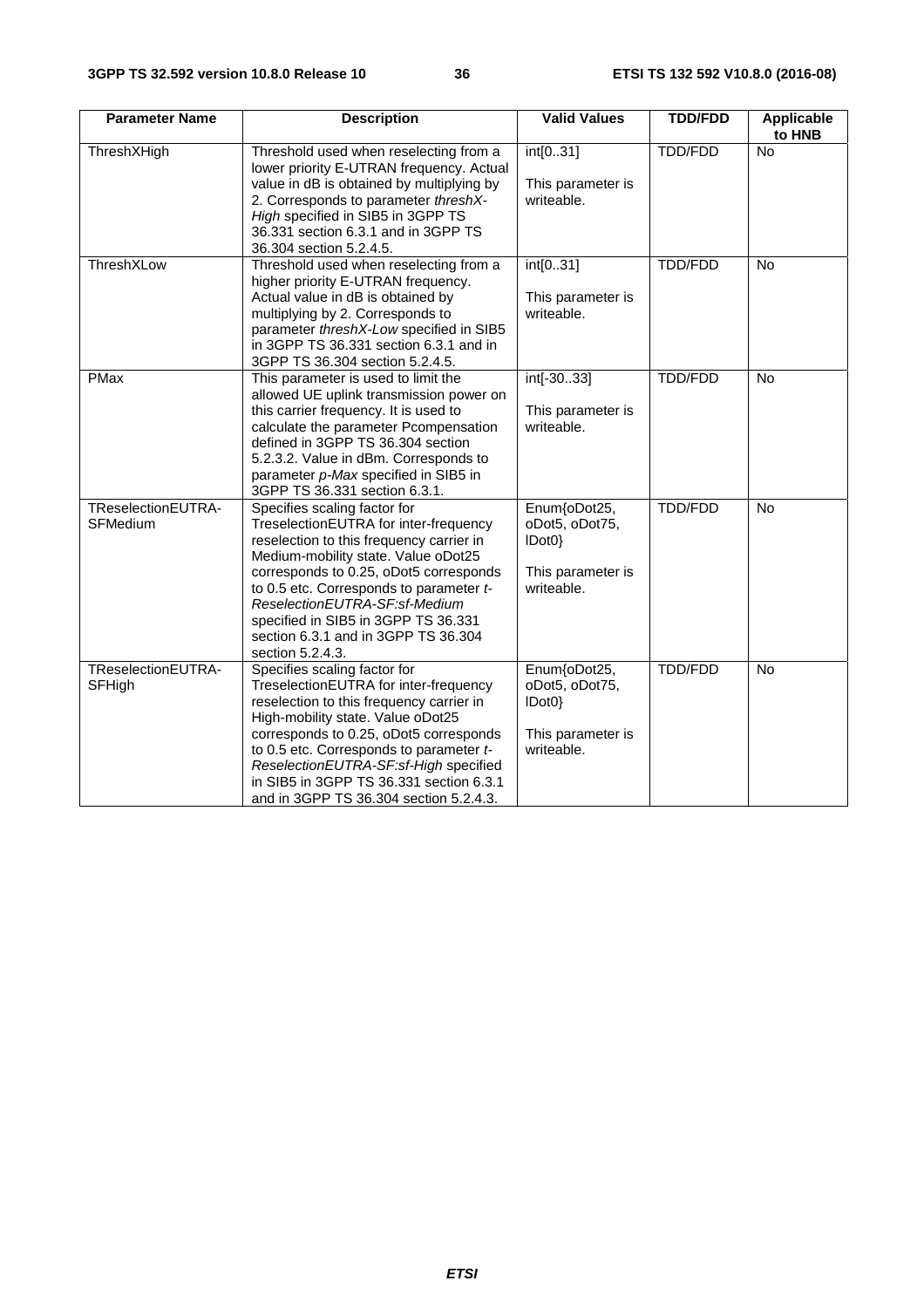#### 6.1.5.1.4 IRAT from E-UTRA to UTRA

This table contains information about UTRA relevant for inter-RAT cell re-selection from E-UTRA to UTRA.

| <b>Parameter Name</b>                | <b>Description</b>                                                                                                                                                                                                                                                                                                                                                       | <b>Valid Values</b>                                                                                                                                     | <b>TDD/FDD</b> | Applicable<br>to HNB |
|--------------------------------------|--------------------------------------------------------------------------------------------------------------------------------------------------------------------------------------------------------------------------------------------------------------------------------------------------------------------------------------------------------------------------|---------------------------------------------------------------------------------------------------------------------------------------------------------|----------------|----------------------|
| TReselectionUTRA                     | Cell reselection timer for reselection to a<br>UTRA frequency carrier. Value in<br>seconds. Corresponds to parameter t-<br>ReselectionUTRA specified in SIB6 in<br>3GPP TS 36.331 section 6.3.1 and in<br>3GPP TS 36.304 section 5.2.4.7.                                                                                                                                | $int{07}$<br>This parameter is<br>writeable<br>HeMS may<br>provide one or<br>more values<br>and/or range of<br>values for the<br>HeNB to choose<br>from | TDD/FDD        | <b>No</b>            |
| TReselectionUTRA-<br><b>SFMedium</b> | Specifies scaling factor for<br>TreselectionUTRA for inter-RAT<br>reselection to UTRA in Medium-mobility<br>state. Value oDot25 corresponds to 0.25,<br>oDot5 corresponds to 0.5 etc.<br>Corresponds to parameter t-<br>ReselectionUTRA-SF:sf-Medium<br>specified in SIB6 in 3GPP TS 36.331<br>section 6.3.1 and in 3GPP TS 36.304<br>section 5.2.4.3.                   | Enum{oDot25,<br>oDot5, oDot75,<br>IDot0<br>This parameter is<br>writeable.                                                                              | <b>TDD/FDD</b> | <b>No</b>            |
| TReselectionUTRA-<br>SFHigh          | Specifies scaling factor for<br>TreselectionEUTRA for inter-frequency<br>reselection to this frequency carrier in<br>High-mobility state. Value oDot25<br>corresponds to 0.25, oDot5 corresponds<br>to 0.5 etc. Corresponds to parameter t-<br>ReselectionUTRA-SF:sf-High specified in<br>SIB6 in 3GPP TS 36.331 section 6.3.1<br>and in 3GPP TS 36.304 section 5.2.4.3. | Enum{oDot25,<br>oDot5, oDot75,<br>$ Dot{0}$ }<br>This parameter is<br>writeable.                                                                        | <b>TDD/FDD</b> | <b>No</b>            |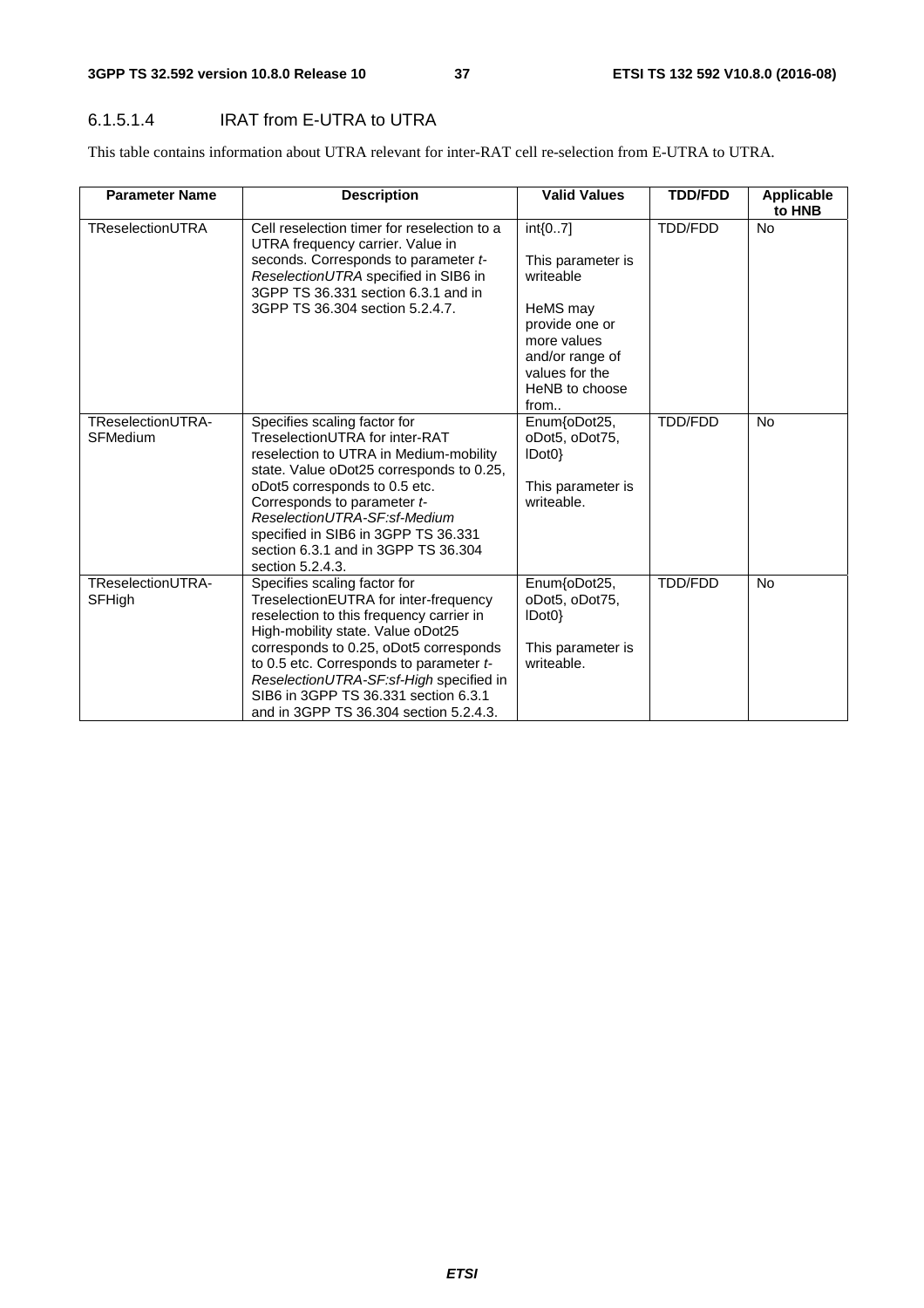#### 6.1.5.1.5 IRAT from E-UTRA to UTRAN FDD

This table contains information about UTRA FDD frequency carriers relevant for inter-RAT cell re-selection from E-UTRA to UTRAN FDD.

| <b>Parameter Name</b>   | <b>Description</b>                                                                                                                                                                                                                                                                                                   | <b>Valid Values</b>                                                                                                                                           | <b>TDD/FDD</b> | <b>Applicable</b><br>to HNB |
|-------------------------|----------------------------------------------------------------------------------------------------------------------------------------------------------------------------------------------------------------------------------------------------------------------------------------------------------------------|---------------------------------------------------------------------------------------------------------------------------------------------------------------|----------------|-----------------------------|
| <b>UTRACarrierARFCN</b> | Indicates the ARFCN of the frequency<br>carrier. Corresponds to parameter dl-<br>CarrierFreq in SIB6 in 3GPP TS 36.331.                                                                                                                                                                                              | int[016383]<br>This parameter is<br>writeable.                                                                                                                | TDD/FDD        | No                          |
| QRxLevMin               | Required minimum received RSCP level<br>on this UTRA frequency carrier. Actual<br>value in dBm is obtained by multiplying<br>by 2 plus 1. Corresponds to parameter q-<br>rxLevMin in SIB6 in 3GPP TS 36.331 and<br>in 3GPP TS 25.304.                                                                                | $int[-60, -13]$<br>This parameter is<br>writeable<br>HeMS may<br>provide one or<br>more values<br>and/or range of<br>values for the<br>HeNB to choose<br>from | TDD/FDD        | <b>No</b>                   |
| QQualMin                | Required minimum received Eclo level<br>on this UTRA FDD carrier. Value in dB.<br>Corresponds to parameter q-QualMin in<br>SIB6 in 3GPP TS 36.331 and in 3GPP<br>TS 25.304.                                                                                                                                          | int[-24,0]<br>This parameter is<br>writeable<br>HeMS may<br>provide one or<br>more values<br>and/or range of<br>values for the<br>HeNB to choose<br>from      | <b>TDD/FDD</b> | <b>No</b>                   |
| CellReselectionPriority | Absolute priority of this UTRA FDD<br>frequency carrier, as used by the inter-<br>frequency cell reselection procedure.<br>Corresponds to parameter<br>CellReselectionPriority specified in SIB6<br>in 3GPP TS 36.331 section 6.3.1 and in<br>3GPP TS 36.304 section 5.2.4.7.                                        | int[07]<br>This parameter is<br>writeable.                                                                                                                    | <b>TDD/FDD</b> | No                          |
| <b>Thresh</b> XHigh     | Threshold used when reselecting<br>towards a higher priority UTRA FDD<br>frequency. Actual value in dB is obtained<br>by multiplying by 2. Corresponds to<br>parameter threshX-High specified in SIB6<br>in 3GPP TS 36.331 section 6.3.1 and in<br>3GPP TS 36.304 section 5.2.4.5.                                   | int[031]<br>This parameter is<br>writeable.                                                                                                                   | <b>TDD/FDD</b> | <b>No</b>                   |
| ThreshXLow              | Threshold used when reselecting<br>towards a lower priority UTRA FDD<br>frequency. Actual value in dB is obtained<br>by multiplying by 2. Corresponds to<br>parameter threshX-Low specified in SIB6<br>in 3GPP TS 36.331 section 6.3.1 and in<br>3GPP TS 36.304 section 5.2.4.5.                                     | int[031]<br>This parameter is<br>writeable.                                                                                                                   | TDD/FDD        | <b>No</b>                   |
| PMaxUTRA                | This parameter is used to limit the<br>allowed UE uplink transmission power on<br>this UTRA FDD carrier frequency. It is<br>used to calculate the parameter<br>Pcompensation defined in 3GPP TS<br>25.304. Value in dBm. Corresponds to<br>parameter p-MaxUTRA specified in SIB6<br>in 3GPP TS 36.331 section 6.3.1. | int[-5033]<br>This parameter is<br>writeable.                                                                                                                 | TDD/FDD        | No                          |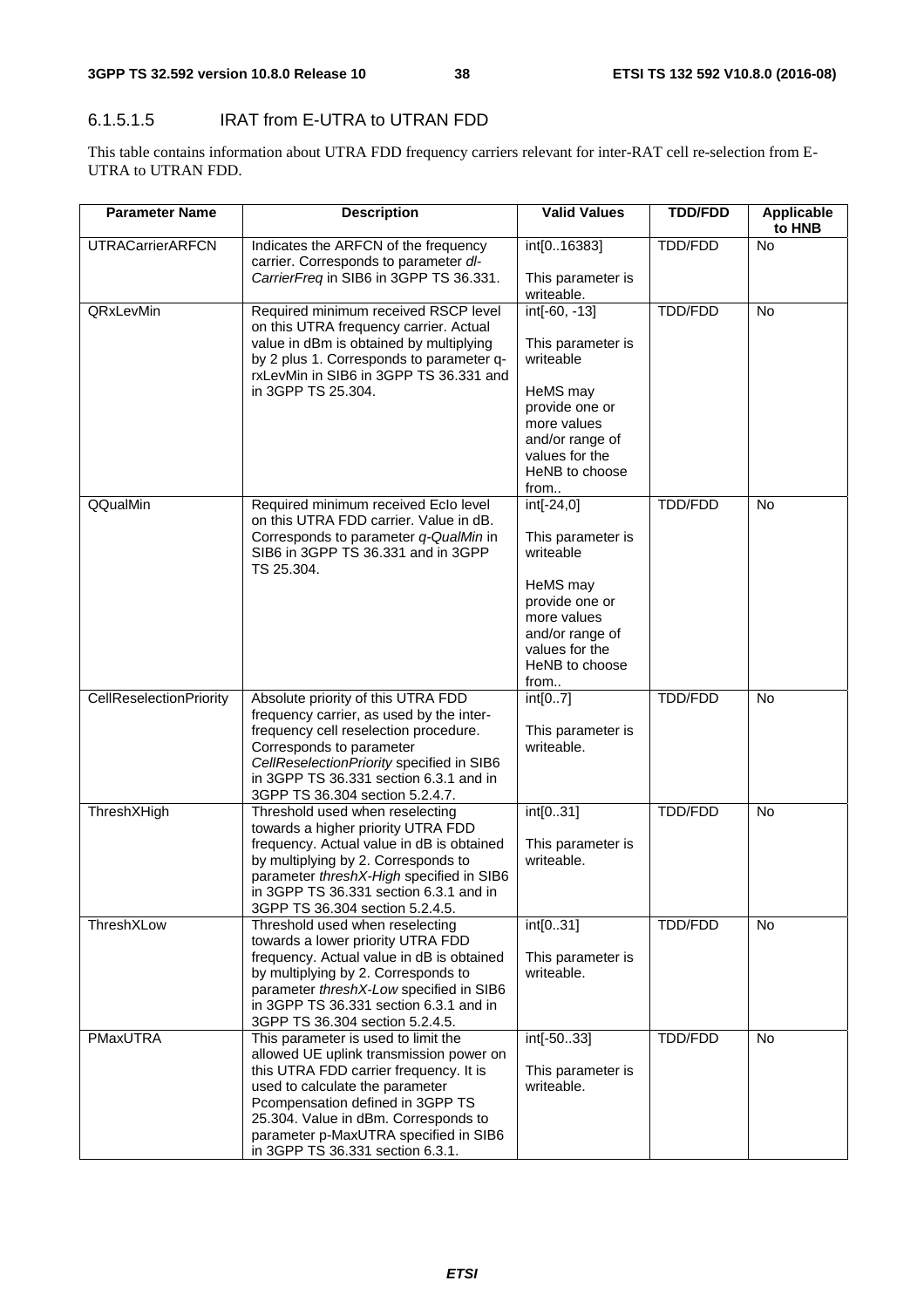#### 6.1.5.1.6 IRAT from E-UTRA to GERAN

This table contains information about GERAN relevant for inter-RAT cell re-selection from E-UTRA to GERAN.

| <b>Parameter Name</b>                        | <b>Description</b>                                                                                                                                                                                                                                                                                                                                        | <b>Valid Values</b>                                                                                                                                     | <b>TDD/FDD</b> | <b>Applicable</b><br>to HNB |
|----------------------------------------------|-----------------------------------------------------------------------------------------------------------------------------------------------------------------------------------------------------------------------------------------------------------------------------------------------------------------------------------------------------------|---------------------------------------------------------------------------------------------------------------------------------------------------------|----------------|-----------------------------|
| <b>TReselectionGERAN</b>                     | Cell reselection timer for reselection to a<br><b>GERAN</b> frequency carrier. Value in<br>seconds. Corresponds to parameter t-<br>Reselection GERAN specified in SIB7 in<br>3GPP TS 36.331 section 6.3.1 and to<br>Treselection <sub>GERA</sub> in 3GPP TS 36.304<br>section 5.2.4.7.                                                                    | int[07]<br>This parameter is<br>writeable.<br>HeMS may<br>provide one or<br>more values<br>and/or range of<br>values for the<br>HeNB to choose<br>from. | TDD/FDD        | No                          |
| <b>TReselectionGERAN-</b><br><b>SFMedium</b> | Specifies scaling factor for<br>TreselectionGERAN for inter-RAT<br>reselection to GERAN in Medium-mobility<br>state. Value oDot25 corresponds to 0.25,<br>oDot5 corresponds to 0.5 etc.<br>Corresponds to parameter t-<br>ReselectionGERAN-SF:sf-Medium<br>specified in SIB7 in 3GPP TS 36.331<br>section 6.3.1 and in 3GPP TS 36.304<br>section 5.2.4.3. | Enum{oDot25,<br>oDot5, oDot75,<br>IDot0<br>This parameter is<br>writeable.                                                                              | TDD/FDD        | <b>No</b>                   |
| TReselectionGERAN-<br>SFHigh                 | Specifies scaling factor for<br>TreselectionGERAN for inter-RAT<br>reselection to GERAN in High-mobility<br>state. Value oDot25 corresponds to 0.25,<br>oDot5 corresponds to 0.5 etc.<br>Corresponds to parameter t-<br>ReselectionGERAN-SF:sf-High specified<br>in SIB7 in 3GPP TS 36.331 section 6.3.1<br>and in 3GPP TS 36.304 section 5.2.4.3.        | Enum{oDot25,<br>oDot5, oDot75,<br>IDot0<br>This parameter is<br>writeable.                                                                              | <b>TDD/FDD</b> | <b>No</b>                   |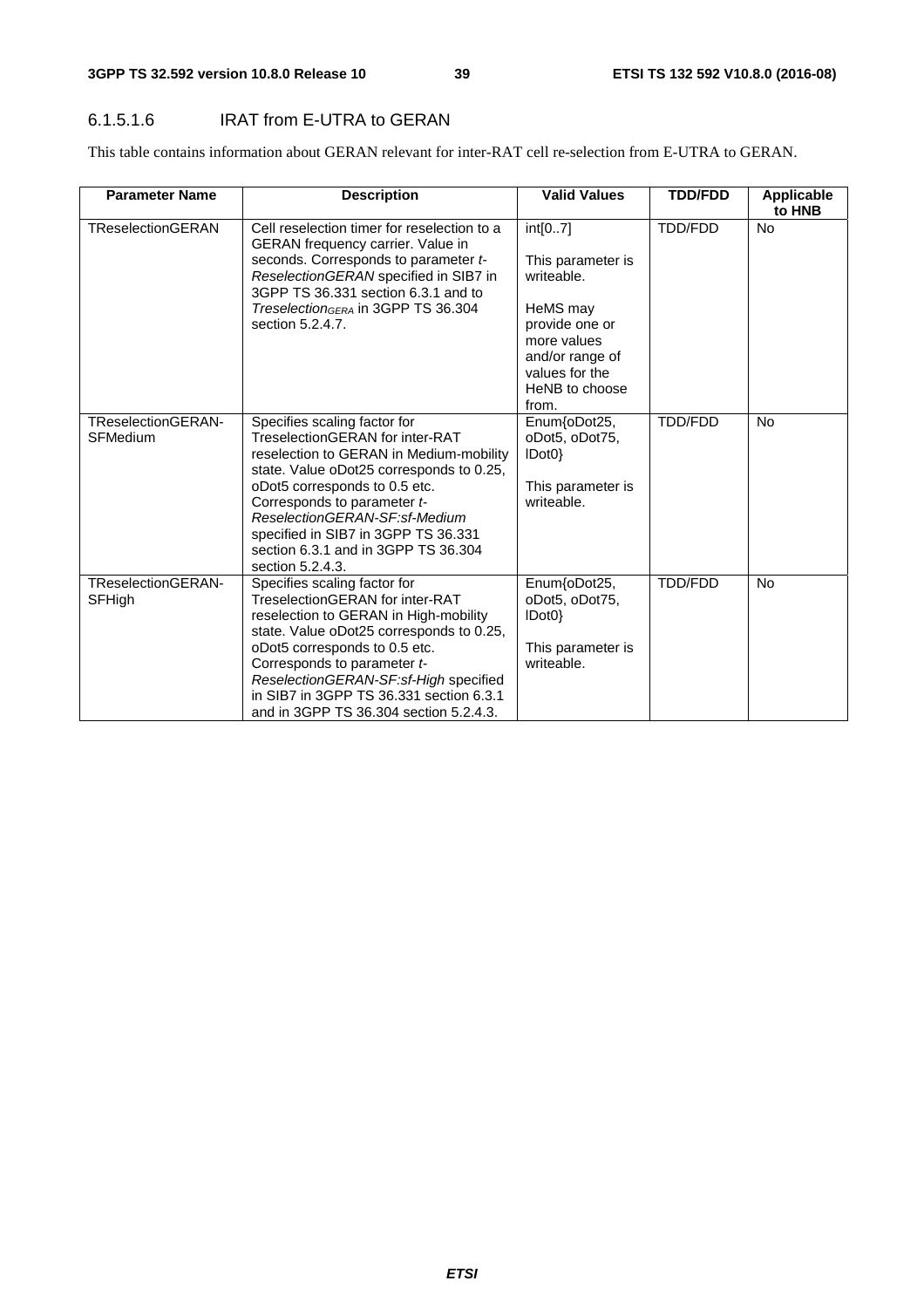## 6.1.5.1.7 GERAN Frequency Groups

This table contains information about GERAN groups of frequency carriers relevant for inter-RAT cell re-selection from E-UTRA to GERAN.

| <b>Parameter Name</b>   | <b>Description</b>                                                                                                                                                                                                                                                                                                                 | <b>Valid Values</b>                                                                                                                             | <b>TDD/FDD</b> | Applicable<br>to HNB |
|-------------------------|------------------------------------------------------------------------------------------------------------------------------------------------------------------------------------------------------------------------------------------------------------------------------------------------------------------------------------|-------------------------------------------------------------------------------------------------------------------------------------------------|----------------|----------------------|
| QRxLevMin               | Required minimum received RSSI level<br>on this GERAN frequency carrier for re-<br>selection to this UTRA FDD carrier.<br>Actual value in dBm is value * 2 - 115.<br>Corresponds to parameter q-rxLevMin in<br>SIB7 in 3GPP TS 36.331 and to<br>RXLEV_ACCESS_MIN in 3GPP TS<br>45.008.                                             | int[045]<br>This parameter is<br>writeable.<br>HeMS may<br>provide one or<br>more values<br>and/or range of<br>values for the<br>HeNB to choose | TDD/FDD        | <b>No</b>            |
| cellReselectionPriority | Absolute priority of this GERAN<br>frequency group, as used by the inter-<br>frequency cell reselection procedure.<br>Corresponds to parameter<br>CellReselectionPriority specified in SIB7<br>in 3GPP TS 36.331 section 6.3.1 and in<br>3GPP TS 36.304 section 5.2.4.7.                                                           | from.<br>int[07]<br>This parameter is<br>writeable.                                                                                             | TDD/FDD        | <b>No</b>            |
| ThreshXHigh             | Threshold used when reselecting<br>towards a higher priority GERAN<br>frequency group than current serving E-<br>UTRA frequency. Actual value in dB is<br>obtained by multiplying by 2.<br>Corresponds to parameter threshX-High<br>specified in SIB7 in 3GPP TS 36.331<br>section 6.3.1 and in 3GPP TS 36.304<br>section 5.2.4.5. | int[031]<br>This parameter is<br>writeable.                                                                                                     | TDD/FDD        | <b>No</b>            |
| ThreshXLow              | Threshold used when reselecting<br>towards a lower priority GERAN<br>frequency group than current serving E-<br>UTRA frequency. Actual value in dB is<br>obtained by multiplying by 2.<br>Corresponds to parameter threshX-Low<br>specified in SIB7 in 3GPP TS 36.331<br>section 6.3.1 and in 3GPP TS 36.304<br>section 5.2.4.5.   | int[031]<br>This parameter is<br>writeable.                                                                                                     | TDD/FDD        | <b>No</b>            |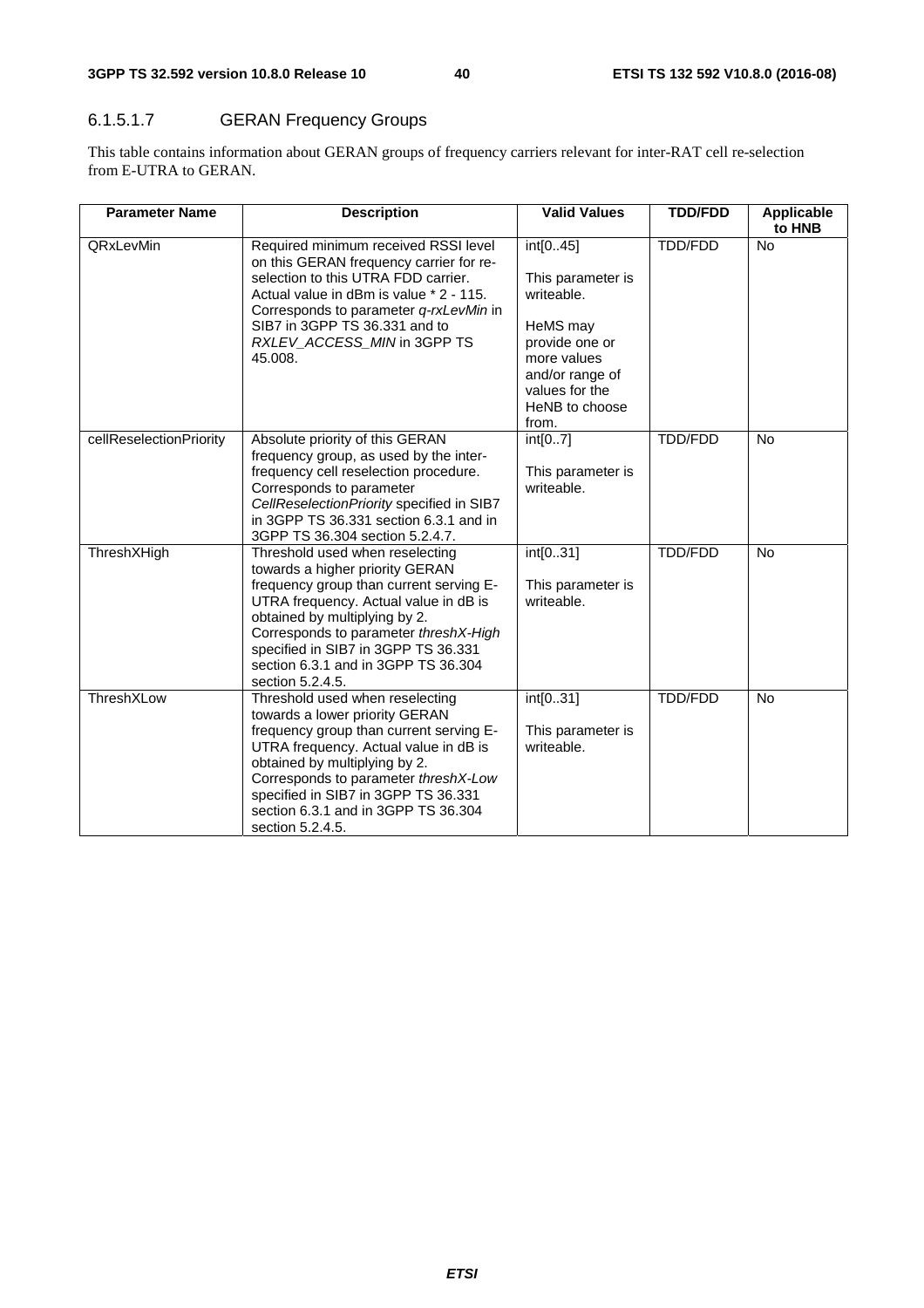#### 6.1.5.1.7A IRAT from E-UTRAN to CDMA2000

This table contains information about CDMA2000 relevant for inter-RAT cell re-selection from E-UTRA to CDMA2000.

| <b>Parameter Name</b>             | <b>Description</b>                                                                                                                                                                                                                                                                                                                                                  | <b>Valid Values</b>                                                                                                                                      | <b>TDD/FDD</b> | <b>Applicable</b><br>to HNB |
|-----------------------------------|---------------------------------------------------------------------------------------------------------------------------------------------------------------------------------------------------------------------------------------------------------------------------------------------------------------------------------------------------------------------|----------------------------------------------------------------------------------------------------------------------------------------------------------|----------------|-----------------------------|
| SearchWindowSize                  | CDMA2000 parameter affecting the<br>search for neighbouring CDMA2000<br>pilots. Corresponds to parameter<br>searchWindowSize in SIB8 in 3GPP TS<br>36.331 section 6.3.1 and in 3GPP2<br>C.S0005-A Table 2.6.6.2.1-1 and<br>C.S0024-A Table 8.7.6.2-4.                                                                                                               | int[015]<br>This parameter is<br>writeable.<br>HeMS may<br>provide one or<br>more values<br>and/or range of<br>values for the<br>HeNB to choose<br>from. | TDD/FDD        | No                          |
| TReselectionCDMA200<br>0          | Cell reselection timer for reselection to a<br>CDMA2000 band. Value in seconds.<br>Corresponds to parameter t-<br>ReselectionCDMA2000 specified in SIB8<br>in 3GPP TS 36.331 section 6.3.1 and to<br>Treselection <sub>CDMA_HRPD</sub> or<br>Treselection <sub>CDMA_1xRTT</sub> in 3GPP TS<br>36.304 section 5.2.4.7.                                               | int[07]<br>This parameter is<br>writeable.<br>HeMS may<br>provide one or<br>more values<br>and/or range of<br>values for the<br>HeNB to choose<br>from.  | TDD/FDD        | No                          |
| TReselectionCDMA200<br>0-SFMedium | Specifies scaling factor for<br>TReselectionCDMA2000 for inter-RAT<br>reselection to CDMA2000 in Medium-<br>mobility state. Value oDot25 corresponds<br>to 0.25, oDot5 corresponds to 0.5 etc.<br>Corresponds to parameter t-<br>ReselectionCDMA2000-SF:sf-Medium<br>specified in SIB8 in 3GPP TS 36.331<br>section 6.3.1 and in 3GPP TS 36.304<br>section 5.2.4.3. | Enum{oDot25,<br>oDot5, oDot75,<br>IDot0<br>This parameter is<br>writeable.                                                                               | <b>TDD/FDD</b> | No                          |
| TReselectionCDMA200<br>0-SFHigh   | Specifies scaling factor for<br>TReselectionCDMA2000 for inter-RAT<br>reselection to CDMA2000 in High-<br>mobility state. Value oDot25 corresponds<br>to 0.25, oDot5 corresponds to 0.5 etc.<br>Corresponds to parameter t-<br>ReselectionCDMA2000-SF:sf-High<br>specified in SIB8 in 3GPP TS 36.331<br>section 6.3.1 and in 3GPP TS 36.304<br>section 5.2.4.3.     | Enum{oDot25,<br>oDot5, oDot75,<br>$ Dot{0}$ }<br>This parameter is<br>writeable.                                                                         | TDD/FDD        | No                          |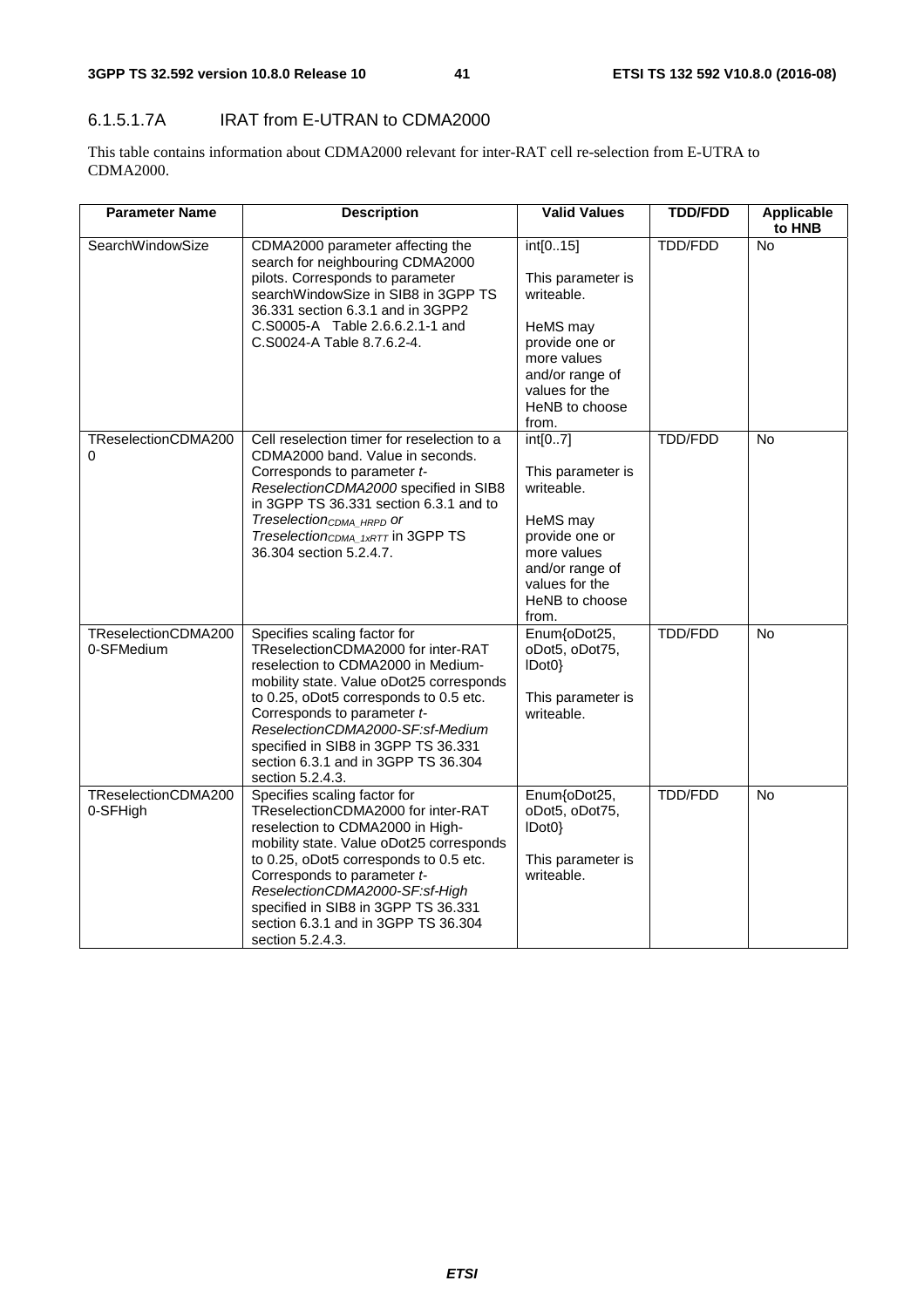#### 6.1.5.1.8 CDMA2000 Bands for IRAT

This table contains information about CDMA2000 bands relevant for inter-RAT cell re-selection from E-UTRA to CDMA2000.

| <b>Parameter Name</b>   | <b>Description</b>                                                                                                                                                                                                                                                                                                     | <b>Valid Values</b>                                                                                                                                                                                                                                                                        | <b>TDD/FDD</b> | Applicable<br>to HNB |
|-------------------------|------------------------------------------------------------------------------------------------------------------------------------------------------------------------------------------------------------------------------------------------------------------------------------------------------------------------|--------------------------------------------------------------------------------------------------------------------------------------------------------------------------------------------------------------------------------------------------------------------------------------------|----------------|----------------------|
| <b>BandClass</b>        | Denotes the CDMA2000 band in which<br>the CDMA2000 carrier frequency can be<br>found, as defined in 3GPP2 C.S0057-B<br>Table 1.5-1. Corresponds to parameter<br>bandClass specified in SIB8 in 3GPP TS<br>36.331 section 6.3.1.                                                                                        | <b>ENUMERATED</b><br>${bc0, bc1, bc2}$<br>bc3, bc4, bc5,<br>bc6, bc7, bc8,<br>bc9, bc10, bc11,<br>bc12, bc13, bc14,<br>bc15, bc16,<br>bc17, spare14,<br>spare13, spare12,<br>spare11, spare10,<br>spare9, spare8,<br>spare7, spare6,<br>spare5, spare4,<br>spare3, spare2,<br>spare1, $\}$ | <b>TDD/FDD</b> | <b>No</b>            |
| CellReselectionPriority | Absolute priority of this CDMA2000 band,<br>as used by the inter-frequency cell<br>reselection procedure. Corresponds to<br>parameter CellReselectionPriority<br>specified in SIB8 in 3GPP TS 36.331<br>section 6.3.1 and in 3GPP TS 36.304<br>section 5.2.4.7.                                                        | int[07]<br>This parameter is<br>writeable.                                                                                                                                                                                                                                                 | <b>TDD/FDD</b> | No                   |
| ThreshXHigh             | Threshold used when reselecting<br>towards a higher priority CDMA2000<br>band than current serving E-UTRA<br>frequency. Actual value in dB is obtained<br>by multiplying by 2. Corresponds to<br>parameter threshX-High specified in SIB8<br>in 3GPP TS 36.331 section 6.3.1 and in<br>3GPP TS 36.304 section 5.2.4.5. | int[063]<br>This parameter is<br>writeable.                                                                                                                                                                                                                                                | <b>TDD/FDD</b> | No                   |
| ThreshXLow              | Threshold used when reselecting<br>towards a lower priority CDMA2000 band<br>than current serving E-UTRA frequency.<br>Actual value in dB is obtained by<br>multiplying by 2. Corresponds to<br>parameter threshX-Low specified in SIB8<br>in 3GPP TS 36.331 section 6.3.1 and in<br>3GPP TS 36.304 section 5.2.4.5.   | int[063]<br>This parameter is<br>writeable.                                                                                                                                                                                                                                                | TDD/FDD        | No                   |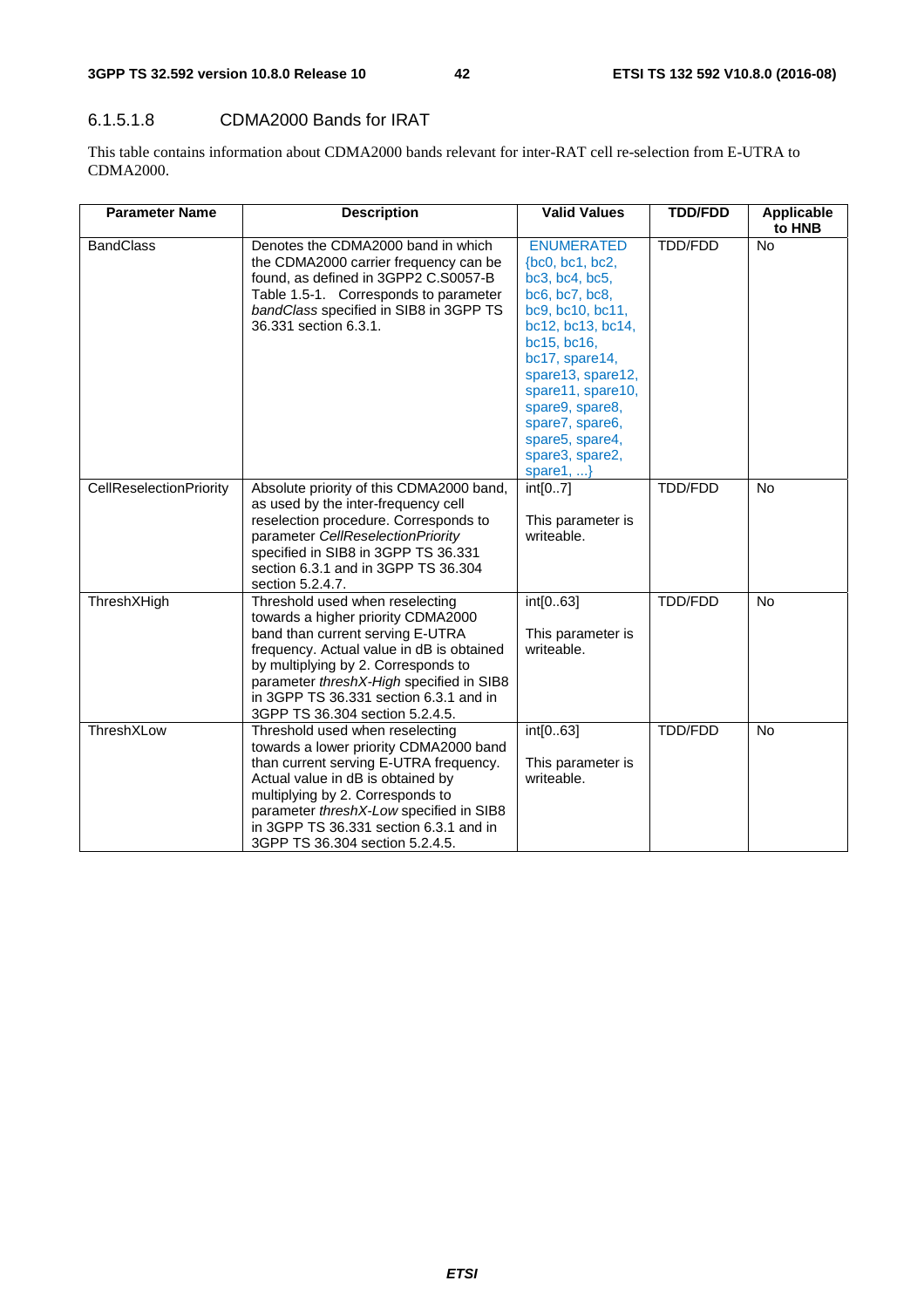#### 6.1.5.2 Connected Mode Mobility Parameters

**Tables in below sections summarize the set of proposed connected mode mobility objects and parameters.** 

#### 6.1.5.2.1 Common Parameters for E-UTRA

This table contains common parameters related to intra-EUTRA connected mode mobility.

| <b>Parameter Name</b> | <b>Description</b>                                                                                                                                                                                                                                                                                                                  | <b>Valid Values</b>                                                                                                                                                                                                                                              | <b>TDD/FDD</b> | Applicable<br>to HNB |
|-----------------------|-------------------------------------------------------------------------------------------------------------------------------------------------------------------------------------------------------------------------------------------------------------------------------------------------------------------------------------|------------------------------------------------------------------------------------------------------------------------------------------------------------------------------------------------------------------------------------------------------------------|----------------|----------------------|
| FilterCoefficientRSRP | Filtering coefficient used for RSRP<br>measurements. Value fc0 corresponds to<br>$k = 0$ , fc1 corresponds to $k = 1$ , and so<br>on. Corresponds to filterCoefficientRSRP<br>parameter specified in<br>QuantityConfigEUTRA IE in 3GPP TS<br>36.331 section 6.3.5                                                                   | Enum{fc0, fc1,<br>fc2, fc3, fc4, fc5,<br>fc6, fc7, fc8, fc9,<br>fc11, fc13, fc15,<br>fc17, fc19,<br>spare $1,$ }<br>This parameter is<br>writeable.<br>HeMS may<br>provide one or<br>more values<br>and/or range of<br>values for the<br>HeNB to choose<br>from. | <b>TDD/FDD</b> | <b>No</b>            |
| FilterCoefficientRSRQ | Filtering coefficient used for RSRQ<br>measurements. Value fc0 corresponds to<br>$k = 0$ , fc1 corresponds to $k = 1$ , and so<br>on. Corresponds to filterCoefficientRSRQ<br>parameter specified in<br>QuantityConfigEUTRA IE in 3GPP TS<br>36.331 section 6.3.5                                                                   | Enum{fc0, fc1,<br>fc2, fc3, fc4, fc5,<br>fc6, fc7, fc8, fc9,<br>fc11, fc13, fc15,<br>fc17, fc19 $\}$<br>This parameter is<br>writeable.<br>HeMS may<br>provide one or<br>more values<br>and/or range of<br>values for the<br>HeNB to choose<br>from.             | TDD/FDD        | <b>No</b>            |
| A1ThresholdRSRP       | Threshold to be used in EUTRA<br>measurement report triggering condition<br>for event a1. Valid only if TriggerQuanity<br>is rsrp. Mapping to actual values is<br>specified in 3GPP TS 36.133.<br>Corresponds to parameter a1-<br>Threshold:threshold-RSRP specified in<br>ReportConfigEUTRA IE in 3GPP TS<br>36.331 section 6.3.5. | int[097]<br>This parameter is<br>writeable.                                                                                                                                                                                                                      | TDD/FDD        | No                   |
| A1ThresholdRSRQ       | Threshold to be used in EUTRA<br>measurement report triggering condition<br>for event a1. Valid only if TriggerQuanity<br>is rsrq. Mapping to actual values is<br>specified in 3GPP TS 36.133.<br>Corresponds to parameter a1-<br>Threshold:threshold-RSRQ specified in<br>ReportConfigEUTRA IE in 3GPP TS<br>36.331 section 6.3.5. | int[034]<br>This parameter is<br>writeable.                                                                                                                                                                                                                      | TDD/FDD        | <b>No</b>            |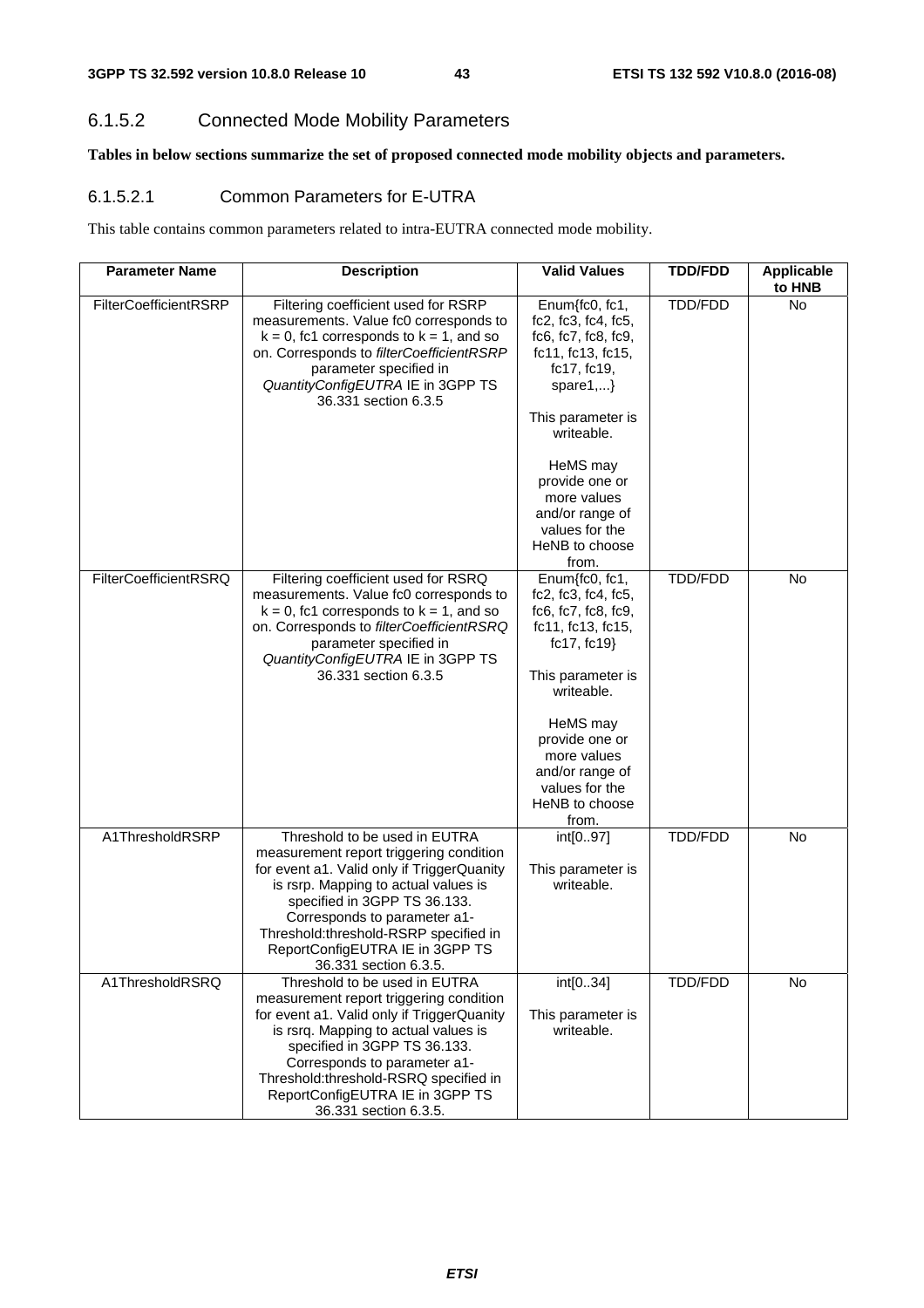| <b>Parameter Name</b> | <b>Description</b>                                                                                                                                                                                                                                                                                                                    | <b>Valid Values</b>                                                                                                                                       | <b>TDD/FDD</b> | <b>Applicable</b><br>to HNB |
|-----------------------|---------------------------------------------------------------------------------------------------------------------------------------------------------------------------------------------------------------------------------------------------------------------------------------------------------------------------------------|-----------------------------------------------------------------------------------------------------------------------------------------------------------|----------------|-----------------------------|
| A2ThresholdRSRP       | Threshold to be used in EUTRA<br>measurement report triggering condition<br>for event a2. Valid only if TriggerQuanity<br>is rsrp. Mapping to actual values is<br>specified in 3GPP TS 36.133.<br>Corresponds to parameter a2-<br>Threshold:threshold-RSRP specified in<br>ReportConfigEUTRA IE in 3GPP TS<br>36.331 section 6.3.5.   | int[097]<br>This parameter is<br>writeable.                                                                                                               | <b>TDD/FDD</b> | No                          |
| A2ThresholdRSRQ       | Threshold to be used in EUTRA<br>measurement report triggering condition<br>for event a2. Valid only if TriggerQuanity<br>is rsrq. Mapping to actual values is<br>specified in 3GPP TS 36.133.<br>Corresponds to parameter a2-<br>Threshold:threshold-RSRQ specified in<br>ReportConfigEUTRA IE in 3GPP TS<br>36.331 section 6.3.5.   | int[034]<br>This parameter is<br>writeable.                                                                                                               | TDD/FDD        | No                          |
| A3-Offset             | Offset to be used in evaluation of EUTRA<br>measurement report triggering condition<br>for event a3. Mapping to actual values<br>is specified in 3GPP TS 36.133.<br>Corresponds to parameter a3-Offset<br>specified in ReportConfigEUTRA IE in<br>3GPP TS 36.331 section 6.3.5.                                                       | in[-3030]<br>This parameter is<br>writeable.<br>HeMS may<br>provide one or<br>more values<br>and/or range of<br>values for the<br>HeNB to choose<br>from. | TDD/FDD        | No                          |
| ReportOnLeave         | Indicates whether or not the UE shall<br>initiate the measurement reporting<br>procedure when the leaving condition is<br>met for event a3 for a cell in<br>cellsTriggeredList, as specified in 3GPP<br>TS 36.331 section 5.5.4.1.                                                                                                    | Boolean<br>This parameter is<br>writeable.                                                                                                                | <b>TDD/FDD</b> | <b>No</b>                   |
| A4ThresholdRSRP       | Threshold to be used in EUTRA<br>measurement report triggering condition<br>for event a4. Valid only if TriggerQuanity<br>is rsrp. Mapping to actual values is<br>specified in 3GPP TS 36.133.<br>Corresponds to parameter a4-<br>Threshold:threshold-RSRP specified in<br>ReportConfigEUTRA IE in 3GPP TS<br>36.331 section 6.3.5.   | int[097]<br>This parameter is<br>writeable.                                                                                                               | TDD/FDD        | No                          |
| A4ThresholdRSRQ       | Threshold to be used in EUTRA<br>measurement report triggering condition<br>for event a4. Valid only if TriggerQuanity<br>is rsrq. Mapping to actual values is<br>specified in 3GPP TS 36.133.<br>Corresponds to parameter a4-<br>Threshold:threshold-RSRQ specified in<br>ReportConfigEUTRA IE in 3GPP TS<br>36.331 section 6.3.5.   | int[034]<br>This parameter is<br>writeable.                                                                                                               | <b>TDD/FDD</b> | <b>No</b>                   |
| A5Threshold1RSRP      | Threshold1 to be used in EUTRA<br>measurement report triggering condition<br>for event a5. Valid only if TriggerQuanity<br>is rsrp. Mapping to actual values is<br>specified in 3GPP TS 36.133.<br>Corresponds to parameter a5-<br>Threshold1:threshold-RSRP specified in<br>ReportConfigEUTRA IE in 3GPP TS<br>36.331 section 6.3.5. | int[097]<br>This parameter is<br>writeable.                                                                                                               | TDD/FDD        | No                          |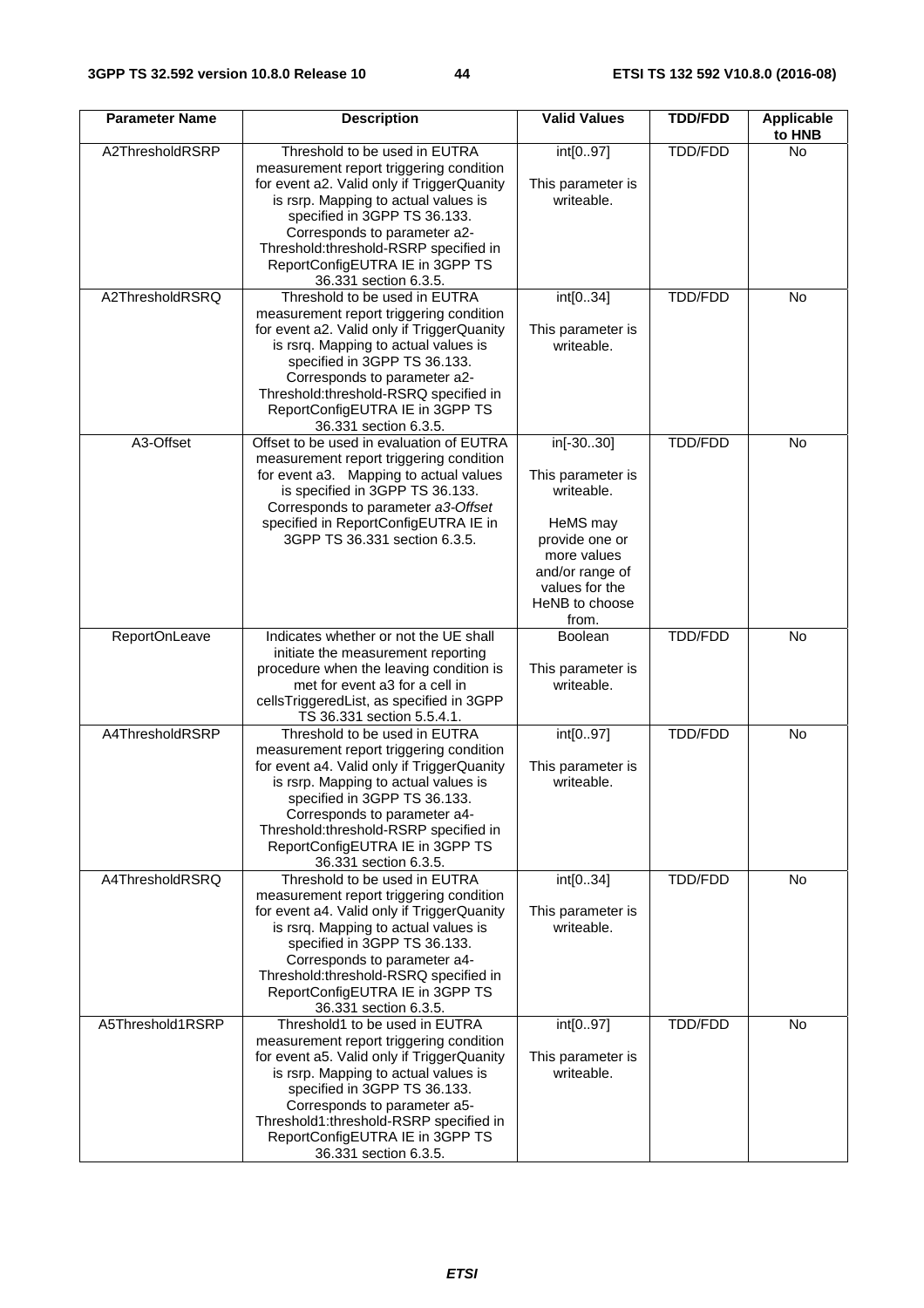| <b>Parameter Name</b>  | <b>Description</b>                                                                                                                                                                                                                                                                                                                                      | <b>Valid Values</b>                                                                                                                                                                                                                                         | <b>TDD/FDD</b> | <b>Applicable</b><br>to HNB |
|------------------------|---------------------------------------------------------------------------------------------------------------------------------------------------------------------------------------------------------------------------------------------------------------------------------------------------------------------------------------------------------|-------------------------------------------------------------------------------------------------------------------------------------------------------------------------------------------------------------------------------------------------------------|----------------|-----------------------------|
| A5Threshold1RSRQ       | Threshold1 to be used in EUTRA<br>measurement report triggering condition                                                                                                                                                                                                                                                                               | int[034]                                                                                                                                                                                                                                                    | <b>TDD/FDD</b> | No                          |
|                        | for event a5. Valid only if TriggerQuanity<br>is rsrq. Mapping to actual values is<br>specified in 3GPP TS 36.133.                                                                                                                                                                                                                                      | This parameter is<br>writeable.                                                                                                                                                                                                                             |                |                             |
|                        | Corresponds to parameter a5-<br>Threshold1:threshold-RSRQ specified in<br>ReportConfigEUTRA IE in 3GPP TS<br>36.331 section 6.3.5.                                                                                                                                                                                                                      |                                                                                                                                                                                                                                                             |                |                             |
| A5Threshold2RSRP       | Threshold2 to be used in EUTRA                                                                                                                                                                                                                                                                                                                          | int[097]                                                                                                                                                                                                                                                    | TDD/FDD        | <b>No</b>                   |
|                        | measurement report triggering condition<br>for event a5. Valid only if TriggerQuanity<br>is rsrp. Mapping to actual values is<br>specified in 3GPP TS 36.133.<br>Corresponds to parameter a5-<br>Threshold2:threshold-RSRP specified in<br>ReportConfigEUTRA IE in 3GPP TS<br>36.331 section 6.3.5.                                                     | This parameter is<br>writeable.                                                                                                                                                                                                                             |                |                             |
| A5Threshold2RSRQ       | Threshold2 to be used in EUTRA<br>measurement report triggering condition<br>for event a5. Valid only if TriggerQuanity<br>is rsrq. Mapping to actual values is<br>specified in 3GPP TS 36.133.<br>Corresponds to parameter a5-<br>Threshold2:threshold-RSRQ specified in<br>ReportConfigEUTRA IE in 3GPP TS<br>36.331 section 6.3.5.                   | int[034]<br>This parameter is<br>writeable.                                                                                                                                                                                                                 | TDD/FDD        | No                          |
| Hysteresis             | Hysteresis applied to entry and leave<br>condition of a report triggering event.<br>Corresponds to parameter hysteresis<br>specified in ReportConfigEUTRA IE in<br>3GPP TS 36.331 section 6.3.5.                                                                                                                                                        | int[030]<br>This parameter is<br>writeable.<br>HeMS may<br>provide one or<br>more values<br>and/or range of<br>values for the<br>HeNB to choose<br>from.                                                                                                    | TDD/FDD        | <b>No</b>                   |
| TimeToTrigger          | Time during which measurement report<br>triggering condition needs to be met in<br>order to trigger a measurement report.<br>Corresponds to parameter time To Trigger<br>specified in ReportConfigEUTRA IE in<br>3GPP TS 36.331 section 6.3.5. Value<br>ms0 corresponds to 0 miliseconds etc.                                                           | Enum{ms0, ms40,<br>ms64, ms80,<br>ms100, ms128,<br>ms160, ms256,<br>ms320, ms480,<br>ms512, ms640,<br>ms1024, ms1280,<br>ms2560, ms5120}<br>This parameter is<br>writeable.<br>HeMS may<br>provide one or<br>more values for<br>the HeNB to<br>choose from. | TDD/FDD        | No                          |
| <b>TriggerQuantity</b> | Quantities used to evaluate a<br>measurement report triggering condition.<br>The values rsrp and rsrq correspond to<br>Reference Signal Received Power<br>(RSRP) and Reference Signal Received<br>Quality (RSRQ), respectively.<br>Corresponds to parameter<br>triggerQuantity specified in<br>ReportConfigEUTRA IE in 3GPP TS<br>36.331 section 6.3.5. | Enum{rsrp, rsrq}<br>This parameter is<br>writeable.                                                                                                                                                                                                         | TDD/FDD        | No                          |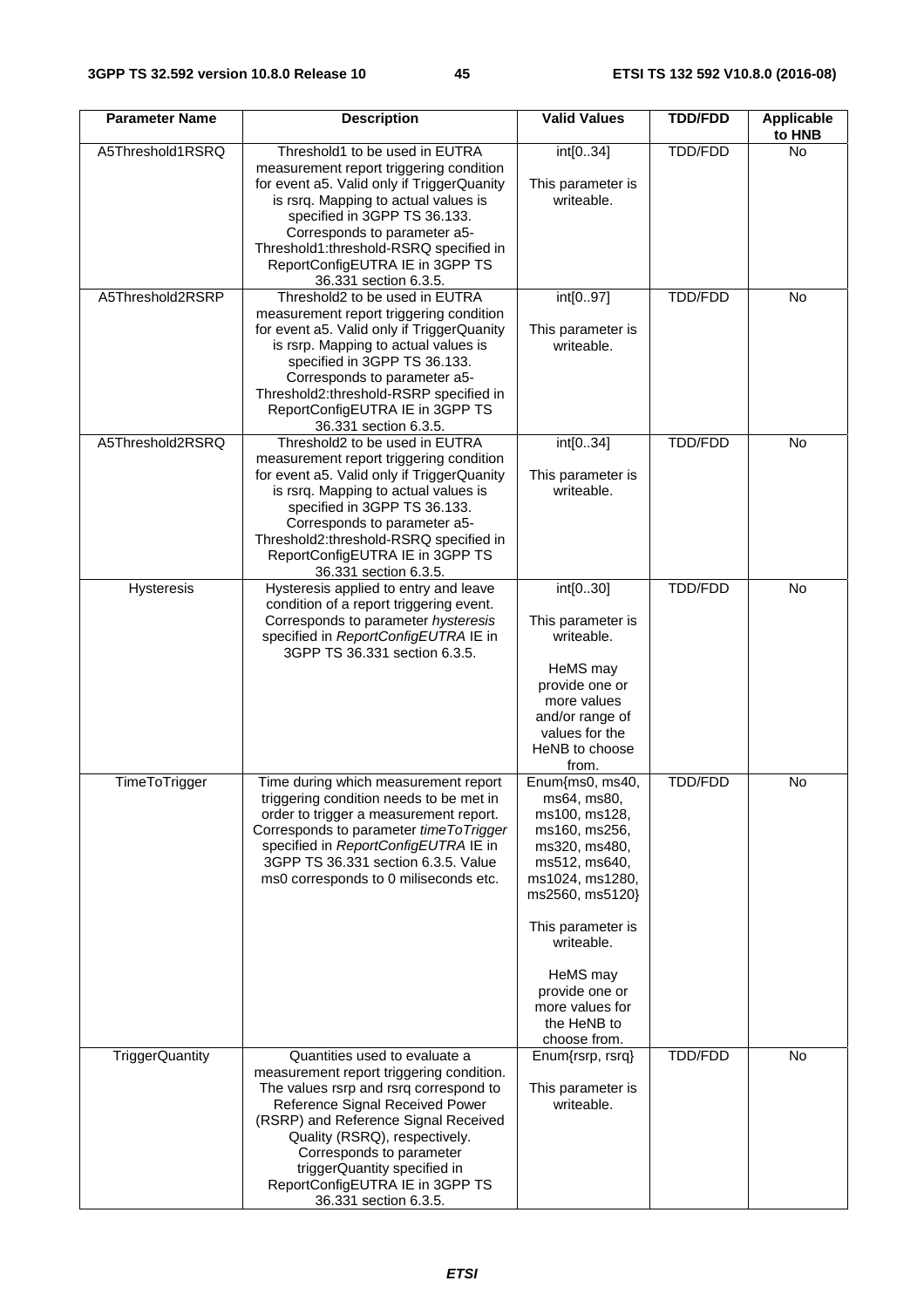| <b>Parameter Name</b> | <b>Description</b>                                                                                                                                                                              | <b>Valid Values</b>                                                                                                                                                                       | <b>TDD/FDD</b> | <b>Applicable</b><br>to HNB |
|-----------------------|-------------------------------------------------------------------------------------------------------------------------------------------------------------------------------------------------|-------------------------------------------------------------------------------------------------------------------------------------------------------------------------------------------|----------------|-----------------------------|
| <b>ReportQuantity</b> | Measurement quantities to be included in<br>the measurement report. The value<br>"both" means that both the RSRP and<br>RSRQ quantities are to be included in the                               | Enum{sameAsTri<br>ggerQuantity,<br>both}                                                                                                                                                  | TDD/FDD        | <b>No</b>                   |
|                       | measurement report. Corresponds to<br>parameter reportQuantity specified in<br>ReportConfigEUTRA IE in 3GPP TS<br>36.331 section 6.3.5.                                                         | This parameter is<br>writeable.                                                                                                                                                           |                |                             |
| <b>MaxReportCells</b> | Maximum number of cells that can be<br>included in a measurement report.<br>Corresponds to parameter<br>maxReportCells specified in<br>ReportConfigEUTRA IE in 3GPP TS<br>36.331 section 6.3.5. | Int[18]<br>This parameter is<br>not writeable.                                                                                                                                            | <b>TDD/FDD</b> | <b>No</b>                   |
| ReportInterval        | Interval between successive<br>measurement reports. Corresponds to<br>parameter reportInterval specified in<br>ReportConfigEUTRA IE in 3GPP TS<br>36.331 section 6.3.5.                         | Enum{ms120,<br>ms240, ms480,<br>ms640, ms1024,<br>ms2048, ms5120,<br>ms10240, min1,<br>min6, min12,<br>min30, min60,<br>spare3, spare2,<br>spare1 $\}$<br>This parameter is<br>writeable. | TDD/FDD        | <b>No</b>                   |
| <b>ReportAmount</b>   | Number of times a measurement report<br>is sent. Corresponds to parameter<br>reportAmount specified in<br>ReportConfigEUTRA IE in 3GPP TS<br>36.331 section 6.3.5.                              | {r1, r2, r4, r8, r16,<br>r32, r64, infinity}<br>This parameter is<br>writeable.                                                                                                           | <b>TDD/FDD</b> | <b>No</b>                   |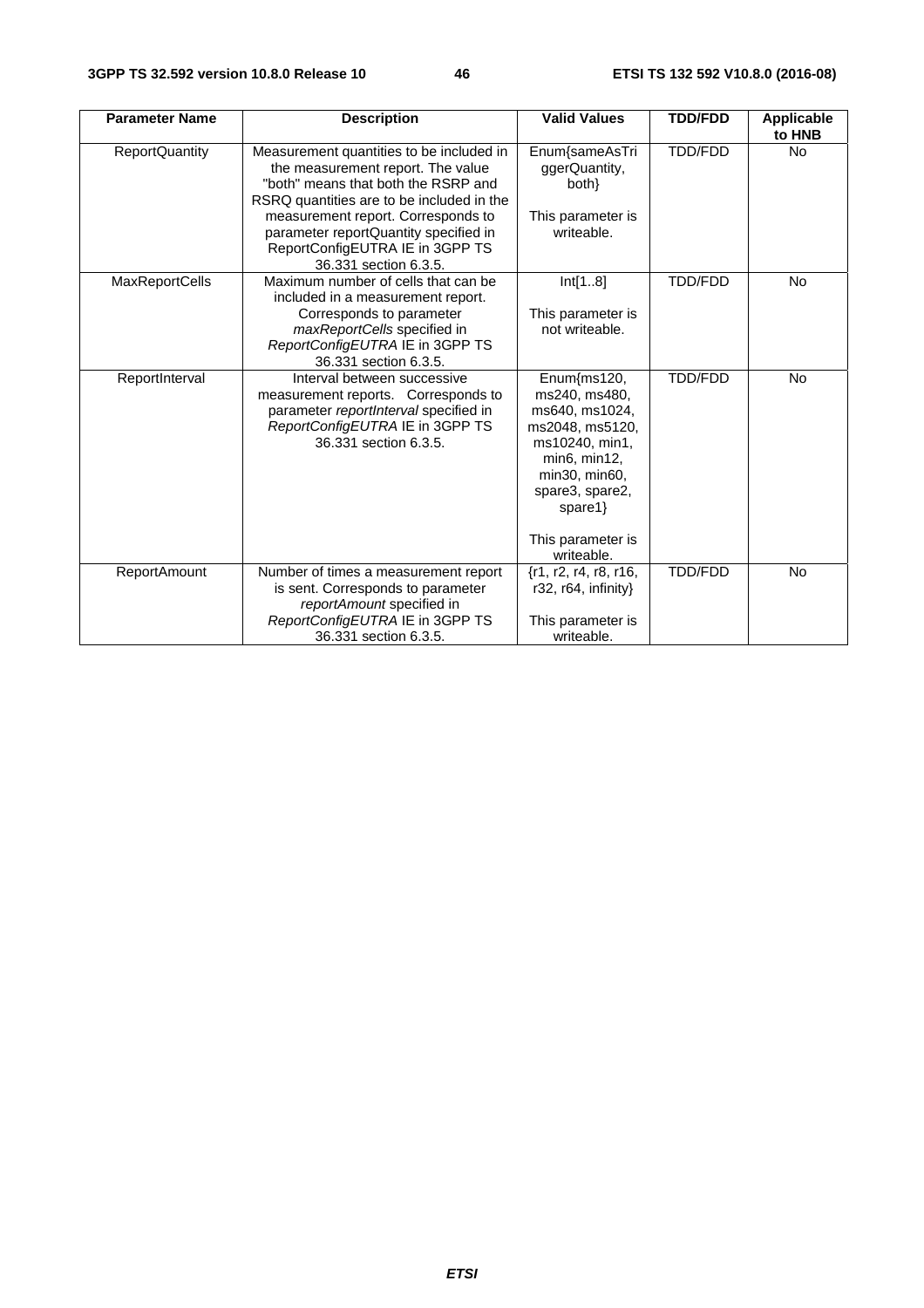#### 6.1.5.2.2 IRAT

This table contains parameters related to IRAT connected mode mobility.

| <b>Parameter Name</b>               | <b>Description</b>                                                                                                                                                                                                                                                                                   | <b>Valid Values</b>                                                                                                                                                                                                                                         | <b>TDD/FDD</b> | Applicable<br>to HNB |
|-------------------------------------|------------------------------------------------------------------------------------------------------------------------------------------------------------------------------------------------------------------------------------------------------------------------------------------------------|-------------------------------------------------------------------------------------------------------------------------------------------------------------------------------------------------------------------------------------------------------------|----------------|----------------------|
| QoffsettUTRA                        | Indicates a UTRA-specific offset to be<br>applied when evaluating triggering<br>conditions for measurement reporting in<br>connected mode. Corresponds to<br>parameter offsetFreq included in the IE<br>MeasObjectUTRA specified in 3GPP TS<br>36.331.                                               | Integer [-15:15]<br>This parameter is<br>settable by<br>operator.<br>HeMS may<br>provide one or<br>more values<br>and/or range of<br>values for the<br>HeNB to choose<br>from.                                                                              | TDD/FDD        | <b>No</b>            |
| FilterCoefficientUTRA               | Filtering coefficient used for UTRA<br>measurements. Value fc0 corresponds to<br>$k = 0$ , fc1 corresponds to $k = 1$ , and so<br>on. Corresponds to filterCoefficient<br>parameter specified in<br>QuantityConfigUTRA IE in 3GPP TS<br>36.331 section 6.3.5                                         | Enum{fc0, fc1,<br>fc2, fc3, fc4, fc5,<br>$fc6$ , $fc7$ , $fc8$ , $fc9$ ,<br>fc11, fc13, fc15,<br>fc17, fc19<br>This parameter is<br>writeable.<br>HeMS may<br>provide one or<br>more values<br>and/or range of<br>values for the<br>HeNB to choose<br>from. | TDD/FDD        | No                   |
| MeasQuantityUTRAFD<br>D             | Measurement quantity used for UTRA<br>measurements. Corresponds to<br>measQuantityUTRA-FDD parameter<br>specified in QuantityConfigUTRA IE in<br>3GPP TS 36.331 section 6.3.5                                                                                                                        | Enum{cpich-<br>RSCP, cpich-<br>EcN <sub>0</sub> }<br>This parameter is<br>writeable.                                                                                                                                                                        | TDD/FDD        | <b>No</b>            |
| B1ThresholdUTRARSC<br>P             | RSCP threshold to be used in UTRA<br>measurement report triggering condition<br>for event b1. Mapping to actual dBm<br>values is specified in 3GPP TS 25.133.<br>Corresponds to parameter b1-<br>ThresholdULTA:utra-RSCP specified in<br>ReportConfigInterRAT IE in 3GPP TS<br>36.331 section 6.3.5. | int[-591]<br>This parameter is<br>writeable.                                                                                                                                                                                                                | TDD/FDD        | <b>No</b>            |
| B1ThresholdUTRA<br>EcN <sub>0</sub> | EcN0 threshold to be used in UTRA<br>measurement report triggering condition<br>for event b1. Mapping to actual dBm<br>values is specified in 3GPP TS 25.133.<br>Corresponds to parameter b1-<br>ThresholdULTA:utra-EcN0 specified in<br>ReportConfigInterRAT IE in 3GPP TS<br>36.331 section 6.3.5. | int[049]<br>This parameter is<br>writeable.                                                                                                                                                                                                                 | TDD/FDD        | No                   |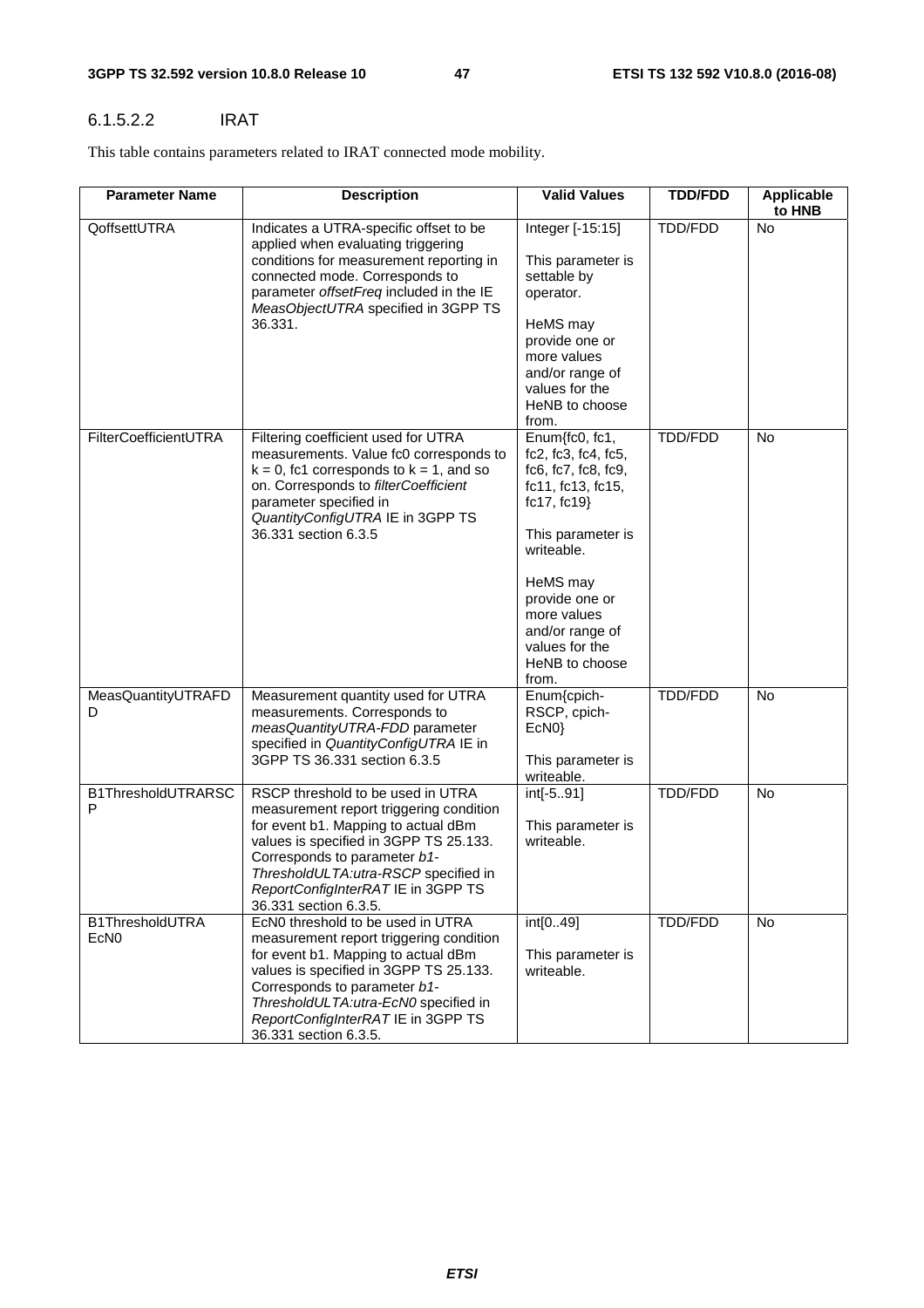| <b>Parameter Name</b>    | <b>Description</b>                                                                                                                                                                                                                                                                            | <b>Valid Values</b>                                                                                                                                                                                                                                           | <b>TDD/FDD</b> | Applicable<br>to HNB |
|--------------------------|-----------------------------------------------------------------------------------------------------------------------------------------------------------------------------------------------------------------------------------------------------------------------------------------------|---------------------------------------------------------------------------------------------------------------------------------------------------------------------------------------------------------------------------------------------------------------|----------------|----------------------|
| QoffsetGERAN             | Indicates a GERAN-specific offset to be<br>applied when evaluating triggering<br>conditions for measurement reporting in<br>connected mode. Corresponds to<br>parameter offsetFreq included in the IE<br>MeasObjectGERAN specified in 3GPP<br>TS 36.331.                                      | Integer [-15:15]<br>This parameter is<br>settable by<br>operator.<br>HeMS may<br>provide one or<br>more values<br>and/or range of<br>values for the<br>HeNB to choose<br>from.                                                                                | TDD/FDD        | <b>No</b>            |
| FilterCoefficientGERAN   | Filtering coefficient used for GERAN<br>measurements. Value fc0 corresponds to<br>$k = 0$ , fc1 corresponds to $k = 1$ , and so<br>on. Corresponds to filterCoefficient<br>parameter specified in<br>QuantityConfigGERAN IE in 3GPP TS<br>36.331 section 6.3.5                                | Enum{fc0, fc1,<br>$fc2$ , $fc3$ , $fc4$ , $fc5$ ,<br>fc6, fc7, fc8, fc9,<br>fc11, fc13, fc15,<br>fc17, $fc19$<br>This parameter is<br>writeable.<br>HeMS may<br>provide one or<br>more values<br>and/or range of<br>values for the<br>HeNB to choose<br>from. | TDD/FDD        | <b>No</b>            |
| <b>B1ThresholdGERAN</b>  | Threshold to be used in GERAN<br>measurement report triggering condition<br>for event b1. Mapping to actual dBm<br>values is specified in 3GPP TS 45.008.<br>Corresponds to parameter b1-<br>ThresholdGERAN specified in<br>ReportConfigInterRAT IE in 3GPP TS<br>36.331 section 6.3.5.       | int[063]<br>This parameter is<br>writeable.                                                                                                                                                                                                                   | TDD/FDD        | No                   |
| QoffsetCDMA2000          | Indicates a CDMA2000-specific offset to<br>be applied when evaluating triggering<br>conditions for measurement reporting in<br>connected mode. Corresponds to<br>parameter offsetFreq included in the IE<br>MeasObjectCDMA2000 specified in<br>3GPP TS 36.331.                                | Integer [-15:15]<br>This parameter is<br>settable by<br>operator.<br>HeMS may<br>provide one or<br>more values<br>and/or range of<br>values for the<br>HeNB to choose<br>from.                                                                                | <b>TDD/FDD</b> | <b>No</b>            |
| MeasQuantityCDMA20<br>00 | Measurement quantity used for<br>CDMA2000 measurements. Corresponds<br>to measQuantityCDMA2000 parameter<br>specified in QuantityConfigCDMA2000 IE<br>in 3GPP TS 36.331 section 6.3.5                                                                                                         | Enum{pilotStrengt<br>h,<br>pilotPnPhaseAnd<br>PilotStrength}<br>This parameter is<br>writeable.                                                                                                                                                               | TDD/FDD        | <b>No</b>            |
| B1ThresholdCDMA200<br>0  | Threshold to be used in CDMA2000<br>measurement report triggering condition<br>for event b1. Mapping to actual dBm<br>values is specified in 3GPP TS 45.008.<br>Corresponds to parameter b1-<br>ThresholdCDMA2000 specified in<br>ReportConfigInterRAT IE in 3GPP TS<br>36.331 section 6.3.5. | int[063]<br>This parameter is<br>writeable.                                                                                                                                                                                                                   | TDD/FDD        | <b>No</b>            |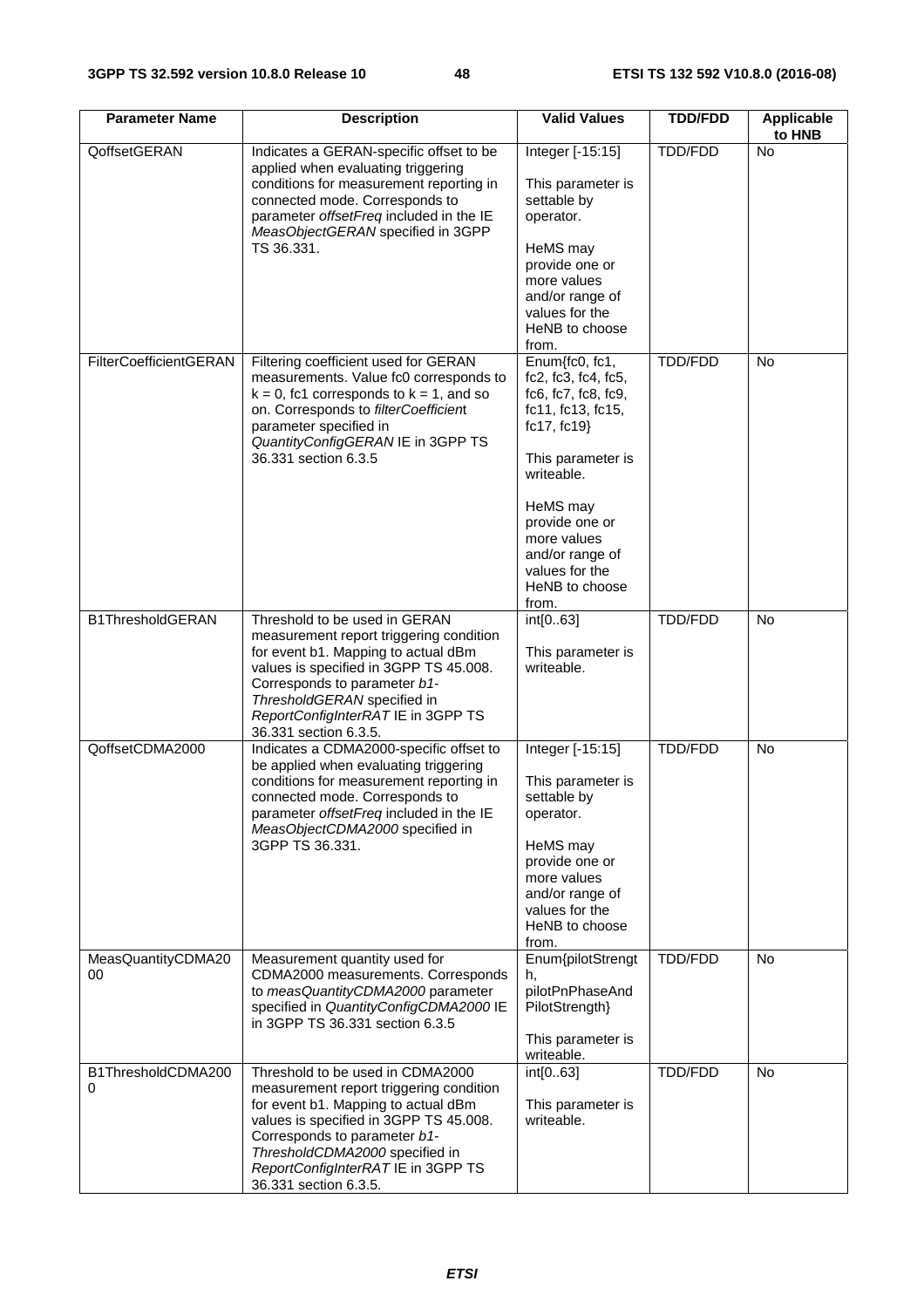| <b>Parameter Name</b>                | <b>Description</b>                                                                                                                                                                                                                                                                                        | <b>Valid Values</b>                                                                                                                                                                                                                                         | <b>TDD/FDD</b> | Applicable<br>to HNB |
|--------------------------------------|-----------------------------------------------------------------------------------------------------------------------------------------------------------------------------------------------------------------------------------------------------------------------------------------------------------|-------------------------------------------------------------------------------------------------------------------------------------------------------------------------------------------------------------------------------------------------------------|----------------|----------------------|
| B2Threshold2UTRARS<br><b>CP</b>      | RSCP threshold to be used in UTRA<br>measurement report triggering condition<br>for event b2. Mapping to actual dBm<br>values is specified in 3GPP TS 25.133.<br>Corresponds to parameter b2-<br>Threshold2ULTRA:utra-RSCP specified<br>in ReportConfigInterRAT IE in 3GPP TS<br>36.331 section 6.3.5.    | int[-591]<br>This parameter is<br>writeable.                                                                                                                                                                                                                | TDD/FDD        | No                   |
| B2Threshold2UTRA<br>EcN <sub>0</sub> | EcN0 threshold to be used in UTRA<br>measurement report triggering condition<br>for event b2. Mapping to actual dBm<br>values is specified in 3GPP TS 25.133.<br>Corresponds to parameter b2-<br>Threshold2ULTRA:utra-EcN0 specified in<br>ReportConfigInterRAT IE in 3GPP TS<br>36.331 section 6.3.5.    | int[049]<br>This parameter is<br>writeable.                                                                                                                                                                                                                 | TDD/FDD        | <b>No</b>            |
| B2Threshold2GERAN                    | Threshold to be used in GERAN<br>measurement report triggering condition<br>for event b2. Mapping to actual dBm<br>values is specified in 3GPP TS 45.008.<br>Corresponds to parameter b2-<br>Threshold2GERAN specified in<br>ReportConfigInterRAT IE in 3GPP TS<br>36.331 section 6.3.5.                  | int[063]<br>This parameter is<br>writeable.                                                                                                                                                                                                                 | TDD/FDD        | <b>No</b>            |
| B2Threshold2CDMA20<br>00             | Threshold to be used in CDMA2000<br>measurement report triggering condition<br>for event b2. Mapping to actual dBm<br>values is specified in 3GPP TS 45.008.<br>Corresponds to parameter b2-<br>Threshold2CDMA2000 specified in<br>ReportConfigInterRAT IE in 3GPP TS<br>36.331 section 6.3.5.            | int[063]<br>This parameter is<br>writeable.                                                                                                                                                                                                                 | <b>TDD/FDD</b> | No                   |
| <b>Hysteresis</b>                    | Hysteresis applied to entry and leave<br>condition of an IRAT report triggering<br>event. Corresponds to parameter<br>hysteresis specified in<br>ReportConfigInterRAT IE in 3GPP TS<br>36.331 section 6.3.5.                                                                                              | int[030]<br>This parameter is<br>writeable.<br>HeMS may<br>provide one or<br>more values<br>and/or range of<br>values for the<br>HeNB to choose<br>from.                                                                                                    | TDD/FDD        | No                   |
| TimeToTrigger                        | Time during which IRAT measurement<br>report triggering condition needs to be<br>met in order to trigger IRAT<br>measurement report. Corresponds to<br>parameter timeToTrigger specified in<br>ReportConfigInterRAT IE in 3GPP TS<br>36.331 section 6.3.5. Value ms0<br>corresponds to 0 miliseconds etc. | Enum{ms0, ms40,<br>ms64, ms80,<br>ms100, ms128,<br>ms160, ms256,<br>ms320, ms480,<br>ms512, ms640,<br>ms1024, ms1280,<br>ms2560, ms5120}<br>This parameter is<br>writeable.<br>HeMS may<br>provide one or<br>more values for<br>the HeNB to<br>choose from. | <b>TDD/FDD</b> | No                   |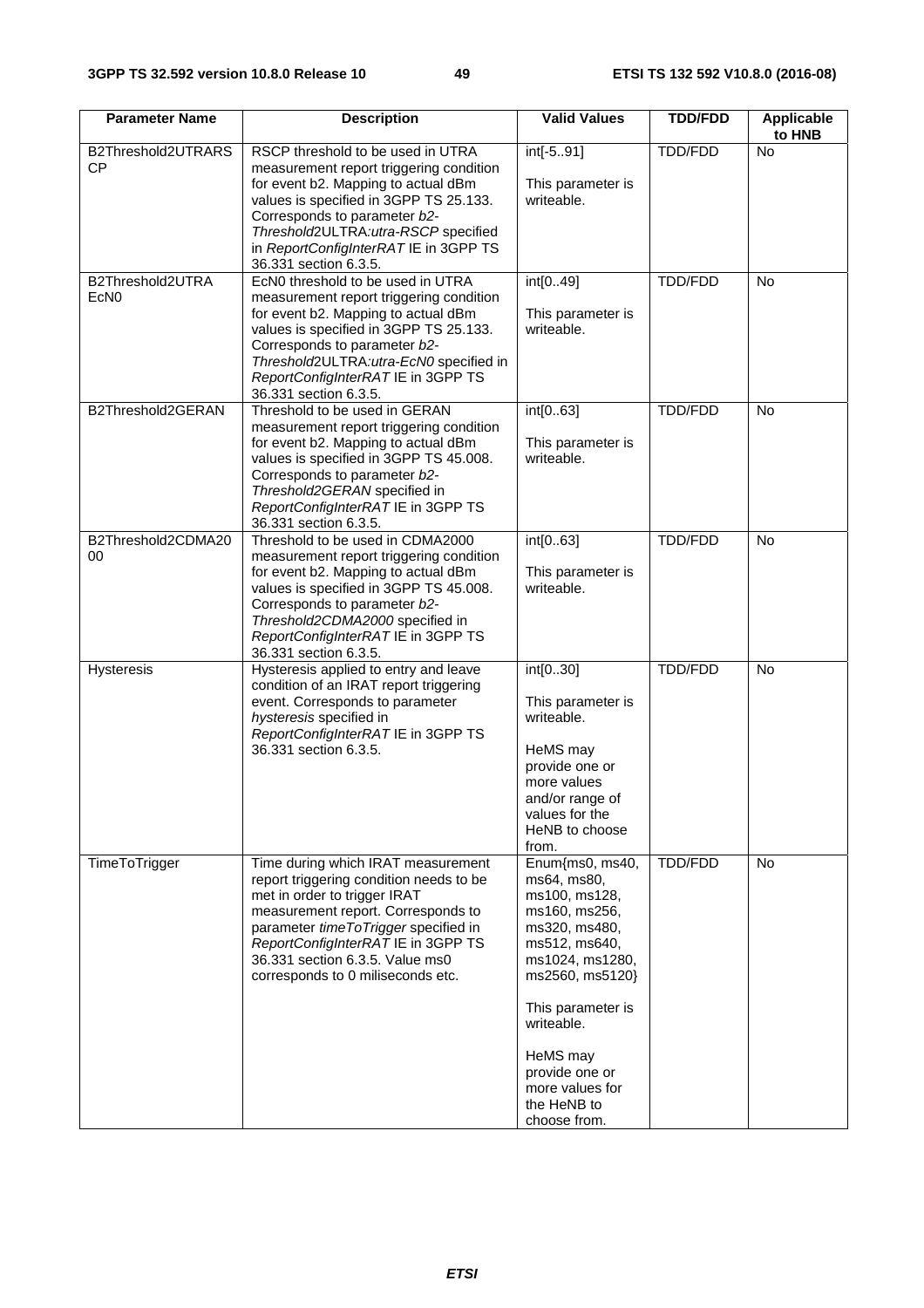| <b>Parameter Name</b> | <b>Description</b>                                                                                                                                                                                      | <b>Valid Values</b>                                                                                                                                                                       | <b>TDD/FDD</b> | Applicable<br>to HNB |
|-----------------------|---------------------------------------------------------------------------------------------------------------------------------------------------------------------------------------------------------|-------------------------------------------------------------------------------------------------------------------------------------------------------------------------------------------|----------------|----------------------|
| <b>MaxReportCells</b> | Maximum number of IRAT cells that can<br>be included in a measurement report.<br>Corresponds to parameter<br>maxReportCells specified in<br>ReportConfigInterRAT IE in 3GPP TS<br>36.331 section 6.3.5. | int[18]<br>This parameter is<br>not writeable.                                                                                                                                            | TDD/FDD        | <b>No</b>            |
| ReportInterval        | Interval between successive IRAT<br>measurement reports. Corresponds to<br>parameter reportInterval specified in<br>ReportConfigInterRATIE in 3GPP TS<br>36.331 section 6.3.5.                          | Enum{ms120,<br>ms240, ms480,<br>ms640, ms1024,<br>ms2048, ms5120,<br>ms10240, min1,<br>min6, min12,<br>min30, min60,<br>spare3, spare2,<br>spare1 $\}$<br>This parameter is<br>writeable. | TDD/FDD        | <b>No</b>            |
| ReportAmount          | Number of times an IRAT measurement<br>report is sent. Corresponds to parameter<br>reportAmount specified in<br>ReportConfigInterRATIE in 3GPP TS<br>36.331 section 6.3.5.                              | $\{r1, r2, r4, r8, r16,$<br>$r32, r64,$ infinity}<br>This parameter is<br>writeable.                                                                                                      | <b>TDD/FDD</b> | <b>No</b>            |

# 6.1.6 RRC Timers and Constants Parameters

Tables in below sections summarize the set of proposed RRC timers and constant parameters.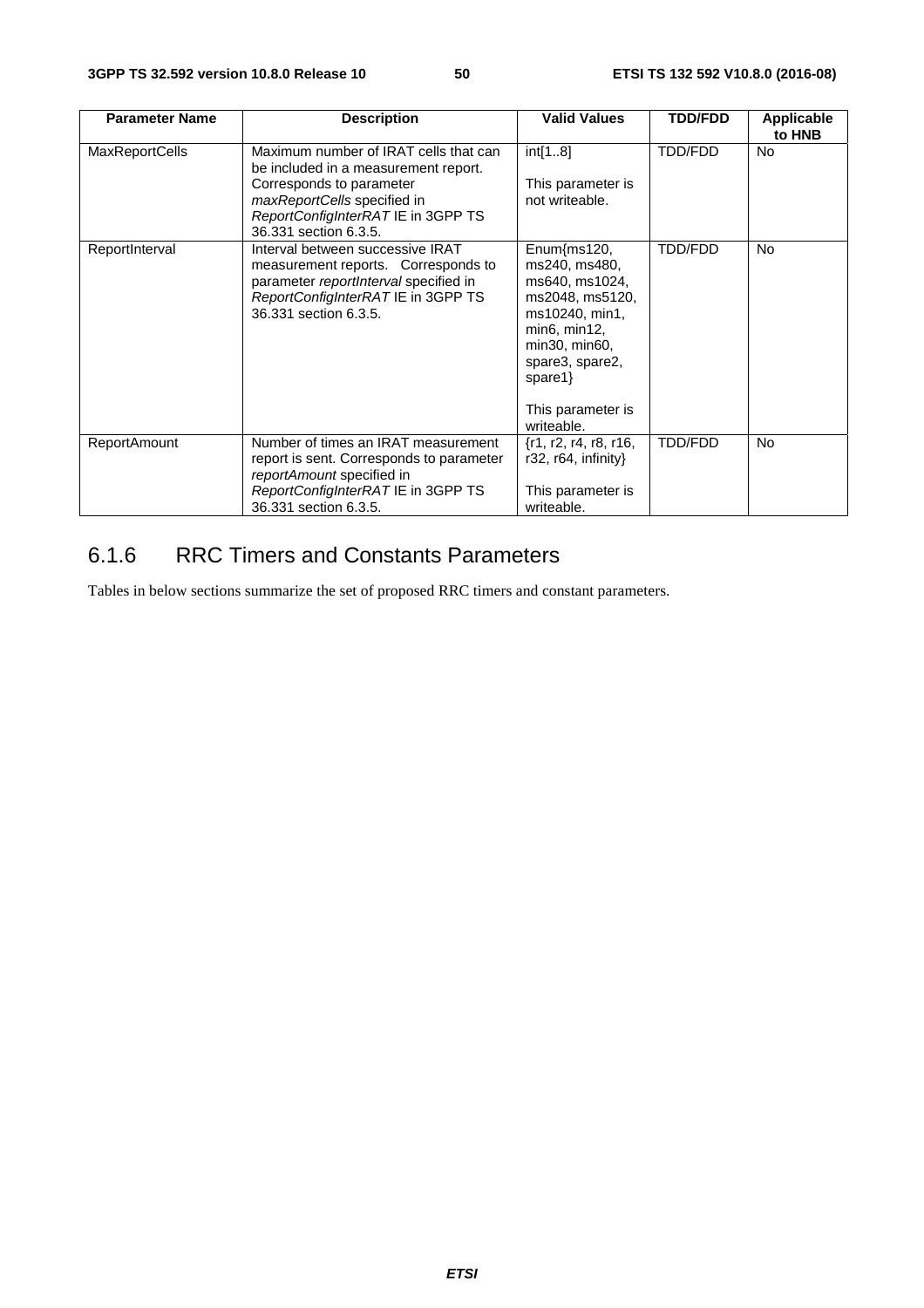#### 6.1.6.1 RRC Timers

This table contains RRC timers.

| <b>Parameter Name</b> | <b>Description</b>                                                                                                                                     | <b>Valid Values</b>                                                                         | <b>TDD/FDD</b> | <b>Applicable</b><br>to HNB |
|-----------------------|--------------------------------------------------------------------------------------------------------------------------------------------------------|---------------------------------------------------------------------------------------------|----------------|-----------------------------|
| T300                  | Interval between subsequent<br>transmissions of<br>RRCConnectionRequest.                                                                               | Enum {ms100,<br>ms200, ms300,<br>ms400, ms600,<br>ms1000, ms1500,<br>ms2000}                | TDD/FDD        | No                          |
|                       |                                                                                                                                                        | This parameter is<br>writeable.                                                             |                |                             |
|                       |                                                                                                                                                        | HeMS may<br>provide one or<br>more values for<br>the HeNB to<br>choose from.                |                |                             |
| T301                  | Interval between subsequent<br>transmissions of<br>RRCConnectionReestablishmentRequest                                                                 | Enum {ms100,<br>ms200, ms300,<br>ms400, ms600,<br>ms1000, ms1500,<br>ms2000}                | <b>TDD/FDD</b> | No                          |
|                       |                                                                                                                                                        | This parameter is<br>writeable.                                                             |                |                             |
|                       |                                                                                                                                                        | HeMS may<br>provide one or<br>more values for<br>the HeNB to<br>choose from.                |                |                             |
| T302                  | Time to wait for cell reselection or<br>RRConnectionSetup after<br>RRCConnectionReject.                                                                | Enum {ms100,<br>ms200, ms300,<br>ms400, ms600,<br>ms1000, ms1500,<br>ms2000}                | <b>TDD/FDD</b> | No                          |
|                       |                                                                                                                                                        | This parameter is<br>writeable.                                                             |                |                             |
| T304- EUTRA           | HO failure timer. Maps to t304 defined<br>within IE MobilityControlInfo in 36.331<br>and has the set of values as defined in IE<br>MobilityControlInfo | <b>ENUMERATED</b><br>${ms50, ms100}$<br>ms150, ms200,<br>ms500, ms1000,<br>ms2000, spare1}, | <b>TDD/FDD</b> | No                          |
|                       |                                                                                                                                                        | This parameter is<br>writeable.                                                             |                |                             |
|                       |                                                                                                                                                        | HeMS may<br>provide one or<br>more values for<br>the HeNB to<br>choose from.                |                |                             |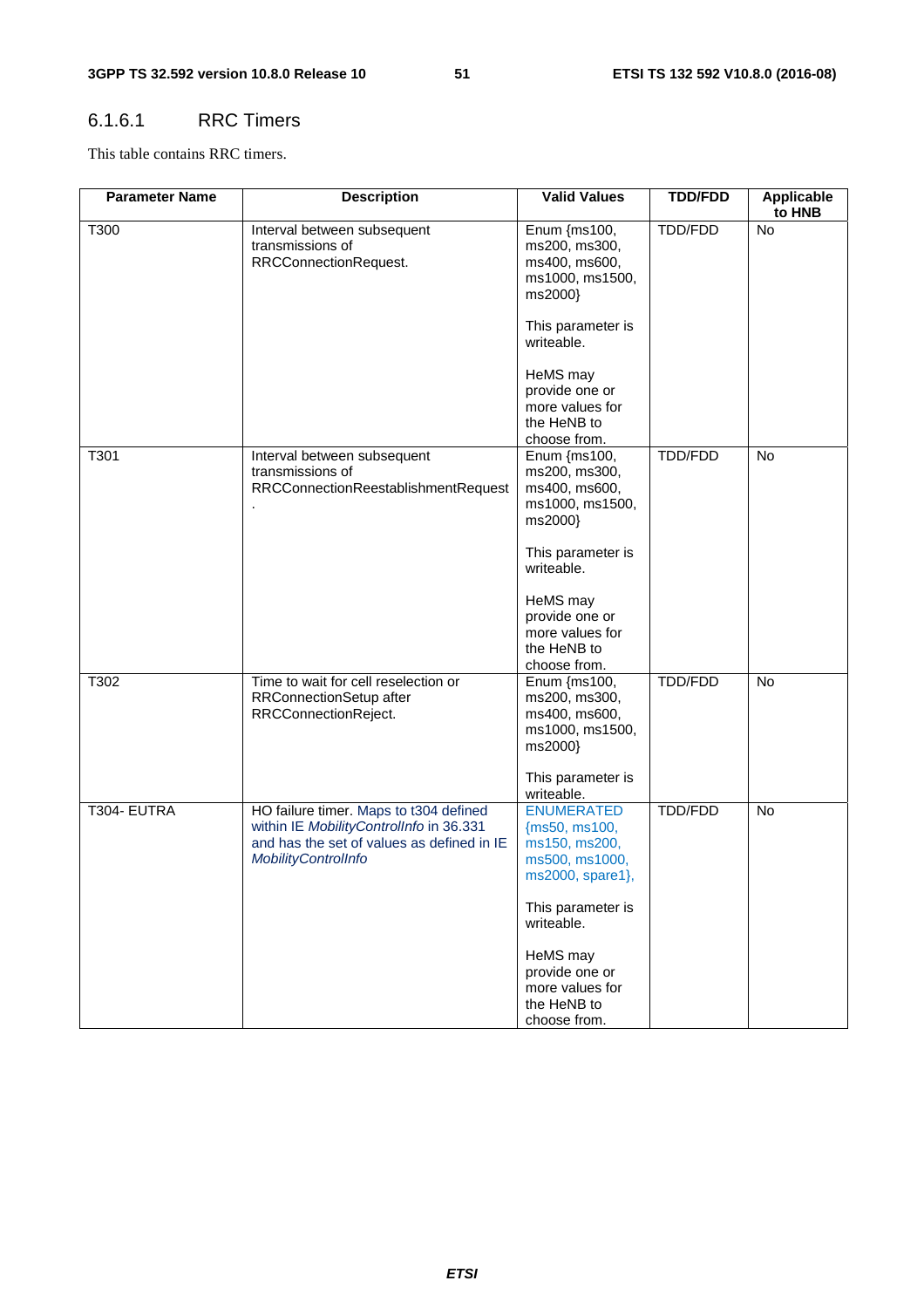| <b>Parameter Name</b> | <b>Description</b>                                                                                                                             | <b>Valid Values</b>                                                                                                        | <b>TDD/FDD</b> | <b>Applicable</b><br>to HNB |
|-----------------------|------------------------------------------------------------------------------------------------------------------------------------------------|----------------------------------------------------------------------------------------------------------------------------|----------------|-----------------------------|
| <b>T304-IRAT</b>      | HO failure timer. Maps to t304 defined<br>within IE CellChangeOrder in 36.331 and<br>has the set of values as defined in IE<br>CellChangeOrder | <b>ENUMERATED</b><br>{ms100, ms200,<br>ms500, ms1000,<br>ms2000, ms4000,<br>ms8000, spare1},                               | <b>TDD/FDD</b> | <b>No</b>                   |
|                       |                                                                                                                                                | This parameter is<br>writeable.                                                                                            |                |                             |
|                       |                                                                                                                                                | HeMS may<br>provide one or<br>more values for<br>the HeNB to<br>choose from.                                               |                |                             |
| T310                  | RLF declaration timer.                                                                                                                         | Enum ms0, ms50,<br>ms100, ms200,<br>ms500, ms1000,<br>ms2000}                                                              | TDD/FDD        | No                          |
|                       |                                                                                                                                                | This parameter is<br>writeable.                                                                                            |                |                             |
|                       |                                                                                                                                                | HeMS may<br>provide one or<br>more values for<br>the HeNB to<br>choose from.                                               |                |                             |
| T311                  | RLF recovery timer.                                                                                                                            | Enum {ms1000,<br>ms3000, ms5000,<br>ms10000,<br>ms15000,<br>ms20000,<br>ms30000}                                           | TDD/FDD        | No                          |
|                       |                                                                                                                                                | This parameter is<br>writeable.                                                                                            |                |                             |
|                       |                                                                                                                                                | HeMS may<br>provide one or<br>more values for<br>the HeNB to<br>choose from.                                               |                |                             |
| T320                  | Time after RRCConnection Release in<br>which cell reselection priority info<br>supplied in RRCConnectionRelease must<br>be observed            | <b>ENUMERATED</b><br>{min5, min10,<br>min20, min30,<br>min60, min120,<br>min180, spare1<br>This parameter is<br>writeable. | TDD/FDD        | No                          |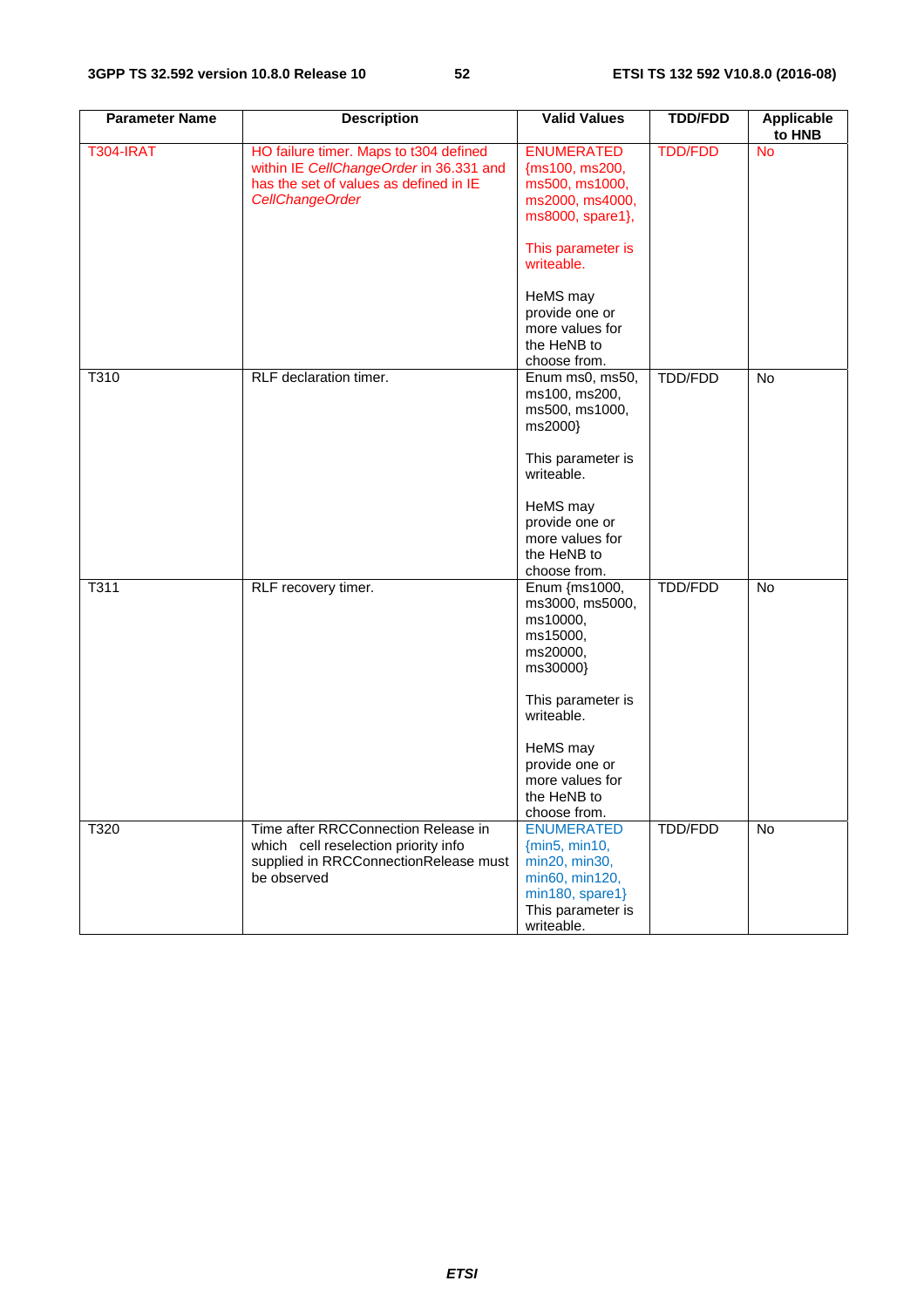#### 6.1.6.2 RRC Constants

This table contains RRC constants.

| <b>Parameter Name</b> | <b>Description</b>                                                                                                                                           | <b>Valid Values</b>                                           | <b>TDD/FDD</b> | Applicable<br>to HNB |
|-----------------------|--------------------------------------------------------------------------------------------------------------------------------------------------------------|---------------------------------------------------------------|----------------|----------------------|
| N310                  | Number of consecutive "out-of-sync"<br>indications received from lower layers<br>that triggers timer T310. Corresponds to<br>parameter n310 specified in UE- | <b>ENUMERATED</b><br>$\{n1, n2, n3, n4,$<br>n6, n8, n10, n20} | TDD/FDD        | No.                  |
|                       | TimersAndConstants IE in 3GPP TS<br>36.331 section 6.3.6                                                                                                     | This parameter is<br>writeable.                               |                |                      |
| N311                  | Number of consecutive "in-sync"<br>indications received from lower layers<br>that stops timer T310. Corresponds to<br>parameter n311 specified in UE-        | Enum $\{n1, n2, n3,$<br>n4, n5, n6, n8,<br>n10                | TDD/FDD        | <b>No</b>            |
|                       | TimersAndConstants IE in 3GPP TS<br>36,331 section 6.3.6                                                                                                     | This parameter is<br>writeable.                               |                |                      |

## 6.1.7 RF Parameters

Tables in below sections summarize the set of proposed cell restriction.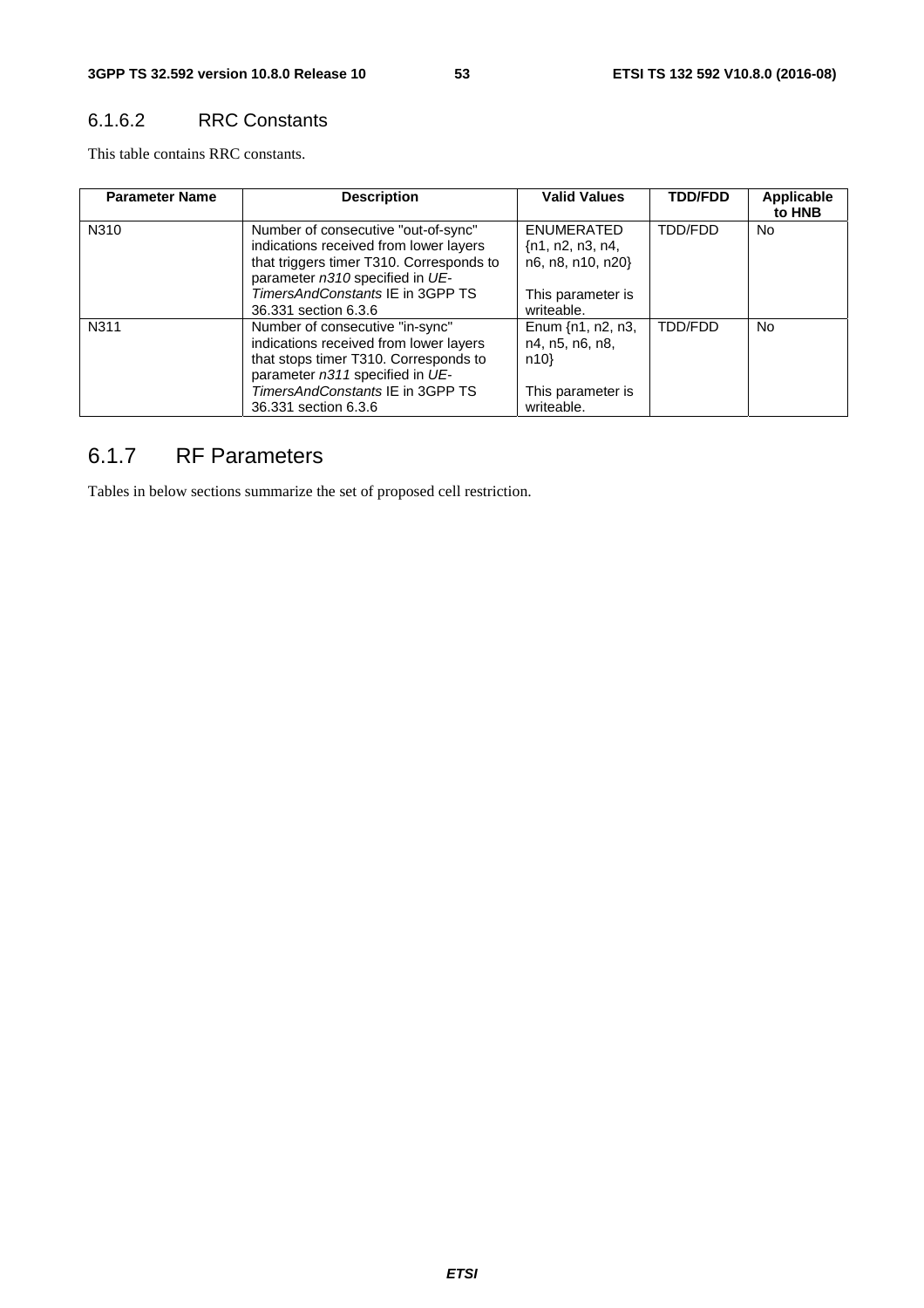# 6.1.7.1 RF Configuration

This table contains parameters relating to the RF configuration.

| <b>Parameter Name</b>      | <b>Description</b>                                                                                                                                                                                                                                                               | <b>Valid Values</b>                                                                                                                                           | <b>TDD/FDD</b> | <b>Applicable</b><br>to HNB |
|----------------------------|----------------------------------------------------------------------------------------------------------------------------------------------------------------------------------------------------------------------------------------------------------------------------------|---------------------------------------------------------------------------------------------------------------------------------------------------------------|----------------|-----------------------------|
| FrequencyBandIndicat<br>or | Frequency band indicator defined in<br>36.101 Table 5.5-1. Corresponds to<br>parameter freqBandIndicator in SIB1 in<br>3GPP TS 36.331 section 6.2.2. Value n1<br>corresponds to value 1, n2 corresponds<br>to value 2 etc.                                                       | <b>INTEGER [140]</b><br>This parameter is<br>writeable.                                                                                                       | TDD/FDD        | No                          |
| <b>DIBandwidth</b>         | Downlink transmission bandwidth. n6<br>corresponds to 6 resource blocks, n15 to<br>15 resource blocks and so on.<br>Corresponds to parameter dl_Bandwidth<br>in Master Information Block in 3GPP TS<br>36.331 section 6.2.2. and to parameter<br>$N_{RB}$ in 36.101 Table 5.6-1. | Enum{n6, n15,<br>n25, n50, n75,<br>n100}<br>This parameter is<br>writeable.<br>HeMS may<br>provide one or<br>more values for<br>the HeNB to<br>choose from.   | TDD/FDD        | <b>No</b>                   |
| <b>UIBandwidth</b>         | Uplink transmission bandwidth. n6<br>corresponds to 6 resource blocks, n15 to<br>15 resource blocks and so on.<br>Corresponds to parameter ul_Bandwidth<br>in SIB2 in 3GPP TS 36.331 section 6.3.1.<br>and to parameter N <sub>RB</sub> in 36.101 Table<br>$5.6 - 1.$            | Enum{n6, n15,<br>n25, n50, n75,<br>n100}<br>This parameter is<br>writeable.<br>HeMS may<br>provide one or<br>more values for<br>the HeNB to<br>choose from.   | TDD/FDD        | No                          |
| ReferenceSignalPower       | The downlink reference-signal transmit<br>power is defined as the linear average<br>over the power contributions (in [W]) of<br>all resource elements that carry cell-<br>specific reference signals within the<br>operating system bandwidth. Value is in<br>dBm.               | int[-6050]<br>This parameter is<br>writeable.<br>HeMS may<br>provide one or<br>more values<br>and/or range of<br>values for the<br>HeNB to choose<br>from.    | TDD/FDD        | <b>No</b>                   |
| PhyCellId                  | Comma-separated list of integers values.<br>Each value is between 0 and 503.<br>Represents the list of physical cell<br>identities HeNB can choose from.                                                                                                                         | Int[0:503]<br>This parameter is<br>writeable.<br>HeMS may<br>provide one or<br>more values<br>and/or range of<br>values for the<br>HeNB to choose<br>from.    | <b>TDD/FDD</b> | No                          |
| <b>PSCHPowerOffset</b>     | Power offset of the Primary<br>Synchronization Channel with respect to<br>the ReferenceSignalPower. Value in dB<br>is the actual value divided by 10. For<br>example, value -30 represents -3dB;<br>value 120 represent 12dB etc.                                                | int[-350:150]<br>This parameter is<br>writeable.<br>HeMS may<br>provide one or<br>more values<br>and/or range of<br>values for the<br>HeNB to choose<br>from. | <b>TDD/FDD</b> | No                          |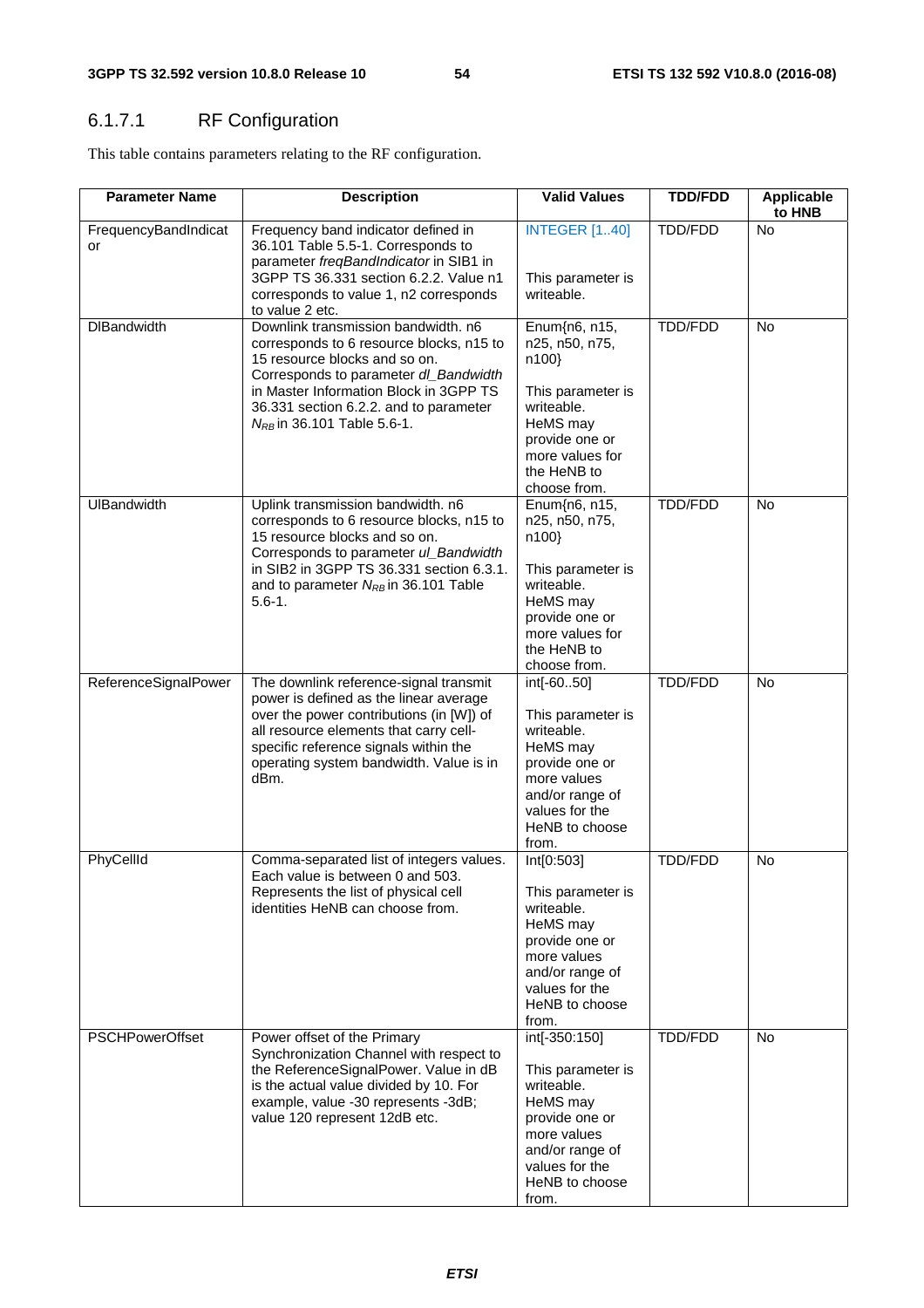| <b>Parameter Name</b>  | <b>Description</b>                                                                                                                                                                                                                 | <b>Valid Values</b>                                                                                                                                           | <b>TDD/FDD</b> | <b>Applicable</b><br>to HNB |
|------------------------|------------------------------------------------------------------------------------------------------------------------------------------------------------------------------------------------------------------------------------|---------------------------------------------------------------------------------------------------------------------------------------------------------------|----------------|-----------------------------|
| <b>SSCHPowerOffset</b> | Power offset of the Secondary<br>SynchronizationChannel with respect to<br>the ReferenceSignalPower. Value in dB<br>is the actual value divided by 10. For<br>example, value -30 represents -3dB;<br>value 120 represent 12dB etc. | int[-350:150]<br>This parameter is<br>writeable.<br>HeMS may<br>provide one or<br>more values<br>and/or range of<br>values for the<br>HeNB to choose<br>from. | TDD/FDD        | <b>No</b>                   |
| <b>PBCHPowerOffset</b> | Power offset of the Physical Broadcast<br>Channel with respect to the<br>ReferenceSignalPower. Value in dB is<br>the actual value divided by 10. For<br>example, value -30 represents -3dB;<br>value 120 represent 12dB etc.       | int[-350:150]<br>This parameter is<br>writeable.<br>HeMS may<br>provide one or<br>more values<br>and/or range of<br>values for the<br>HeNB to choose<br>from. | TDD/FDD        | <b>No</b>                   |

# 6.1.8 Common E-UTRAN Parameters

Table below shows common E-UTRAN parameters

| <b>Parameter Name</b> | <b>Description</b>                             | <b>Valid Values</b>                                            | <b>TDD/FDD</b> | Applicable<br>to HNB |
|-----------------------|------------------------------------------------|----------------------------------------------------------------|----------------|----------------------|
| CellIdentity          | Cell Identity. 3GPP-TS.36.331 Section<br>6.3.4 | unsignedInt[:2684<br>354551<br>This parameter is<br>writeable. | TDD/FDD        | No                   |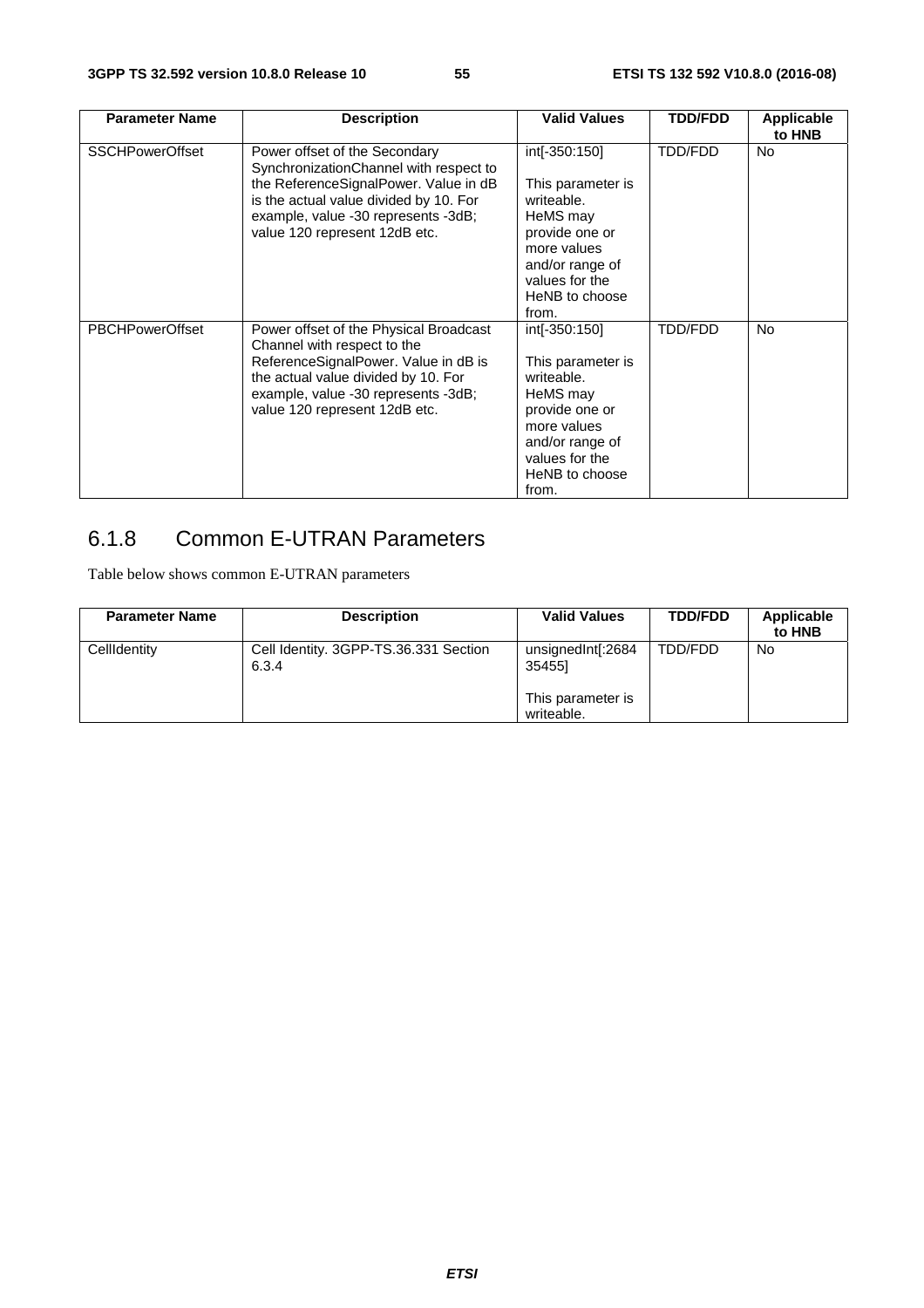# 6.1.9 S1AP Parameters

Table below shows parameters specific to S1 Application Protocol described in TS 36.413.

| <b>Parameter Name</b> | <b>Description</b>                                                                                                               | <b>Valid Values</b>                              | <b>TDD/FDD</b> | Applicable<br>to HNB |
|-----------------------|----------------------------------------------------------------------------------------------------------------------------------|--------------------------------------------------|----------------|----------------------|
| <b>TRelocPrep</b>     | Maximum time for the Handover<br>Preparation procedure in the source                                                             | unsignedInt                                      | TDD/FDD        | No.                  |
|                       | HeNB. The timer is started when the<br>HeNB sends the HANDOVER<br>REQUIRED message. Upon reception of                            | This parameter is<br>writeable.                  |                |                      |
|                       | the HANDOVER COMMAND message<br>the HeNB shall stop the timer.                                                                   | HeMS may<br>provide one or                       |                |                      |
|                       | Corresponds to parameter TS1RELOCprep<br>defined in 3GPP-TS.36.413 Section                                                       | more values for<br>the HeNB to                   |                |                      |
|                       | 8.4.1.2. The valid range is from 0 sec to<br>30 sec with 0.5 sec increments. The                                                 | choose from.                                     |                |                      |
|                       | actual value of the timer is obtained by<br>dividing the value of the parameter by 2.                                            |                                                  |                |                      |
| <b>TRelocOverall</b>  | Maximum time for the protection of the<br>overall handover procedure in the source                                               | unsignedInt[060]                                 | TDD/FDD        | No.                  |
|                       | HeNB. The timer is started reception of<br>the HANDOVER COMMAND message.<br>Corresponds to parameter TS1 <sub>RELOCOverall</sub> | This parameter is<br>writeable.                  |                |                      |
|                       | defined in 3GPP-TS.36.413 Section                                                                                                | HeMS may                                         |                |                      |
|                       | 8.4.1.2. The valid range is from 0 sec to<br>30 sec with 0.5 sec increments. The<br>actual value of the timer is obtained by     | provide one or<br>more values for<br>the HeNB to |                |                      |
|                       | dividing the value of the parameter by 2                                                                                         | choose from.                                     |                |                      |

## 6.1.10 S1-U Parameters

This table contains parameters related to S1-U Parameters.

| <b>Parameter Name</b> | <b>Description</b>                                                                                                                                                                                                                                                                                                                                                                                                                                                                               | <b>Valid Values</b>                                                                                                                                                           | <b>TDD/FDD</b> | Applicable<br>to HNB |
|-----------------------|--------------------------------------------------------------------------------------------------------------------------------------------------------------------------------------------------------------------------------------------------------------------------------------------------------------------------------------------------------------------------------------------------------------------------------------------------------------------------------------------------|-------------------------------------------------------------------------------------------------------------------------------------------------------------------------------|----------------|----------------------|
| GTPUEchoInterval      | The amount of time in seconds between<br>each GTP-U Echo Request sent by the<br>HeNB to a GTP-U peer. If the value is 0<br>then the HeNB will not send GTP-U Echo<br>Requests. If there is no GTP-U path in<br>use then no Echo Request is sent<br>regardless of the setting.<br>The reasoning to have the parameter is if<br>GTP-U Echo is done frequently by all<br>HeNBs it could have a significant impact<br>on the EPC so the operator ought to<br>have control of the HeNB Echo behavior. | Integer Value<br>defined in<br>Seconds and can<br>either be 0 (turned<br>off), or any value<br>above 60<br>seconds.<br>Default value = $0$<br>This parameter is<br>writeable. | FDD/TDD        | No.                  |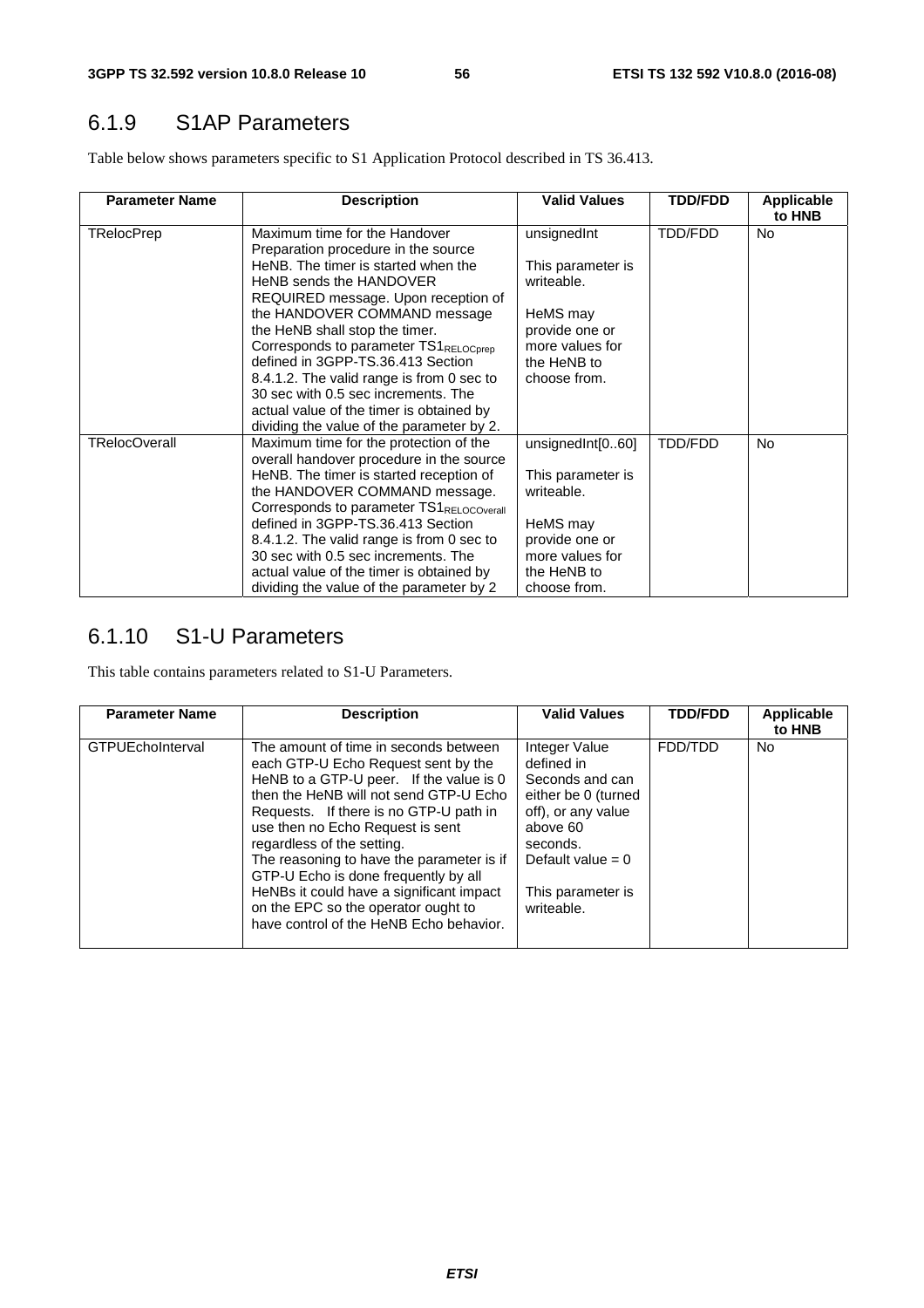# 6.1.11 EPC Parameters

## 6.1.11.1 General EPC parameters

Table below shows parameters specific to EPC

| <b>Parameter Name</b> | <b>Description</b>                                                                 | <b>Valid Values</b>             | <b>TDD/FDD</b> | <b>Applicable</b><br>to HNB |
|-----------------------|------------------------------------------------------------------------------------|---------------------------------|----------------|-----------------------------|
| <b>PLMNList</b>       | List (maximum length 6 items) of PLMN<br>Ids (defined as PLMN-IdentityList in SIB1 | string                          | TDD/FDD        | No                          |
|                       | in 36.331, cl.6.2.2). Each item is PLMN-<br>IdentityInfo which consists of PLMN-   | This parameter is<br>writeable. |                |                             |
|                       | Identity and                                                                       |                                 |                |                             |
|                       | cellReservedForOperatorUse indicator.<br>The first listed PLMN ID is the primary   |                                 |                |                             |
|                       | PLMN. This list is broadcast in SIB1.                                              |                                 |                |                             |
| <b>TAC</b>            | Tracking Area Code for HeNB as                                                     | string                          | TDD/FDD        | <b>No</b>                   |
|                       | specified in                                                                       |                                 |                |                             |
|                       | SystemInformationBlockType1 message                                                | This parameter is               |                |                             |
|                       | in 36.331 clause 6.2.2                                                             | writeable.                      |                |                             |
| <b>EAID</b>           | Emergency Area ID that indicates the                                               | string                          | TDD/FDD        | <b>No</b>                   |
|                       | area of emergency impact. Corresponds                                              |                                 |                |                             |
|                       | to Emergency Area ID in 3GPP TS                                                    | This parameter is               |                |                             |
|                       | 36.413 clause 9.2.1.47.                                                            | writeable.                      |                |                             |
| NNSFSupported         | Denotes whether HeNB supports the                                                  | <b>Boolean</b>                  | TDD/FDD        | <b>No</b>                   |
|                       | NAS Node Selection Function (NNSF) or                                              |                                 |                |                             |
|                       | not. NNSF is described in 3GPP TS                                                  | This parameter is               |                |                             |
|                       | 36.300 [28] clause 19.2.1.7 and clause                                             | not settable by                 |                |                             |
|                       | 4.6.1.                                                                             | operator                        |                |                             |

## 6.1.11.2 Quality of Service Configuration Parameters

| <b>Parameter Name</b> | <b>Description</b>                                                                                      | <b>Valid Values</b>                             | <b>TDD/FDD</b> | <b>Applicable</b><br>to HNB |
|-----------------------|---------------------------------------------------------------------------------------------------------|-------------------------------------------------|----------------|-----------------------------|
| QCI                   | Denotes the QoS class identity.                                                                         | unsignedInt[120]                                | TDD/FDD        | <b>No</b>                   |
|                       |                                                                                                         | This parameter is<br>writeable.                 |                |                             |
| <b>Type</b>           | Denotes the type of the QoS class.                                                                      | Enum{GBR, non-<br>GBR                           | TDD/FDD        | <b>No</b>                   |
|                       |                                                                                                         | This parameter is<br>writeable.                 |                |                             |
| Priority              | Denotes the priority of the QoS class                                                                   | unsignedInt[1:20]                               | TDD/FDD        | No.                         |
|                       |                                                                                                         | This parameter is<br>writeable.                 |                |                             |
| PacketDelayBudget     | Denotes the Packet delay budget. Value<br>in milliseconds. Value ms50 corresponds<br>to 50ms and so on. | $Enum$ {ms50,<br>ms100, ms150,                  | TDD/FDD        | No.                         |
|                       |                                                                                                         | ms200, ms300,<br>ms400, ms500,<br>ms600, ms700, |                |                             |
|                       |                                                                                                         | ms800, ms900,                                   |                |                             |
|                       |                                                                                                         | ms1000, ms1500,<br>ms2000}                      |                |                             |
|                       |                                                                                                         | This parameter is<br>writeable.                 |                |                             |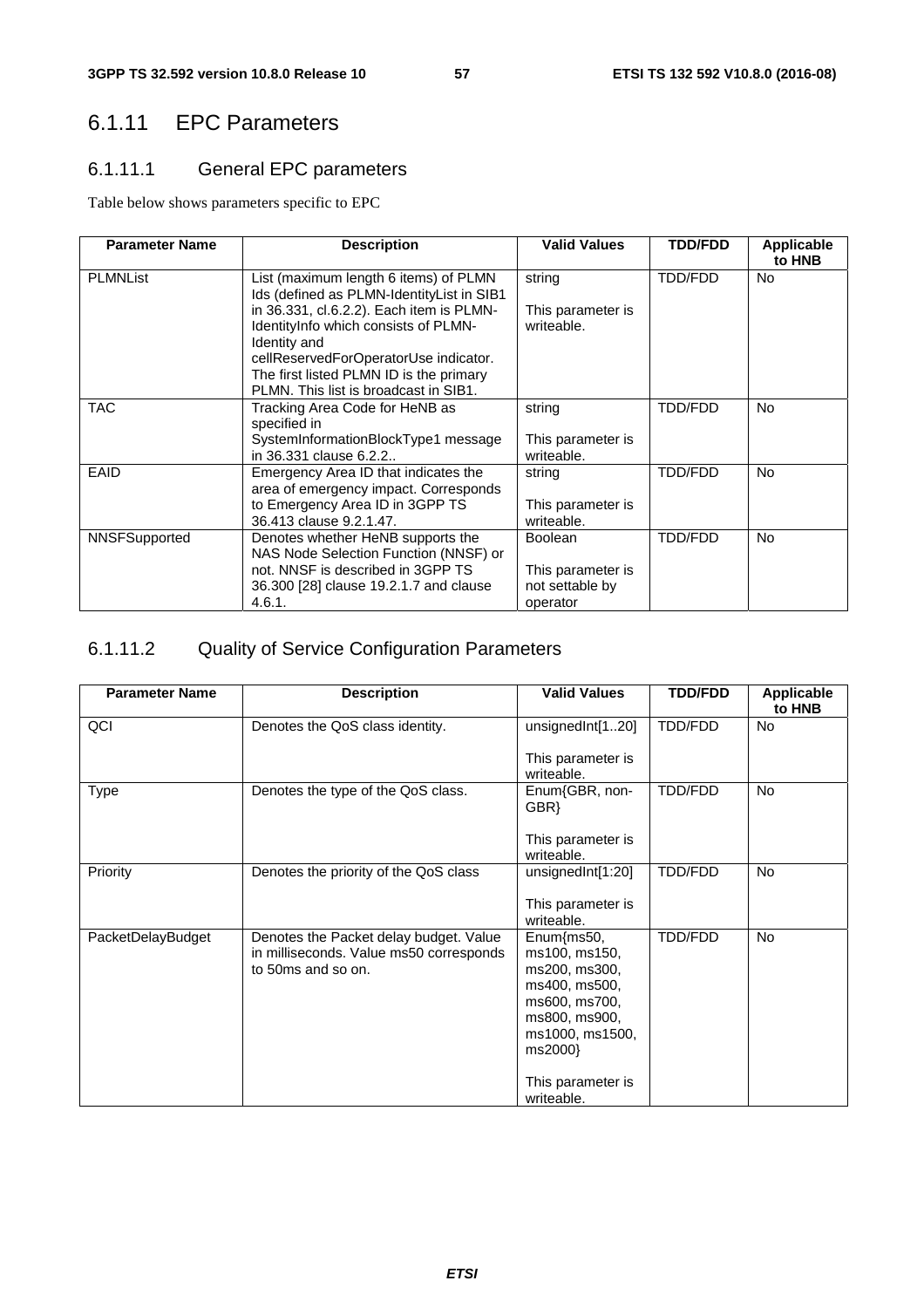# 6.1.12 HeNB GW Parameters

Table below shows parameters for HeNB GW

| <b>Parameter Name</b> | <b>Description</b>                           | <b>Valid Values</b> | <b>TDD/FDD</b> | Applicable<br>to HNB |
|-----------------------|----------------------------------------------|---------------------|----------------|----------------------|
|                       |                                              | STRING (64)         | TDD/FDD        | Yes                  |
|                       | First SecGW the HeNB attempts to             |                     |                |                      |
|                       | establish connection                         | This parameter is   |                |                      |
| SecGWServer1          | with. Either hostname or IPaddress.          | writeable.          |                |                      |
|                       | Second SecGW the HeNB attempts to            | STRING (64)         | <b>TDD/FDD</b> | Yes                  |
|                       | establish connection with. Either            | This parameter is   |                |                      |
| SecGWServer2          | hostname or IPaddress.                       | writeable.          |                |                      |
|                       | Third SecGW the HeNB attempts to             | STRING (64)         | TDD/FDD        | <b>Yes</b>           |
|                       | establish connection with. Either            | This parameter is   |                |                      |
| SecGWServer3          | hostname or IPaddress.                       | writeable.          |                |                      |
|                       | . Comma-separated list of addresses of       |                     | TDD/FDD        | <b>No</b>            |
|                       | the far end of the S1 signaling link. If the |                     |                |                      |
|                       | value of the parameter                       |                     |                |                      |
|                       | S1ConnectionMode is 'all' then HeNB          |                     |                |                      |
|                       | should attempt ot connect to all             |                     |                |                      |
|                       | addresses in the list. If the value of the   |                     |                |                      |
|                       | parameter S1ConnectionMode is 'one'          |                     |                |                      |
|                       | then HeNB should attempt to connect to       |                     |                |                      |
|                       | only one address at a time following the     | <b>STRING (256)</b> |                |                      |
| S1SigLinkServerAddre  | ordering in the list. Each address in the    | This parameter is   |                |                      |
| ssList                | list is either hostname or IPaddress.        | writeable.          |                |                      |
|                       | Indicates how many of the configured far     | Enumerated {one,    | TDD/FDD        | <b>No</b>            |
|                       | end S1 link addresses HeNB should            | all                 |                |                      |
|                       | attempt to connect to. Controls the use of   |                     |                |                      |
|                       | the parameter                                | This parameter is   |                |                      |
| S1ConnectionMode      | S1SigLinkServerAddressList.                  | writeable.          |                |                      |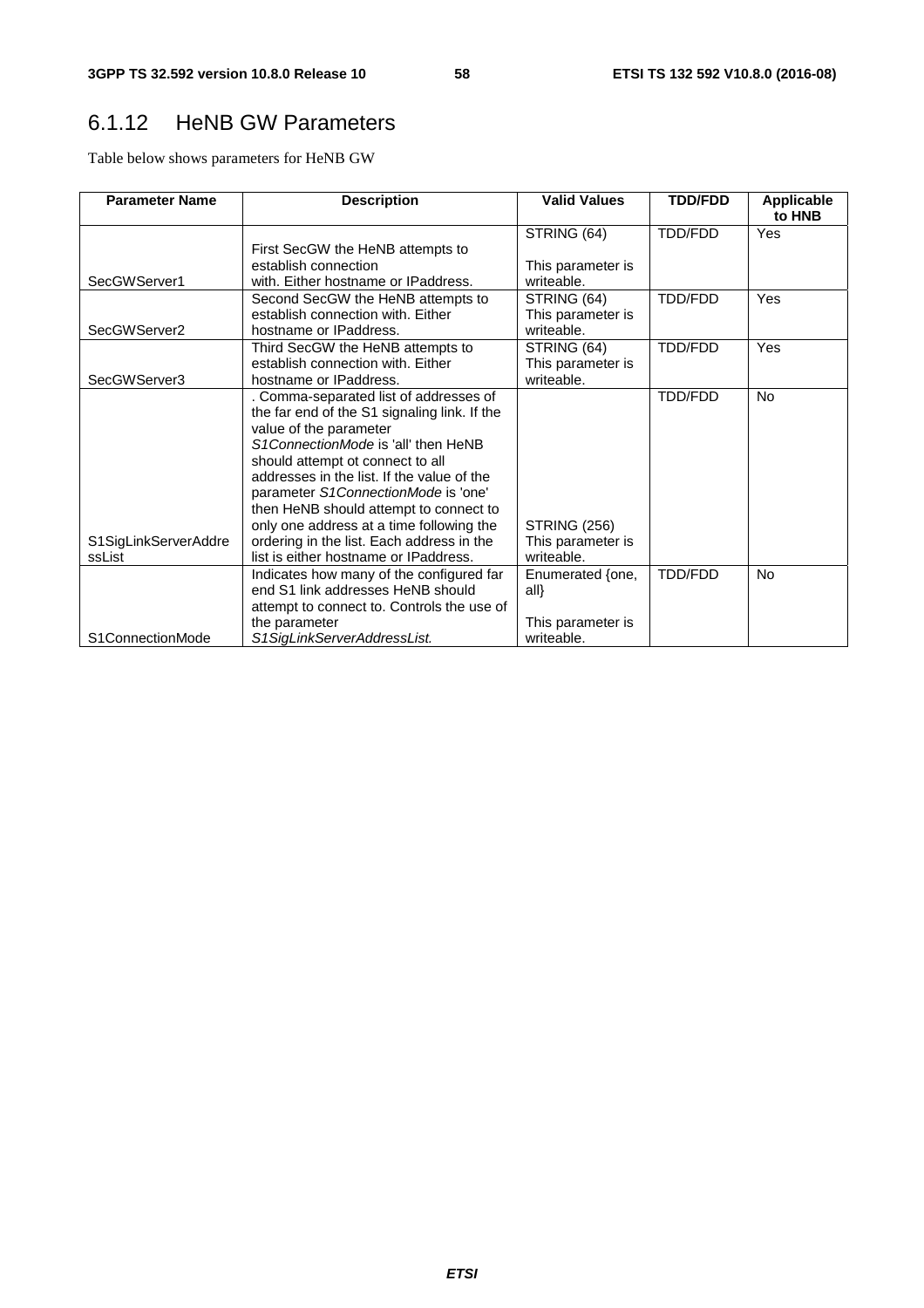# 6.1.13 Access Management Parameters

This table contain access management parameters

| <b>Parameter Name</b>               | <b>Description</b>                                                                                                                                                                                                                                                                                                                                                                                                                                      | <b>Valid Values</b>                                            | <b>TDD/FDD</b> | <b>Applicable</b><br>to HNB |
|-------------------------------------|---------------------------------------------------------------------------------------------------------------------------------------------------------------------------------------------------------------------------------------------------------------------------------------------------------------------------------------------------------------------------------------------------------------------------------------------------------|----------------------------------------------------------------|----------------|-----------------------------|
| AccessMode                          | Indicates the type of access mode the<br>HeNB operates in. Enumeration of:<br>Open Access: Access control is not<br>enforced. CSG Identity is not broadcast;<br>Closed Access: HeNB operates as a<br>CSG cell;<br>Hybrid Access: HeNB operates as a<br>CSG cell where at the same time, non-<br>CSG members are allowed access.<br>Note: This parameter controls the setting<br>of the csg-Indication parameter specified<br>in SIB1 in 3GPP TS 36.331. | String<br>This parameter is<br>writeable.                      | TDD/FDD        | Yes                         |
| MaxUEsServed                        | Maximum number of concurrent UEs<br>allowed at a cell. Valid for any<br>AccessMode. A value of -1 allows an<br>unlimited number of concurrent UEs up<br>to the limit of HeNB capacity. The setting<br>does not affect emergency calls.                                                                                                                                                                                                                  | $int[-1:]$<br>This parameter is<br>writeable.                  | TDD/FDD        | Yes                         |
| <b>MaxCSGMembers</b>                | Maximum number of concurrent CSG<br>member UEs allowed at a hybrid or<br>closed cell. A value of -1 allows an<br>unlimited number of CSG members up to<br>the limit of HeNB capacity. The setting<br>cannot be larger than MaxUEsServed.<br>The setting does not affect emergency<br>calls. 3GPP-TS.22.220.                                                                                                                                             | $int[-1:]$<br>This parameter is<br>writeable.                  | TDD/FDD        | Yes                         |
| MaxNonCSGMembers                    | Maximum number of concurrent non-<br>CSG member UEs allowed at a hybrid<br>cell. Valid only if AccessMode is Hybrid<br>Access. The setting cannot be larger<br>than MaxUEsServed. The setting does<br>not affect emergency calls.                                                                                                                                                                                                                       | $int[-1:]$<br>This parameter is<br>writeable.                  | TDD/FDD        | <b>FFS</b>                  |
| MaxResourceNonCSG<br><b>Members</b> | Maximum percentage of PDSCH physical<br>resource blocks that can be assigned to<br>non-CSG members aggregately at one<br>time.                                                                                                                                                                                                                                                                                                                          | Int[0:100]<br>This parameter is<br>writeable.                  | TDD/FDD        | Yes                         |
| <b>CSGID</b>                        | Defines the Closed Subscriber Group.<br>Corresponds to parameter csg-Identity in<br>SIB1 in 3GPP TS 36.331.                                                                                                                                                                                                                                                                                                                                             | unsignedInt[:1342<br>17727]<br>This parameter is<br>writeable. | TDD/FDD        | Yes                         |
| <b>HNBName</b>                      | Carries the name of the Home eNB,<br>coded in UTF-8 with variable number of<br>bytes per character. Corresponds to<br>parameter hnb-Name specified in SIB9 in<br>3GPP TS 36.331 section 6.3.1                                                                                                                                                                                                                                                           | string (48)<br>This parameter is<br>writeable.                 | TDD/FDD        | <b>No</b>                   |
| <b>LIPA Administrative</b><br>State | Lock/Unlock Local IPAccess (LIPA)<br>functionality                                                                                                                                                                                                                                                                                                                                                                                                      | Boolean (True,<br>False)<br>This parameter is<br>writeable.    | TDD/FDD        | Yes                         |

Editor"s Note: alignment of access parameter fields in 32.582 and 32.592 is FFS.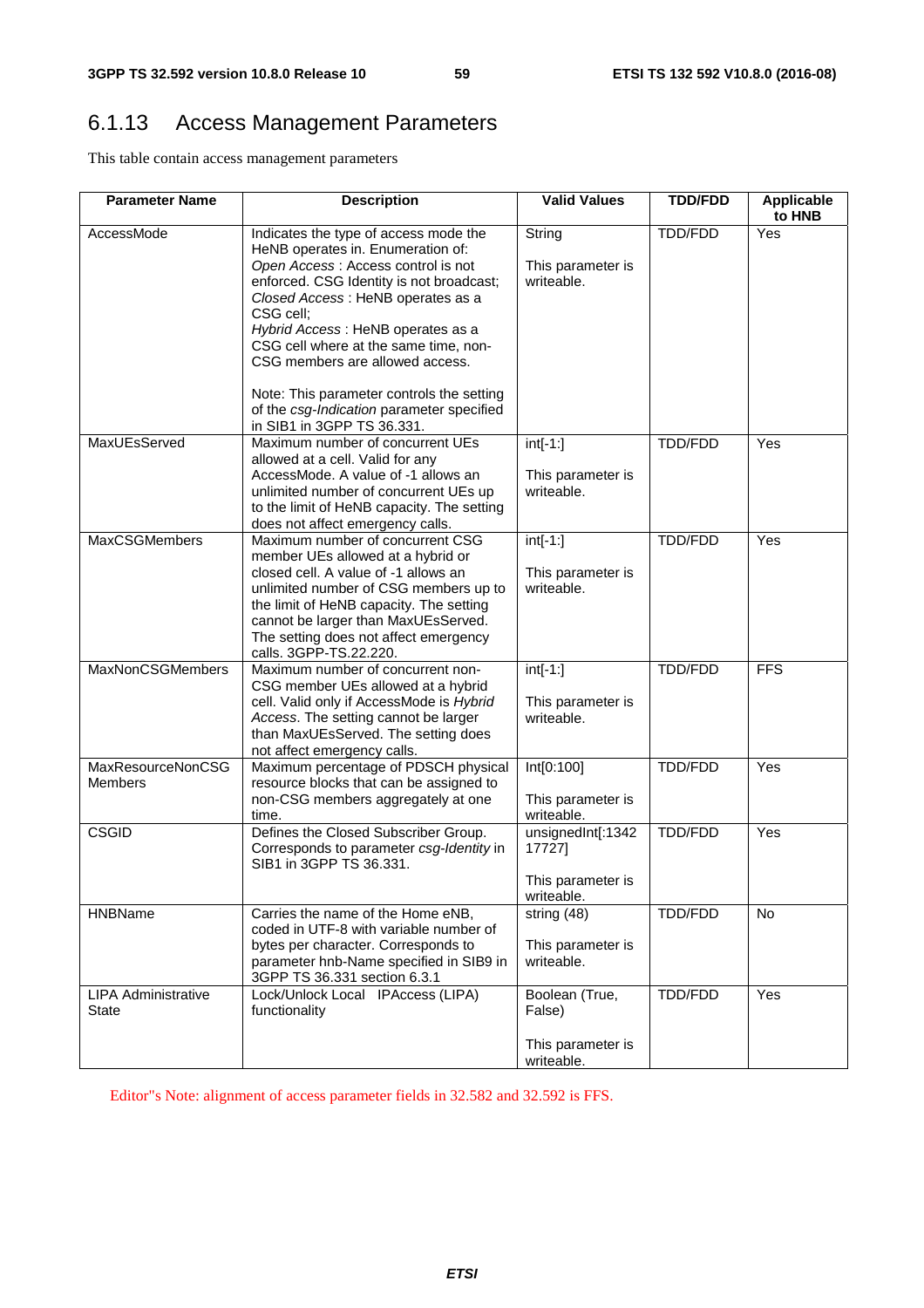# 6.1.14 Transport parameters

## 6.1.14.1 SCTP Parameters

This table contains parameters relating to SCTP as defined in RFC 4960 and RFC 3873.

| <b>Parameter Name</b>         | <b>Description</b>                                                                                                                                     | <b>Valid Values</b>                                                                                                                                                                                   | <b>TDD/FDD</b> | Applicable<br>to HNB |
|-------------------------------|--------------------------------------------------------------------------------------------------------------------------------------------------------|-------------------------------------------------------------------------------------------------------------------------------------------------------------------------------------------------------|----------------|----------------------|
| Enable                        | Enables or disables the whole SCTP<br>object and allows the setup or release of<br>SCTP associations and their related<br>streams.                     | Can be one of the<br>following Boolean:<br><b>Disabled</b><br>Enabled<br>This parameter is<br>writeable.                                                                                              | TDD/FDD        | Yes                  |
| HBInterval                    | Heartbeat interval.                                                                                                                                    | This value is in<br>seconds.<br>This parameter is<br>writeable.                                                                                                                                       | TDD/FDD        | Yes                  |
| MaxAssociationRetrans<br>mits | Maximum number of consecutive<br>retransmissions to a peer before an<br>endpoint considers that the peer is<br>unreachable and closes the association. | Integer value<br>greater than or<br>equal to 0<br>This parameter is<br>writeable.                                                                                                                     | TDD/FDD        | Yes                  |
| MaxInitRetransmits            | Number of retransmission per<br>connection-attempt.                                                                                                    | Integer value<br>greater than or<br>equal to 0.<br>This parameter is<br>writeable.                                                                                                                    | <b>TDD/FDD</b> | Yes                  |
| <b>MaxPathRetransmits</b>     | Maximum retransmission per destination<br>address.                                                                                                     | Integer value<br>greater than or<br>equal to 0.<br>This parameter is<br>writeable.                                                                                                                    | <b>TDD/FDD</b> | Yes                  |
| <b>RTOInitial</b>             | Initial value for Retransmit timeout in<br>milliseconds. A retransmission time value<br>of zero means immediate retransmission.                        | The value is in<br>milliseconds.<br>Integer value<br>greater than or<br>equal to 0<br>This parameter is<br>writeable.                                                                                 | TDD/FDD        | Yes                  |
| <b>RTOMax</b>                 | Maximum value for Retransmit timeout in<br>milliseconds. A retransmission time value<br>of zero means immediate retransmission.                        | The value is in<br>milliseconds.<br>Integer value<br>greater than or<br>equal to 0<br>This parameter is<br>writeable.                                                                                 | <b>TDD/FDD</b> | Yes                  |
| <b>RTOMin</b>                 | Minimum value for Retransmit timeout in<br>milliseconds. A retransmission time value<br>of zero means immediate retransmission.                        | The value is in<br>milliseconds.<br>Integer value<br>greater than or<br>equal to 0.<br>The value of this<br>parameter MUST<br>be lower than or<br>equal to RTOMax.<br>This parameter is<br>writeable. | TDD/FDD        | Yes                  |
| ValCookieLife                 | Valid cookie life in the 4-way start-up<br>handshake procedure in milliseconds.                                                                        | The value is in<br>milliseconds.<br>Integer value<br>greater than or<br>equal to 0.<br>This parameter is<br>writeable.                                                                                | TDD/FDD        | Yes                  |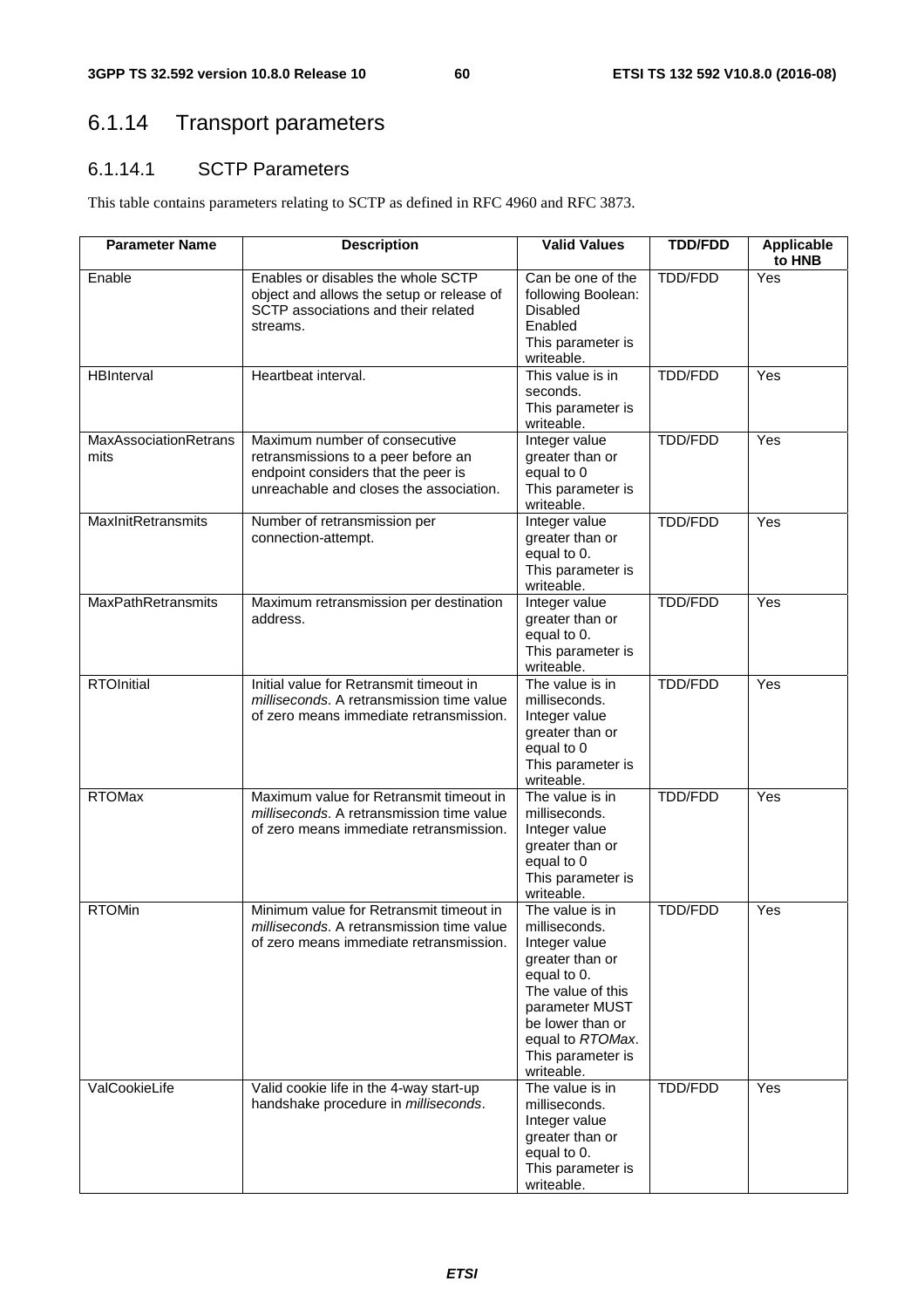| <b>Parameter Name</b>       | <b>Description</b>                                                                                                                                                 | <b>Valid Values</b>                             | <b>TDD/FDD</b> | <b>Applicable</b><br>to HNB |
|-----------------------------|--------------------------------------------------------------------------------------------------------------------------------------------------------------------|-------------------------------------------------|----------------|-----------------------------|
| <b>OutOfBlues</b>           | The number of correctly formed SCTP<br>packets, including the proper checksum,<br>but for which the receiver was unable to<br>identify an appropriate association. | Integer value<br>greater than or<br>equal to 0. | <b>TDD/FDD</b> | Yes                         |
| ChecksumErrors              | The number of SCTP packets received<br>with an invalid checksum.                                                                                                   | Integer value<br>greater than or<br>equal to 0  | <b>TDD/FDD</b> | Yes                         |
| <b>OutCtrlChunks</b>        | The number of SCTP control chunks sent<br>(retransmissions are not included).                                                                                      | Integer value<br>greater than or<br>equal to 0  | <b>TDD/FDD</b> | Yes                         |
| <b>OutOrderChunks</b>       | The number of SCTP ordered data<br>chunks sent (retransmissions are not<br>included).                                                                              | Integer value<br>greater than or<br>equal to 0  | <b>TDD/FDD</b> | Yes                         |
| <b>OutUnorderChunks</b>     | The number of SCTP unordered chunks<br>(data chunks in which the U bit is set to<br>1) sent (retransmissions are not<br>included).                                 | Integer value<br>greater than or<br>equal to 0  | <b>TDD/FDD</b> | Yes                         |
| <b>InCtrlChunks</b>         | The number of SCTP control chunks<br>received (no duplicate chunks included).                                                                                      | Integer value<br>greater than or<br>equal to 0  | <b>TDD/FDD</b> | $\overline{Yes}$            |
| <b>InOrderChunks</b>        | The number of SCTP ordered data<br>chunks received (no duplicate chunks<br>included).                                                                              | Integer value<br>greater than or<br>equal to 0  | <b>TDD/FDD</b> | Yes                         |
| <b>InUnorderChunks</b>      | The number of SCTP unordered chunks<br>(data chunks in which the U bit is set to<br>1) received (no duplicate chunks<br>included).                                 | Integer value<br>greater than or<br>equal to 0  | <b>TDD/FDD</b> | Yes                         |
| FragUsrMsgs                 | The number of user messages that have<br>been sent fragmented.                                                                                                     | Integer value<br>greater than or<br>equal to 0  | <b>TDD/FDD</b> | Yes                         |
| <b>ReasmUsrMsgs</b>         | The number of user messages that have<br>been received fragmented and submitted<br>to the reassembly process.                                                      | Integer value<br>greater than or<br>equal to 0  | <b>TDD/FDD</b> | Yes                         |
| <b>OutSCTPPacks</b>         | The number of SCTP packets sent.<br>Retransmitted DATA chunks are<br>included.                                                                                     | Integer value<br>greater than or<br>equal to 0  | <b>TDD/FDD</b> | Yes                         |
| <b>InSCTPPacks</b>          | The number of SCTP packets received.<br>Duplicates are included.                                                                                                   | Integer value<br>greater than or<br>equal to 0  | <b>TDD/FDD</b> | Yes                         |
| Discontinuity               | The time of the last discontinuity.                                                                                                                                | dateTime                                        | <b>TDD/FDD</b> | Yes                         |
| <b>AssocNumberOfEntries</b> | The number of entries in the .SCTP<br><b>Association Table</b>                                                                                                     | Integer value<br>greater than or<br>equal to 0  | <b>TDD/FDD</b> | Yes                         |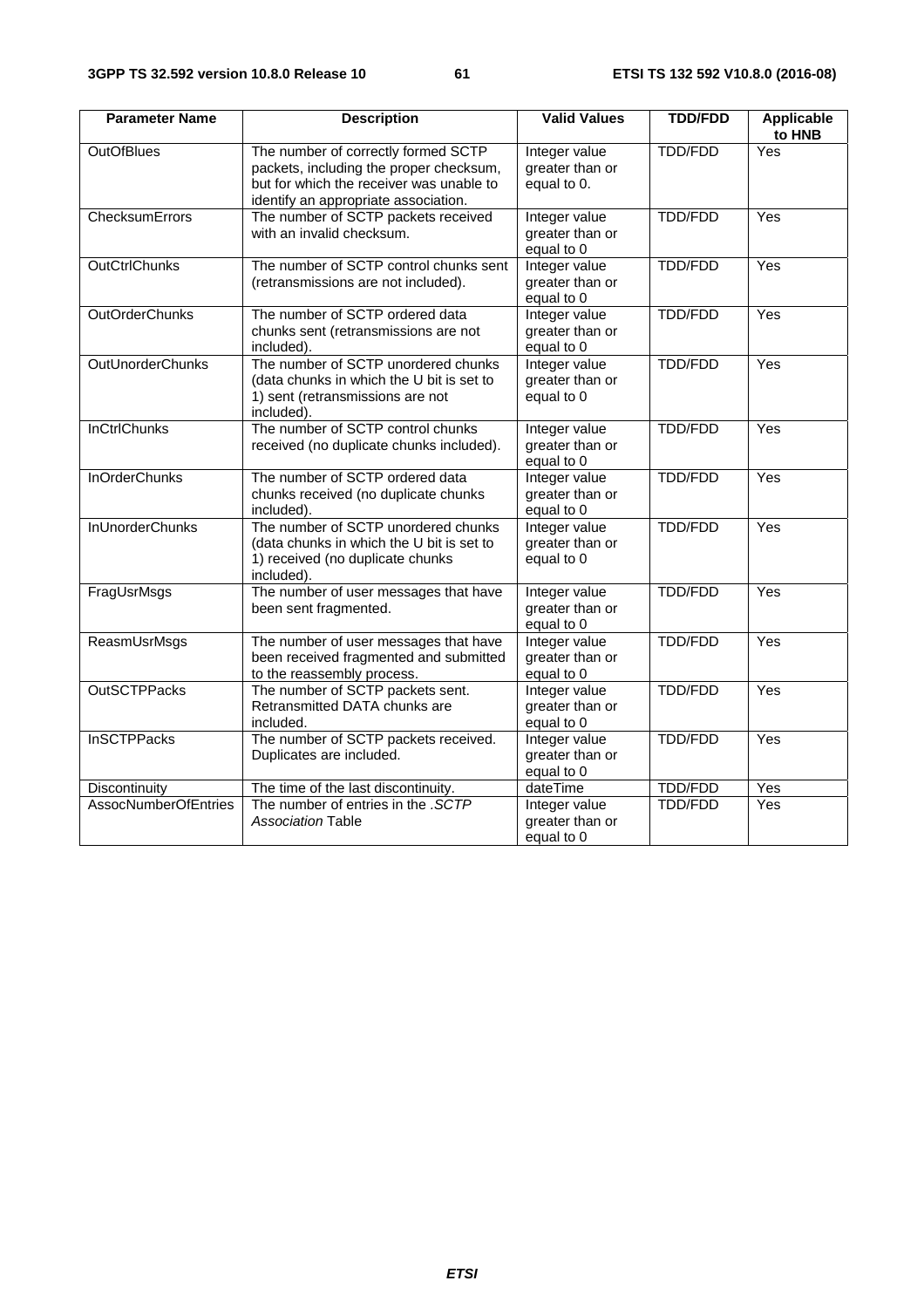#### 6.1.14.2 SCTP Association Parameters

This table contains parameters relating to SCTP Association. At most one entry in this table can exist with the same values for *PrimaryPeerAddress* and *LocalPort*. All parameters defined below are writable unless identified otherwise.

| <b>Parameter Name</b> | <b>Description</b>                                                                         | <b>Valid Values</b>                                                                                                                                                                                                                                                                                                                 | <b>TDD/FDD</b> | Applicable<br>to HNB |
|-----------------------|--------------------------------------------------------------------------------------------|-------------------------------------------------------------------------------------------------------------------------------------------------------------------------------------------------------------------------------------------------------------------------------------------------------------------------------------|----------------|----------------------|
| <b>Status</b>         | The status of this SCTP association<br>entry.                                              | This is a String<br>that can be<br>- Disabled<br>Active (The<br>Association is<br>active.)<br>Progressing<br>(The<br>Association<br>establishment is<br>in progress.)<br>ShuttingDown<br>(The<br>Association<br>graceful<br>shutdown is in<br>progress.)<br>Error (Indicates<br>a locally defined<br>error condition.,<br>OPTIONAL) | TDD/FDD        | Yes                  |
| PrimaryPeerAddress    | The primary IP address of the peer SCTP<br>association entity.                             | This is a string<br>that contains the<br>IP Address and<br>can be IPv6 or<br>IPv4.                                                                                                                                                                                                                                                  | <b>TDD/FDD</b> | Yes                  |
| LocalPort             | The local SCTP port number used for this<br>SCTP association.                              | This is an integer<br>value in the range<br>of 0 to 63999                                                                                                                                                                                                                                                                           | <b>TDD/FDD</b> | Yes                  |
| <b>InStreams</b>      | The number of Inbound Streams<br>according to the negotiation at<br>association start-up.  | Integer value<br>greater than or<br>equal to 0                                                                                                                                                                                                                                                                                      | TDD/FDD        | Yes                  |
| OutStreams            | The number of Outbound Streams<br>according to the negotiation at<br>association start-up. | Integer value<br>greater than or<br>equal to 0                                                                                                                                                                                                                                                                                      | TDD/FDD        | Yes                  |
| <b>StartTime</b>      | The start Time for the present SCTP<br>association.                                        | dateTime                                                                                                                                                                                                                                                                                                                            | <b>TDD/FDD</b> | Yes                  |
| Discontinuity         | The time of the last discontinuity.                                                        | dateTime                                                                                                                                                                                                                                                                                                                            | <b>TDD/FDD</b> | Yes                  |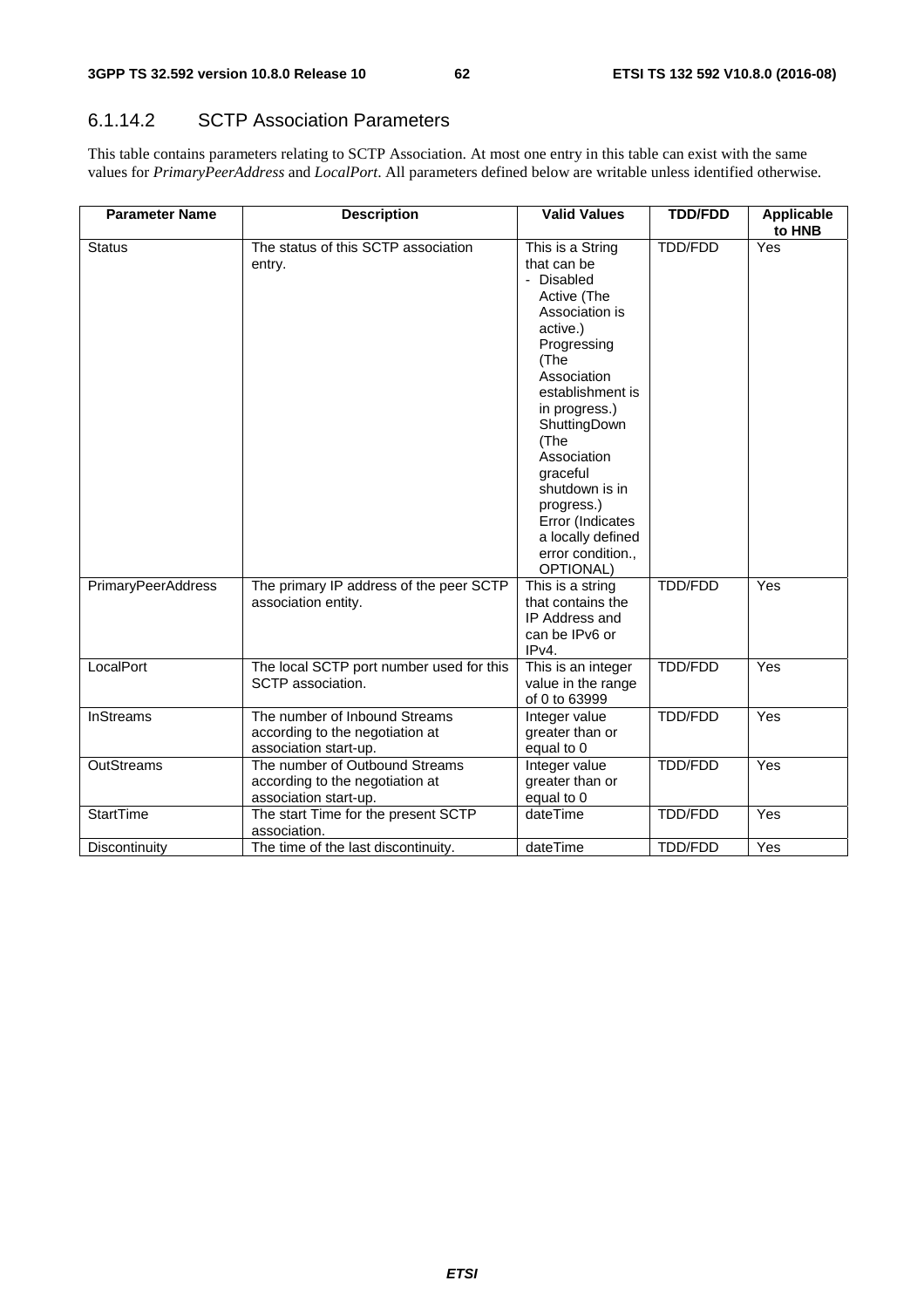## 6.1.14.3 Parameters relating to Tunnelling

This table contains parameters relating to Tunnelling.

| <b>Parameter Name</b>                      | <b>Description</b>                                                                | <b>Valid Values</b>                                                                                                   | <b>TDD/FDD</b> | Applicable<br>to HNB |
|--------------------------------------------|-----------------------------------------------------------------------------------|-----------------------------------------------------------------------------------------------------------------------|----------------|----------------------|
| <b>IPsecUsageIndicator</b>                 | Determines whether IPsec is used or not<br>for the tunnel [37].                   | This is a Boolean<br>and can have the<br>following values:<br>- Enable<br>- Disable<br>This parameter is<br>writable. | <b>TDD/FDD</b> | Yes                  |
| <b>IKESANumberOfEntrie</b><br>s            | The number of entries in the IKE IPsec<br>Security Association Table.             | Integer value<br>greater than or<br>equal to 0.                                                                       | TDD/FDD        | Yes                  |
| ChildSANumberOfEntri<br>es                 | The number of entries in the<br>. Transport. Tunnel. ChildSA. {i}. table.         | Integer value<br>greater than or<br>equal to 0.                                                                       | TDD/FDD        | Yes                  |
| <b>MaxVirtualInterfaces</b>                | The maximum number of virtual<br>interfaces.                                      | Integer value<br>greater than or<br>equal to 0.                                                                       | TDD/FDD        | Yes                  |
| VirtualInterfaceNumber<br><b>OfEntries</b> | The number of entries in the<br>.Transport.Tunnel.VirtualInterface.{i}.<br>table. | Integer value<br>greater than or<br>equal to 0.                                                                       | TDD/FDD        | Yes                  |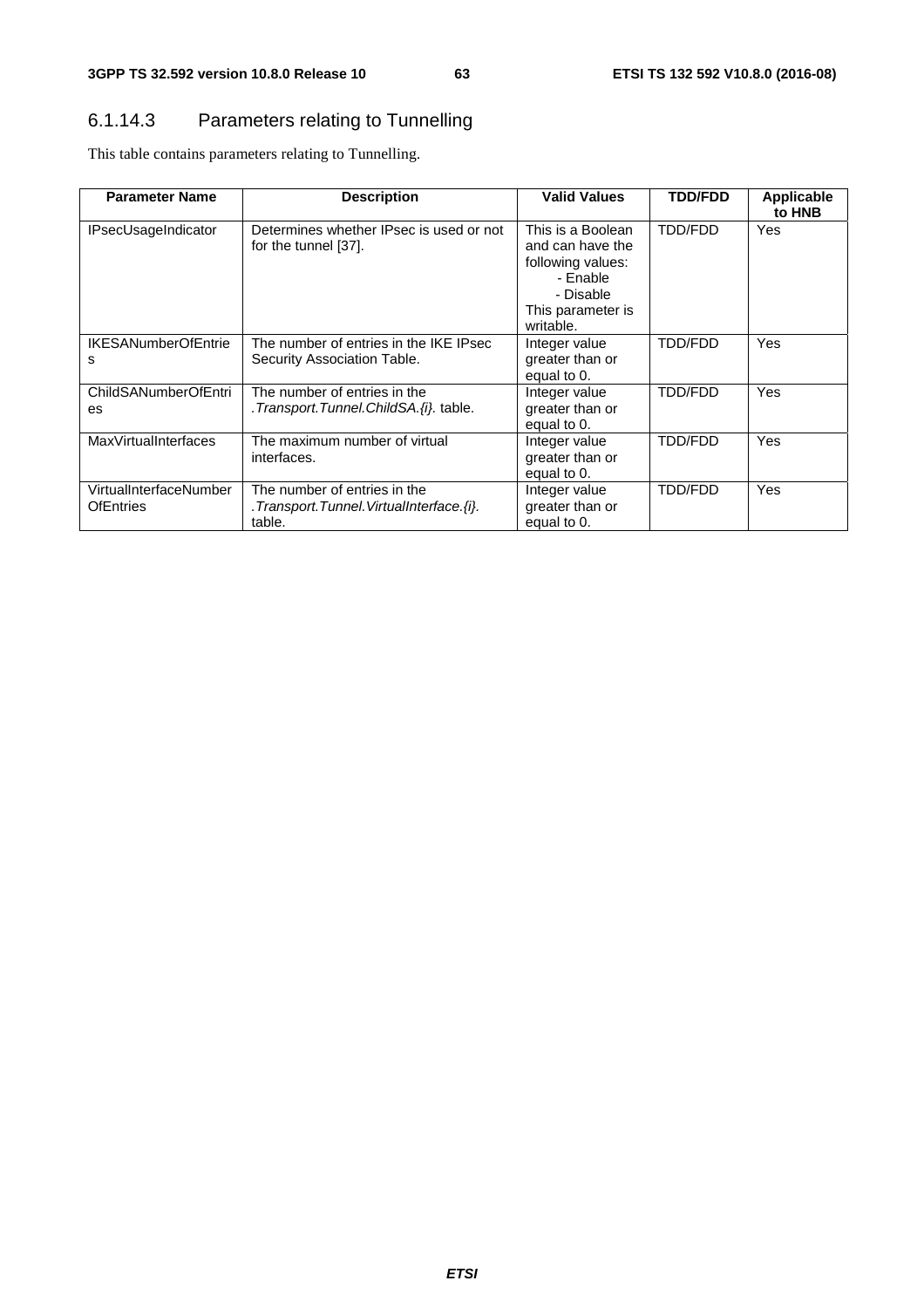## 6.1.14.4 IKE IPsec Security Association Table

This Table contains IPsec Security Association (RFC 4301). At most one entry in this table can exist with the same values for *IPAddress* and *SubnetMask* 

| <b>Parameter Name</b> | <b>Description</b>                                                                                                                                                                                                                                               | <b>Valid Values</b>                                                                                                                                                                                                                           | <b>TDD/FDD</b> | <b>Applicable</b><br>to HNB |
|-----------------------|------------------------------------------------------------------------------------------------------------------------------------------------------------------------------------------------------------------------------------------------------------------|-----------------------------------------------------------------------------------------------------------------------------------------------------------------------------------------------------------------------------------------------|----------------|-----------------------------|
| <b>Status</b>         | The status of this IKE Security<br>Association entry. Enumeration of:                                                                                                                                                                                            | This is a string<br>and can have one<br>of the following:<br>- Disabled<br>- Active<br>- Completed<br>- Progressing<br>- Error (This<br>value MAY be<br>used by the<br>CPE to indicate<br>a locally defined<br>error condition.,<br>OPTIONAL) | <b>TDD/FDD</b> | Yes                         |
| <b>PeerAddress</b>    | The IP address of the peer SecGW.                                                                                                                                                                                                                                | string                                                                                                                                                                                                                                        | <b>TDD/FDD</b> | Yes                         |
| CreationTime          | The time that the current IKE SA was set<br>up.                                                                                                                                                                                                                  | dateTime                                                                                                                                                                                                                                      | <b>TDD/FDD</b> | Yes                         |
| <b>IPAddress</b>      | The current IP address assigned to this<br>interface by IKEv2.                                                                                                                                                                                                   | string                                                                                                                                                                                                                                        | <b>TDD/FDD</b> | $\overline{Y}$ es           |
| <b>SubnetMask</b>     | The current subnet mask assigned to this<br>interface by IKEv2.                                                                                                                                                                                                  | string                                                                                                                                                                                                                                        | <b>TDD/FDD</b> | Yes                         |
| <b>DNSServers</b>     | Comma-separated list (maximum length<br>256) of IPAddresses. Each item is an IP<br>Address of a DNS server for this<br>interface assigned to this interface by<br>IKEv2.                                                                                         | string (256)                                                                                                                                                                                                                                  | <b>TDD/FDD</b> | Yes                         |
| <b>DHCPServers</b>    | Comma-separated list (maximum length<br>256) of IPAddresses. Each item is an IP<br>address of a DHCP server for this<br>interface.<br>A non empty list instructs the CPE to<br>send any internal DHCP request to the<br>address contained within this parameter. | string (256)                                                                                                                                                                                                                                  | TDD/FDD        | Yes                         |
| IntegrityErrors       | The number of inbound packets<br>discarded by the IKE SA due to Integrity<br>checking errors.                                                                                                                                                                    | Integer value<br>greater than or<br>equal to 0.                                                                                                                                                                                               | TDD/FDD        | Yes                         |
| <b>OtherErrors</b>    | The number of inbound packets<br>discarded by the IKE SA due to other<br>errors, such as anti-replay errors.                                                                                                                                                     | Integer value<br>greater than or<br>equal to 0.                                                                                                                                                                                               | <b>TDD/FDD</b> | $\overline{Yes}$            |
| AuthErrors            | The number of inbound packets<br>discarded by the IKE SA due to<br>authentication errors.                                                                                                                                                                        | Integer value<br>greater than or<br>equal to 0.                                                                                                                                                                                               | TDD/FDD        | Yes                         |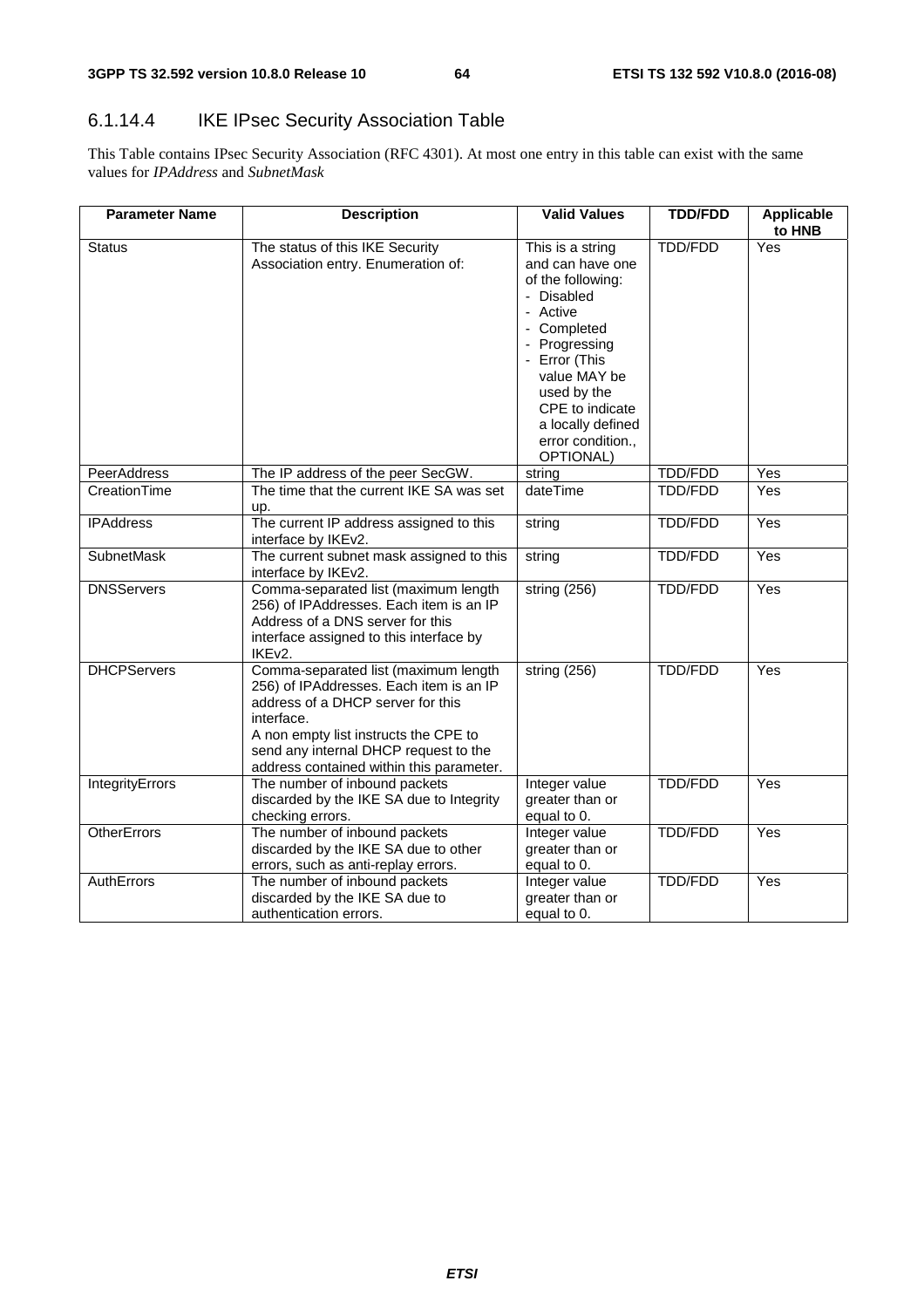## 6.1.14.5 Child IPsec Security Association Table

This Table contains Child IPsec Security Association (RFC 4301). At most one entry in this table can exist with a given value for *Security Parameter Index*.

| <b>Parameter Name</b> | <b>Description</b>                                                                                                                                                                                                             | <b>Valid Values</b>                                                                                                                                                              | <b>TDD/FDD</b>   | Applicable<br>to HNB |
|-----------------------|--------------------------------------------------------------------------------------------------------------------------------------------------------------------------------------------------------------------------------|----------------------------------------------------------------------------------------------------------------------------------------------------------------------------------|------------------|----------------------|
| ParentID              | The value MUST be the instance number<br>of a row in the . Transport. Tunnel. IKESA<br>table, or else be 0 if no row is currently<br>referenced. If the referenced row is<br>deleted, the parameter value MUST be<br>set to 0. | Integer value<br>greater than or<br>equal to 0                                                                                                                                   | <b>FFS</b>       | Yes                  |
| <b>SPI</b>            | SPI value of the Child SA.                                                                                                                                                                                                     | Integer value<br>greater than or<br>equal to 0                                                                                                                                   | <b>FFS</b>       | Yes                  |
| DirectionOutbound     | Traffic Direction.                                                                                                                                                                                                             | This is a Boolean<br>value and can be:<br>- True<br>- False<br>If true this Child<br>SA refers to<br>outbound traffic.<br>If false this Child<br>SA refers to<br>inbound traffic | <b>FFS</b>       | Yes                  |
| CreationTime          | The time that the current Child SA was<br>set up.                                                                                                                                                                              | dateTime                                                                                                                                                                         | <b>FFS</b>       | Yes                  |
| <b>Traffic</b>        | The measured traffic in bytes transferred<br>by the Child SA.                                                                                                                                                                  | Integer value<br>greater than or<br>equal to 0                                                                                                                                   | <b>FFS</b>       | Yes                  |
| IntegrityErrors       | The number of inbound packets<br>discarded by the Child SA due to integrity<br>checking errors.                                                                                                                                | Integer value<br>greater than or<br>equal to 0                                                                                                                                   | <b>FFS</b>       | Yes                  |
| ReplayErrors          | The number of inbound packets<br>discarded by the Child SA due to anti-<br>replay errors.                                                                                                                                      | Integer value<br>greater than or<br>equal to 0                                                                                                                                   | $\overline{FFS}$ | Yes                  |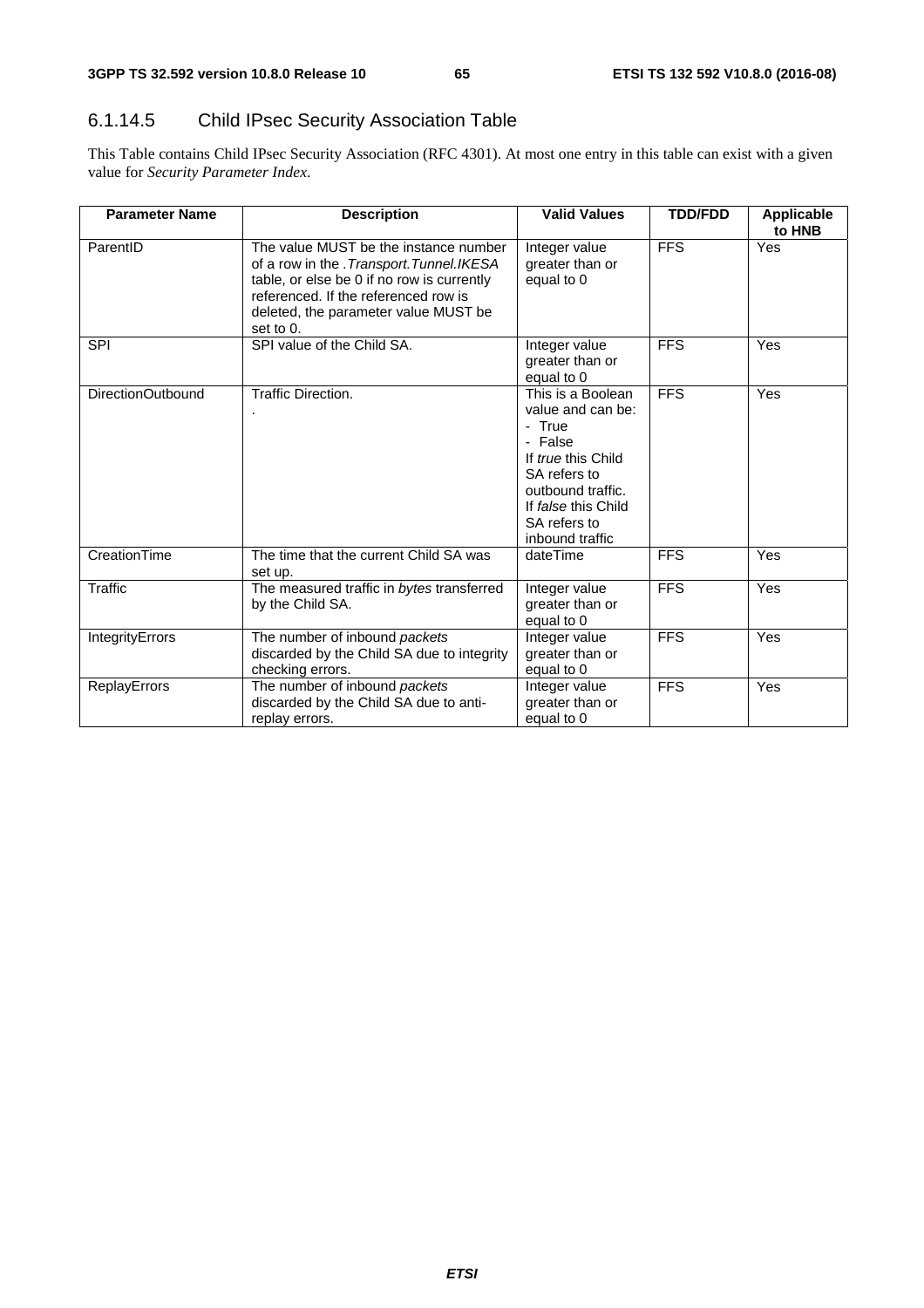## 6.1.14.6 Virtual Interfaces of transport tunnel

This Table defines Virtual Interfaces (RFC 4301). At most one enabled entry in this table can exist with the same values for *CryptoProfile* and *DSCPMarkPolicy*.

| <b>Parameter Name</b> | <b>Description</b>                                                                                                                                                                                                                                                                                                                                                                                                                                                                                                                                                       | <b>Valid Values</b>                                                                                                                                                                                                                                                                            | <b>TDD/FDD</b> | Applicable<br>to HNB |
|-----------------------|--------------------------------------------------------------------------------------------------------------------------------------------------------------------------------------------------------------------------------------------------------------------------------------------------------------------------------------------------------------------------------------------------------------------------------------------------------------------------------------------------------------------------------------------------------------------------|------------------------------------------------------------------------------------------------------------------------------------------------------------------------------------------------------------------------------------------------------------------------------------------------|----------------|----------------------|
| Enable                | Enables and disables this entry.                                                                                                                                                                                                                                                                                                                                                                                                                                                                                                                                         | This is a Boolean<br>and can have the<br>following values:<br>- Enable<br>- Disable<br>This parameter is<br>writeable.                                                                                                                                                                         | <b>FFS</b>     | Yes                  |
| CryptoProfile         | The value MUST be the full path name of<br>a row in the . Transport. Security<br>CryptoProfile table. If the referenced<br>object is deleted, the parameter value<br>MUST be set to an empty string. If<br>multiple instances of VirtualInterface<br>point to the same CryptoProfile instance,<br>the associated<br>. Transport. Security. CryptoProfile<br>determines whether a new IKE session<br>will be created (dynamically) to negotiate<br>the child SA(s) for each of the virtual<br>interfaces; otherwise, they are negotiated<br>through the same IKE session. | String. The value<br>MUST be the full<br>path name of a<br>row in the<br>.Transport.Securit<br>y CryptoProfile<br>table<br>This parameter is<br>writeable.                                                                                                                                     | <b>FFS</b>     | Yes                  |
| <b>DSCPMarkPolicy</b> | DSCP to mark the outer IP header for<br>traffic that is associated with this virtual<br>interface.                                                                                                                                                                                                                                                                                                                                                                                                                                                                       | A value of -1<br>indicates copy<br>from the incoming<br>packet.<br>A value of -2<br>indicates<br>automatic marking<br>of DSCP as<br>defined for the<br><b>UMTS QoS class</b><br>3GPP-TS 23.107<br>$[35]$ .<br>De-tunneled<br>packets are never<br>re-marked<br>This parameter is<br>writeable. | <b>FFS</b>     | Yes                  |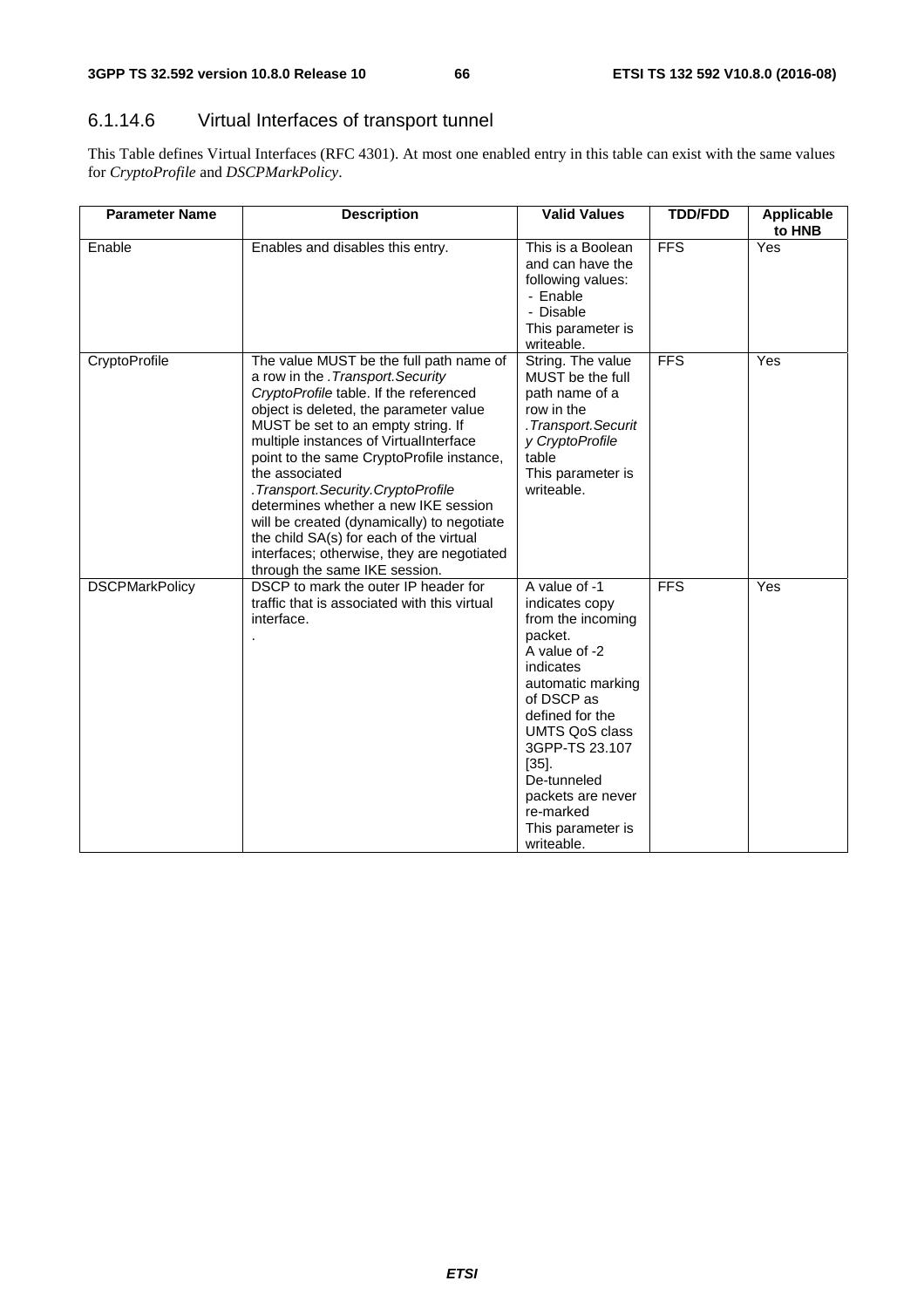#### 6.1.14.7 Shared Secret Table

This table gathers information about all types of shared secret-based credentials (UICC). At most one entry in this table can exist with a given value for *UICCCardID*.

| <b>Parameter Name</b> | <b>Description</b>                                                                        | <b>Valid Values</b>                                                                                                                                                                                            | <b>TDD/FDD</b> | <b>Applicable</b><br>to HNB |
|-----------------------|-------------------------------------------------------------------------------------------|----------------------------------------------------------------------------------------------------------------------------------------------------------------------------------------------------------------|----------------|-----------------------------|
| Enable                | Enable or disable this Shared Secret<br>entry                                             | This is a Boolean<br>and can have the<br>following values:<br>- Enable<br>- Disable<br>This parameter is<br>writeable.                                                                                         | <b>FFS</b>     | Yes                         |
| Type                  | The type of this Shared Secret entry.                                                     | String<br>Enumeration of:<br>- SIM<br>- USIM                                                                                                                                                                   | <b>FFS</b>     | Yes                         |
| <b>Status</b>         | The status of this Shared Secret entry.                                                   | String<br>Enumeration of:<br>- Present<br>Not_present<br>$\overline{\phantom{a}}$<br>Error (This<br>$\blacksquare$<br>value MAY be<br>used by the<br>CPE to indicate<br>a locally defined<br>error condition.) | <b>FFS</b>     | Yes                         |
| UICCCardID            | The UICC Card Identifier (UICCID), only<br>numeric values are allowed. ITU-E.118<br>$[7]$ | This is a string of<br>size 19.                                                                                                                                                                                | <b>FFS</b>     | Yes                         |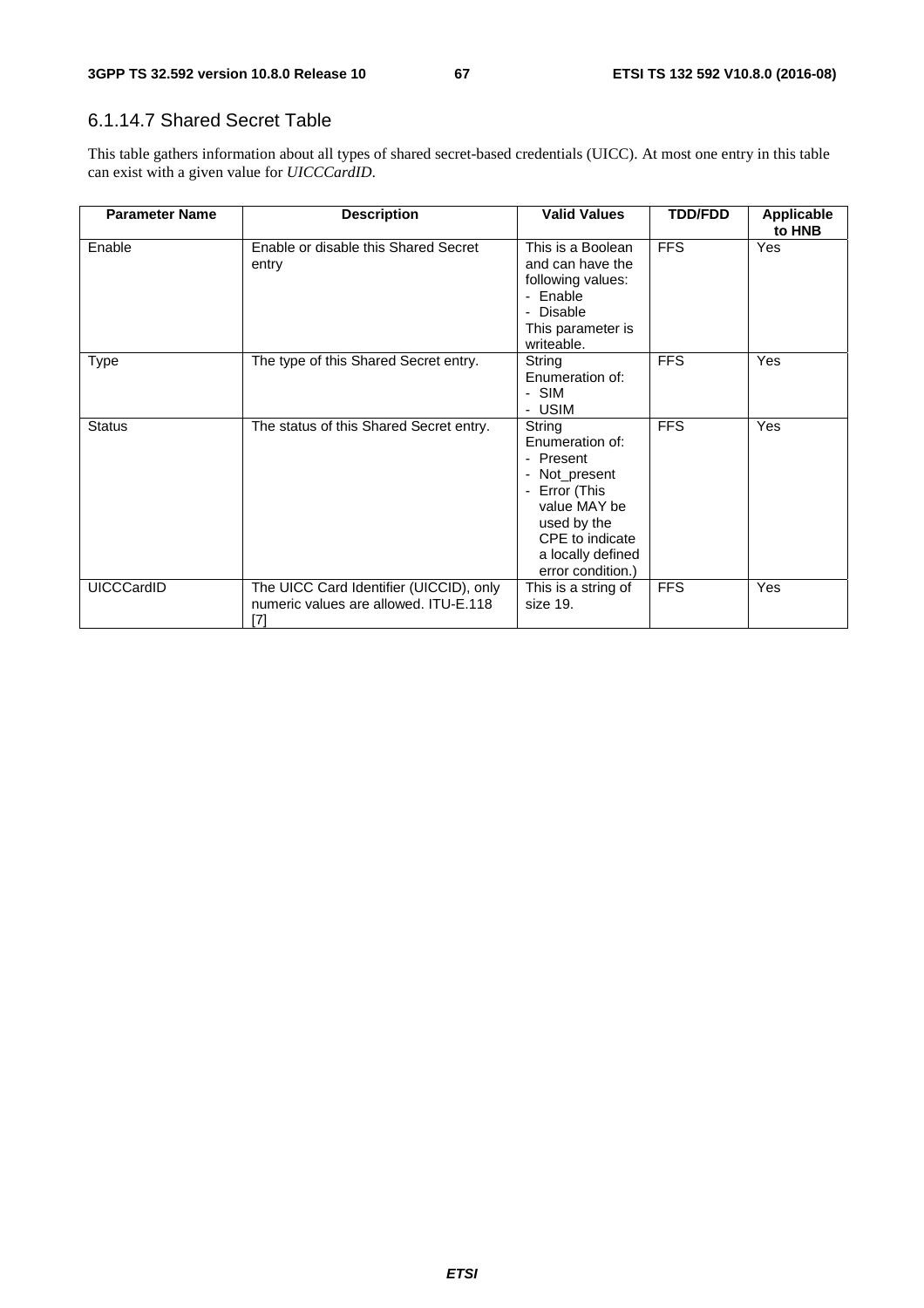## 6.1.14.8 Public Key Table

. This table gathers information about all types of public key-based credentials, such as X.509 certificates. (RFC 3280). At most one entry in this table can exist with a given value for *SerialNumber* 

| <b>Parameter Name</b> | <b>Description</b>                                                                                                                                                | <b>Valid Values</b>                                                                                                       | <b>TDD/FDD</b> | Applicable<br>to HNB |
|-----------------------|-------------------------------------------------------------------------------------------------------------------------------------------------------------------|---------------------------------------------------------------------------------------------------------------------------|----------------|----------------------|
| Enable                | Enables or disables this Public Key entry.                                                                                                                        | This is a Boolean<br>and can have the<br>following values:<br>Enable<br><b>Disable</b><br>This parameter is<br>writeable. | <b>FFS</b>     | Yes                  |
| LastModif             | The last modification time of this Public<br>Key entry.                                                                                                           | dateTime                                                                                                                  | <b>FFS</b>     | Yes                  |
| SerialNumber          | The Serial Number field in an X.509<br>certificate                                                                                                                | This field is a<br>string of size 64.                                                                                     | <b>FFS</b>     | Yes                  |
| <b>Issuer</b>         | The Issuer field in an X.509 certificate:<br>i.e. the Distinguished Name (DN) of the<br>entity who has signed the certificate.                                    | This field is a<br>string of size 256                                                                                     | <b>FFS</b>     | Yes                  |
| NotBefore             | The beginning of the certificate validity<br>period; i.e. the Not Before field in an<br>X.509 certificate.                                                        | dateTime                                                                                                                  | <b>FFS</b>     | Yes                  |
| NotAfter              | The end of the certificate validity period;<br>i.e., the Not After field in an X.509<br>certificate.                                                              | dateTime                                                                                                                  | <b>FFS</b>     | Yes                  |
| Subject               | The X.501 Distinguished Name (DN) of<br>the entity associated with the Public Key;<br>i.e., the Subject field in an X.509<br>certificate.                         | This field is a<br>string of size 256                                                                                     | <b>FFS</b>     | Yes                  |
| SubjectAlt            | Comma-separated list (maximum length<br>256) of strings. Each item is a DNS<br>Name.<br>The Subject Alternative Names extension<br>field in an X.509 certificate. | This field is a<br>string of size 256                                                                                     | <b>FFS</b>     | Yes                  |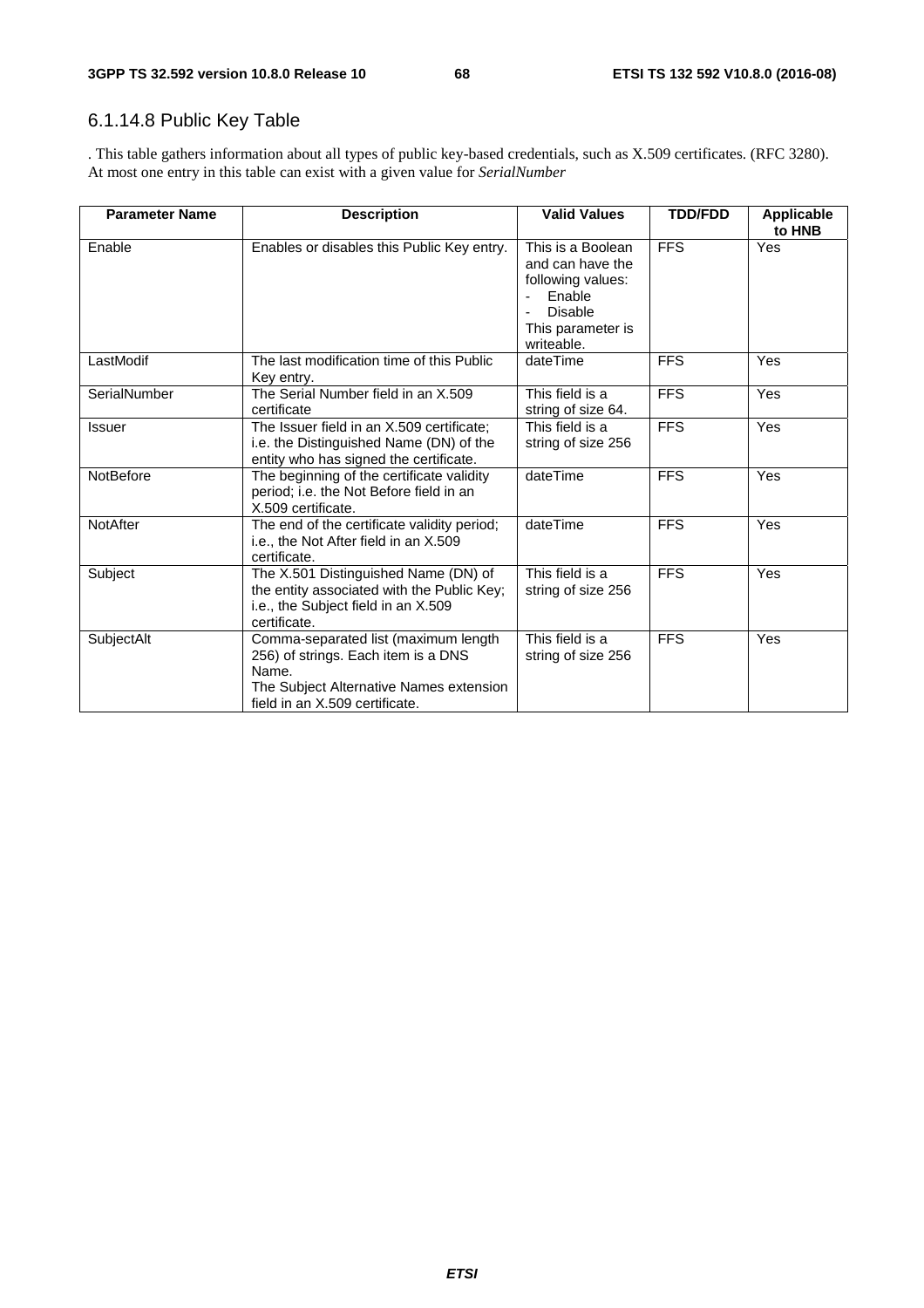## 6.1.14.9 Crypto Profile Table

This table gathers contains parameters relating to IKEv2 and IPsec crypto profiles, which are essentially a subset of the typical IPsec SPD. RFC 4301. At most one enabled entry in this table can exist with all the same values for *AuthMethod*, *IKEEncrypt*, *IKEPRF*, *IKEIntegrity*, *IKEDH*, *ESPEncrypt* and *ESPIntegrity*.

| <b>Parameter Name</b> | <b>Description</b>                                                                                                                                                                                                                                                     | <b>Valid Values</b>                                                                                                                                                                                                                                                                                                                                                                                                    | <b>TDD/FDD</b>   | Applicable<br>to HNB |
|-----------------------|------------------------------------------------------------------------------------------------------------------------------------------------------------------------------------------------------------------------------------------------------------------------|------------------------------------------------------------------------------------------------------------------------------------------------------------------------------------------------------------------------------------------------------------------------------------------------------------------------------------------------------------------------------------------------------------------------|------------------|----------------------|
| Enable                | Enables and disables this entry.                                                                                                                                                                                                                                       | This is a Boolean<br>and can have the<br>following values:<br>- Enable<br>- Disable<br>This parameter is<br>writeable.                                                                                                                                                                                                                                                                                                 | <b>FFS</b>       | Yes                  |
| AuthMethod            | Specifies the Security mechanism and<br>set of credentials used by the HeNB to<br>authenticate itself.<br>In order to configure the HeNB for both<br>HeNB and hosting-party authentication,<br>the object is populated with an enabled<br>instance of the Pkey object. | This is a String.<br>The value MUST<br>be the full path<br>name of a row in<br>the<br>.Transport.Securit<br>y.Pkey or<br>.Transport.Securit<br>y. Secret tables. If<br>the referenced<br>object is deleted,<br>the parameter<br>value MUST be<br>set to an empty<br>string.<br>If an empty string,<br>the HeNB<br>chooses the<br>authentication<br>method based on<br>local policy.<br>This parameter is<br>writeable. | $\overline{FFS}$ | Yes                  |
| MaxChildSA            | Controls the maximum number of child<br>Security Associations that can be<br>negotiated by a single IKE session.                                                                                                                                                       | Integer value [2,<br>4, 6, 8, 10<br>This parameter is<br>writeable.                                                                                                                                                                                                                                                                                                                                                    | <b>FFS</b>       | Yes                  |
| <b>IKEEncrypt</b>     | Comma-separated list of strings. IKEv2<br>encryption algorithm. RFC 4307                                                                                                                                                                                               | String<br>Each list item is<br>an enumeration<br>of:<br>- 3DES-CBC<br>- AES-CBC<br>This parameter is<br>writeable.                                                                                                                                                                                                                                                                                                     | <b>FFS</b>       | Yes                  |
| <b>IKEPRF</b>         | Comma-separated list of strings. IKEv<br>pseudo-random function. (RFC 4307)                                                                                                                                                                                            | String<br>Each list item is<br>an enumeration of<br>- HMAC-SHA1<br>- AES-XCBC-<br><b>PRF-128</b><br>This parameter is<br>writeable.                                                                                                                                                                                                                                                                                    | <b>FFS</b>       | Yes                  |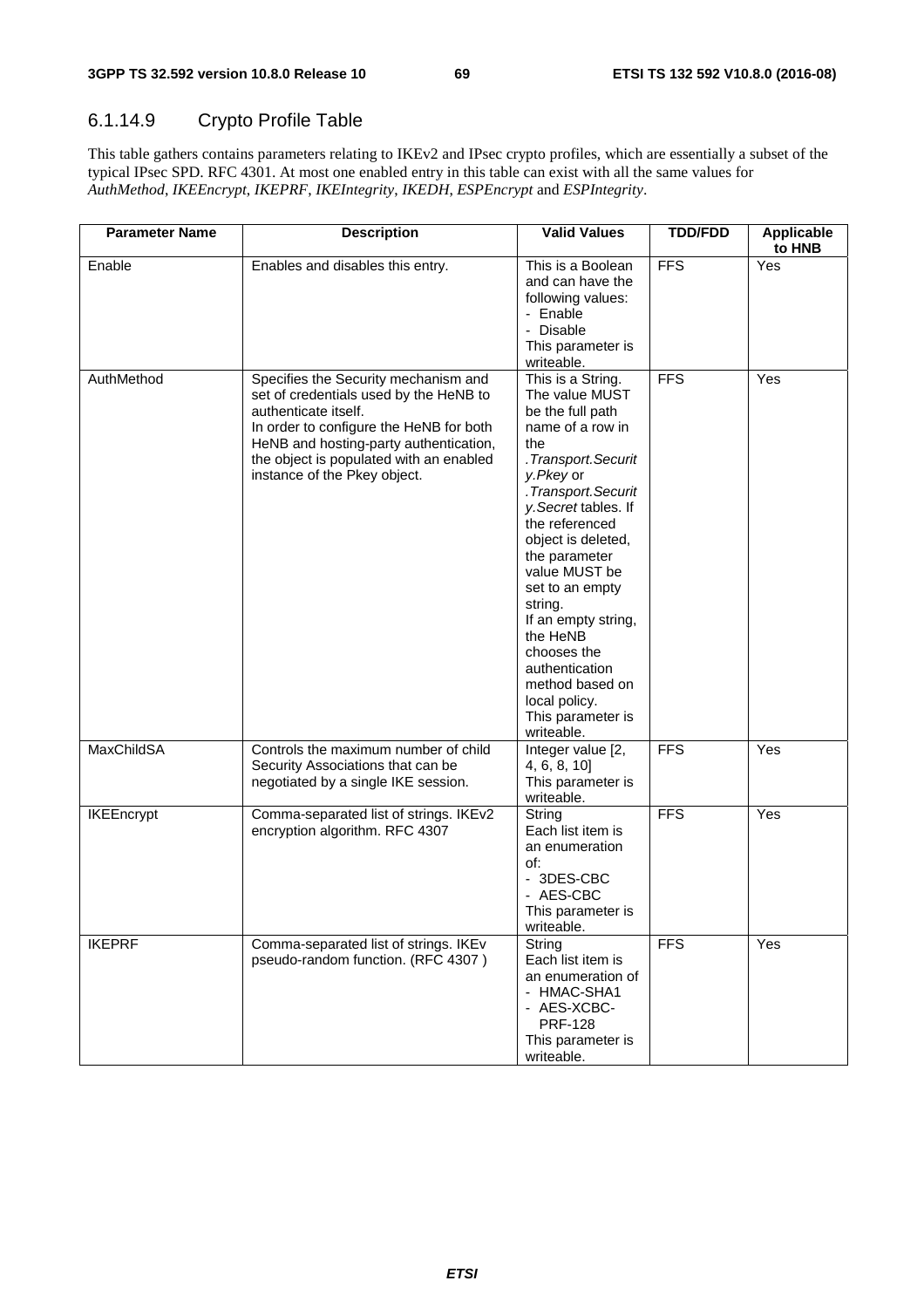| <b>Parameter Name</b>             | <b>Description</b>                                                         | <b>Valid Values</b>                                                                                                                                                              | <b>TDD/FDD</b>   | <b>Applicable</b><br>to HNB |
|-----------------------------------|----------------------------------------------------------------------------|----------------------------------------------------------------------------------------------------------------------------------------------------------------------------------|------------------|-----------------------------|
| <b>IKEIntegrity</b>               | Comma-separated list of strings. IKEv2<br>integrity function. RFC 4307     | String<br>Each list item is<br>an enumeration<br>of:                                                                                                                             | $\overline{FFS}$ | Yes                         |
|                                   |                                                                            | - HMAC-SHA1-<br>96<br>- AES-XCBC-<br>MAC-96                                                                                                                                      |                  |                             |
|                                   |                                                                            | This parameter is<br>writeable.                                                                                                                                                  |                  |                             |
| <b>IKEDH</b>                      | Comma-separated list of strings. IKEv2<br>pseudo-random function. RFC 4307 | String<br>Each list item is<br>an enumeration<br>of:<br>$-1024$<br>$-2048$<br>This parameter is                                                                                  | <b>FFS</b>       | Yes                         |
|                                   |                                                                            | writeable.                                                                                                                                                                       |                  |                             |
| ESPEncrypt                        | Comma-separated list of strings. IPsec<br>encryption algorithm. RFC 4307   | String<br>Each list item is<br>an enumeration<br>of:<br>3DES-CBC<br>$\blacksquare$<br>AES-CBC<br>$\blacksquare$<br>Null<br>$\blacksquare$<br>This parameter is<br>writeable.     | <b>FFS</b>       | Yes                         |
| <b>ESPIntegrity</b>               | Comma-separated list of strings. IPsec<br>integrity function. RFC 4307     | String<br>Each list item is<br>an enumeration<br>of:<br>HMAC-SHA1-<br>$\blacksquare$<br>96<br>AES-XCBC-<br>$\overline{\phantom{a}}$<br>MAC-96<br>This parameter is<br>writeable. | $\overline{FFS}$ | Yes                         |
| <b>IPsecWindowSize</b>            | The size of the Anti-Replay Window.                                        | Integer value<br>greater than or<br>equal to 0<br>If 0 Sequence<br>Number<br>Verification is<br>disabled.<br>This parameter is<br>writeable.                                     | <b>FFS</b>       | $\overline{Yes}$            |
| <b>IKERekeyLifetime</b>           | IKEv2 SA rekey timeout in seconds.                                         | Integer value<br>greater than or<br>equal to 0<br>This parameter is<br>writeable.                                                                                                | <b>FFS</b>       | Yes                         |
| <b>IPsecRekeyLifetimeByt</b><br>е | IPsec SA rekey timeout in Kilobytes.                                       | Integer value<br>greater than or<br>equal to 0<br>This parameter is<br>writeable.                                                                                                | <b>FFS</b>       | Yes                         |
| IPsecRekeyLifetimeTim<br>е        | IPsec SA rekey timeout in seconds.                                         | Integer value<br>greater than or<br>equal to 0<br>This parameter is<br>writeable.                                                                                                | <b>FFS</b>       | Yes                         |
| <b>DPDTimer</b>                   | DPD timeout in seconds.                                                    | Integer value<br>greater than or<br>equal to 0<br>This parameter is<br>writeable.                                                                                                | $\overline{FFS}$ | Yes                         |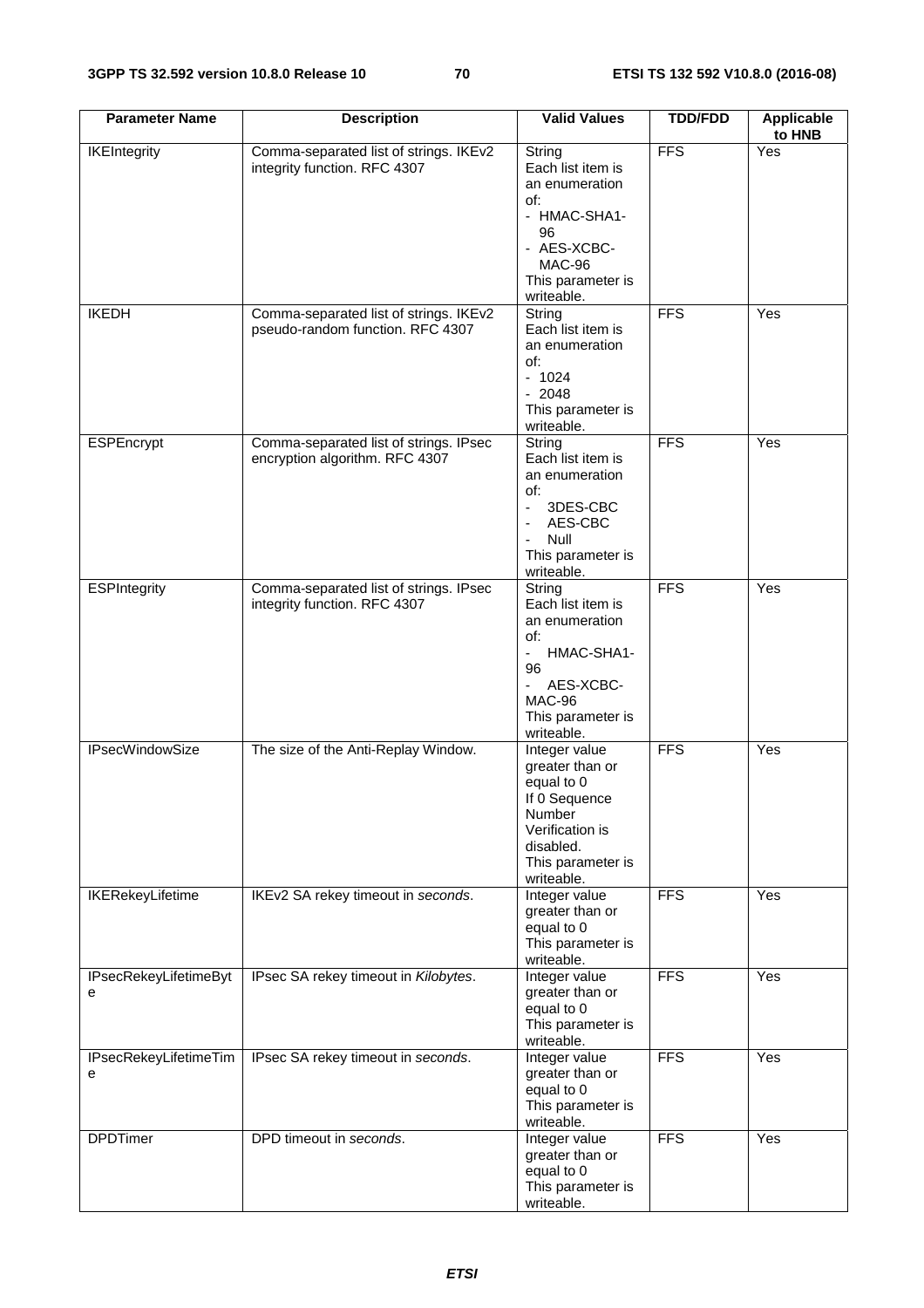| <b>Parameter Name</b> | <b>Description</b>                  | <b>Valid Values</b>                                                               | <b>TDD/FDD</b> | Applicable<br>to HNB |
|-----------------------|-------------------------------------|-----------------------------------------------------------------------------------|----------------|----------------------|
| NATTKeepaliveTimer    | NAT-T keepalive timeout in seconds. | Integer value<br>greater than or<br>equal to 0<br>This parameter is<br>writeable. | <b>FFS</b>     | Yes                  |

# 6.1.15 Neighbor List Parameters

This table contains parameters related to neighbor list definition for LTE and IRAT..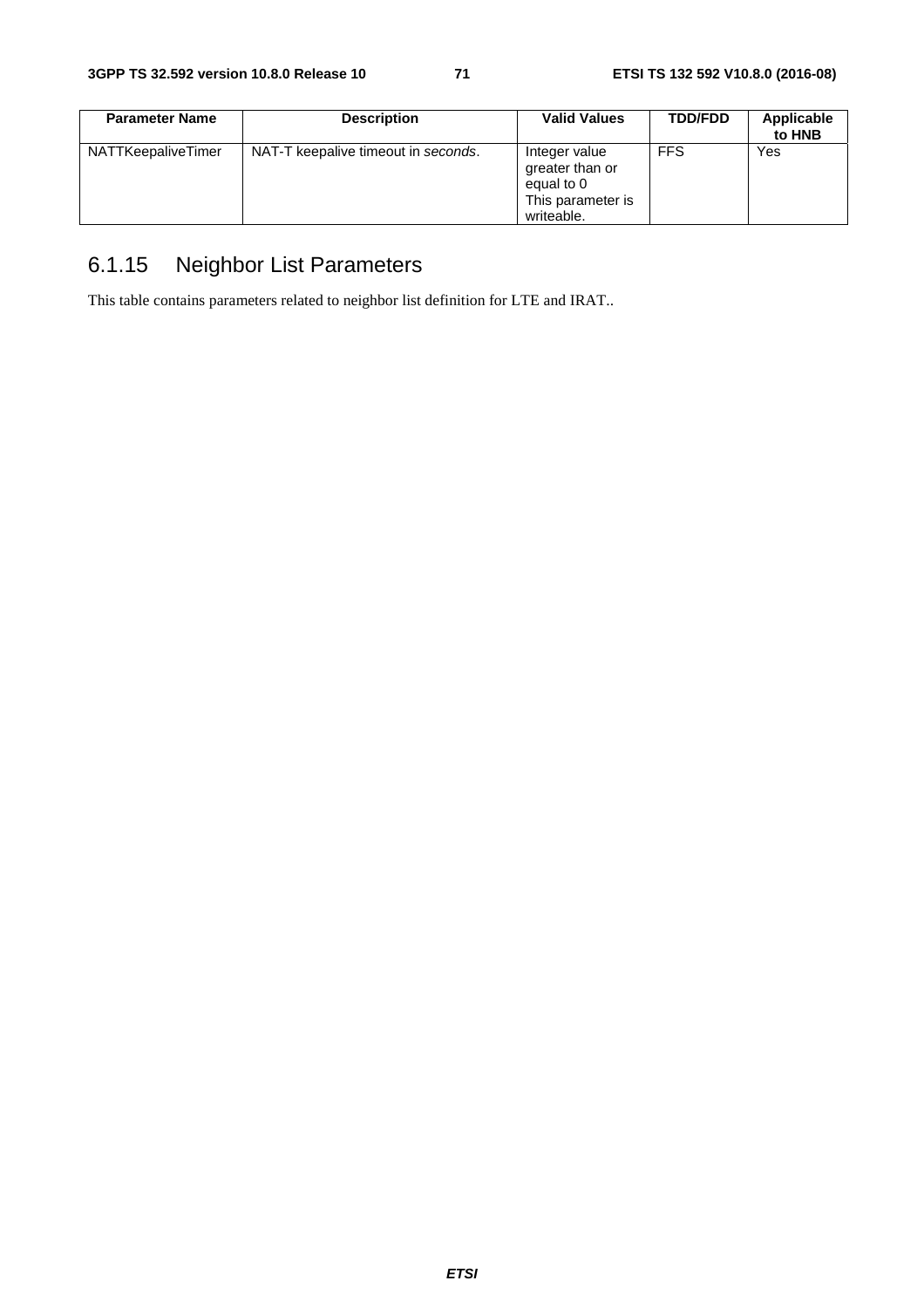## 6.1.15.1 LTE cell neighbor list

The table below contains LTE cell neighbour list.

| <b>Parameter Name</b>    | <b>Description</b>                                                                                                                                                                                                                                                                                                                                                                                                                                        | <b>Valid Values</b>                                                                                                                                                                                                                                         | <b>TDD/FDD</b> | <b>Applicable</b><br>to HNB |
|--------------------------|-----------------------------------------------------------------------------------------------------------------------------------------------------------------------------------------------------------------------------------------------------------------------------------------------------------------------------------------------------------------------------------------------------------------------------------------------------------|-------------------------------------------------------------------------------------------------------------------------------------------------------------------------------------------------------------------------------------------------------------|----------------|-----------------------------|
|                          | PLMN ID consists of Mobile Country<br>Code (MCC) and Mobile Network Code<br>(MNC) 3GPP-TS.23.003, 3GPP-<br>TS.24.008.<br>Mobile Country Code consists of three<br>digits and uniquely identifies the country<br>of domicile of the subscriber. Mobile<br>Network Code consists of two or three<br>digits and identifies the Home PLMN<br>within a country. For a 2-digit MNC the<br>total string length of PLMNID is 5.                                   |                                                                                                                                                                                                                                                             | <b>TDD/FDD</b> | <b>No</b>                   |
| <b>PLMNID</b>            | This parameter is writeable.                                                                                                                                                                                                                                                                                                                                                                                                                              | STRING (6)                                                                                                                                                                                                                                                  |                |                             |
|                          | Cell Identity. 3GPP-TS.36.331 Section<br>6.3.4. Combination of PLMNID and CID<br>constitutes the Cell Global ID (CGI).                                                                                                                                                                                                                                                                                                                                    | <b>INTEGER(02684</b>                                                                                                                                                                                                                                        | TDD/FDD        | <b>No</b>                   |
| CID                      | This parameter is writeable.                                                                                                                                                                                                                                                                                                                                                                                                                              | 35455)                                                                                                                                                                                                                                                      |                |                             |
| <b>EUTRACarrierARFCN</b> | Indicates the ARFCN of this carrier<br>frequency. Corresponds to parameter dl-<br>CarrierFreq in SIB5 in 3GPP-TS.36.331<br>Section 6.3.1, and parameter NDL in<br>3GPP TS 36.101 Section 5.7.3. If the<br>value of EUTRACarrierARFCN is the<br>same with the one currently being used<br>by the HeNB, then it implies that this<br>neighbor cell is an intra-frequency cell;<br>otherwise, it is an inter-frequency cell.<br>This parameter is writeable. | <b>INTEGER</b><br>(0.65535)                                                                                                                                                                                                                                 | <b>TDD/FDD</b> | No                          |
|                          | Physical cell ID, as specified in 3GPP-TS                                                                                                                                                                                                                                                                                                                                                                                                                 |                                                                                                                                                                                                                                                             | <b>TDD/FDD</b> | <b>No</b>                   |
| PhyCellID                | 36.211 Section 6.11.<br>This parameter is writeable.                                                                                                                                                                                                                                                                                                                                                                                                      | <b>INTEGER (0503)</b>                                                                                                                                                                                                                                       |                |                             |
| QOffset                  | Indicate a cell-specific offset applicable to<br>a specific neighboring cell. It is used for<br>evaluating the cell as a candidate for cell<br>re-selection in idle mode. Corresponds to<br>parameter <i>q-OffsetCell</i> broadcast in SIB4<br>for intra-frequency cells and in SIB5 for<br>inter-frequency cells, specified in 3GPP-<br>TS.36.331 section 6.3.1.<br>This parameter is writeable.                                                         | <b>ENUMERATED</b><br>${dB-24, dB-22}$<br>dB-20, dB-18, dB-<br>16, dB-14, dB-12,<br>dB-10, dB-8, dB-<br>6, dB-5, dB-4, dB-<br>3, dB-2, dB-1,<br>dB0, dB1, dB2,<br>dB3, dB4, dB5,<br>dB6, dB8, dB10,<br>dB12, dB14,<br>dB16, dB18,<br>dB20, dB22,<br>$dB24$ } | <b>TDD/FDD</b> | No                          |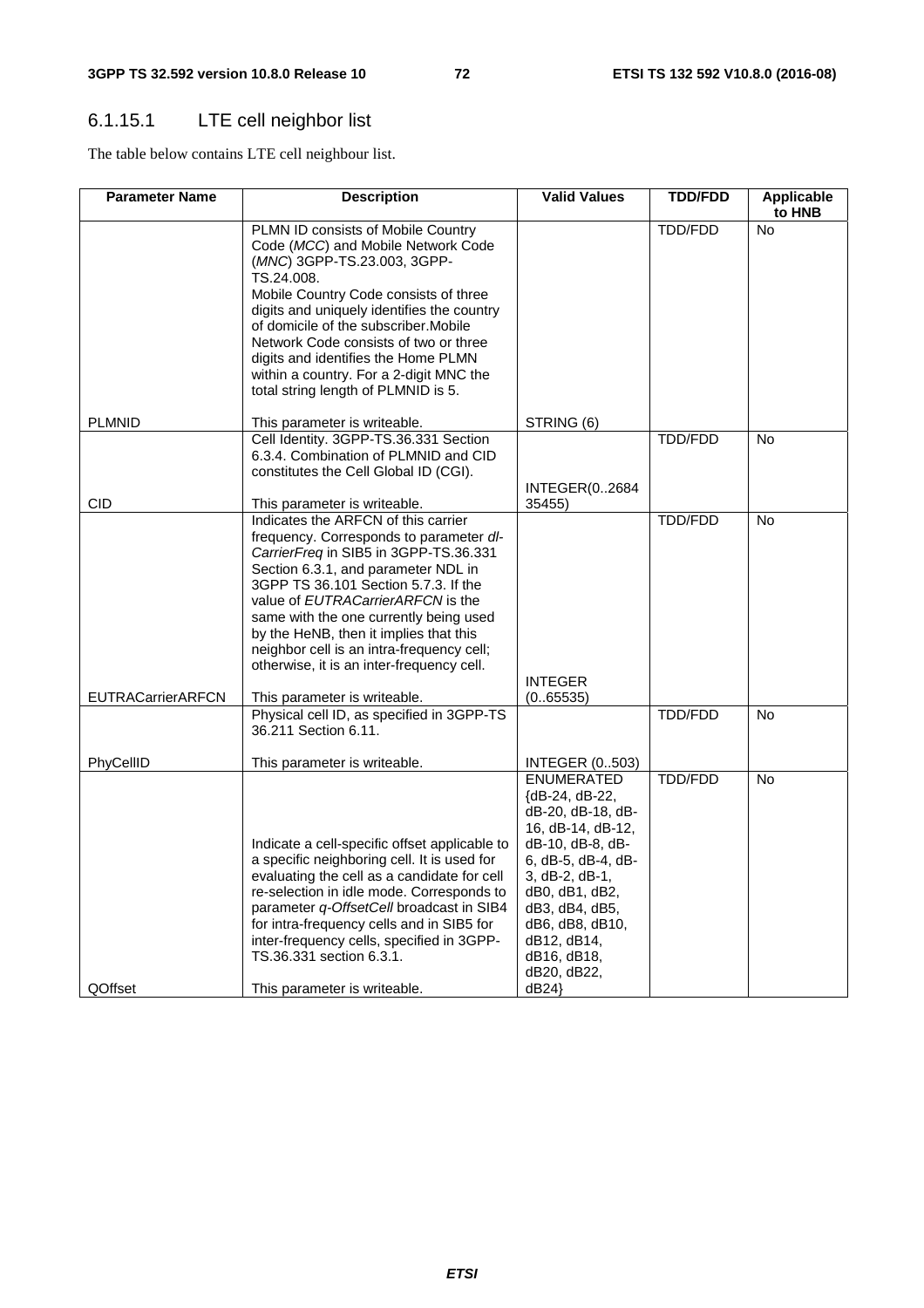| <b>Parameter Name</b> | <b>Description</b>                                                                                                                                                                                                                                                                                                                                                                                                           | <b>Valid Values</b>                                                                                                                                                                                                                            | <b>TDD/FDD</b> | Applicable<br>to HNB |
|-----------------------|------------------------------------------------------------------------------------------------------------------------------------------------------------------------------------------------------------------------------------------------------------------------------------------------------------------------------------------------------------------------------------------------------------------------------|------------------------------------------------------------------------------------------------------------------------------------------------------------------------------------------------------------------------------------------------|----------------|----------------------|
| <b>CIO</b>            | Cell individual offset applicable to a<br>specific neighboring cell. It is used for<br>evaluating triggering conditions for<br>measurement reporting in connected<br>mode. Specified by cellIndividualOffset in<br>MeasObjectEUTRA IE in 3GPP-<br>TS.36.331 Section 6.3.5.<br>This parameter is writeable.                                                                                                                   | ENUMERATED<br>{dB-24, dB-22,<br>dB-20, dB-18, dB-<br>16, dB-14, dB-12,<br>dB-10, dB-8, dB-<br>6, dB-5, dB-4, dB-<br>3, dB-2, dB-1,<br>dB0, dB1, dB2,<br>dB3, dB4, dB5,<br>dB6, dB8, dB10,<br>dB12, dB14,<br>dB16, dB18,<br>dB20, dB22,<br>dB24 | TDD/FDD        | <b>No</b>            |
| <b>RSTxPower</b>      | The downlink reference-signal transmit<br>power, specified in dBm. Defined as the<br>linear average over the power<br>contributions (in W) of all resource<br>elements that carry cell-specific<br>reference signals within the operating<br>system bandwidth. Corresponds to<br>parameter referenceSignalPower in SIB4<br>as a part of PDSCH-Config IE in 3GPP-<br>TS.36.331 Section 6.3.2.<br>This parameter is writeable. | <b>INTEGER(-6050)</b>                                                                                                                                                                                                                          | <b>TDD/FDD</b> | <b>No</b>            |
|                       | Indicates whether this neighbor cell is<br>allowed for UEs as handover target or<br>not. If true, handover is prohibited<br>towards this cell. If false, handover is<br>allowed toward this cell. This parameter<br>allows this cell to be prohibited as a<br>handover target, while still allowing this<br>cell to be included in the BCCH SIB4 or<br>5.                                                                    |                                                                                                                                                                                                                                                | <b>TDD/FDD</b> | <b>No</b>            |
| <b>Blacklisted</b>    | This parameter is writeable.                                                                                                                                                                                                                                                                                                                                                                                                 | <b>BOOLEAN</b>                                                                                                                                                                                                                                 |                |                      |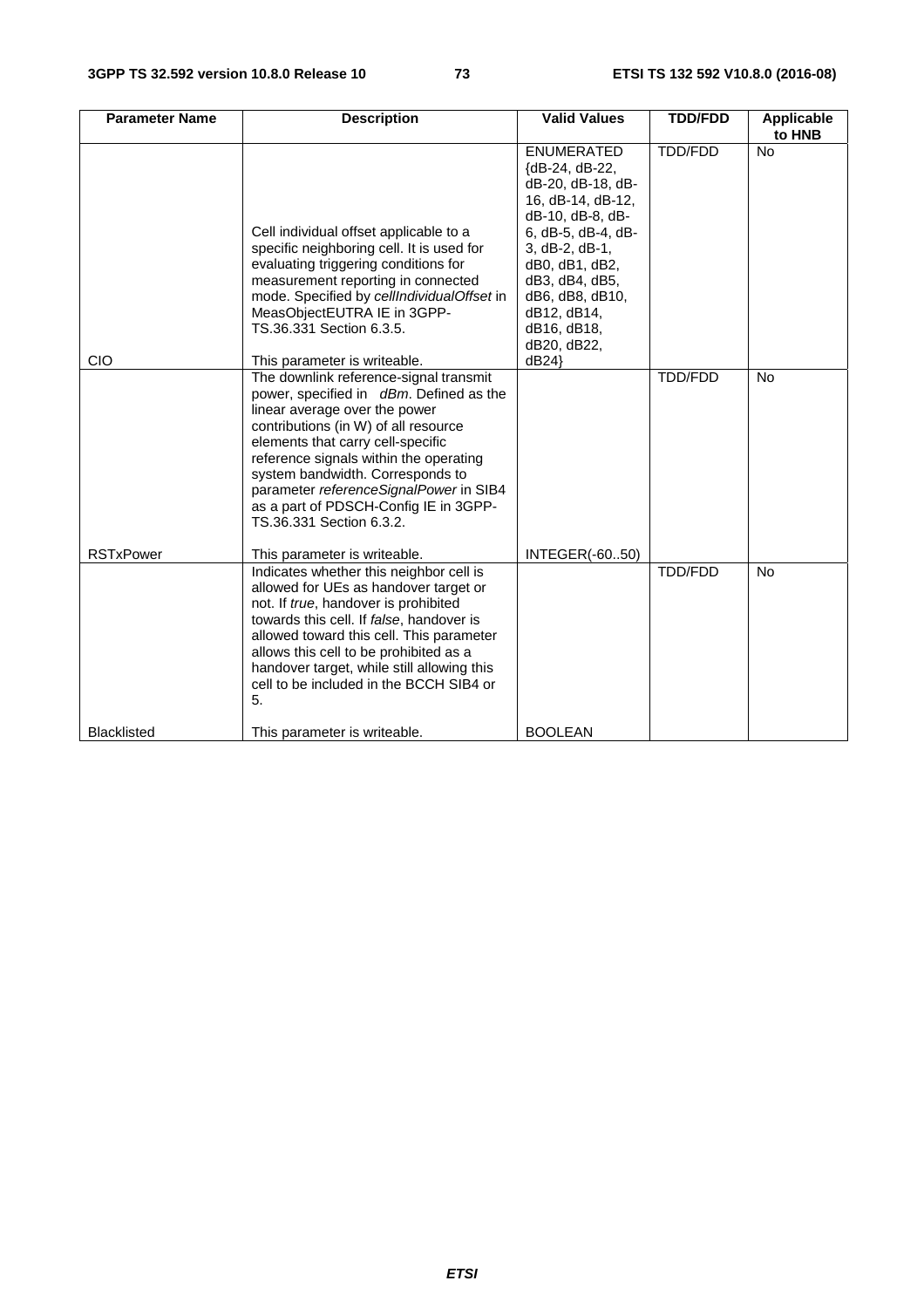## 6.1.15.2 Inter-RAT UMTS cell neighbor list

This table provides parameters for inter-RAT UMTS cell neighbour list.

| <b>Parameter Name</b> | <b>Description</b>                                                                                                                                                                                                                                                                                                                                                                                                                                                | <b>Valid Values</b>        | <b>TDD/FDD</b> | <b>Applicable</b><br>to HNB |
|-----------------------|-------------------------------------------------------------------------------------------------------------------------------------------------------------------------------------------------------------------------------------------------------------------------------------------------------------------------------------------------------------------------------------------------------------------------------------------------------------------|----------------------------|----------------|-----------------------------|
|                       | PLMN ID consists of Mobile Country<br>Code (MCC) and Mobile Network Code<br>(MNC) 3GPP-TS.23.003, 3GPP-<br>TS.24.008.<br>Mobile Country Code consists of three<br>digits and uniquely identifies the country<br>of domicile of the subscriber.<br>Mobile Network Code consists of two or                                                                                                                                                                          |                            | TDD/FDD        | <b>No</b>                   |
|                       | three digits and identifies the Home<br>PLMN within a country.<br>For a 2-digit MNC the total string length<br>of PLMNID is 5.                                                                                                                                                                                                                                                                                                                                    |                            |                |                             |
| <b>PLMNID</b>         | This parameter is writeable.                                                                                                                                                                                                                                                                                                                                                                                                                                      | STRING(6)                  |                |                             |
|                       | RNC-ID of an intra-freq neighbor cell. It<br>uniquely identifies an RNC within a<br>PLMN.<br>Normally, RNC-ID consists of 12 bits (i.e.<br>a range of [0:4095]). However, if the<br>value is larger than 4095, then Extended<br>RNC-ID (range of [4096:65535]) is used<br>in RANAP.<br>The RNC-ID and Extended RNC-ID are<br>combined into a single parameter here as<br>there is no explicit need to have them<br>separated.<br>3GPP-TS.25.413 Section 9.2.1.39. | INTEGER(06553              | TDD/FDD        | <b>No</b>                   |
| <b>RNCID</b>          | This parameter is writeable.                                                                                                                                                                                                                                                                                                                                                                                                                                      | 5)                         |                |                             |
|                       | Cell Identifier (C-id) that identifies a cell<br>within an RNS. This Cell Identifier<br>together with the controlling RNC (RNC-<br>ID) constitutes the UTRAN Cell ID (UC-<br>ID) and is used to identify a cell uniquely<br>within UTRAN, C-ID is either 12-bit or 16-<br>bit value. 3GPP-TS.25.401 clause 6.1.5<br>and 3GPP-TS 25.433 clause 9.2.1.9.                                                                                                            | <b>INTEGER(06553</b>       | TDD/FDD        | No                          |
| CID                   | This parameter is writeable.<br>Location Area Code (LAC). The<br>concatenation of PLMN ID (MCC+MNC)<br>and LAC uniquely identifies the Location<br>Area ID (LAI).<br>The hexadecimal values of 0000 and<br>FFFE are reserved.<br>3GPP-TS.23.003 Section 4.1 3GPP-<br>TS.25.413 clause 9.2.3.6.                                                                                                                                                                    | 5)<br><b>INTEGER(16553</b> | <b>TDD/FDD</b> | No                          |
| LAC                   | This parameter is writeable.                                                                                                                                                                                                                                                                                                                                                                                                                                      | 5)                         |                |                             |
|                       | Routing Area Code (RAC). The<br>concatenation of PLMN ID (MCC+MNC),<br>LAC, and RAC uniquely identifies the<br>Routing Area ID (RAI).<br>3GPP-TS.23.003 Section 4.2 3GPP-<br>TS.25.413 Section 9.2.3.7                                                                                                                                                                                                                                                            |                            | TDD/FDD        | <b>No</b>                   |
| <b>RAC</b>            | This parameter is writeable.                                                                                                                                                                                                                                                                                                                                                                                                                                      | <b>INTEGER(0255)</b>       |                |                             |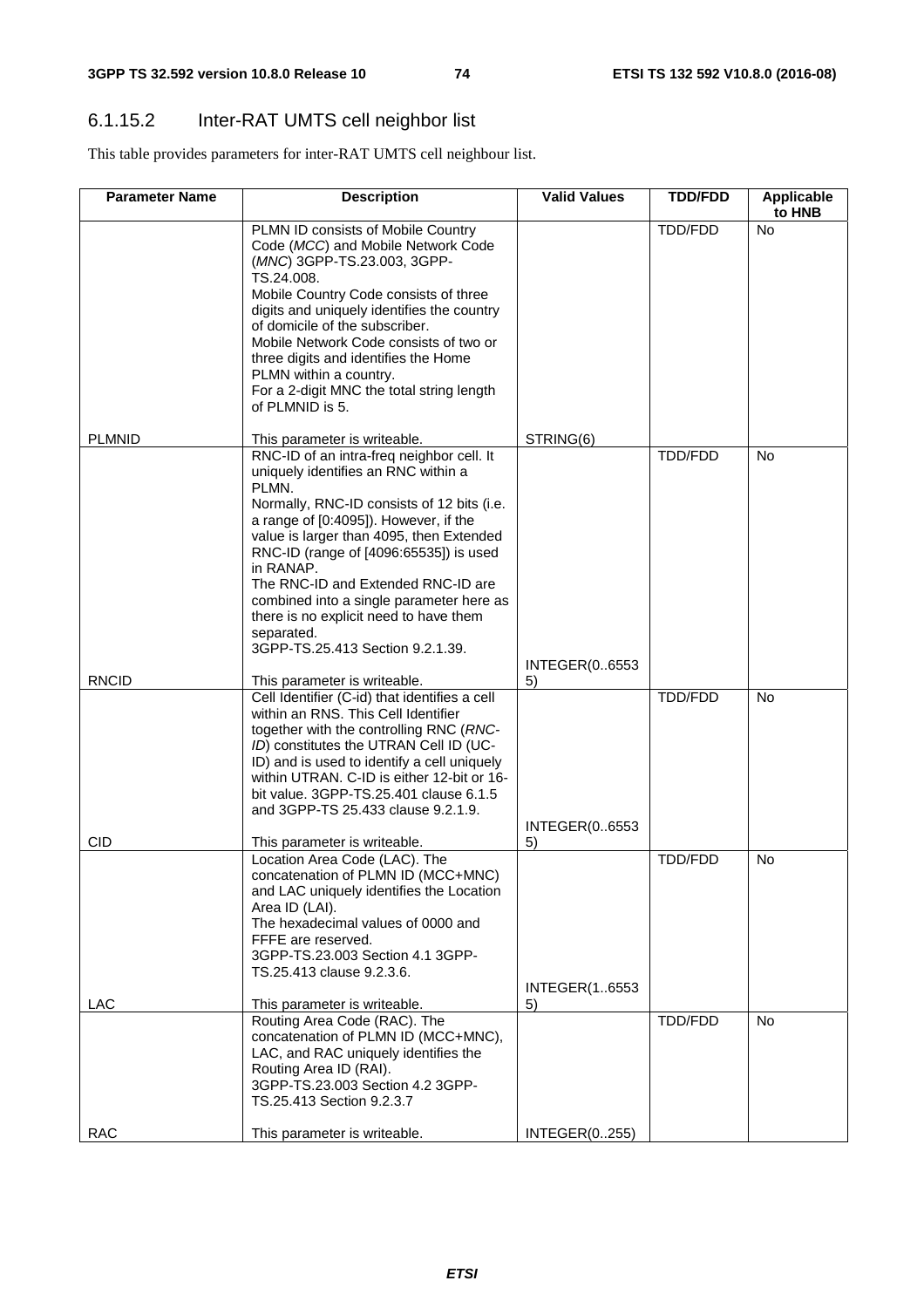| <b>Parameter Name</b>     | <b>Description</b>                                                | <b>Valid Values</b>  | <b>TDD/FDD</b> | Applicable<br>to HNB |
|---------------------------|-------------------------------------------------------------------|----------------------|----------------|----------------------|
|                           | UTRAN Registration Area (URA) 3GPP-                               |                      | <b>TDD/FDD</b> | <b>No</b>            |
|                           | TS.23.401.                                                        |                      |                |                      |
|                           | Indicates to the UE which URA it shall                            |                      |                |                      |
|                           | use in case of overlapping URAs.                                  |                      |                |                      |
|                           | 3GPP-TS.25.331 Section 10.3.2.6.                                  |                      |                |                      |
|                           |                                                                   | <b>INTEGER(16553</b> |                |                      |
| <b>URA</b>                | This parameter is writeable.                                      | 5)                   |                |                      |
|                           | The UL UTRA Absolute Radio Frequency                              |                      | <b>TDD/FDD</b> | <b>No</b>            |
|                           | Channel Number (UARFCN) in an FDD                                 |                      |                |                      |
|                           | mode cell. 3GPP-TS.25.433.                                        |                      |                |                      |
|                           |                                                                   | <b>INTEGER(01638</b> |                |                      |
| <b>UARFCNUL</b>           | This parameter is writeable.                                      | 3)                   |                |                      |
|                           | The DL UTRA Absolute Radio Frequency                              |                      | <b>TDD/FDD</b> | <b>No</b>            |
|                           | Channel Number (UARFCN) in an FDD                                 |                      |                |                      |
|                           | mode cell. 3GPP-TS.25.433.                                        |                      |                |                      |
|                           |                                                                   | <b>INTEGER(01638</b> |                |                      |
| <b>UARFCNDL</b>           | This parameter is writeable.                                      | 3)                   |                |                      |
|                           | Primary CPICH scrambling code.                                    |                      | <b>TDD/FDD</b> | <b>No</b>            |
| <b>PCPICHScramblingCo</b> |                                                                   |                      |                |                      |
| de                        | This parameter is writeable.                                      | INTEGR(0511)         |                |                      |
|                           | Primary CPICH Tx power in dBm.                                    |                      | <b>TDD/FDD</b> | <b>No</b>            |
|                           | Actual values of the power are -10.0 dBm                          |                      |                |                      |
|                           | to 50.0 dBm in steps of 0.1 dB. The value                         |                      |                |                      |
|                           | of PCPICHTxPower divided by 10 yields                             |                      |                |                      |
|                           | the actual value of the power.                                    |                      |                |                      |
|                           | 3GPP-TS.32.642 Section 6.3.11, 3GPP-<br>TS.25.433 Section 2.2.33. |                      |                |                      |
|                           |                                                                   | INTEGER(-            |                |                      |
| <b>PCPICHTxPower</b>      | This parameter is writeable.                                      | 100500               |                |                      |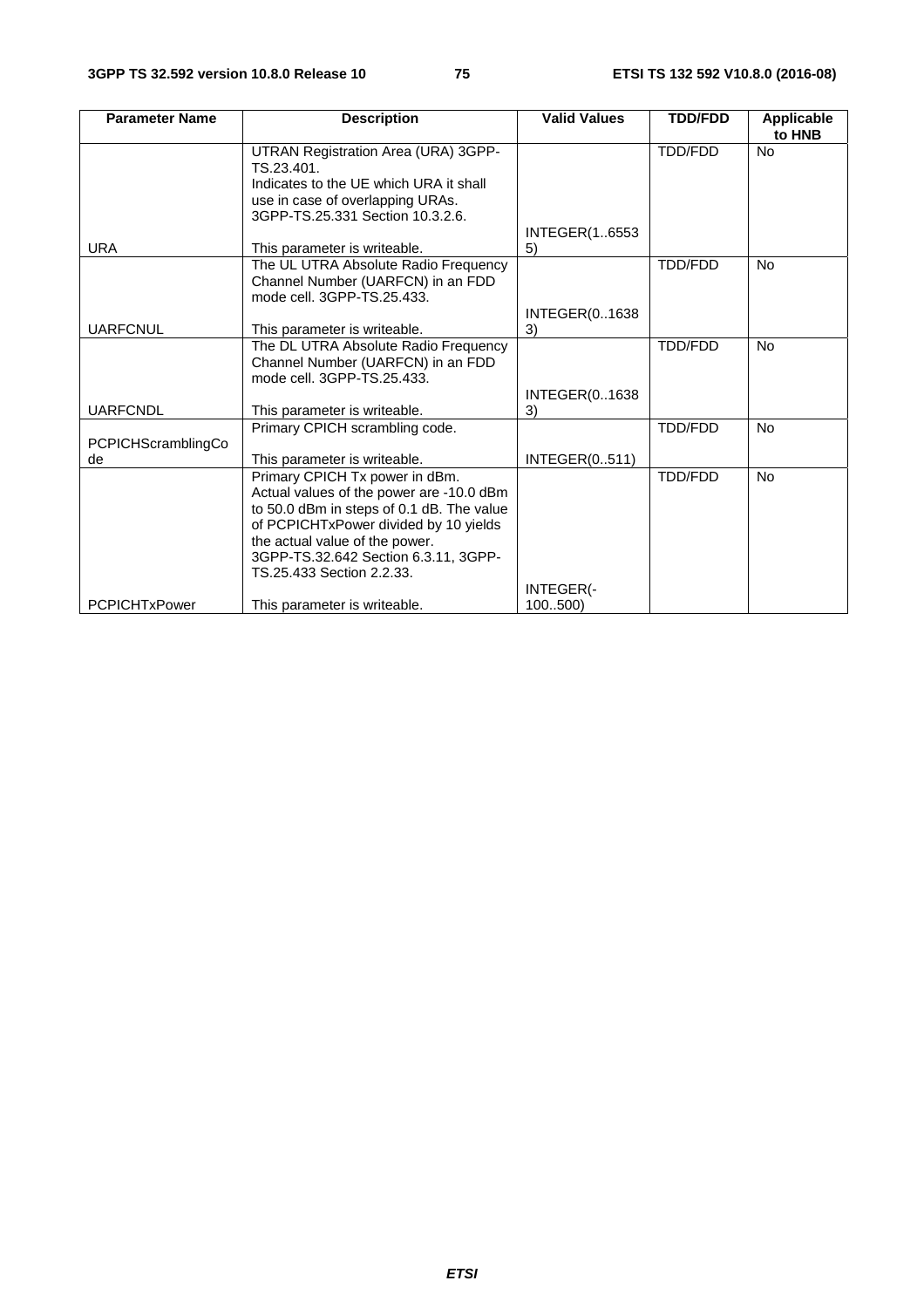## 6.1.15.3 Inter-RAT GSM cell neighbor list

This table defines parameters for inter-RAT GSM cell neighbor list.

| <b>Parameter Name</b> | <b>Description</b>                                                                                                                                                                                                                                                                                                                                                                                                         | <b>Valid Values</b>        | <b>TDD/FDD</b> | <b>Applicable</b><br>to HNB |
|-----------------------|----------------------------------------------------------------------------------------------------------------------------------------------------------------------------------------------------------------------------------------------------------------------------------------------------------------------------------------------------------------------------------------------------------------------------|----------------------------|----------------|-----------------------------|
|                       | PLMN ID consists of Mobile Country<br>Code (MCC) and Mobile Network Code<br>(MNC) 3GPP-TS.23.003, 3GPP-<br>TS.24.008.<br>Mobile Country Code consists of three<br>digits and uniquely identifies the country<br>of domicile of the subscriber.<br>Mobile Network Code consists of two or<br>three digits and identifies the Home<br>PLMN within a country.<br>For a 2-digit MNC the total string length<br>of PLMNID is 5. |                            | TDD/FDD        | <b>No</b>                   |
| <b>PLMNID</b>         | This parameter is writeable.                                                                                                                                                                                                                                                                                                                                                                                               | STRING(6)                  |                |                             |
| <b>LAC</b>            | Location Area Code (LAC). The<br>concatenation of PLMN ID (MCC+MNC)<br>and LAC uniquely identifies the Location<br>Area ID (LAI).<br>3GPP-TS.23.003 Section 4.1 3GPP-<br>TS.25.413 Section 9.2.3.6.<br>This parameter is writeable.                                                                                                                                                                                        | <b>INTEGER(06553</b><br>5) | TDD/FDD        | <b>No</b>                   |
| <b>BSIC</b>           | BSIC of the cell per 3GPP-TS.23.003,<br>consisting of:<br>Bit $7:6 - not used('00')$<br>Bit 5:3 - NCC (PLMN Color Code)<br>Bit 2:0 - BCC (BS color code)<br>For example, if NCC is 7 and BCC is 2<br>you would have 00111010 (binary) or<br>0x3A (hex), and the value of this<br>parameter would be 58.<br>This parameter is writeable.                                                                                    | <b>INTEGER(0255)</b>       | TDD/FDD        | <b>No</b>                   |
|                       | Cell ID of the cell per 3GPP-TS.23.003                                                                                                                                                                                                                                                                                                                                                                                     |                            | TDD/FDD        | <b>No</b>                   |
| СI                    | Section 4.3.1.<br>This parameter is writeable.                                                                                                                                                                                                                                                                                                                                                                             | INTEGER(06553<br>5)        |                |                             |
| BandIndicator         | Indicates how to interpret the BCCH<br><b>ARFCN.</b> Enumeration of:<br><b>GSM 850</b><br><b>GSM 900</b><br><b>DCS 1800</b><br>PCS 1900<br>This parameter is writeable.                                                                                                                                                                                                                                                    | <b>STRING</b>              | TDD/FDD        | <b>No</b>                   |
|                       | ARFCN of this cell.                                                                                                                                                                                                                                                                                                                                                                                                        |                            | <b>TDD/FDD</b> | No                          |
| <b>BCCHARFCN</b>      | This parameter is writeable.                                                                                                                                                                                                                                                                                                                                                                                               | <b>INTEGER(01023</b>       |                |                             |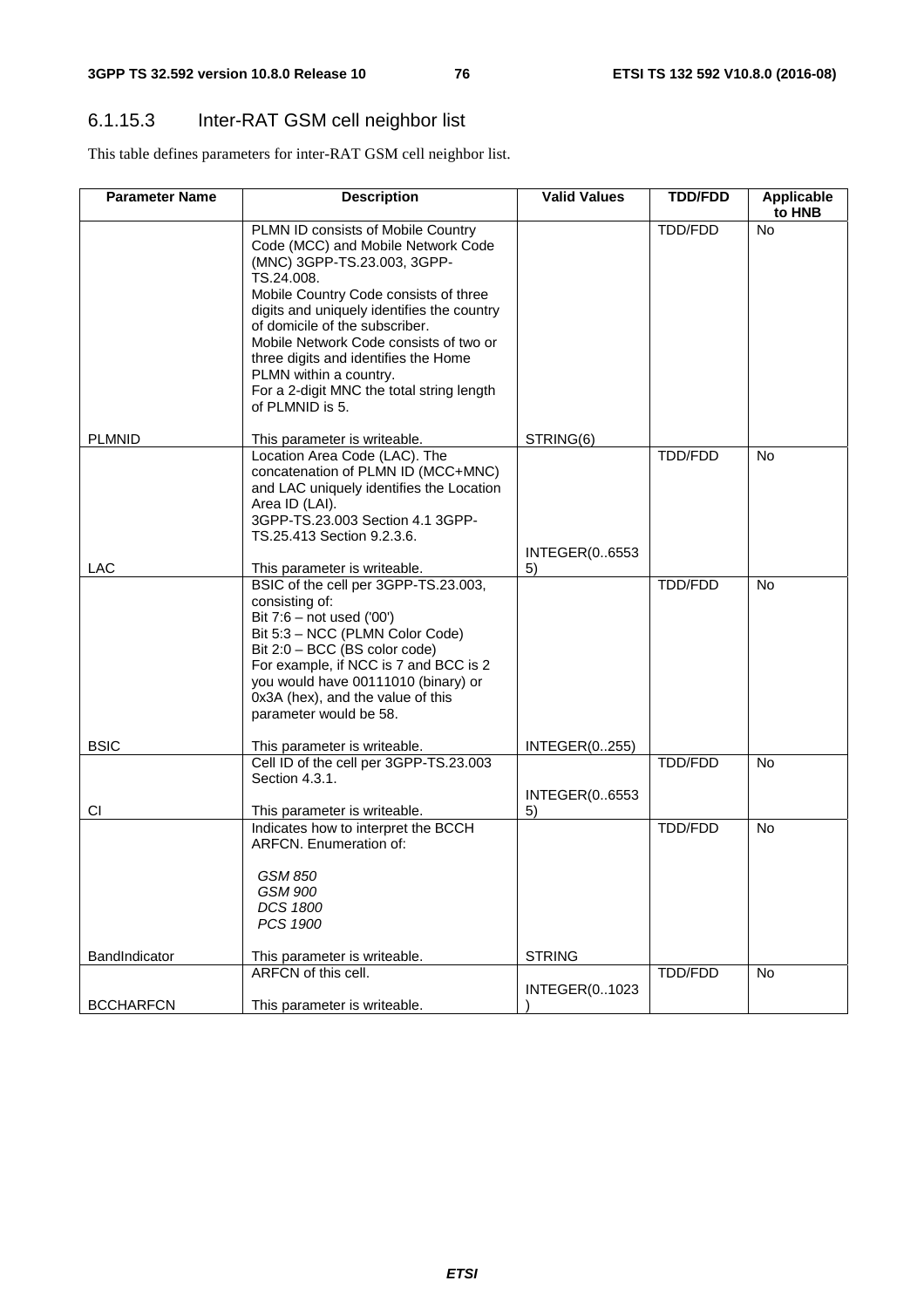#### 6.1.15.4 Inter-RAT CDMA2000 cell neighbor list

This table defines parameters for inter-RAT CDMA2000 cell neighbor list.

| <b>Parameter Name</b> | <b>Description</b>                                                                                                                                                                                                                                                                                                                                                                                                                                                                                                                                                                                  | <b>Valid Values</b>                                                                                                                                                                                                                                                             | <b>TDD/FDD</b> | Applicable<br>to HNB |
|-----------------------|-----------------------------------------------------------------------------------------------------------------------------------------------------------------------------------------------------------------------------------------------------------------------------------------------------------------------------------------------------------------------------------------------------------------------------------------------------------------------------------------------------------------------------------------------------------------------------------------------------|---------------------------------------------------------------------------------------------------------------------------------------------------------------------------------------------------------------------------------------------------------------------------------|----------------|----------------------|
| <b>BandClass</b>      | Defines the CDMA2000 band in which<br>the CDMA2000 carrier frequency can be<br>found, specified in bandclass number.<br>BandClass is defined in 3GPP2<br>C.S0057-B Table 1.5-1. Corresponds to<br>parameter bandClass specified in SIB8 in<br>3GPP-TS 36.331 Section 6.3.1.<br>This parameter is writeable.                                                                                                                                                                                                                                                                                         | ENUMERATED<br>{bc0, bc1, bc2,<br>bc3, bc4, bc5,<br>bc6, bc7, bc8,<br>bc9, bc10, bc11,<br>bc12, bc13, bc14,<br>bc15, bc16, bc17,<br>spare14, spare13,<br>spare12, spare11,<br>spare10, spare9,<br>spare8, spare7,<br>spare6, spare5,<br>spare4, spare3,<br>spare2, spare1,<br>…} | TDD/FDD        | <b>No</b>            |
|                       | Defines the CDMA2000 carrier frequency<br>within a CDMA2000 band, as specified<br>by ARFCN-ValueCDMA2000 in SIB8 in<br>3GPP-TS 36.331 Section 6.3.1.                                                                                                                                                                                                                                                                                                                                                                                                                                                | <b>INTEGER</b>                                                                                                                                                                                                                                                                  | TDD/FDD        | <b>No</b>            |
| <b>ARFCN</b>          | This parameter is writeable.                                                                                                                                                                                                                                                                                                                                                                                                                                                                                                                                                                        | (02047)                                                                                                                                                                                                                                                                         |                |                      |
|                       | Defines the PNoffset that represents the<br>"Physical cell identity" in CDMA2000<br>system, as specified by<br>PhysCellIdCDMA2000 in SIB8 in 3GPP-<br>TS 36.331 Section 6.3.1.                                                                                                                                                                                                                                                                                                                                                                                                                      |                                                                                                                                                                                                                                                                                 | TDD/FDD        | <b>No</b>            |
| PNoffset              | This parameter is writeable.                                                                                                                                                                                                                                                                                                                                                                                                                                                                                                                                                                        | <b>INTEGER (0511)</b>                                                                                                                                                                                                                                                           |                |                      |
| Type                  | Indicates the type of the cell. This<br>parameter determines the length of the<br>CID parameter. Enumeration of:<br>1xRTT<br><b>HRPD</b><br>This parameter is writeable.                                                                                                                                                                                                                                                                                                                                                                                                                            | ENUMERATED{1<br>xRTT, HRPD}                                                                                                                                                                                                                                                     | TDD/FDD        | <b>No</b>            |
| <b>CID</b>            | Defines the global cell identity of the cell.<br>For a 1xRTT cell, the cell identity is a<br>binary string 47 bits long. For a HRPD<br>cell, the cell identity is a binary string 128<br>bits long. The value of CID parameter is<br>interpreted as 128-bit long unsigned<br>integer. If Type is 1xRTT, the first 47 bits<br>(6 octet) is used and the rest of this CID<br>parameter MUST be ignored by the CPE.<br>If Type is HRPD, the entire 16 octet is<br>used as CID. Corresponds to IE<br>CellGlobalIdCDMA2000 specified in<br>3GPP-TS.36.331 section 6.3.4.<br>This parameter is writeable. | STRING(16)                                                                                                                                                                                                                                                                      | TDD/FDD        | No                   |

## 6.1.16 LTE REM parameters

Table 1 and 2 below show the proposed REM object for LTE EUTRAN cell(s) detected, covering both intra-freq and inter-freq cells detected (SIB4 and SIB5 in RRC [34]).

Table 3 in Clause 6.1.16.3 shows parameters for the purpose of carrier frequency measurement at HeNB. HeNB may measure the specific frequency range to identify the signal quality in which the HeNB service is to be deployed. This range may or may not be associated with any particular LTE cells that may be detected by the HeNB.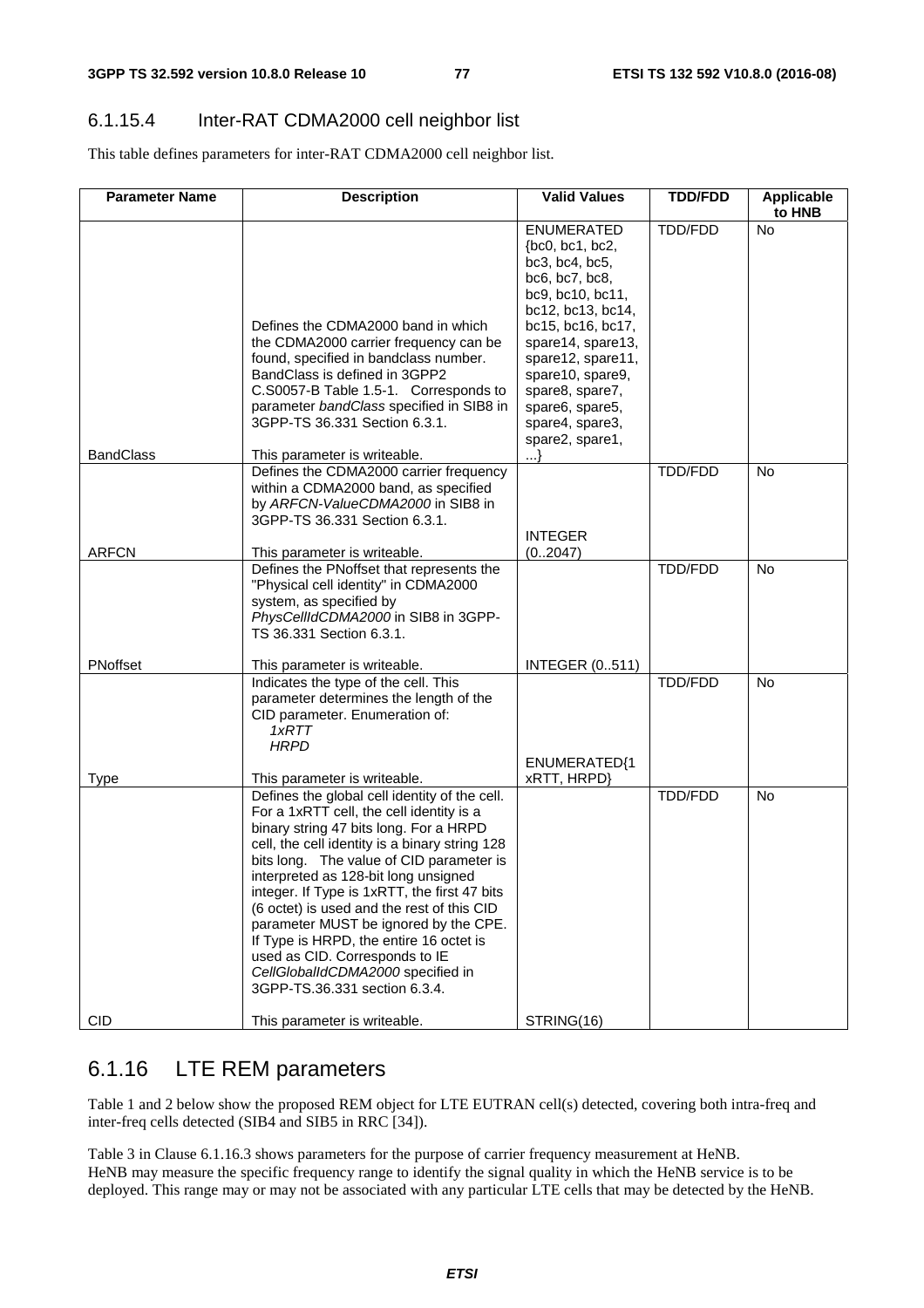## 6.1.16.1 LTE RF parameters

| <b>Parameter Name</b>    | <b>Description</b>                                                                                                                                                                                                                                                                                                                                                                                                                            | <b>Valid Values</b>                      | <b>TDD/FDD</b> | <b>Applicable</b><br>to HNB |
|--------------------------|-----------------------------------------------------------------------------------------------------------------------------------------------------------------------------------------------------------------------------------------------------------------------------------------------------------------------------------------------------------------------------------------------------------------------------------------------|------------------------------------------|----------------|-----------------------------|
|                          | Indicates the ARFCN of this carrier<br>frequency. Corresponds to parameter dl-<br>CarrierFreq in SIB5 in 3GPP-TS.36.331<br>Section 6.3.1, and parameter $N_{DL}$ in                                                                                                                                                                                                                                                                           |                                          | TDD/FDD        | <b>No</b>                   |
| <b>EUTRACarrierARFCN</b> | 3GPP TS 36.101 Section 5.7.3.<br>This parameter is not writeable.                                                                                                                                                                                                                                                                                                                                                                             | <b>INTEGER</b><br>(0.65535)              |                |                             |
|                          | Physical cell ID of the detected EUTRAN<br>cell, as specified in 3GPP-TS.36.101<br>Section 5.6.                                                                                                                                                                                                                                                                                                                                               |                                          | TDD/FDD        | No                          |
| PhyCellID                | This parameter is not writeable.                                                                                                                                                                                                                                                                                                                                                                                                              | <b>INTEGER (0503)</b>                    |                |                             |
| <b>RSRP</b>              | Received RSRP level of the detected<br>EUTRA cell, specified in dBm, as<br>specified in 3GPP-TS.36.214 Section<br>5.1.1. The reporting range is specified in<br>3GPP-TS.36.133 Section 9.1.4.<br>This parameter is not writeable.                                                                                                                                                                                                             | <b>INTEGER (-140-</b><br>44)             | TDD/FDD        | <b>No</b>                   |
| <b>RSRQ</b>              | Received RSRQ level of the detected<br>EUTRA cell, specified in dB, as specified<br>in 3GPP-TS.36.214 Section 5.1.3.<br>Actual measured values range between -<br>24.0 and 0.0 in steps of 0.5. The<br>value of RSRP parameter divided by 2<br>yields the actual measured value. Only<br>values in multiple of 5 are valid.<br>This parameter is not writeable.                                                                               | <b>INTEGER (-480)</b>                    | TDD/FDD        | <b>No</b>                   |
| <b>RSSI</b>              | <b>E-UTRA Carrier Received Signal</b><br>Strength Indicator (RSSI), comprises the<br>linear average of the total received power<br>(in [W]) observed only in OFDM symbols<br>containing reference symbols for antenna<br>port 0, in the measurement bandwidth,<br>over N number of resource blocks by the<br>UE from all sources, including co-channel<br>serving and non-serving cells, adjacent<br>channel interference, thermal noise etc. | <b>INTEGER (-</b><br>110dBm  -<br>19dBm) | TDD/FDD        | <b>No</b>                   |

## **Table 1: LTE RF paramaters**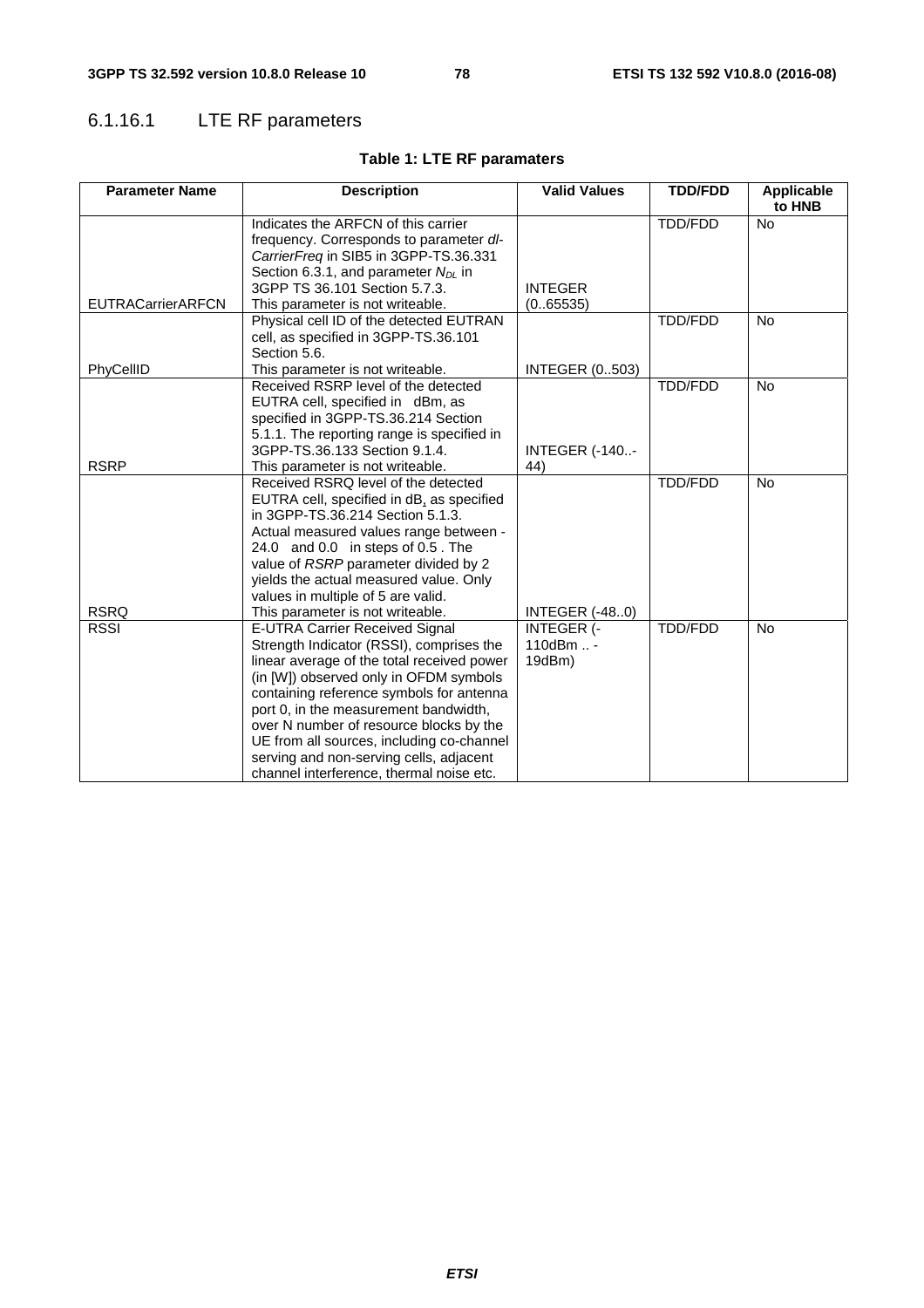## 6.1.16.2 LTE BCCH parameters

## **Table 2: LTE BCCH paramaters**

| <b>Parameter Name</b> | <b>Description</b>                                                              | <b>Valid Values</b>        | <b>TDD/FDD</b> | <b>Applicable</b><br>to HNB |
|-----------------------|---------------------------------------------------------------------------------|----------------------------|----------------|-----------------------------|
|                       | Downlink transmission bandwidth,                                                |                            | TDD/FDD        | No                          |
|                       | specified in number of resource blocks.                                         |                            |                |                             |
|                       | Corresponds to parameter dl_Bandwidth<br>in Master Information Block in 3GPP-   |                            |                |                             |
|                       | TS.36.331 Section 6.2.2. and to                                                 |                            |                |                             |
|                       | parameter N <sub>RB</sub> in 3GPP-TS.36.101 Table                               | <b>ENUMERATED</b>          |                |                             |
|                       | $5.6 - 1.$                                                                      | $\{n6, n15, n25,$          |                |                             |
| <b>DLBandwidth</b>    | This parameter is not writeable.                                                | n50, n75, n100}            |                |                             |
|                       | Uplink transmission bandwidth, specified                                        |                            | TDD/FDD        | <b>No</b>                   |
|                       | in number of resource blocks.<br>Corresponds to parameter ul_Bandwidth          |                            |                |                             |
|                       | in SIB2 in 3GPP-TS.36.331 Section                                               |                            |                |                             |
|                       | 6.3.1. and to parameter $N_{RB}$ in 3GPP-                                       | <b>ENUMERATED</b>          |                |                             |
|                       | TS.36.101 Table 5.6-1.                                                          | {n6, n15, n25,             |                |                             |
| ULBandwidth           | This parameter is not writeable.                                                | n50, n75, n100}            |                |                             |
|                       | The downlink reference-signal transmit                                          |                            | TDD/FDD        | No                          |
|                       | power, specified in dBm. Defined as the<br>linear average over the power        |                            |                |                             |
|                       | contributions (in W) of all resource                                            |                            |                |                             |
|                       | elements that carry cell-specific                                               |                            |                |                             |
|                       | reference signals within the operating                                          |                            |                |                             |
|                       | system bandwidth. Corresponds to                                                |                            |                |                             |
|                       | parameter referenceSignalPower in SIB4                                          |                            |                |                             |
|                       | as a part of PDSCH-Config IE in 3GPP-                                           |                            |                |                             |
| <b>RSTxPower</b>      | TS.36.331 Section 6.3.2.<br>This parameter is not writeable.                    | <b>INTEGER (-</b><br>6050) |                |                             |
|                       | Comma-separated list of strings. Each                                           |                            | <b>TDD/FDD</b> | <b>No</b>                   |
|                       | item is a PLMN ID. Corresponds to plmn-                                         |                            |                |                             |
|                       | IdentityList as specified in SIB1 in 3GPP-                                      |                            |                |                             |
|                       | TS.36.331 Section 6.2.2. In case there is                                       |                            |                |                             |
|                       | more than one entry in the list, the first                                      |                            |                |                             |
|                       | listed PLMN-Identity is the primary<br>PLMN.                                    |                            |                |                             |
| PLMNIdentityList      | This parameter is not writeable.                                                | <b>STRING</b>              |                |                             |
|                       | Tracking Area Code that is common for                                           |                            | TDD/FDD        | <b>No</b>                   |
|                       | all the PLMNs listed. Corresponds to                                            |                            |                |                             |
|                       | trackingAreaCode as specified in SIB1 in                                        |                            |                |                             |
|                       | 3GPP-TS.36.331 Section 6.2.2.                                                   | <b>BIT STRING</b>          |                |                             |
| <b>TAC</b>            | This parameter is not writeable.<br>Defines the cell identify, defines as a 28- | (SIZE (16))                | <b>TDD/FDD</b> | <b>No</b>                   |
|                       | bit binary number. Corresponds to                                               |                            |                |                             |
|                       | cellIdentity as specified in SIB1 in 3GPP-                                      |                            |                |                             |
|                       | TS.36.331 Section 6.2.2 and Section                                             |                            |                |                             |
|                       | 6.3.4.                                                                          | <b>BIT STRING</b>          |                |                             |
| CellID                | This parameter is not writeable.                                                | (SIZE (28))                |                |                             |
|                       | Indicates whether the cell is barred or<br>not.                                 |                            | TDD/FDD        | <b>No</b>                   |
|                       | If true, the cell is barred.                                                    |                            |                |                             |
|                       | If false, the cell is not barred.                                               |                            |                |                             |
|                       | Corresponds to cellBarred as specified in                                       |                            |                |                             |
|                       | SIB1 in 3GPP-TS.36.331 Section 6.2.2                                            | <b>ENUMERATED</b>          |                |                             |
|                       | and 3GPP-TS.36.304.                                                             | {barred,                   |                |                             |
| CellBarred            | This parameter is not writeable.<br>Indicates whether CSG is used in this cell  | notBarred}                 | TDD/FDD        | <b>No</b>                   |
|                       | If true, the UE is only allowed to<br>or not.                                   |                            |                |                             |
|                       | access the cell if the CSG identity                                             |                            |                |                             |
|                       | matches an entry in the allowed CSG list                                        |                            |                |                             |
|                       | that the UE has stored. Corresponds to                                          |                            |                |                             |
|                       | csg-Indication as specified in SIB1 in                                          |                            |                |                             |
|                       | 3GPP-TS.36.331 Section 6.2.2.                                                   |                            |                |                             |
| <b>CSGIndication</b>  | This parameter is not writeable.                                                | <b>BOOLEAN</b>             |                |                             |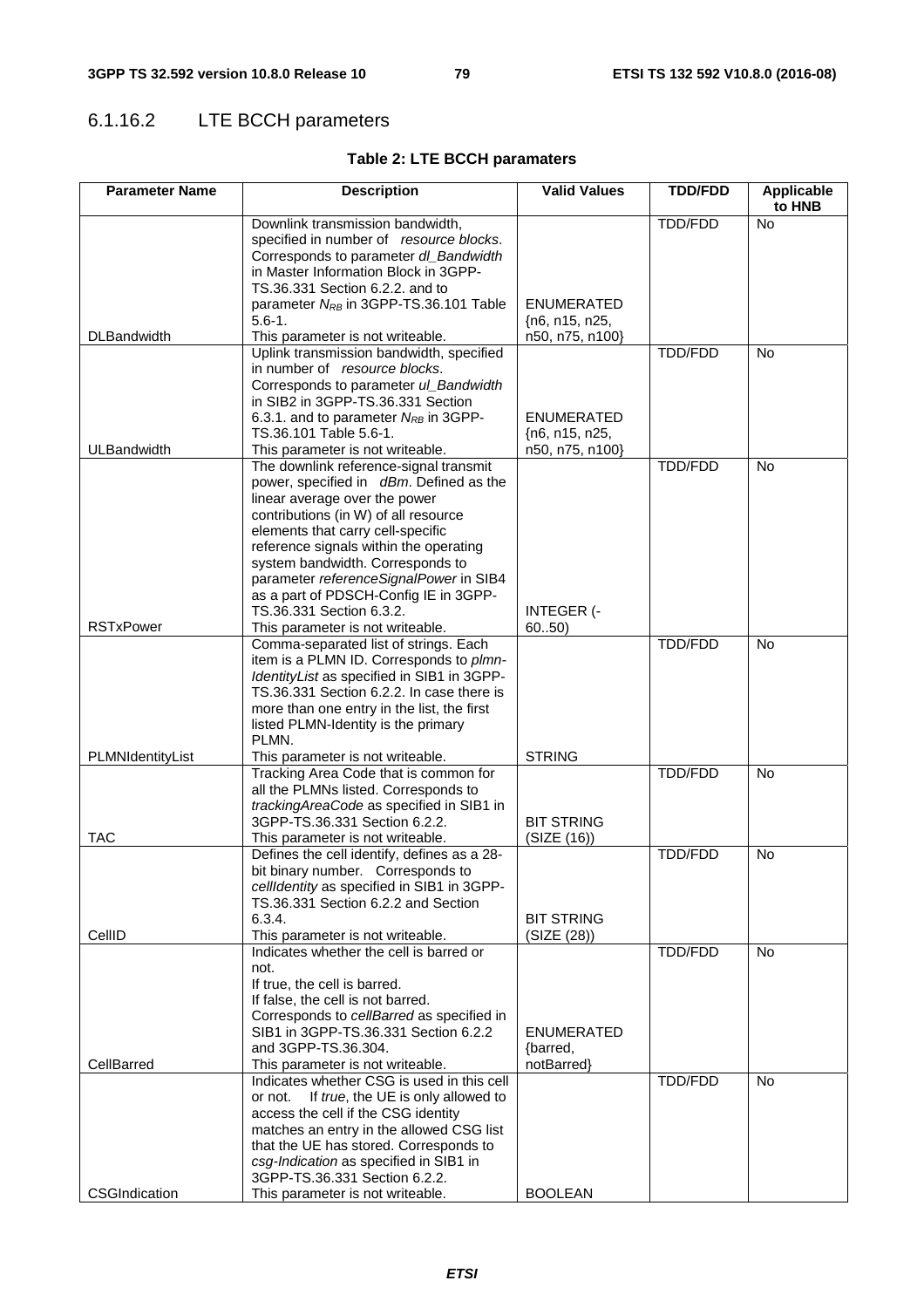| <b>Parameter Name</b> | <b>Description</b>                                                                                                                                                                                                             | <b>Valid Values</b>              | <b>TDD/FDD</b> | Applicable<br>to HNB |
|-----------------------|--------------------------------------------------------------------------------------------------------------------------------------------------------------------------------------------------------------------------------|----------------------------------|----------------|----------------------|
| CSGIdentity           | Defines the CSG ID value if<br>CSGIndication parameter indicates that<br>CSG is used in this cell. Corresponds to<br>csq-Identity as specified in SIB1 in<br>3GPP-TS.36.331 Section 6.2.2.<br>This parameter is not writeable. | <b>BIT STRING</b><br>(SIZE (27)) | TDD/FDD        | No                   |

## 6.1.16.3 LTE Carrier Measurement Parameters

#### **Table 3 : LTE Carrier Measurement parameters**

| <b>Parameter</b><br><b>Name</b> | <b>Description</b>                                                                                                                                                                                                                                                                                | Valid<br><b>Values</b>                   | <b>TDD/FDD</b> | Applicable<br>to HNB |
|---------------------------------|---------------------------------------------------------------------------------------------------------------------------------------------------------------------------------------------------------------------------------------------------------------------------------------------------|------------------------------------------|----------------|----------------------|
| CarrierARFCNDL                  | Lower bound of the EUTRA ARFCN in the DL<br>direction that HeNB is requested to measure. Unit in<br>MHz.                                                                                                                                                                                          | <b>INTEGER</b><br>(0.65535)              | TDD/FDD        | No.                  |
| CarrierChWidth                  | Number of ARFCNs in downlink direction starting<br>from CarrierARFCNDL that HeNB is requested to<br>measure. The range bounded by CarrierARFCNDL<br>as the lower bound and (CarrierARFCNDL +<br>CarrierChWidth) as the upper bound expresses the<br>total carrier frequency range to be measured. | <b>INTEGER</b><br>(0750)                 | <b>TDD/FDD</b> | <b>No</b>            |
| CarrierRSSI                     | Received Signal Strength Indicator (RSSI) over the<br>carrier frequency range from CarrierARFCNDL as<br>the lower bound and (CarrierARFCNDL +<br>CarrierChWidth) as the upper bound.                                                                                                              | <b>INTEGER (-</b><br>100 $dBm$<br>25dBm) | TDD/FDD        | <b>No</b>            |

## 6.1.17 Security Parameters

#### 6.1.17.1 Air interface ciphering and integrity protection algorithms

Parameters should be added for selection of the air interface ciphering and integrity protection algorithms, these are defined as configurable in 33.401

| <b>Parameter Name</b>                       | <b>Description</b>                                                                                                                                                                      | <b>Valid Values</b>                                                                           | <b>TDD/FDD</b> | Applicable<br>to HNB |
|---------------------------------------------|-----------------------------------------------------------------------------------------------------------------------------------------------------------------------------------------|-----------------------------------------------------------------------------------------------|----------------|----------------------|
| allowedCipheringAlgori<br>thmList           | An ordered list of the ciphering<br>algorithm(s) allowed to be used for RRC<br>and UP confidentiality protection, where<br>the most preferred algorithm is listed first.<br>Ref: 33.401 | Valid values are<br>eea0, 128-eea1<br>and 128-eea2<br>This parameter is<br>writeable.         | Yes            | No.                  |
| allowedIntegrityProtecti<br>onAlgorithmList | An ordered list of the integrity protection<br>algorithm(s) allowed to be used for RRC,<br>where the most preferred algorithm is<br>listed first. Ref 33.401                            | Valid values are<br>128-eia1 and 128-<br>eia <sub>2</sub> .<br>This parameter is<br>writeable | Yes            | No.                  |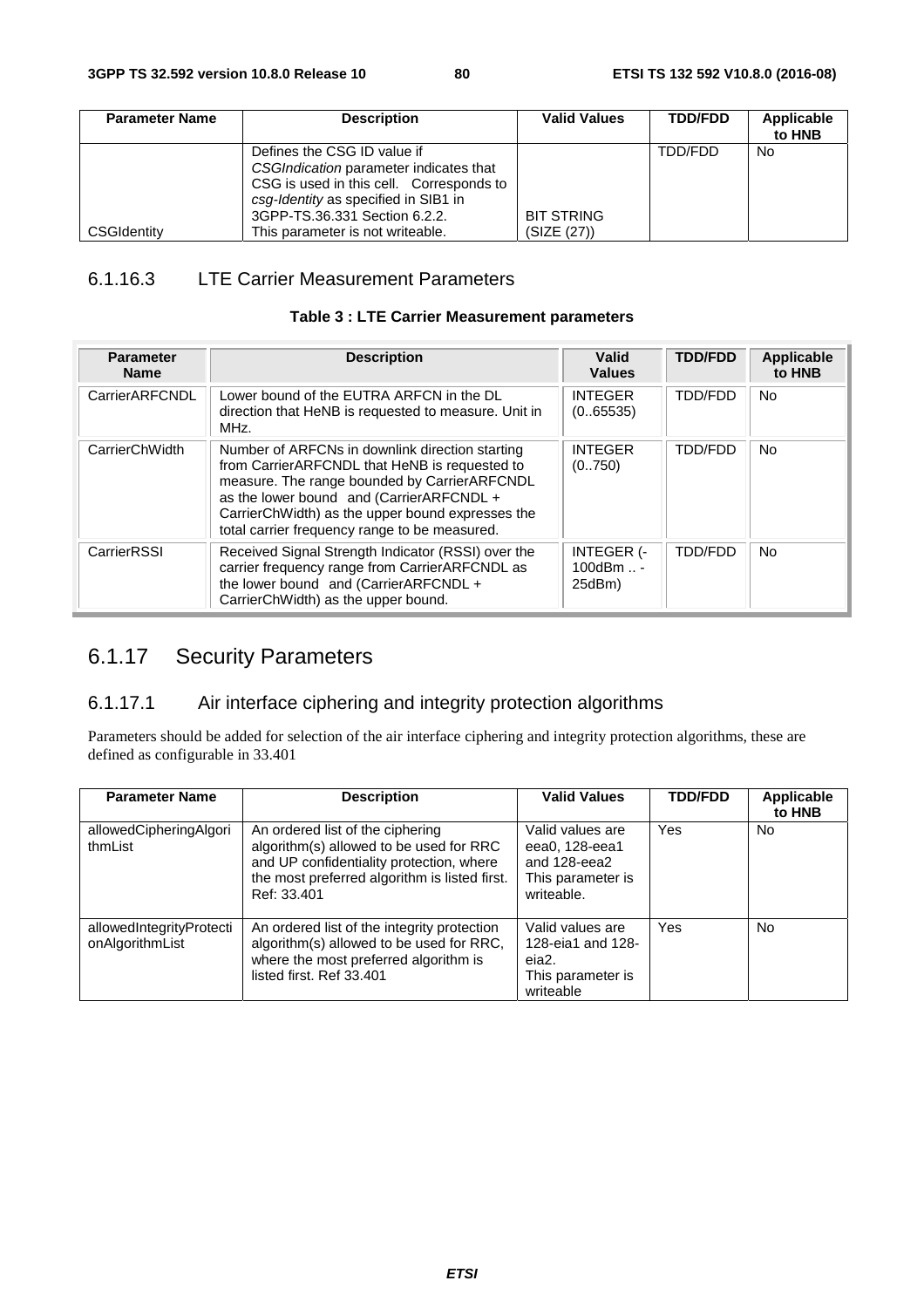## 6.1.18 Location management parameters

Table below shows parameters specific to location management

| <b>Parameter Name</b>             | <b>Description</b>                                                                                                                                                                                                                                                                                                                                          | <b>Valid Values</b>                                                                                       | <b>TDD/FDD</b> | <b>Applicable</b><br>to HNB |
|-----------------------------------|-------------------------------------------------------------------------------------------------------------------------------------------------------------------------------------------------------------------------------------------------------------------------------------------------------------------------------------------------------------|-----------------------------------------------------------------------------------------------------------|----------------|-----------------------------|
| eSLMCIdentityList                 | Defines a list of fully routable identities of<br>the Enhanced Serving Mobile Location<br>Centre (e-SMLC). Each identity consist of<br>- a globally unique identity of the MME<br>(GUMMEI, specified in 36.413 section<br>9.2.3.9) that is associated with the e-<br>SLMC and<br>- e-SLMC identity (e-SLMC Identity,<br>specified in 29.171 section 7.4.19) | String<br>This parameter is<br>settable by<br>operator.                                                   | TDD/FDD        | Yes                         |
| LastLocationDetermina<br>tionTime | Specifies the date and time when the last<br>location determination was performed.<br>The location determined at this date and<br>time is reported in Latitude and Longitude<br>parameters.                                                                                                                                                                 | Date/Time<br>This parameter is<br>not settable by<br>operator.                                            | TDD/FDD        | <b>Yes</b>                  |
| Latitude                          | Specifies the latitude of the device"s<br>position in degrees, multiplied by one<br>million.                                                                                                                                                                                                                                                                | Integer <sup>[-</sup><br>90000000:900000<br>001<br>This parameter is<br>not settable by<br>operator.      | TDD/FDD        | <b>Yes</b>                  |
| Longitude                         | Specifies the longitude of the device"s<br>position in degrees, multiplied by one<br>million.                                                                                                                                                                                                                                                               | Integer <sup>[-1</sup> ]<br>180000000:18000<br>0000]<br>This parameter is<br>not settable by<br>operator. | <b>TDD/FDD</b> | Yes                         |

## 6.2 Fault Management

**All Parameters in this section are applicable to HNB and HeNB**.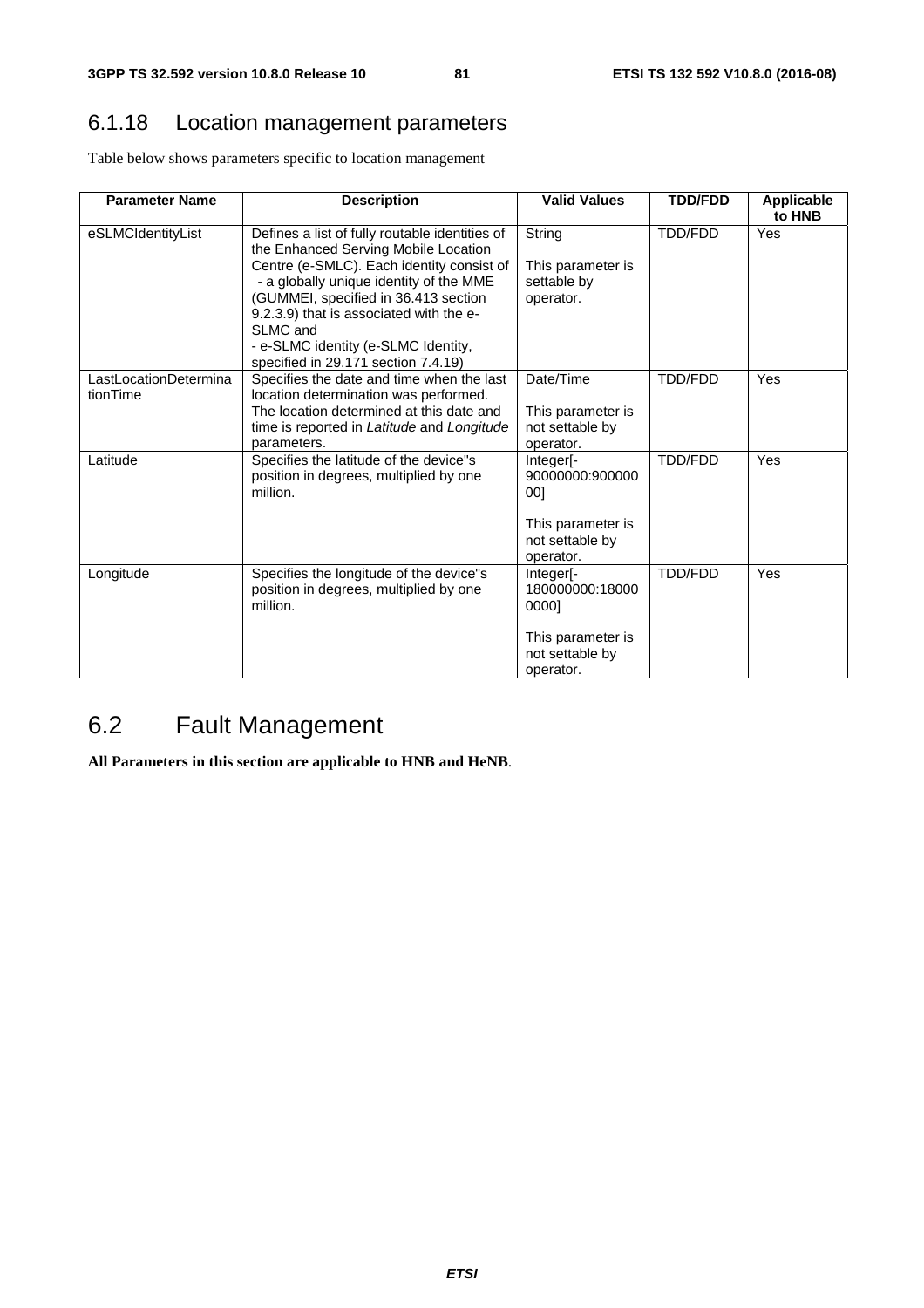## 6.2.1 Common Alarm Attributes

The HeNB Fault Management utilises a common set of alarm parameters as follows:

| <b>Parameter Name</b>     | <b>Description</b>                                                                                                                                                                                                                                                                                                                                                                                                                                      | <b>Valid Values</b>                                                                                                                                                                                                 | <b>TDD/FDD</b>                     | <b>Applicable</b><br>to HNB |
|---------------------------|---------------------------------------------------------------------------------------------------------------------------------------------------------------------------------------------------------------------------------------------------------------------------------------------------------------------------------------------------------------------------------------------------------------------------------------------------------|---------------------------------------------------------------------------------------------------------------------------------------------------------------------------------------------------------------------|------------------------------------|-----------------------------|
| ManagedObjectInstanc<br>е | It specifies the instance of the<br>Informational Object Class in which the<br>HeNB event occurred by carrying the<br>Distinguished Name (DN) of this object<br>instance. This object may or may not be<br>identical to the object instance actually<br>emitting the notification to the HMS<br>It contains two components dnprefix and<br>identifier of the Managed Object. The<br>combination of both convey the<br>uniqueness of all managed objects | Encode the<br><b>Managed Objects</b><br>representation in<br>string format as<br>defined in<br>reference [4],<br>3GPP TS 32.300.                                                                                    | REQ-<br>OAMP_FM-<br><b>FUN-004</b> |                             |
| EventType                 | It indicates the type of HeNB Alarm                                                                                                                                                                                                                                                                                                                                                                                                                     | See 3GPP<br>TS32.111-2 [15]<br>Annex A for<br>information on<br>pre-defined alarm<br>types from the<br>3GPP standards<br>for alarm type and<br>3GPP TS32.111-6<br>[16] for supported<br><b>Event Type</b><br>values | REQ-<br>OAMP_FM-<br><b>FUN-004</b> |                             |
| ProbableCause             | It qualifies the alarm and provides<br>further information than Alarm Type.                                                                                                                                                                                                                                                                                                                                                                             | See 3GPP<br>TS32.111-2 [15]<br>Annex B for<br>information on<br>pre-defined<br><b>Probable Causes</b><br>from the 3GPP<br>standards and<br>3GPP TS32.111-6<br>[16] for supported<br>Probable Cause<br>values.       | REQ-<br>OAMP_FM-<br><b>FUN-004</b> |                             |
| SpecificProblem           | It provides further qualification on the<br>alarm than ProbableCause<br>This identifies the specific alarm over<br>and above the Probable Cause which<br>occurred on the HeNB which is vendor<br>defined.                                                                                                                                                                                                                                               | Vendor defined<br>This will be<br>empty if the<br>HeNB doesn"t<br>support inclusion<br>of this<br>information for<br>this particular<br>alarm                                                                       | REQ-<br>OAMP_FM-<br><b>FUN-004</b> |                             |
| PerceivedSeverity         | It indicates the relative level of urgency<br>for operator attention for an alarm,<br>please see ITU_T Recommendation<br>X.733.                                                                                                                                                                                                                                                                                                                         | See 3GPP<br>TS32.111-2 [15]<br>for information on<br>pre-defined<br>Perceived<br>Severity and<br>3GPP TS32.111-6<br>[16] for supported<br>Perceived<br>Severity values                                              | REQ-<br>OAMP_FM-<br><b>FUN-004</b> |                             |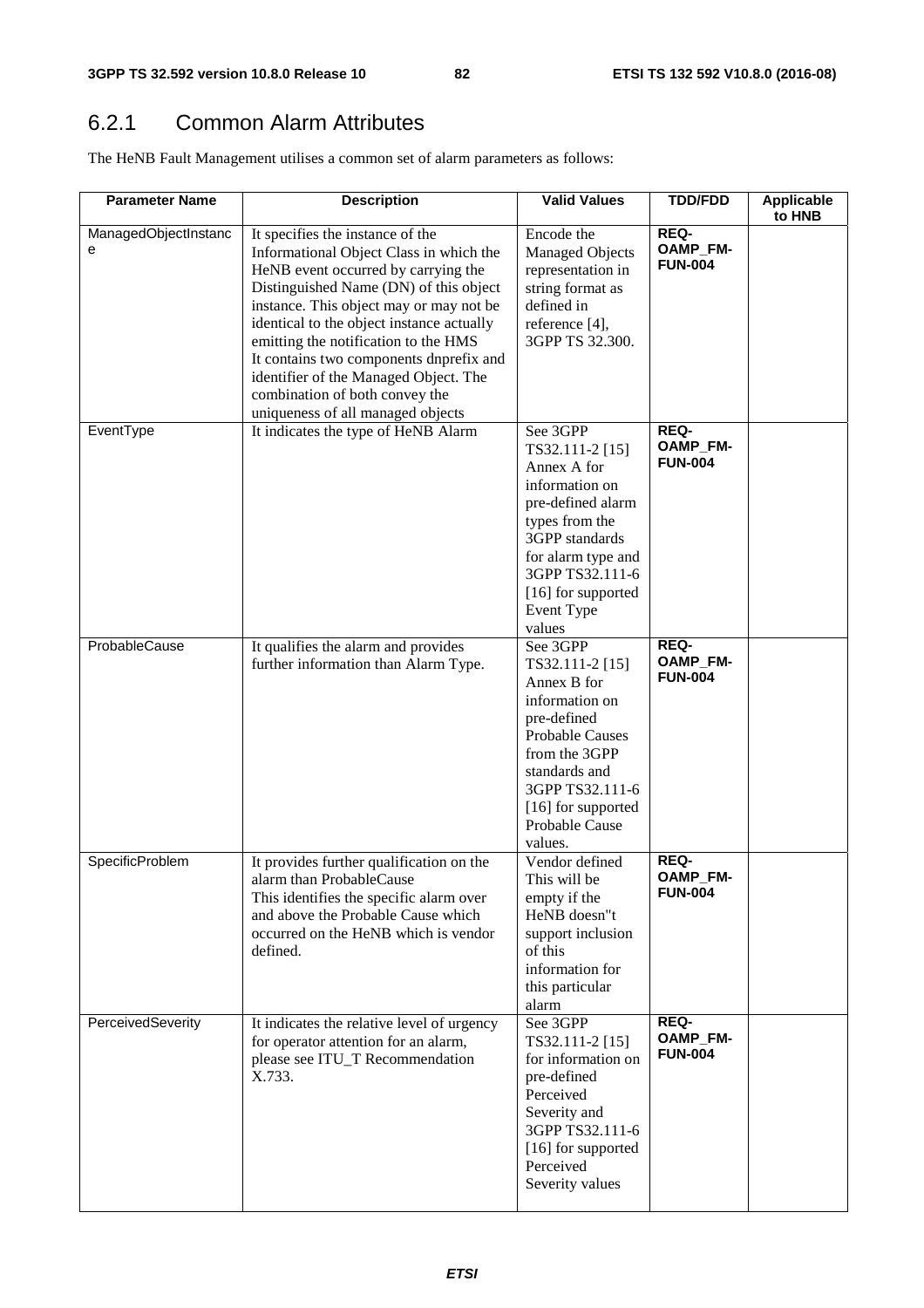| <b>Parameter Name</b> | <b>Description</b>                                                                         | <b>Valid Values</b>                                                                                                                           | <b>TDD/FDD</b>                            | Applicable<br>to HNB |
|-----------------------|--------------------------------------------------------------------------------------------|-----------------------------------------------------------------------------------------------------------------------------------------------|-------------------------------------------|----------------------|
| AdditionalText        | This provides a textual string which is<br>vendor defined.                                 | Vendor defined<br>This will be<br>empty if the<br>HeNB doesn"t<br>support inclusion<br>of this<br>information for<br>this particular<br>alarm | <b>REQ-</b><br>OAMP_FM-<br><b>FUN-004</b> |                      |
| AdditionalInformation | This contains a list of additional<br>information about the alarm and is<br>vendor defined | Vendor defined<br>This will be<br>empty if the<br>HeNB doesn"t<br>support inclusion<br>of this<br>information for<br>this particular<br>alarm | REQ-<br>OAMP_FM-<br><b>FUN-004</b>        |                      |

## 6.2.2 Current Alarms List

The HeNB maintains a list of current alarms not yet cleared on the HeNB. Newly raised alarms events result in a new entry in the Current Alarms Table being added, any changes to the alarm as a result of an update event are updated in the table, and a clear event raised against an alarm results in the alarm being removed from this table, reference **REQ-OAMP\_FM-FUN-007**

#### 6.2.2.1 Alarm Indexing Parameters

Entries in the Current Alarm Table shall be uniquely indexable using the following parameters:

| <b>Parameter Name</b> | <b>Description</b>                      | <b>Valid values</b>         | <b>Traceback</b>          |
|-----------------------|-----------------------------------------|-----------------------------|---------------------------|
| AlarmIdentifier       | It identifies one Alarm Entry in the    | value greater than or equal | <b>REQ-OAMP FM-</b>       |
|                       | Alarm List.                             | to 0                        | <b>FUN-007 &amp; REQ-</b> |
|                       | This is the equivalent to the AlarmId   |                             | <b>OAMP FM-FUN-</b>       |
|                       | identified in 3GPP TS32.111-2 [15]. The |                             | 004                       |
|                       | AlarmList assigns an identifier, called |                             |                           |
|                       | AlarmId, to each AlarmInformation in    |                             |                           |
|                       | the AlarmList. An AlarmId               |                             |                           |
|                       | unambiguously identifies one            |                             |                           |
|                       | AlarmInformation in the AlarmList       |                             |                           |
|                       |                                         |                             |                           |

#### 6.2.2.2 Alarm Content Parameters

The Alarms List table shall contain a list of entries which shall contain the parameters identified in 6.2.3.1, the common set of alarm parameters which are identified in section 6.2.1, and the following additional information:

| <b>Parameter Name</b> | <b>Description</b>                                                                                                                                                                                              | <b>Valid values</b> | <b>Traceback</b>                                                               |
|-----------------------|-----------------------------------------------------------------------------------------------------------------------------------------------------------------------------------------------------------------|---------------------|--------------------------------------------------------------------------------|
| AlarmRaisedTime       | It indicates the date and time when the<br>alarm is first raised by the HeNB.                                                                                                                                   | dateTime            | <b>REQ-OAMP FM-</b><br><b>FUN-007 &amp; REQ-</b><br><b>OAMP_FM-FUN-</b><br>004 |
| AlarmChangedTime      | It indicates the last date and time when<br>the Alarm Entry is changed by the alarm<br>raising resource. Changes to the Alarm<br>Entry caused by invocations of the HMS<br>would not change this date and time. | dateTime            | <b>REQ-OAMP FM-</b><br><b>FUN-007 &amp; REQ-</b><br><b>OAMP FM-FUN-</b><br>004 |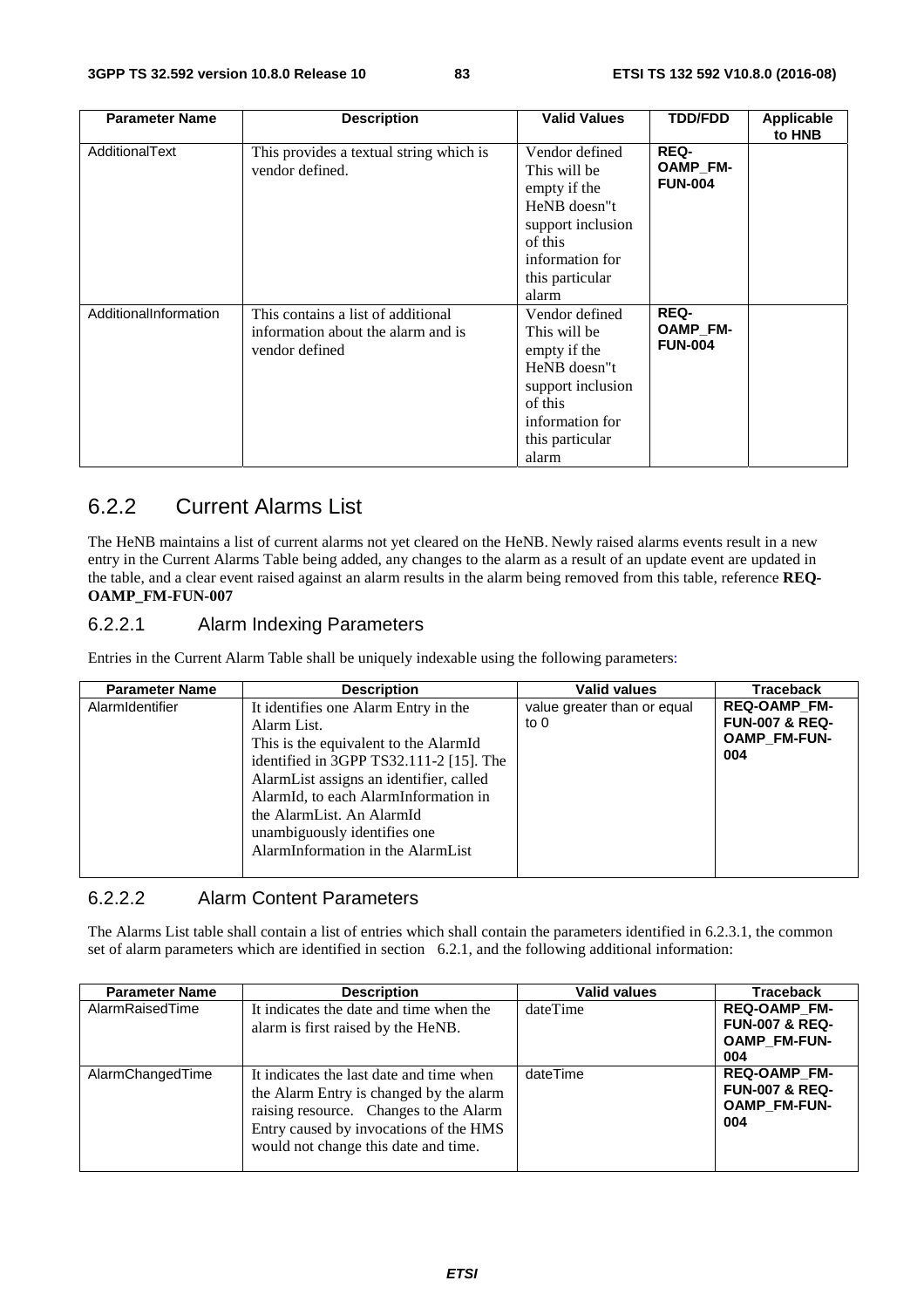## 6.2.3 Alarm History List

The HeNB maintains an alarm history list which contains the alarms raised by the HeNB for each alarm that has appeared on the Alarms List as defined in **REQ-OAMP\_FM-FUN-007** 

#### 6.2.3.1 Alarm Indexing Parameters

Entries in the Alarms History Alarm Table shall be uniquely indexable using the following parameters:

| <b>Parameter Name</b> | <b>Description</b>                                                                                                                                                                                                                                                                                                                  | <b>Valid values</b>                   | <b>Traceback</b>                                                               |
|-----------------------|-------------------------------------------------------------------------------------------------------------------------------------------------------------------------------------------------------------------------------------------------------------------------------------------------------------------------------------|---------------------------------------|--------------------------------------------------------------------------------|
| EventTime             | It indicates the date and time when the<br>alarm event is raised by the HeNB                                                                                                                                                                                                                                                        | dateTime                              | <b>REQ-OAMP FM-</b><br><b>FUN-007 &amp; REQ-</b><br><b>OAMP FM-FUN-</b><br>004 |
| AlarmIdentifier       | It identifies an Alarm Entry in the<br>Alarms List.<br>This is the equivalent to the AlarmId<br>identified in 3GPP TS32.111-2 [15]. The<br>AlarmList assigns an identifier, called<br>alarmId, to each AlarmInformation in the<br>AlarmList. An alarmId unambiguously<br>identifies one AlarmInformation in the<br><b>AlarmList</b> | value greater than or equal<br>to $0$ | <b>REQ-OAMP FM-</b><br><b>FUN-007 &amp; REQ-</b><br><b>OAMP FM-FUN-</b><br>004 |

## 6.2.3.2 Alarm Content Parameters

The Alarms Event History table shall contain a list of entries which shall contain the parameters identified in 6.2.3.1, the common set of alarm parameters which are identified in section 6.2.1, and the following additional information:

| <b>Parameter Name</b> | <b>Description</b>                                          | <b>Valid values</b>                                              | Traceback                                                               |
|-----------------------|-------------------------------------------------------------|------------------------------------------------------------------|-------------------------------------------------------------------------|
| NotificationType      | It indicates the reason for sending the<br>alarm to the HMS | Can be one of the following                                      | <b>REQ-OAMP FM-</b><br><b>FUN-007 &amp; REQ-</b><br><b>OAMP FM-FUN-</b> |
|                       |                                                             | 'NotifyNewAlarm'<br>'NotifyChangedAlarm'<br>'NotifyClearedAlarm' | 004                                                                     |

## 6.2.4 Expedited and Queued Alarm Handling

The HeNB maintains expedited and queued alarm handling lists which contains the alarms raised by the HeNB for each alarm that has appeared on the Alarms List which are waiting to be delivered to the HMS within the TR-069 RPC Methods as either Active or Passive Notifications, as defined in **REQ-OAMP\_FM-FUN-007**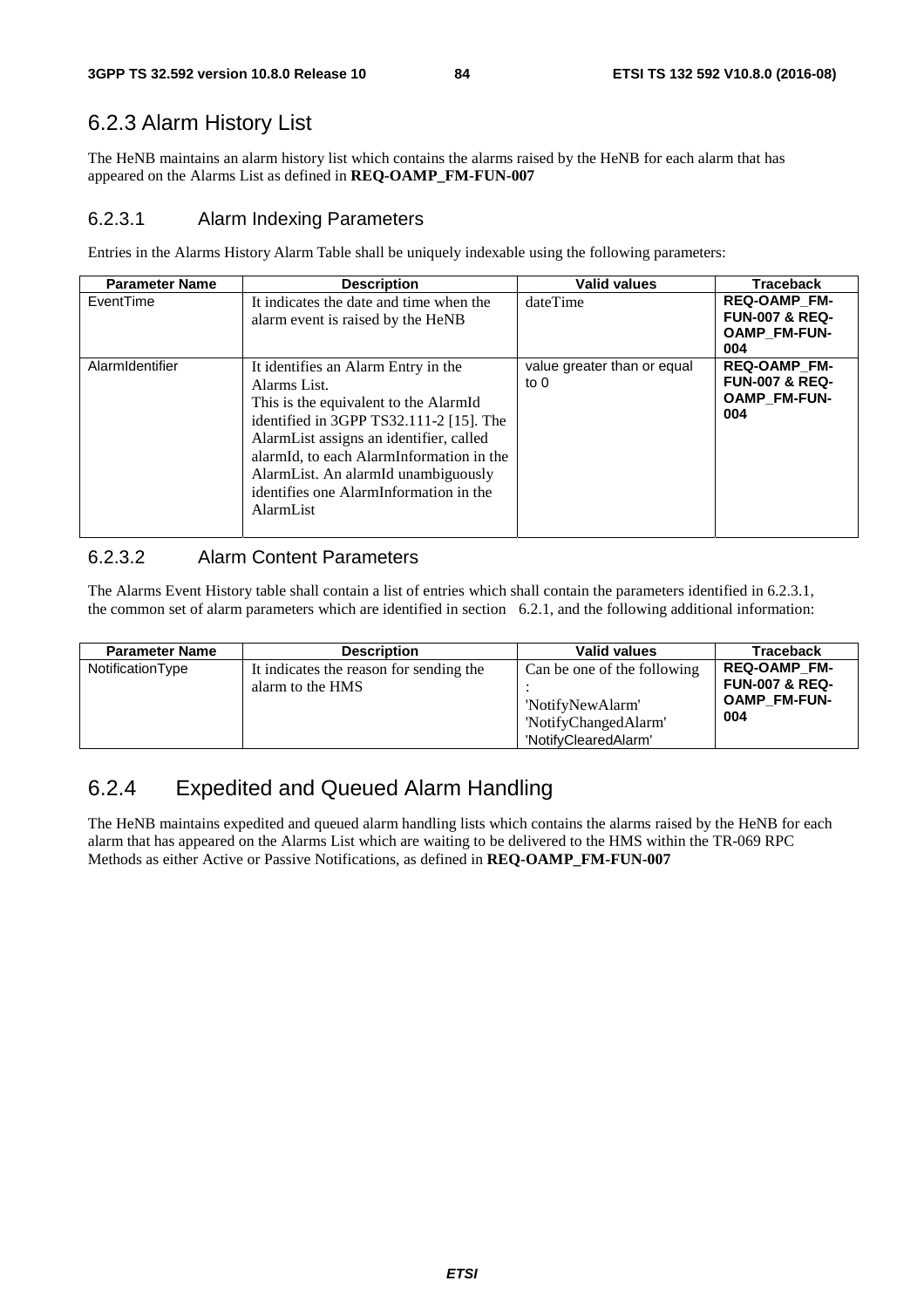## 6.2.4.1 Alarm Indexing Parameters

Entries in the Expedited and Queued Alarm Handling Tables shall be uniquely indexable using the following parameters:

| <b>Parameter Name</b> | <b>Description</b>                                                                                                                                                                                                                                                                                                           | <b>Valid values</b>                   | <b>Traceback</b>                                                               |
|-----------------------|------------------------------------------------------------------------------------------------------------------------------------------------------------------------------------------------------------------------------------------------------------------------------------------------------------------------------|---------------------------------------|--------------------------------------------------------------------------------|
| EventTime             | It indicates the date and time when the<br>alarm event is raised by the HeNB                                                                                                                                                                                                                                                 | dateTime                              | <b>REQ-OAMP FM-</b><br><b>FUN-007 &amp; REQ-</b><br><b>OAMP FM-FUN-</b><br>004 |
| AlarmIdentifier       | It identifies an Alarm Entry in the<br>Alarms List.<br>This is the equivalent to the AlarmId<br>identified in 3GPP TS32.111-2 [15]. The<br>AlarmList assigns an identifier, called<br>AlarmId, to each AlarmInformation in<br>the AlarmList. An AlarmId<br>unambiguously identifies one<br>AlarmInformation in the AlarmList | value greater than or equal<br>to $0$ | <b>REQ-OAMP FM-</b><br><b>FUN-007 &amp; REQ-</b><br><b>OAMP FM-FUN-</b><br>004 |

## 6.2.4.2 Alarm Content Parameters

The Expedited and Queued Event Delivery table shall contain a list of entries which shall contain the parameters identified in 6.2.5.1, the common set of alarm parameters which are identified in section 6.2.1, and the following additional information:

| <b>Parameter Name</b> | <b>Description</b>                                          | <b>Valid values</b>                                                                             | Traceback                                                                      |
|-----------------------|-------------------------------------------------------------|-------------------------------------------------------------------------------------------------|--------------------------------------------------------------------------------|
| NotificationType      | It indicates the reason for sending the<br>alarm to the HMS | Can be one of the following<br>'NotifyNewAlarm'<br>'NotifyChangedAlarm'<br>'NotifyClearedAlarm' | <b>REQ-OAMP FM-</b><br><b>FUN-007 &amp; REQ-</b><br><b>OAMP FM-FUN-</b><br>004 |

## 6.2.5 Supported Alarms and Reporting Mechanisms

The HeNB identifies which Alarm Events can be generated by the HeNB and based on the reporting mechanism as defined in **REQ-OAMP\_FM-FUN-008** the HeNB shall perform the identified actions.

The supported alarm table shall contain a list of entries containing the following information: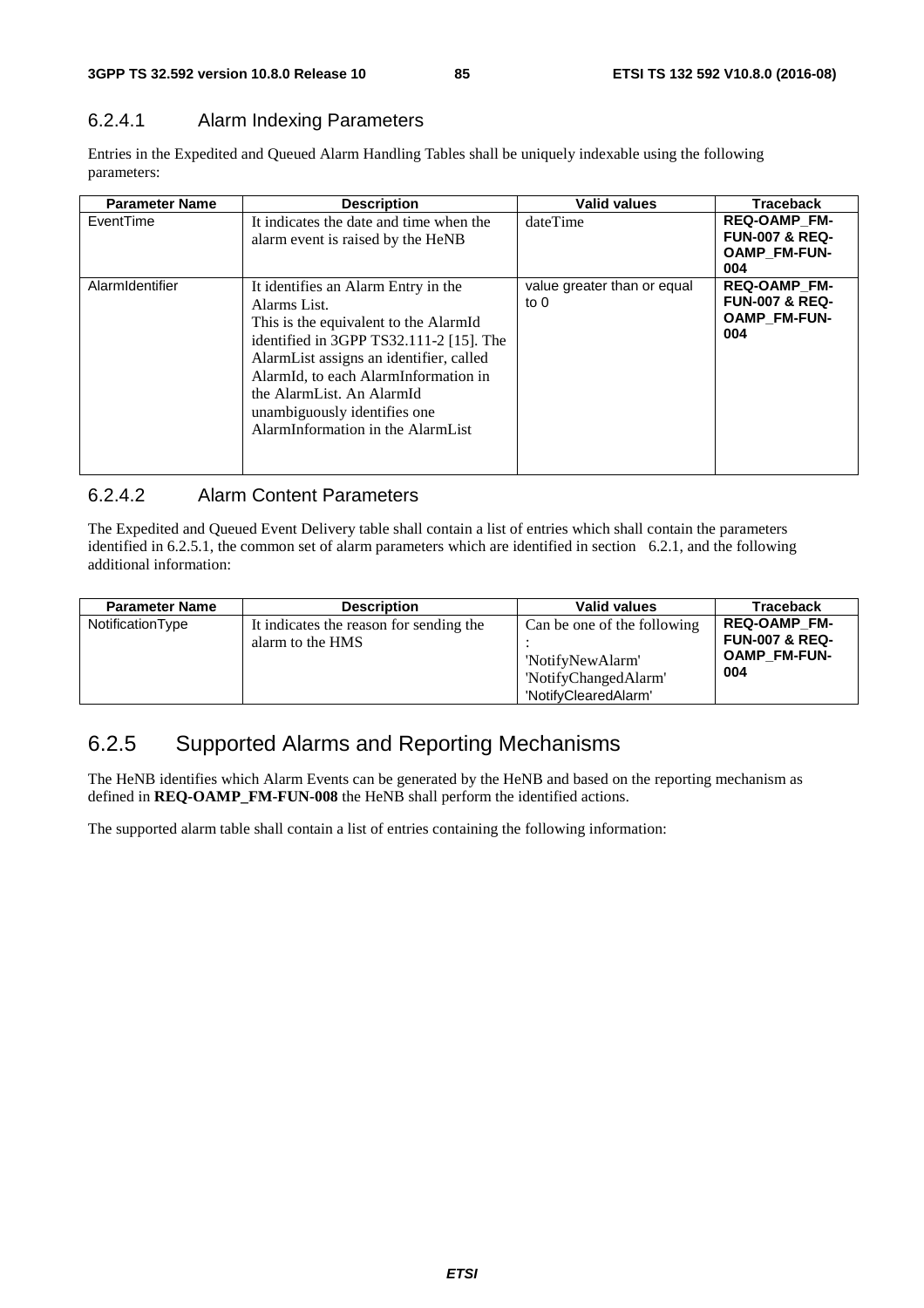| <b>Parameter Name</b> | <b>Description</b>                                                                 | <b>Valid values</b>                         | <b>Traceback</b>    |
|-----------------------|------------------------------------------------------------------------------------|---------------------------------------------|---------------------|
| EventType             | It indicates the type of HeNB alarm.                                               | See 3GPP TS32.111-2 [15]                    | REQ-OAMP_FM-        |
|                       |                                                                                    | Annex A for information on                  | <b>FUN-008</b>      |
|                       |                                                                                    | pre-defined alarm types from                |                     |
|                       |                                                                                    | the 3GPP standards and                      |                     |
|                       |                                                                                    | 3GPP TS32.111-6 [16] for                    |                     |
|                       |                                                                                    | supported Event Type values                 |                     |
| ProbableCause         | It qualifies the alarm and provides                                                | See 3GPP TS32.111-2 [15]                    | REQ-OAMP_FM-        |
|                       | further information than Alarm Type.                                               | Annex B for information on                  | <b>FUN-008</b>      |
|                       |                                                                                    | pre-defined Probable                        |                     |
|                       |                                                                                    | Causes from the 3GPP                        |                     |
|                       |                                                                                    | standards and 3GPP                          |                     |
|                       |                                                                                    | TS32.111-6 [16] for                         |                     |
|                       |                                                                                    | supported Probable Cause                    |                     |
|                       |                                                                                    | values.<br>This will be empty if the        |                     |
|                       |                                                                                    | HeNB doesn"t support the                    |                     |
|                       |                                                                                    | distinguishing of different                 |                     |
|                       |                                                                                    | reporting mechanism per                     |                     |
|                       |                                                                                    | level of Probable Cause.                    |                     |
|                       |                                                                                    | The can be set to "*' to                    |                     |
|                       |                                                                                    | indicate the default case if                |                     |
|                       |                                                                                    | only a subset of Probable                   |                     |
|                       |                                                                                    | Causes are to be contained                  |                     |
| SpecificProblem *     | It provides further qualification on the                                           | within the table<br>This is vendor defined. | <b>REQ-OAMP_FM-</b> |
|                       | alarm than ProbableCause                                                           | This will be empty if the                   | <b>FUN-008</b>      |
|                       | This identifies the specific alarm over an                                         | HeNB doesn"t support the                    |                     |
|                       | above the Probable Cause which                                                     | distinguishing of different                 |                     |
|                       | occurred on the HeNB which is vendor                                               | reporting mechanisms per                    |                     |
|                       | defined.                                                                           | level of Specific Problem                   |                     |
|                       |                                                                                    | The can be set to "*' to                    |                     |
|                       | If the HeNB specifies more than one                                                | indicate the default case if                |                     |
|                       | event for a particular combination                                                 | only a subset of Specific                   |                     |
|                       | of alarm type and probable cause, the                                              | Problems are to be                          |                     |
|                       | Specific Problems parameter may be                                                 | contained within the table.                 |                     |
| PerceivedSeverity     | used to uniquely identify the event.<br>It indicates the relative level of urgency | See 3GPP TS32.111-2 [15]                    | REQ-OAMP_FM-        |
|                       | for operator attention for an alarm,.                                              | for information on pre-                     | <b>FUN-008</b>      |
|                       |                                                                                    | defined Perceived Severity                  |                     |
|                       |                                                                                    | and 3GPP TS32.111-6 [16]                    |                     |
|                       |                                                                                    | for supported Perceived                     |                     |
|                       |                                                                                    | Severity values                             |                     |
|                       |                                                                                    | This will be empty if the                   |                     |
|                       |                                                                                    | HeNB doesn"t want to                        |                     |
|                       |                                                                                    | distinguish a different                     |                     |
|                       |                                                                                    | reporting mechanism per                     |                     |
|                       |                                                                                    | level of Perceived Severity                 |                     |
|                       |                                                                                    | Can be set to "*' to indicate               |                     |
|                       |                                                                                    | the default case if only a                  |                     |
|                       |                                                                                    | subset of PerceivedSeverity                 |                     |
|                       |                                                                                    | are to be contained within                  |                     |
|                       |                                                                                    | the table.                                  |                     |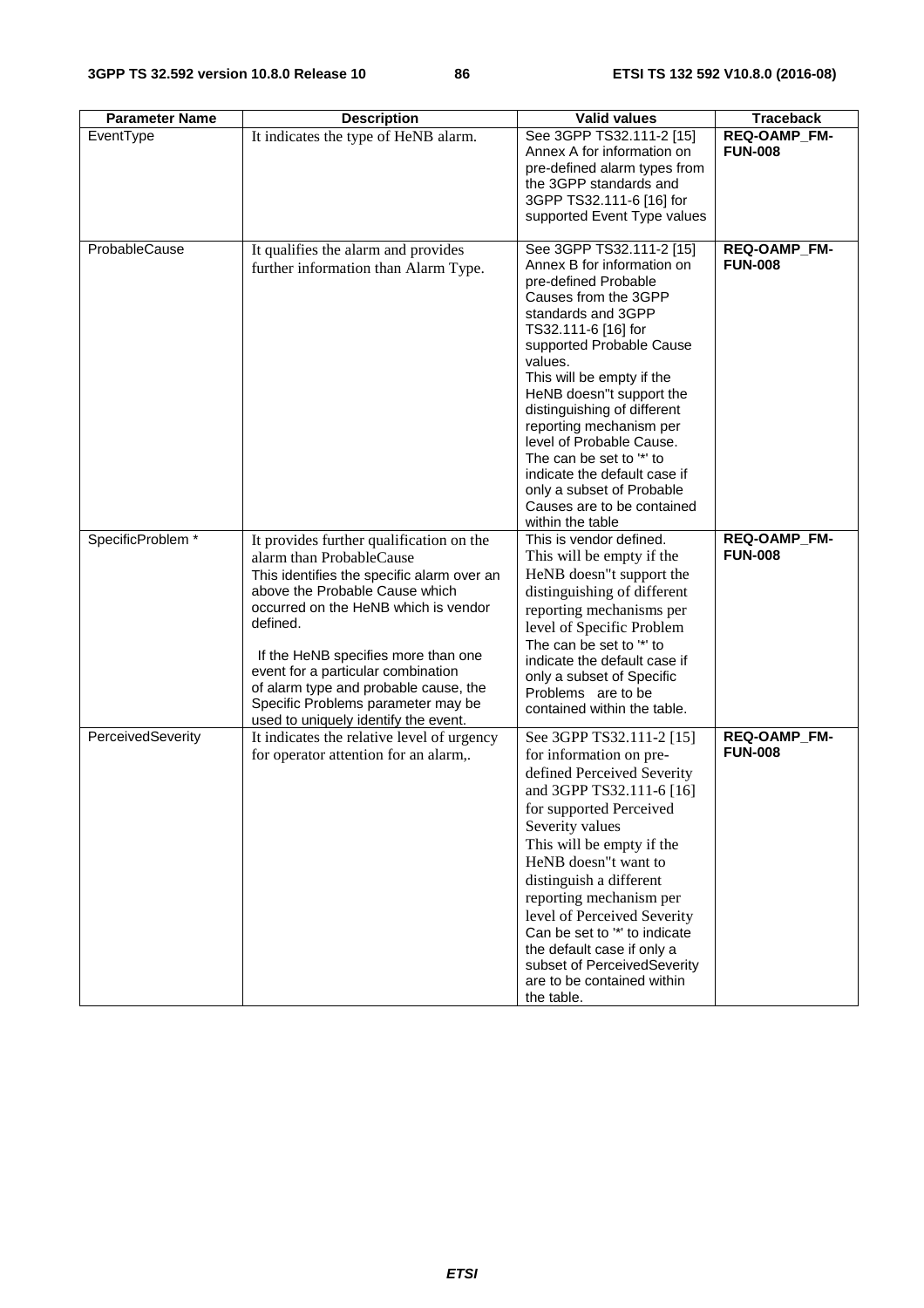| <b>Parameter Name</b> | <b>Description</b>                                                                                                                                                                                                                                                                                                                                                                                                                                                                                                                                                    | <b>Valid values</b>                                                                                                                              | <b>Traceback</b>                                                                                      |
|-----------------------|-----------------------------------------------------------------------------------------------------------------------------------------------------------------------------------------------------------------------------------------------------------------------------------------------------------------------------------------------------------------------------------------------------------------------------------------------------------------------------------------------------------------------------------------------------------------------|--------------------------------------------------------------------------------------------------------------------------------------------------|-------------------------------------------------------------------------------------------------------|
| Reporting Mechanism   | Expedited Handling – the HeNB<br>connects to the HMS immediately to<br>raise the alarm and logs the alarm in the<br>Alarm History.<br>Queued Handling – the HeNB queues<br>the alarm internally pending connection<br>to the HMS, logs the alarm in the<br>Alarm History and delivers the alarm on<br>the next connection to the HMS<br>Logged Handling – the HeNB does not<br>send the alarm to the HMS and logs the<br>alarm in the Alarm History.<br>Disabled – the HeNB does not send the<br>alarm to the HMS and will not log the<br>alarm in the Alarm History. | Indicates the reporting<br>mechanism setting of the<br>alarm. One of:<br>$0$ – Expedited'<br>$'1 -$ Queued'<br>$2 - Logged'$<br>$'3$ – Disabled' | <b>REQ-OAMP FM-</b><br><b>FUN-008 &amp; REQ-</b><br>OAMP_FM-FUN-<br>009 & REQ-<br>OAMP_FM-FUN-<br>013 |

\* Editor"s Note: the need for SpecificProblem attribute in the table defined in 5.2.5 is FFS.

## 6.2.6 Encoding

#### 6.2.6.1 dateTime

See Broadband Forum TR-069 HeNB WAN Management Protocol Amendment 2, Table 9, for a definition of the dateTime and supported values.

#### 6.2.6.2 Event Type

See 3GPP TS32.111-2 [15] Annex A for information on pre-defined alarm types from the 3GPP standards and 3GPP TS32.111-6 [16] for supported alarm type values

#### 6.2.6.3 Probable Cause

See 3GPP TS32.111-2 [15] Annex B for information on pre-defined Probable Causes from the 3GPP standards and 3GPP TS32.111-6 [16] for supported Probable Cause values.

#### 6.2.6.4 PerceivedSeverity

See 3GPP TS32.111-2 [15] for information on pre-defined Perceived Severity from the 3GPP standards and 3GPP TS32.111-6 [16] for supported Perceived Severity values

Although 'Indeterminate' is defined in TS32.111-2 [15] it shouldn"t be used by the HeNB as a Perceived Severity.

## 6.3 Performance Management

All Parameters in this section are applicable to HNB and HeNB.

#### 6.3.1 Periodic Performance File Upload

The HeNB can be configured to send periodic performance files to a designated File Server as defined in **REQ-OAMP-PM-FUN-003**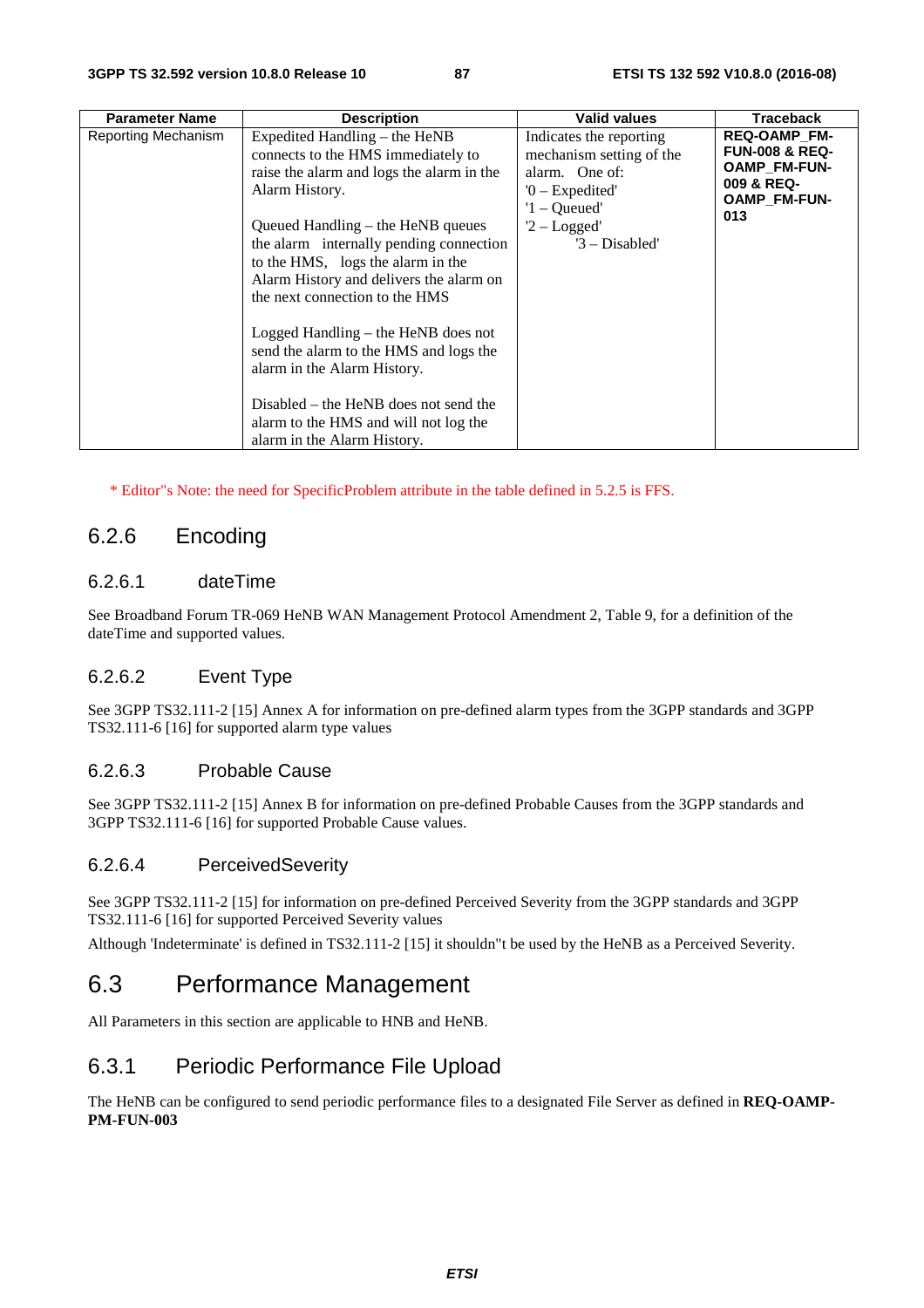| <b>Parameter Name</b>  | <b>Description</b>                                                                                                                                                                                                                                                                                                                                                                                                                                                                                                                                                                                                                                                                                                                                                                                                                                                                                                                                                           | <b>Valid values</b>                                                                                                                                                                                                                                                                                                   | <b>Traceback</b>                                                        |
|------------------------|------------------------------------------------------------------------------------------------------------------------------------------------------------------------------------------------------------------------------------------------------------------------------------------------------------------------------------------------------------------------------------------------------------------------------------------------------------------------------------------------------------------------------------------------------------------------------------------------------------------------------------------------------------------------------------------------------------------------------------------------------------------------------------------------------------------------------------------------------------------------------------------------------------------------------------------------------------------------------|-----------------------------------------------------------------------------------------------------------------------------------------------------------------------------------------------------------------------------------------------------------------------------------------------------------------------|-------------------------------------------------------------------------|
| PeriodicUploadEnable   | Enables or disables the ability to send<br>HeNB information periodically to a<br>designated File Server.                                                                                                                                                                                                                                                                                                                                                                                                                                                                                                                                                                                                                                                                                                                                                                                                                                                                     | Can be one of the following:<br>FALSE - Disabled<br><b>TRUE - Enabled</b>                                                                                                                                                                                                                                             | REQ-OAMP-PM-<br><b>FUN-003</b>                                          |
| <b>URL</b>             | URL specifying the destination file<br>location.<br>This argument specifies only the<br>destination file location, and does not<br>indicate in any way the name or location<br>of the local file to be uploaded.                                                                                                                                                                                                                                                                                                                                                                                                                                                                                                                                                                                                                                                                                                                                                             | A valid URL which also<br>indicates the mechanism to<br>be used for file transfer                                                                                                                                                                                                                                     | <b>REQ-OAMP-PM-</b><br><b>FUN-003</b><br>REQ-OAMP-PM-<br><b>FUN-004</b> |
| Username               | Username to be used by the HeNB to<br>authenticate with the file server.                                                                                                                                                                                                                                                                                                                                                                                                                                                                                                                                                                                                                                                                                                                                                                                                                                                                                                     | This string is set to the<br>empty string if no<br>authentication is required.                                                                                                                                                                                                                                        | <b>REQ-OAMP-PM-</b><br><b>FUN-003</b>                                   |
| Password               | Password to be used by the HeNB to<br>authenticate with the file server.                                                                                                                                                                                                                                                                                                                                                                                                                                                                                                                                                                                                                                                                                                                                                                                                                                                                                                     | This string is set to the<br>empty string if no<br>authentication is required.                                                                                                                                                                                                                                        | REQ-OAMP-PM-<br><b>FUN-003</b>                                          |
| PeriodicUploadInterval | The duration in seconds of the interval for<br>which the HeNB shall create an Event<br>History File and attempt to upload the file<br>to the designated destination File location<br>if PeriodicUploadEnable is true.                                                                                                                                                                                                                                                                                                                                                                                                                                                                                                                                                                                                                                                                                                                                                        | Integer value greater than or<br>equal to 0                                                                                                                                                                                                                                                                           | <b>REQ-OAMP-PM-</b><br><b>FUN-003</b>                                   |
| PeriodicUploadTime     | Absolute time references in UTC to<br>determine when the HeNB will initiate the<br>periodic file upload. Each file upload shall<br>occur at this reference time plus or minus<br>an integer multiple of the<br>PeriodicUploadInterval.<br>PeriodicUploadTime is used only to set<br>the 'phase' of the periodic Uploads. The<br>actual value of PeriodicUploadTime can<br>be arbitrarily far into the past or future.<br>For example, if PeriodicUploadInterval is<br>86400 (a day) and if PeriodicUploadTime<br>is set to UTC midnight on some day (in<br>the past, present, or future) then periodic<br>file uploads will occur every day at UTC<br>midnight. These shall begin on the very<br>next midnight, even if<br>PeriodicUploadTime refers to a day in the<br>future.<br>If absolute time is not available to the<br>HeNB, its periodic file upload behaviour<br>shall be the same as if the<br>PeriodicUploadTime parameter was set<br>to the Unknown Time value. | An absolute time reference<br>in UTC<br>The Unknown Time value<br>defined as 0001-01-<br>01T00:00:00Z indicates that<br>no particular time reference<br>is specified. That is, the<br>HeNB MAY locally choose<br>the time reference, and is<br>required only to adhere to<br>the specified<br>PeriodicUploadInterval. | <b>REQ-OAMP-PM-</b><br><b>FUN-003</b>                                   |

The File Management table shall contain the following information: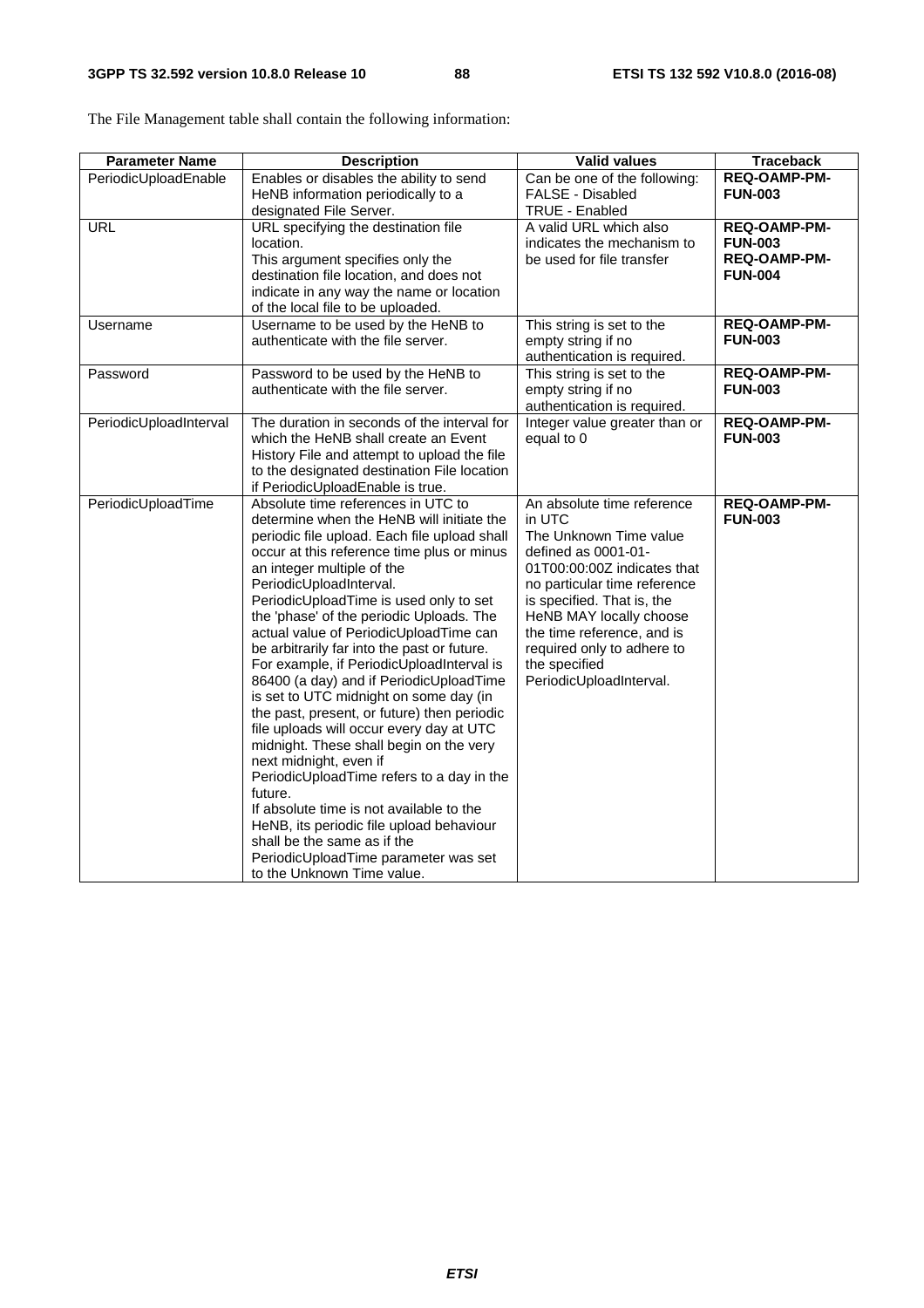## 6.3.2 Periodic Statistics

## 6.3.2.1 Sample Set Management

The HeNB contains a collection of sample sets which consist of a collection of periodic statistics for the HeNB. Each configured sample set shall contain the following Management Parameters:

| <b>Parameter Name</b> | <b>Description</b>                                                                                                                                                                                                                                                                              | <b>Valid values</b>                                                                                                                                                                                                                                                                                                 | <b>Traceback</b>                       |
|-----------------------|-------------------------------------------------------------------------------------------------------------------------------------------------------------------------------------------------------------------------------------------------------------------------------------------------|---------------------------------------------------------------------------------------------------------------------------------------------------------------------------------------------------------------------------------------------------------------------------------------------------------------------|----------------------------------------|
| Enable                | Enables or disables collection of periodic<br>statistics for this sample set.<br>When collection of periodic statistics is<br>enabled, any stored samples are<br>discarded, and the first<br>sample interval begins immediately.                                                                | True - Enabled<br>False - Disabled                                                                                                                                                                                                                                                                                  | <b>REQ-OAMP-PM-</b><br><b>FUN-001</b>  |
| Name                  | The name of this sample set, which<br>uniquely distinguishes each sample set<br>on the HeNB.                                                                                                                                                                                                    | A value which uniquely<br>distinguishes each defined<br>sample set on the HeNB.                                                                                                                                                                                                                                     | <b>REQ-OAMP- PM-</b><br><b>FUN-001</b> |
| SampleInterval        | The sample interval in seconds. Each<br>statistic is measured over this sample<br>interval.<br>The Sample Interval is equivalent to the<br>granularity period referenced in 3GPP TS<br>32.401 which is the time between the<br>initiations of two successive gatherings of<br>measurement data. | Numerical value in seconds<br><b>Granularity Period</b><br>referenced in 3GPP TS<br>32.401 specifies that the<br>only valid values for the<br>sample interval are 5<br>minutes, 15 minutes, 30<br>minutes, 1 hour.<br>The sample interval cannot<br>be modified if the Sample<br>Set Enable Flag is set to<br>False | <b>REQ-OAMP- PM-</b><br><b>FUN-001</b> |
| <b>ReportSamples</b>  | The number of samples that the HeNB<br>will store for each statistic.                                                                                                                                                                                                                           | Numerical value<br>If the File Upload<br>PeriodicUploadInterval is<br>greater than 0 then the<br>ReportSamples value shall<br>be calculated by dividing the<br>File Upload<br>PeriodicUploadInterval by<br>the SampleInterval value. If<br>the calculation is fractional<br>then the value will be set to<br>1.     | <b>REQ-OAMP- PM-</b><br><b>FUN-001</b> |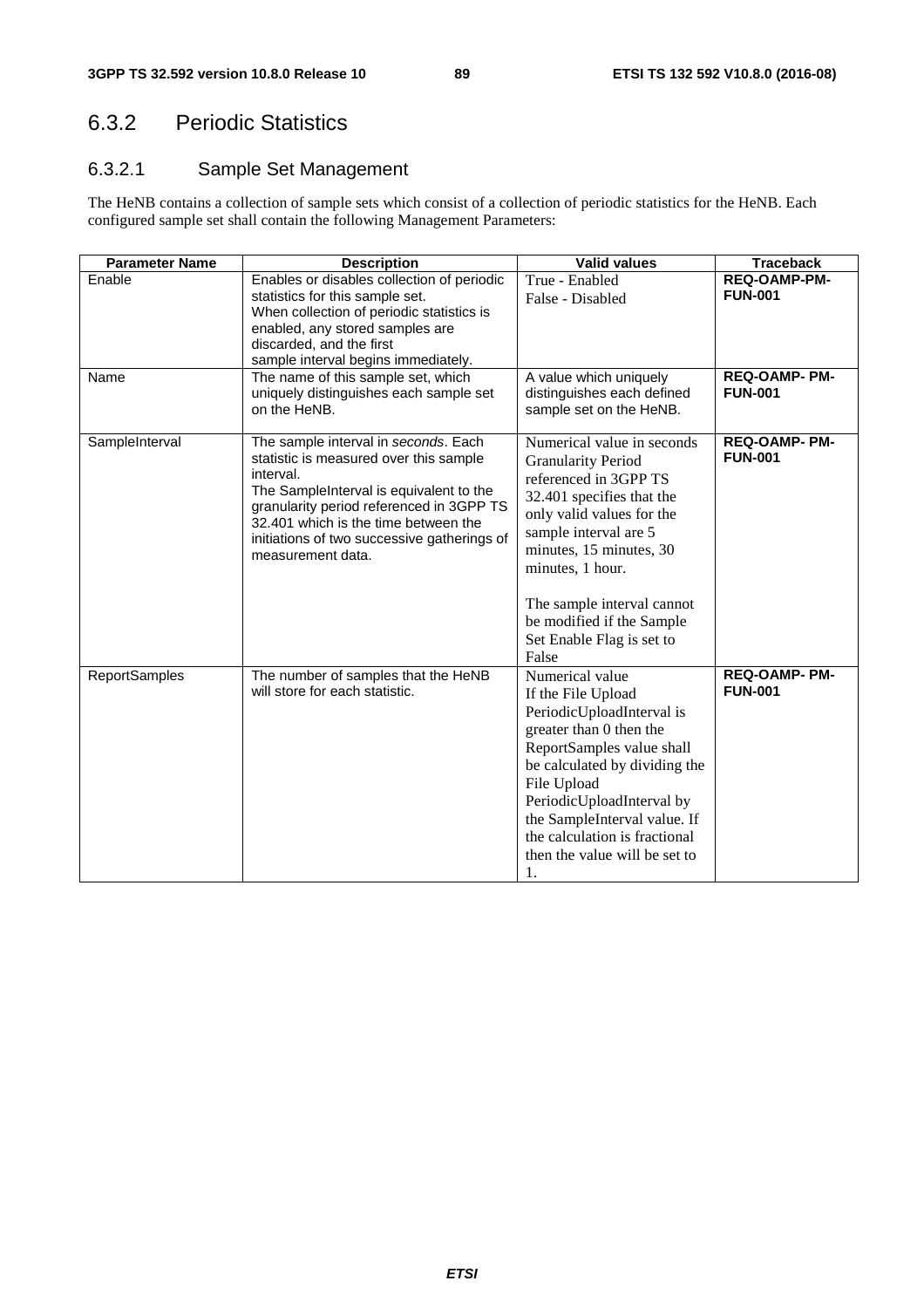| <b>Parameter Name</b> | <b>Description</b>                                                                                                                                                                            | <b>Valid values</b>                                                                                                                                                                                                                                                                                                                                                                                                                                                                                                                                                                                                                                                                                                                          | <b>Traceback</b>                       |
|-----------------------|-----------------------------------------------------------------------------------------------------------------------------------------------------------------------------------------------|----------------------------------------------------------------------------------------------------------------------------------------------------------------------------------------------------------------------------------------------------------------------------------------------------------------------------------------------------------------------------------------------------------------------------------------------------------------------------------------------------------------------------------------------------------------------------------------------------------------------------------------------------------------------------------------------------------------------------------------------|----------------------------------------|
| TimeReference         | A time used to determine when sample<br>intervals will be completed. Each sample<br>interval shall complete at this reference<br>time plus or minus an integer multiple of<br>SampleInterval. | An absolute time reference<br>in UTC<br>If the SampleInterval is set<br>to 5 mins then the mins/secs<br>portions of the Time<br>Reference can be set to one<br>of the following 00/00,<br>05/00, 10/00, 15/00, 20/00,<br>25/00, 30/00, 35/00, 40/00,<br>45/00, 50/00 55/00<br>If the SampleInterval is set<br>to 15 mins then the<br>mins/secs portions of the<br>Time Reference can be set to<br>one of the following 00/00,<br>15/00, 30/00, 45/00<br>If the SampleInterval is 30<br>mins then the mins/secs<br>portions of the Time<br>Reference can be set to one<br>of the following 00/00,<br>30/00<br>If the SampleInterval is 1<br>hour then the mins/secs<br>portions of the Time<br>Reference can be set to the<br>following 00/00 | <b>REQ-OAMP- PM-</b><br><b>FUN-001</b> |
| ReportStartTime       | The time at which the sample interval for<br>the first stored sample (for each statistic)<br>started.                                                                                         | An absolute time reference<br>in UTC                                                                                                                                                                                                                                                                                                                                                                                                                                                                                                                                                                                                                                                                                                         | <b>REQ-OAMP- PM-</b><br><b>FUN-001</b> |
| ReportEndTime         | The absolute time at which the sample<br>interval for the last stored sample (for<br>each statistic) ended.                                                                                   | An absolute time reference<br>in UTC                                                                                                                                                                                                                                                                                                                                                                                                                                                                                                                                                                                                                                                                                                         | <b>REQ-OAMP- PM-</b><br><b>FUN-001</b> |
| SampleSeconds         | List of time interval values for the sample<br>set indicating the time period between<br>each sample interval.                                                                                | List of numerical values in<br>seconds                                                                                                                                                                                                                                                                                                                                                                                                                                                                                                                                                                                                                                                                                                       | REQ-OAMP- PM-<br><b>FUN-001</b>        |

## 6.3.2.2 Sample Set Statistic Parameters

Each Sample set shall include a collection of periodic statistics in a table whose values are to be sampled and each periodic statistic shall contain the following:

| <b>Parameter Name</b> | <b>Description</b>                                                                          | <b>Valid values</b>                                                             | <b>Traceback</b>                      |
|-----------------------|---------------------------------------------------------------------------------------------|---------------------------------------------------------------------------------|---------------------------------------|
| Enable                | Enables or disables the sampling of the<br>specific statistic parameter                     | True - Enabled<br>False - Disabled                                              | <b>REQ-OAMP-PM-</b><br><b>FUN-001</b> |
| Reference             | This is the statistic parameter being<br>monitored by the Periodic Statistics<br>mechanism. | A value which uniquely<br>distinguishes the statistic<br>parameter on the HeNB. | <b>REQ-OAMP-PM-</b><br><b>FUN-001</b> |

Note: The support of table 5.2.1.1 and 5.2.1.2 by HeNB is optional.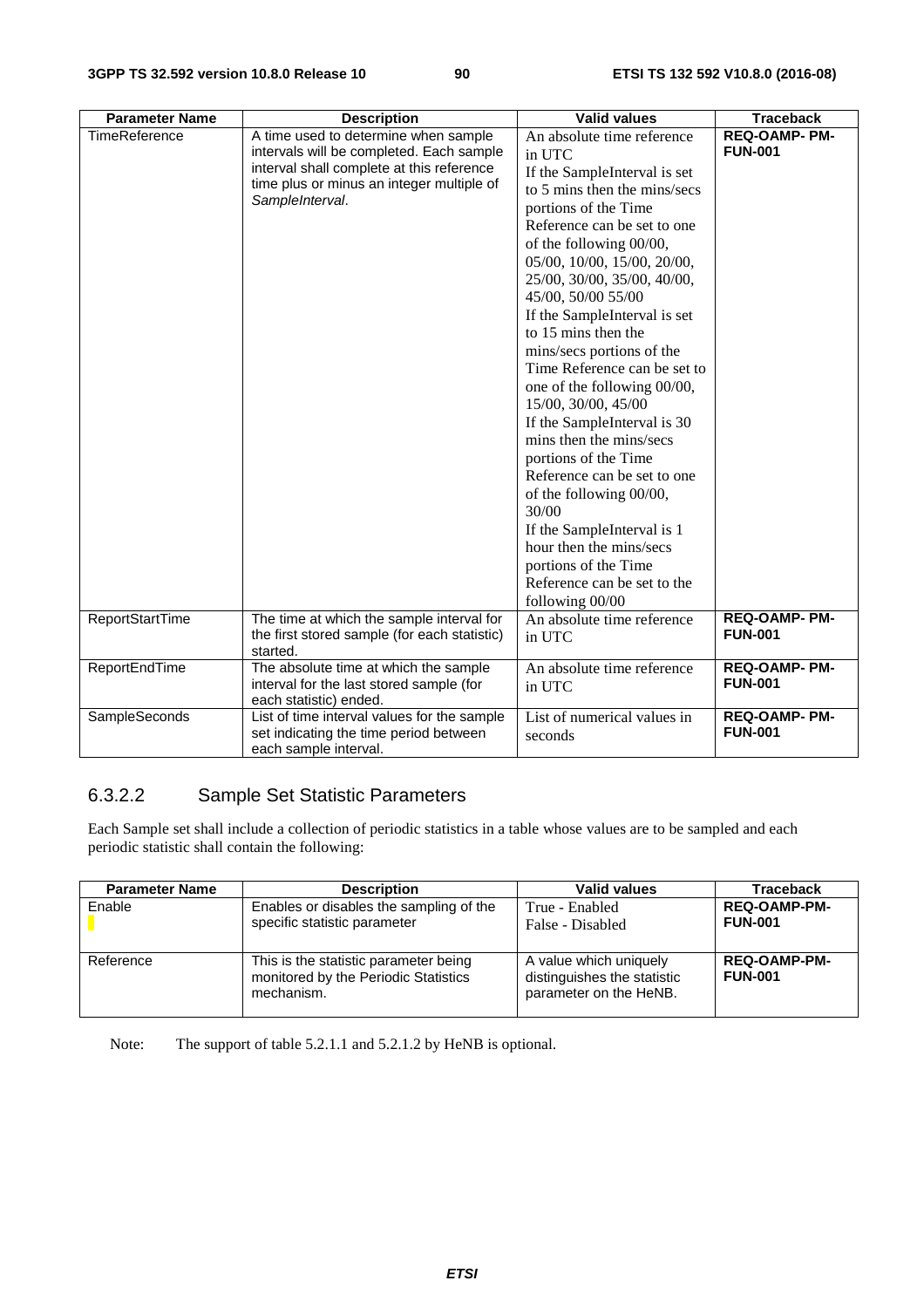## 6.3.3 PM File Content description

Table below lists all the PM file content items. It also provides a description of the individual items.

## **PM File Content Description**

| <b>File Content Item</b> | <b>Description</b>     |
|--------------------------|------------------------|
| measDataCollection       | See Table 4.1 of [16]. |
| measFileHeader           | See Table 4.1 of [16]. |
| measData                 | See Table 4.1 of [16]. |
| measFileFooter           | See Table 4.1 of [16]. |
| fileFormatVersion        | See Table 4.1 of [16]. |
| senderName               | See Table 4.1 of [16]. |
| senderType               | See Table 4.1 of [16]. |
| vendorName               | See Table 4.1 of [16]. |
| collectionBeginTime      | See Table 4.1 of [16]. |
| neld                     | See Table 4.1 of [16]. |
| neUserName               | See Table 4.1 of [16]. |
| neDistinguishedName      | See Table 4.1 of [16]. |
| neSoftwareVersion        | See Table 4.1 of [16]. |
| measinfo                 | See Table 4.1 of [16]. |
| measInfold               | See Table 4.1 of [16]. |
| measTimeStamp            | See Table 4.1 of [16]. |
| jobld                    | See Table 4.1 of [16]. |
| granularityPeriod        | See Table 4.1 of [16]. |
| reportingPeriod          | See Table 4.1 of [16]. |
| measTypes                | See Table 4.1 of [16]. |
| measValues               | See Table 4.1 of [16]. |
| measObjInstId            | See Table 4.1 of [16]. |
| measResults              | See Table 4.1 of [16]. |
| suspectFlag              | See Table 4.1 of [16]. |
| timestamp                | See Table 4.1 of [16]. |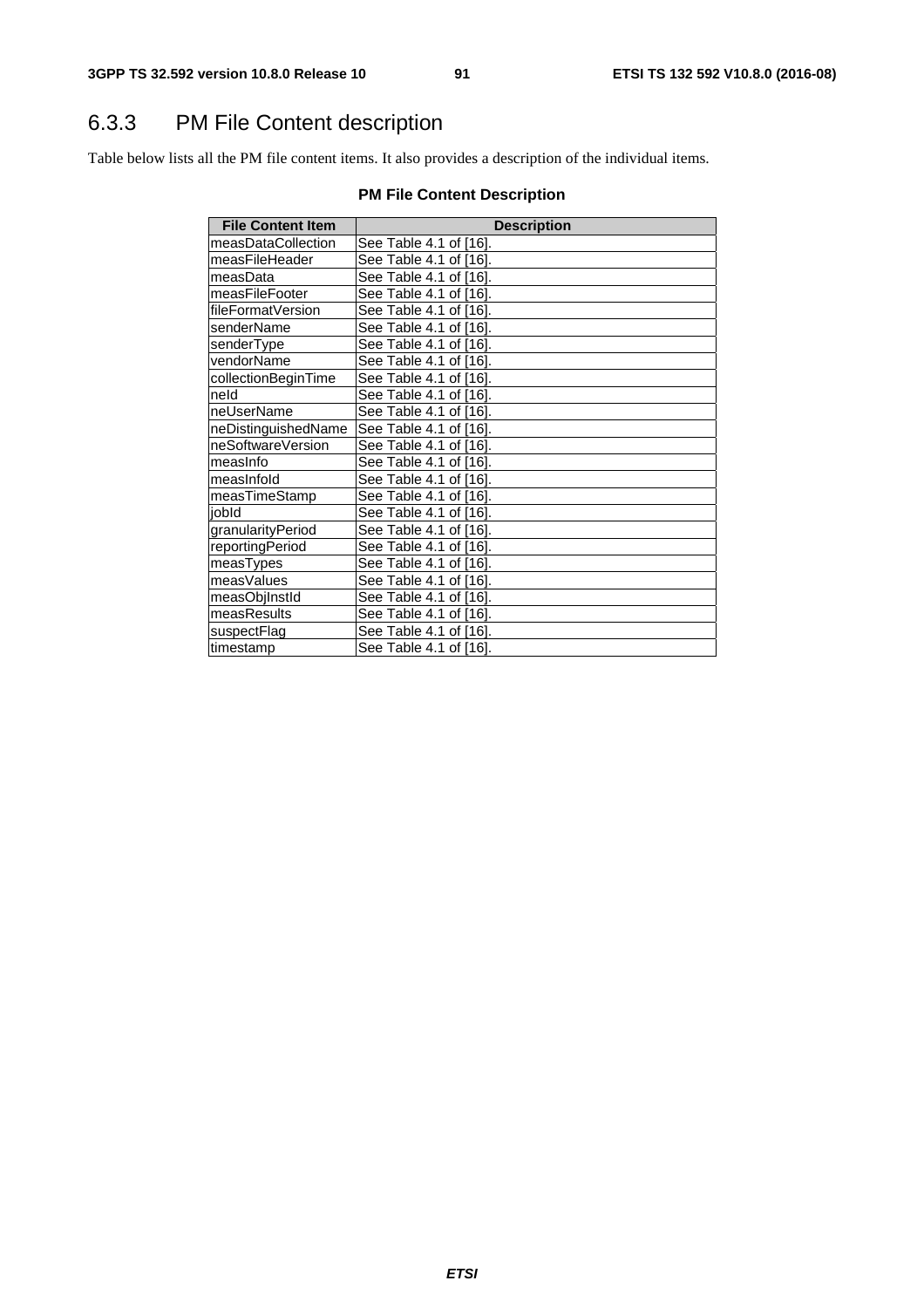## Annex A (informative): Change history

| <b>Change history</b> |              |           |           |                |                                                                                                                     |               |            |
|-----------------------|--------------|-----------|-----------|----------------|---------------------------------------------------------------------------------------------------------------------|---------------|------------|
| Date                  | TSG#         | TSG Doc.  | <b>CR</b> | Rev            | <b>Subject/Comment</b>                                                                                              |               | <b>New</b> |
| 03-2010               | <b>SA#47</b> | SP-100058 | н.        |                | Presentation to SA for information and approval                                                                     |               | 1.0.0      |
| 03-2010               | --           |           | --        | --             | SA approved version published                                                                                       | 1.0.0         | 9.0.0      |
| 06-2010               | SA#48        | SP-100264 | 001       |                | Modify errors in spec references, table number references, and                                                      | 9.0.0         | 10.0.0     |
|                       |              |           |           |                | valid value range                                                                                                   |               |            |
| 09-2010               | SA#49        | SP-100489 | 002       | н.             | Reference correction and cleanup                                                                                    | 10.0.0        | 10.1.0     |
| Dec 2010              | <b>SA#50</b> | SP-100747 | 005       |                | Correct errors in spec references, table number references, valid<br>values                                         | 10.1.0 10.2.0 |            |
| Dec 2010              | SA#50        | SP-100747 | 007       |                | Adding Emergency Area ID parameter - Align with RAN3 TS 36.413                                                      | 10.1.0        | 10.2.0     |
| Dec 2010              | SA#50        | SP-100833 | 008       | ۰.             | Adding RSSI parameter to HeNB configuration parameters                                                              | 10.1.0        | 10.2.0     |
| Mar 2011              | SA#51        | SP-110099 | 009       |                | Add LIPA management parameter definitions                                                                           | 10.2.0        | 10.3.0     |
| May 2011              | SA#52        | SP-110282 | 012       |                | Correct the reference for the NAS Node Selection Function (NNSF)<br>NNSFSupported parameter                         | 10.3.0        | 10.4.0     |
| May 2011 SA#52        |              | SP-110285 | 013       | -1             | Remove ambiguous statements from Configuration Management<br>parameters                                             | 10.3.0        | 10.4.0     |
| May 2011              | SA#52        | SP-110288 | 016       |                | Correction of information model for HeNB non-IPsec usage-<br>alignment with 33.320                                  | 10.3.0        | 10.4.0     |
| Dec 2011              | SA#54        | SP-110706 | 018       | 3              | Align with the definition in RAN4 TS 36.104v10.4.0, add missing<br>configuration parameter X for HeNB Power Setting | 10.4.0        | 10.5.0     |
| Jun-2012              | SA#56        | SP-120356 | 022       |                | Addition of auto-configuration in HeNB Info Model Stage 2 spec                                                      | 10.5.0        | 10.6.0     |
| Sep-2012 SA#57        |              | SP-120558 | 029       | $\overline{2}$ | Addition of auto-configuration in HeNB Info Model Stage 2 spec                                                      | 10.6.0 10.7.0 |            |

| <b>Change history</b> |                |             |            |                |  |                                                   |                              |
|-----------------------|----------------|-------------|------------|----------------|--|---------------------------------------------------|------------------------------|
| Date                  | <b>Meeting</b> | <b>TDoc</b> | <b>ICR</b> | <b>Rev Cat</b> |  | Subject/Comment                                   | <b>New</b><br><b>version</b> |
| 2016-06               | SA#72          | SP-160418   | 0034       | - 1            |  | I Fix errors in Inter-RAT UMTS cell neighbor list | 10.8.0                       |